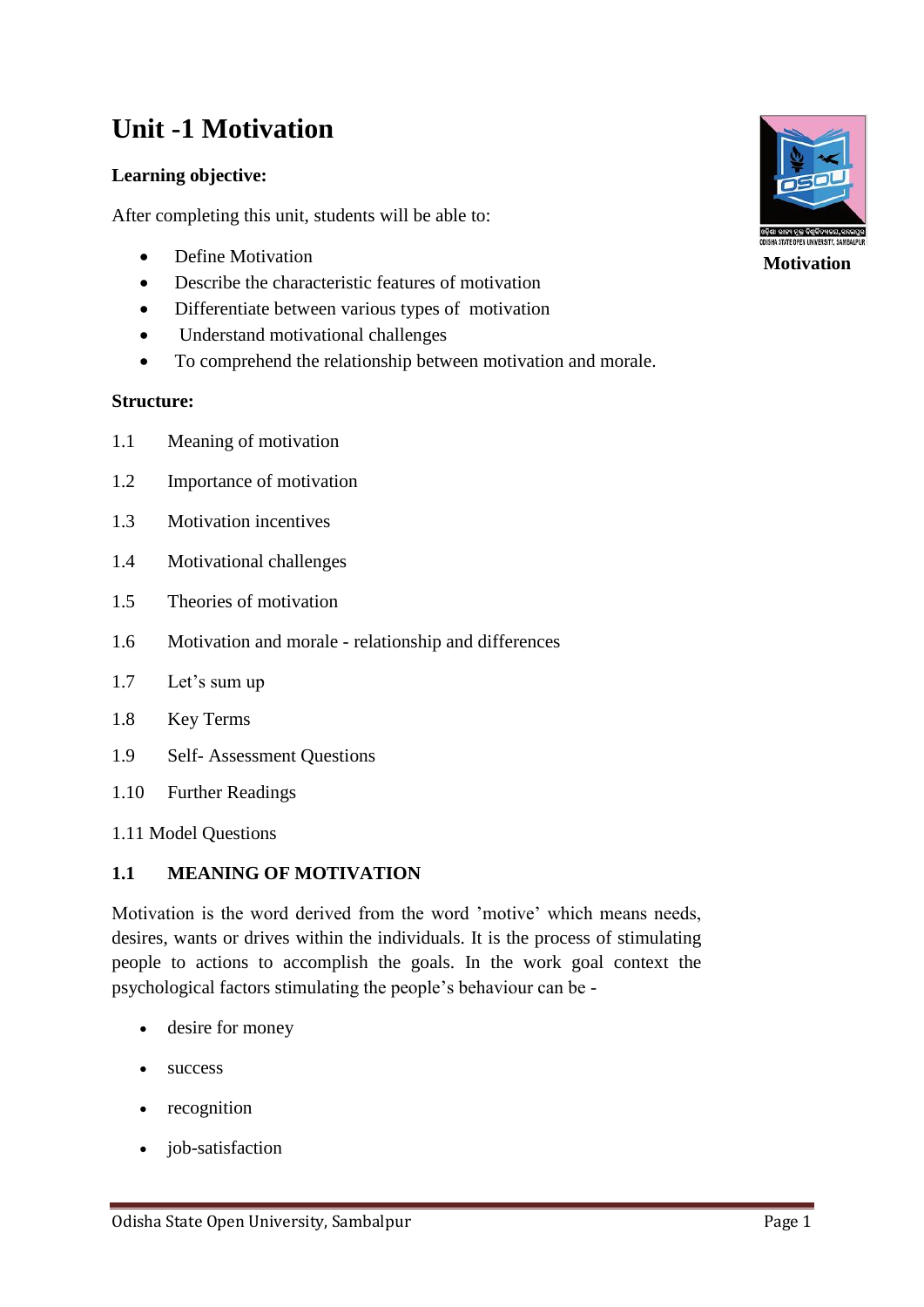• team work, etc

One of the most important functions of management is to create willingness amongst the employees to perform in the best of their abilities. Therefore the [role of a leader](http://www.managementstudyguide.com/role_of_a_leader.htm) is to arouse interest in performance of employees in their jobs. The process of motivation consists of three stages:-

- 1. A felt need or drive
- 2. A stimulus in which needs have to be aroused
- 3. When needs are satisfied, the satisfaction or accomplishment of goals.

Therefore, it can be said that motivation is a psychological phenomenon which means needs and wants of the individuals have to be tackled by framing an incentive plan.

# **1.2 IMPORTANCE OF MOTIVATION**

Motivation is a very important for an organization because of the following benefits it provides:

**Puts human resources into action:**Every concern requires physical, financial and human resources to accomplish the goals. It is through motivation that the human resources can be utilized by making full use of it. This can be done by building willingness in employees to work. This will help the enterprise in securing best possible utilization of resources.

**Improves level of efficiency of employees:** The level of a subordinate or a employee does not only depend upon his qualifications and abilities. For getting best of his work performance, the gap between ability and willingness has to be filled which helps in improving the level of performance of subordinates. This will result into-

- Increase in productivity,
- Reducing cost of operations, and
- Improving overall efficiency.

**Leads to achievement of organizational goals:** The goals of an enterprise can be achieved only when the following factors take place :-

There is best possible utilization of resources,

There is a co-operative work environment,

The employees are goal-directed and they act in a purposive manner,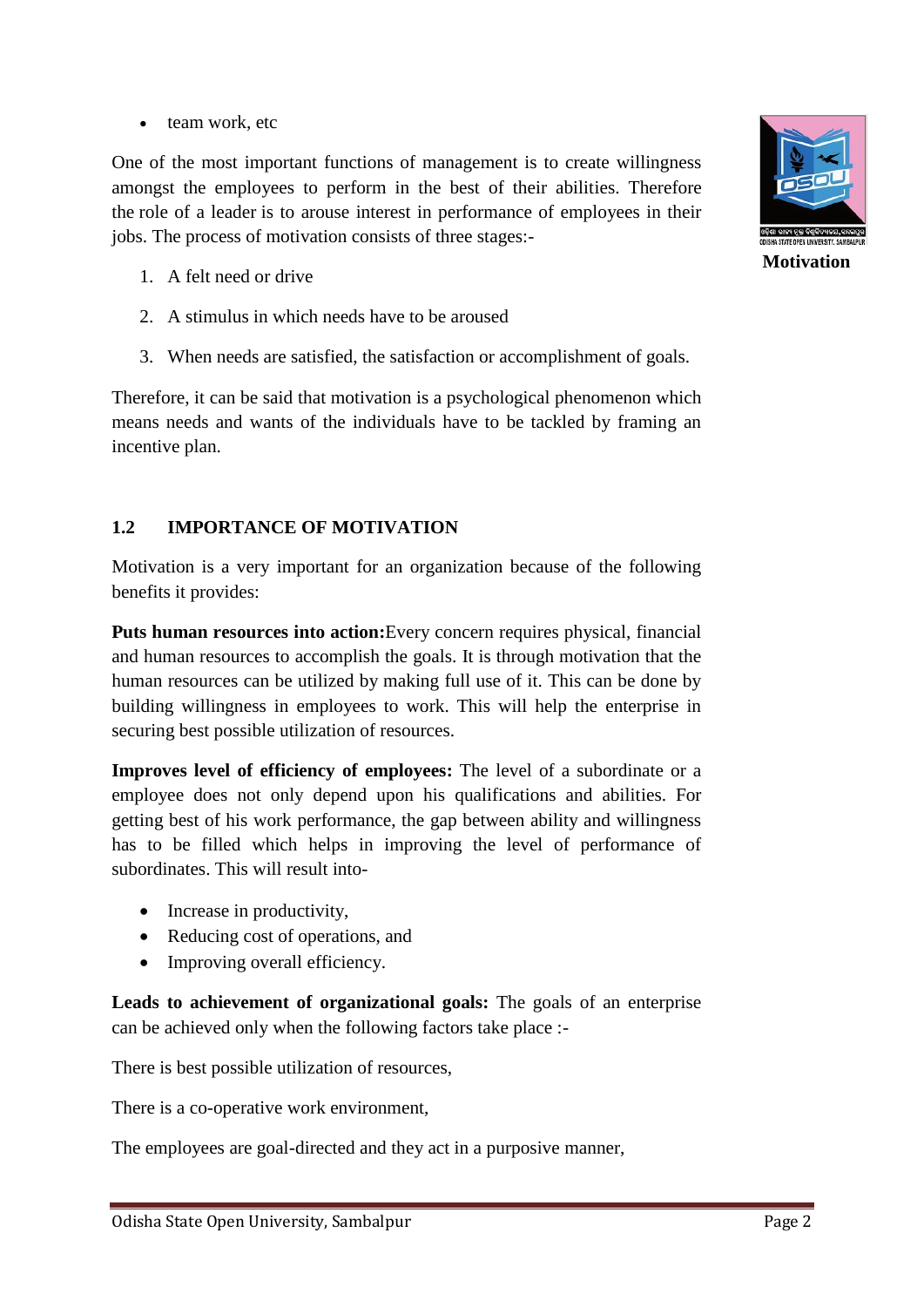Goals can be achieved if co-ordination and co-operation takes place simultaneously which can be effectively done through motivation.

**Builds friendly relationship :**Motivation is an important factor which brings employees satisfaction. This can be done by keeping into mind and framing an incentive plan for the benefit of the employees. This could initiate the following things:

- Monetary and non-monetary incentives,
- Promotion opportunities for employees,
- Disincentives for inefficient employees.

In order to build a cordial, friendly atmosphere in a concern, the above steps should be taken by a manager. This would help in:

Effective co-operation which brings stability,

Industrial dispute and unrest in employees will reduce,

The employees will be adaptable to the changes and there will be no resistance to the change,

This will help in providing a smooth and sound concern in which individual interests will coincide with the organizational interests,

This will result in profit maximization through increased productivity.

**Leads to stability of work force:** Stability of workforce is very important from the point of view of reputation and goodwill of a concern. The employees can remain loyal to the enterprise only when they have a feeling of participation in the management. The skills and efficiency of employees will always be of advantage to employees as well as employees. This will lead to a good public image in the market which will attract competent and qualified people into a concern. As it is said, "Old is gold" which suffices with the role of motivation here, the older the people, more the experience and their adjustment into a concern which can be of benefit to the enterprise.

From the above discussion, we can say that motivation is an internal feeling which can be understood only by manager since he is in close contact with the employees. Needs, wants and desires are inter-related and they are the driving force to act. These needs can be understood by the manager and he can frame motivation plans accordingly. We can say that motivation therefore is a continuous process since motivation process is based on needs which are unlimited. The process has to be continued throughout.

We can summarize by saying that motivation is important both to an individual and a business. Motivation is important to an individual as:



**Motivation**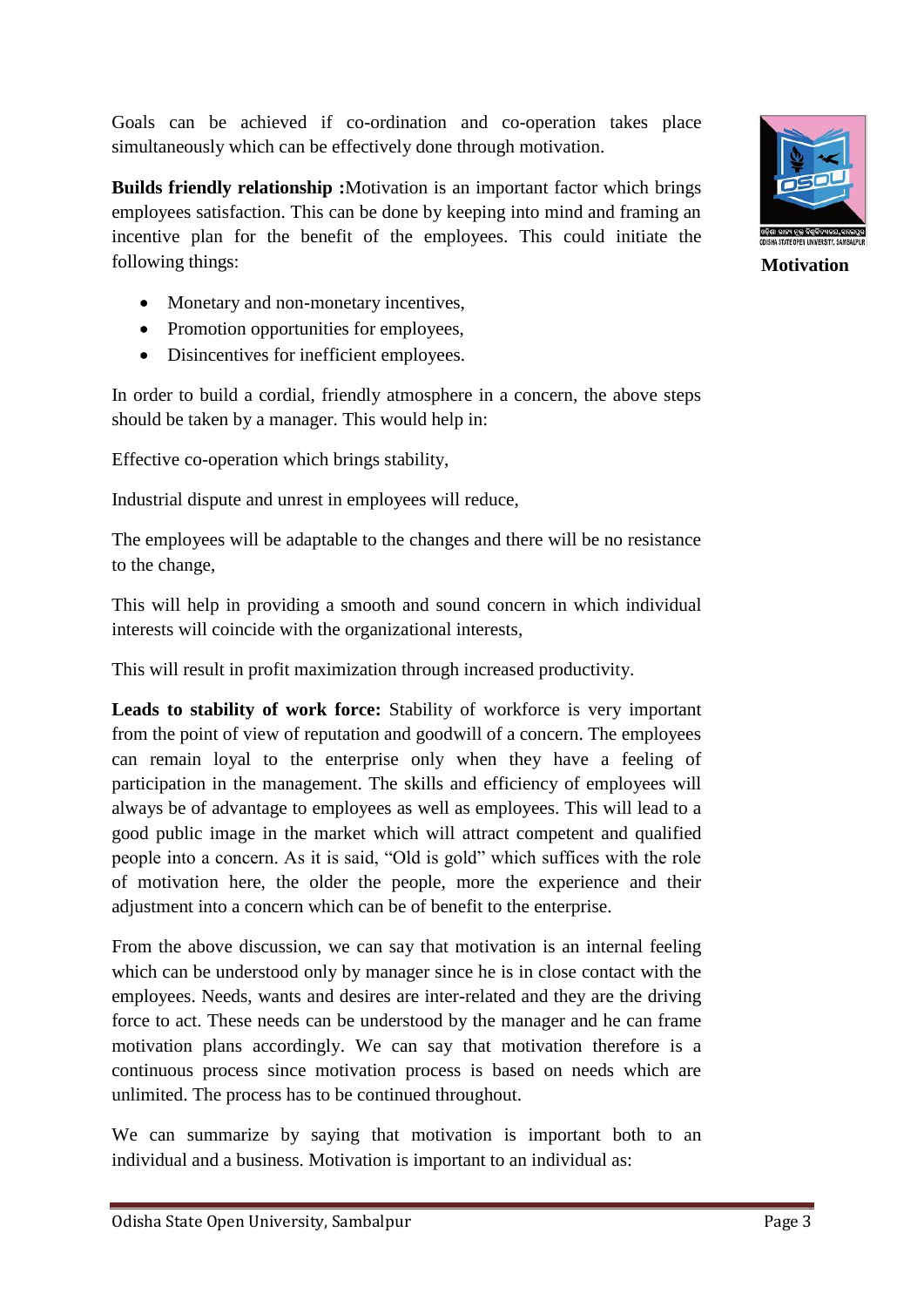Motivation will help him achieve his personal goals.

If an individual is motivated, he will have job satisfaction. Motivation will help in self-development of individual. An individual would always gain by working with a dynamic team.

Similarly, motivation is important to a business as the more motivated the employees are, the more empowered the team is, the more is the team work and individual employee contribution, more profitable and successful is the business.

During period of amendments, there will be more adaptability and creativity. Motivation will lead to an optimistic and challenging attitude at work place.

## **1.3 MOTIVATION INCENTIVES**

Incentive is an act or promise for greater action. It is also called as a stimulus to greater action. Incentives are something which are given in addition to wagers. It means additional remuneration or benefit to an employee in recognition of achievement or better work. Incentives provide a spur or zeal in the employees for better performance. It is a natural thing that nobody acts without a purpose behind. Therefore, a hope for a reward is a powerful incentive to motivate employees. Besides monetary incentive, there are some other stimuli which can drive a person to better. This will include job satisfaction, job security, job promotion, and pride for accomplishment. Therefore, incentives really can sometimes work to accomplish the goals of a concern. The need of incentives can be many:-

To increase productivity,

To drive or arouse a stimulus work,

To enhance commitment in work performance,

To psychologically satisfy a person which leads to job satisfaction,

To shape the behavior or outlook of subordinate towards work,

To inculcate zeal and enthusiasm towards work,

To get the maximum of their capabilities so that they are exploited and utilized maximally.

Therefore, management has to offer the following two categories of incentives to motivate employees:

**Monetary incentives**- Those incentives which satisfy the subordinates by providing them rewards in terms of rupees. Money has been recognized as a chief source of satisfying the needs of people. Money is also helpful to satisfy



**Motivation**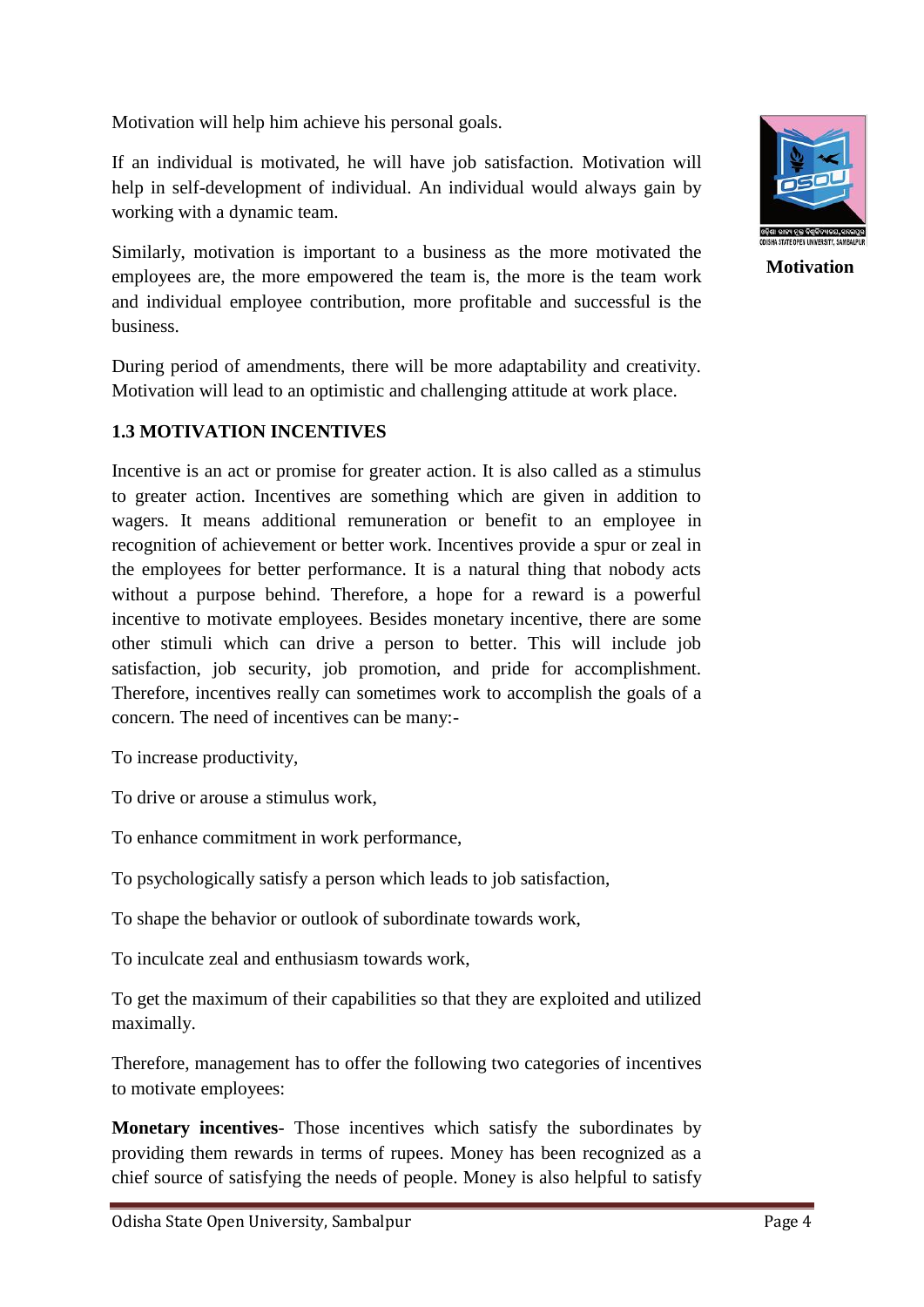Odisha State Open University, Sambalpur **Page 5** Page 5

the social needs by possessing various material items. Therefore, money not only satisfies psychological needs but also the security and social needs. Therefore, in many factories, various wage plans and bonus schemes are introduced to motivate and stimulate the people to work.

**Non-monetary incentives**- Besides the monetary incentives, there are certain non-financial incentives which can satisfy the ego and self- actualization needs of employees. The incentives which cannot be measured in terms of money are under the category of "Non- monetary incentives". Whenever a manager has to satisfy the psychological needs of the subordinates, he makes use of nonfinancial incentives. Non- financial incentives can be of the following types:-

**Security of service**- Job security is an incentive which provides great motivation to employees. If his job is secured, he will put maximum efforts to achieve the objectives of the enterprise. This also helps since he is very far off from mental tension and he can give his best to the enterprise.

**Praise or recognition**- The praise or recognition is another non- financial incentive which satisfies the ego needs of the employees. Sometimes praise becomes more effective than any other incentive. The employees will respond more to praise and try to give the best of their abilities to a concern.

**Suggestion scheme**- The organization should look forward to taking suggestions and inviting suggestion schemes from the subordinates. This inculcates a spirit of participation in the employees. This can be done by publishing various articles written by employees to improve the work environment which can be published in various magazines of the company. This also is helpful to motivate the employees to feel important and they can also be in search for innovative methods which can be applied for better work methods. This ultimately helps in growing a concern and adapting new methods of operations.

**Job enrichment**- Job enrichment is another non- monetary incentive in which the job of a worker can be enriched. This can be done by increasing his responsibilities, giving him an important designation, increasing the content and nature of the work. This way efficient worker can get challenging jobs in which they can prove their worth. This also helps in the greatest motivation of the efficient employees.

**Promotion opportunities**- Promotion is an effective tool to increase the spirit to work in a concern. If the employees are provided opportunities for the advancement and growth, they feel satisfied and contented and they become more committed to the organization.

The above non-financial tools can be framed effectively by giving due concentration to the role of employees. A combination of financial and non-



**Motivation**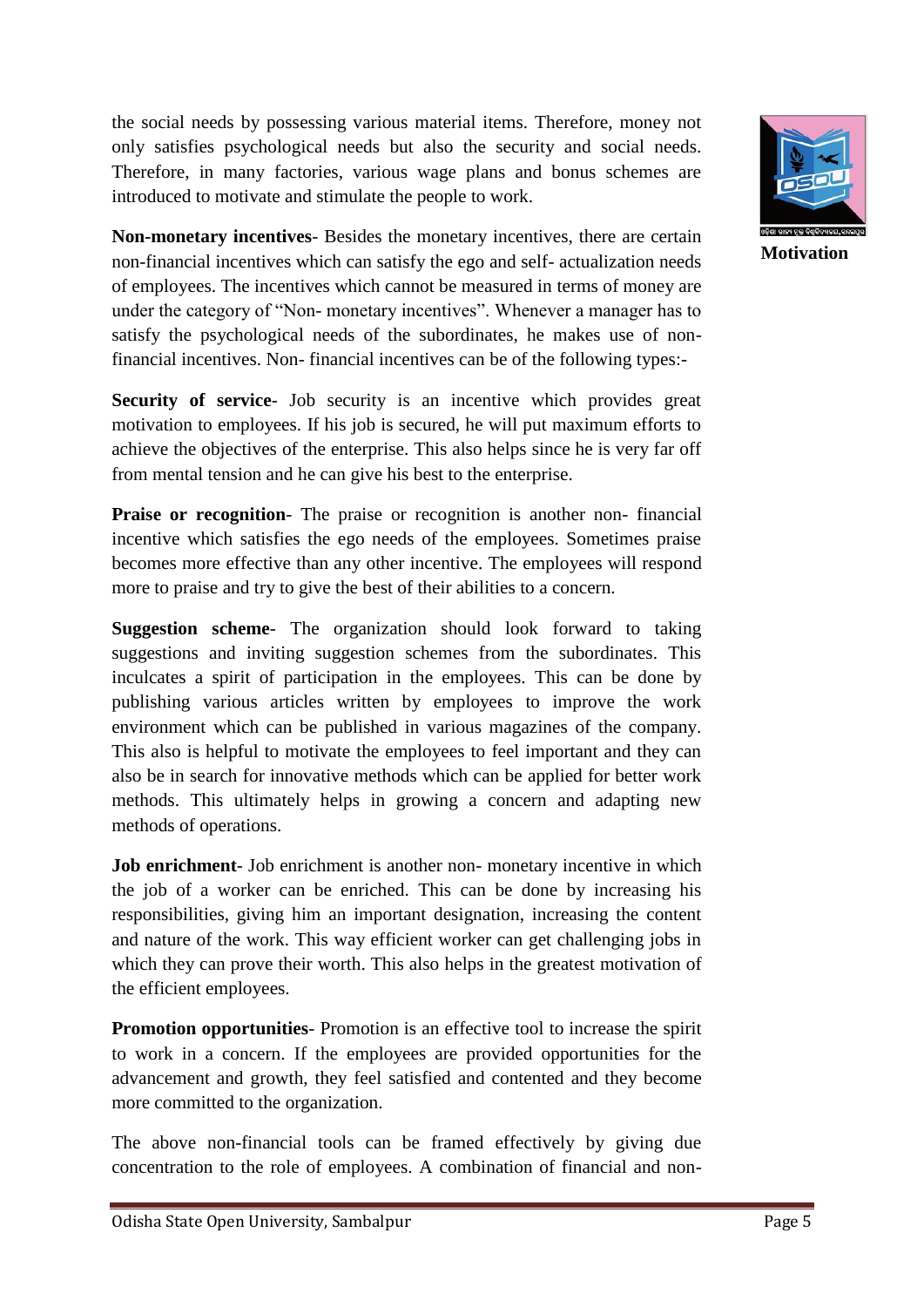financial incentives help together in bringing motivation and zeal to work in a concern.

# **Positive Incentives**

Positive incentives are those incentives which provide a positive assurance for fulfilling the needs and wants. Positive incentives generally have an optimistic attitude behind and they are generally given to satisfy the psychological requirements of employees. For example-promotion, praise, recognition, perks and allowances, etc. It is positive by nature.

# **Negative Incentives**

Negative incentives are those whose purpose is to correct the mistakes or defaults of employees. The purpose is to rectify mistakes in order to get effective results. Negative incentive is generally resorted to when positive incentive does not works and a psychological set back has to be given to employees. It is negative by nature. For example- demotion, transfer, fines, penalties.

# **1.4 MOTIVATIONAL CHALLENGES**

Motivation seems to be a simple function of management in books, but in practice it is more challenging. The reasons for motivation being challenging job are as follows:

One of the main reasons of motivation being a challenging job is due to the changing workforce. The employees become a part of their organization with various needs and expectations. Different employees have different beliefs, attitudes, values, backgrounds and thinking. But all the organizations are not aware of the diversity in their workforce and thus are not aware and clear about different ways of motivating their diverse workforce.

Employees motives cannot be seen, they can only be presumed. Suppose, there are two employees in a team showing varying performance despite being of same age group, having same educational qualifications and same work experience. The reason being what motivates one employee may not seem motivating to other.

Motivation of employees becomes challenging especially when the organizations have considerably changed the job role of the employees, or have lessened the hierarchy levels of hierarchy, or have chucked out a significant number of employees in the name of down-sizing or right-sizing. Certain firms have chosen to hire and fire and paying for performance strategies nearly giving up motivational efforts. These strategies are unsuccessful in making an individual overreach himself.



**Motivation**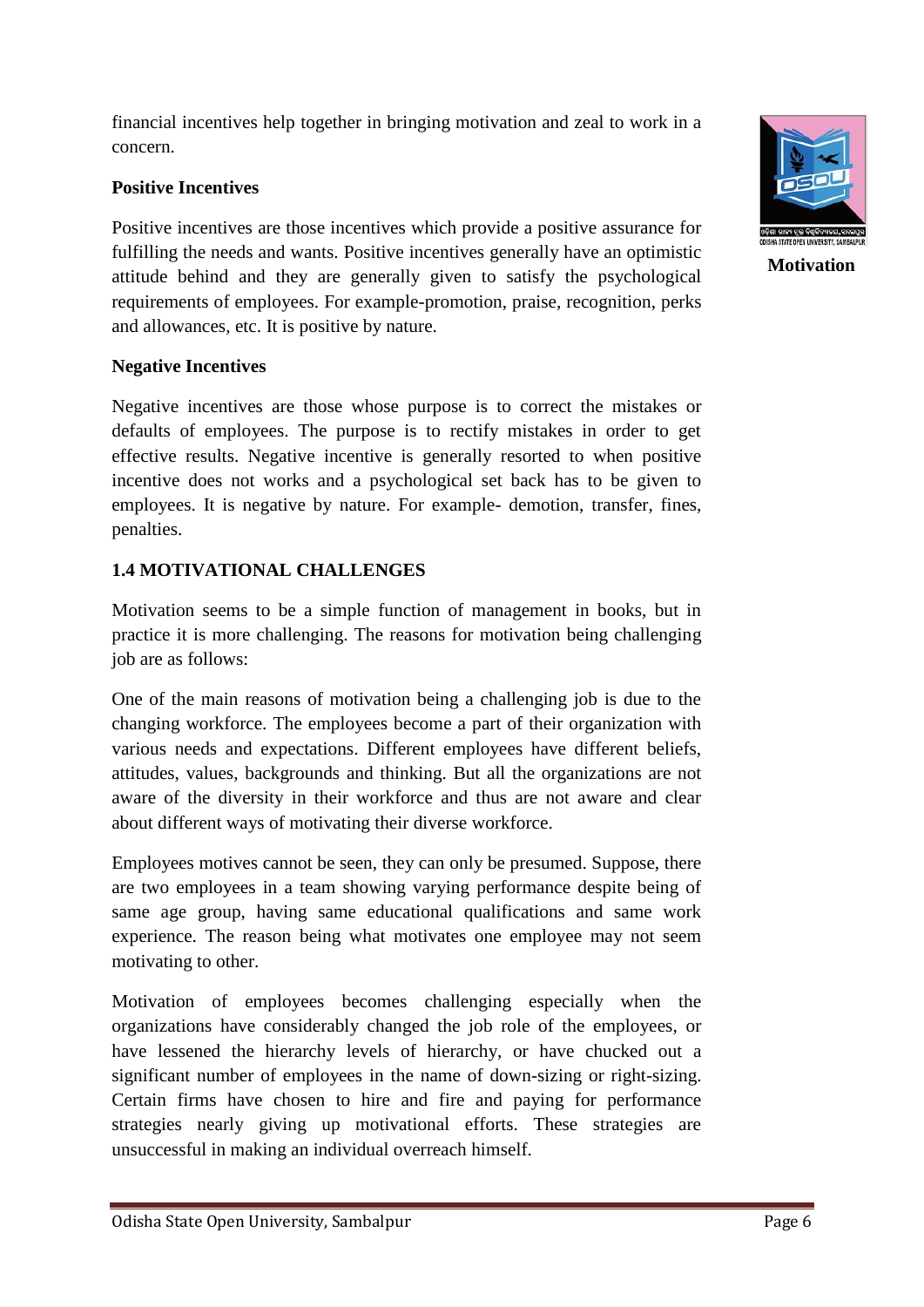The vigorous nature of needs also pose challenge to a manager in motivating his subordinates. This is because an employee at a certain point of time has diverse needs and expectations. Also, these needs and expectations keep on changing and might also clash with each other. For instance-the employees who spend extra time at work for meeting their needs for accomplishment might discover that the extra time spent by them clash with their social neds and with the need for affiliation.



**Motivation**

## **1.5 THEORIES OF MOTIVATION**

#### *Maslow's Hierarchy of Needs Theory*

Abraham Maslow is well renowned for proposing the Hierarchy of Needs Theory in 1943. This theory is a classical depiction of human motivation. This theory is based on the assumption that there is a hierarchy of five needs within each individual. The urgency of these needs varies. These five needs are as follows-

**Physiological needs**- These are the basic needs of air, water, food, clothing and shelter. In other words, physiological needs are the needs for basic amenities of life.

**Safety needs**- Safety needs include physical, environmental and emotional safety and protection. For instance- Job security, financial security, protection from animals, family security, health security, etc.

**Social needs**- Social needs include the need for love, affection, care, belongingness, and friendship.

**Esteem needs**- Esteem needs are of two types: internal esteem needs (selfrespect, confidence, competence, achievement and freedom) and external esteem needs (recognition, power, status, attention and admiration).

**Self-actualization need**- This include the urge to become what you are capable of becoming / what you have the potential to become. It includes the need for growth and self-contentment. It also includes desire for gaining more knowledge, social- service, creativity and being aesthetic. The selfactualization needs are never fully satiable. As an individual grows psychologically, opportunities keep cropping up to continue growing.

According to Maslow, individuals are motivated by unsatisfied needs. As each of these needs is significantly satisfied, it drives and forces the next need to emerge. Maslow grouped the five needs into two categories - Higher-order needs and Lower-order needs. The physiological and the safety needs constituted the lower-order needs. These lower-order needs are mainly satisfied externally. The social, esteem, and self-actualization needs constituted the higher-order needs. These higher-order needs are generally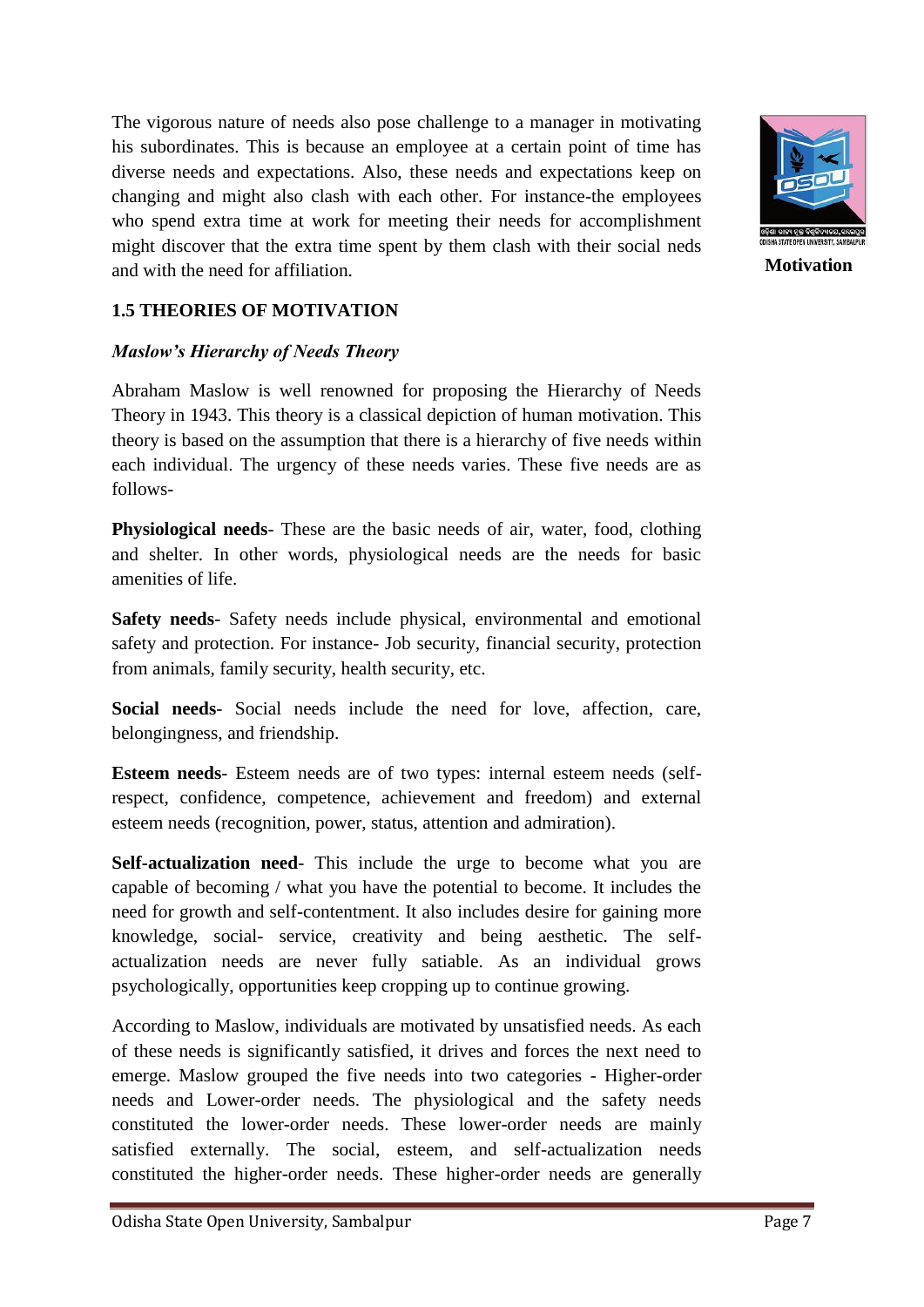satisfied internally, i.e., within an individual. Thus, we can conclude that during boom period, the employees lower-order needs are significantly met.



**Motivation**



**Maslow's Need Hierarchy Model**

# *Implications of Maslow's Hierarchy of Needs Theory for Managers*

As far as the physiological needs are concerned, the managers should give employees appropriate salaries to purchase the basic necessities of life. Breaks and eating opportunities should be given to employees.

As far as the safety needs are concerned, the managers should provide the employees job security, safe and hygienic work environment, and retirement benefits so as to retain them.

As far as social needs are concerned, the management should encourage teamwork and organize social events.

As far as esteem needs are concerned, the managers can appreciate and reward employees on accomplishing and exceeding their targets. The management can give the deserved employee higher job rank / position in the organization.

As far as self-actualization needs are concerned, the managers can give the employees challenging jobs in which the employees' skills and competencies are fully utilized. Moreover, growth opportunities can be given to them so that they can reach the peak.

The managers must identify the need level at which the employee is existing and then those needs can be utilized as push for motivation.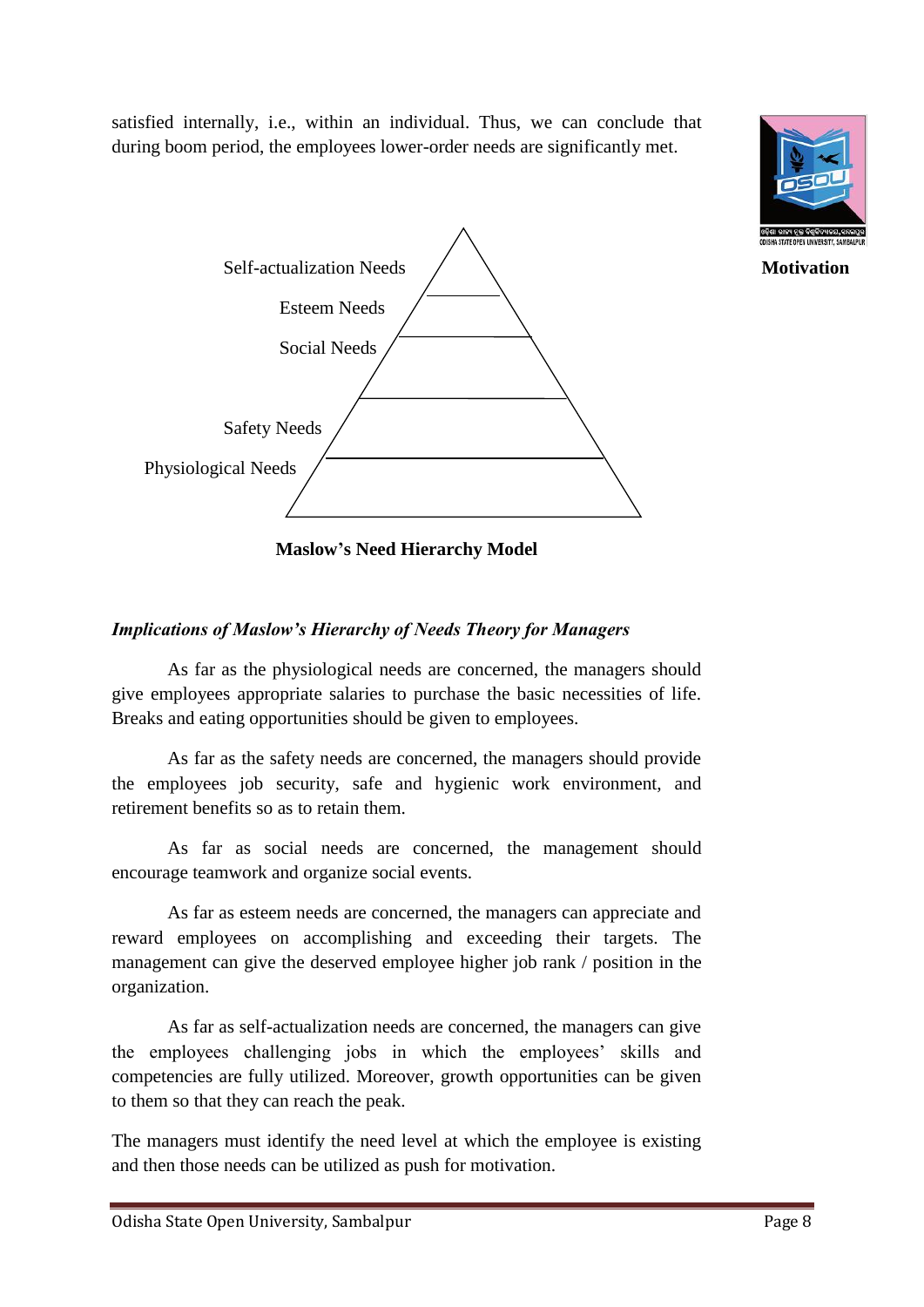# *Limitations of Maslow's Theory*

It is essential to note that not all employees are governed by same set of needs. Different individuals may be driven by different needs at same point of time. It is always the most powerful unsatisfied need that motivates an individual.

The theory is not empirically supported.

The theory is not applicable in case of starving artist as even if the artist's basic needs are not satisfied, he will still strive for recognition and achievement.

# *Herzberg's Two-Factor Theory of Motivation*

In 1959, Frederick Herzberg, a behavioural scientist proposed a two-factor theory or the motivator-hygiene theory. According to Herzberg, there are some job factors that result in satisfaction while there are other job factors that prevent dissatisfaction. According to Herzberg, the opposite of "Satisfaction" is "No satisfaction" and the opposite of "Dissatisfaction" is "No Dissatisfaction".

Herzberg classified these job factors into two categories-

**Hygiene factors**- Hygiene factors are those job factors which are essential for existence of motivation at workplace. These do not lead to positive satisfaction for long-term. But if these factors are absent / if these factors are non-existant at workplace, then they lead to dissatisfaction. In other words, hygiene factors are those factors which when adequate/reasonable in a job, pacify the employees and do not make them dissatisfied. These factors are extrinsic to work. Hygiene factors are also called as dissatisfiers or maintenance factors as they are required to avoid dissatisfaction. These factors describe the job environment/scenario. The hygiene factors symbolized the physiological needs which the individuals wanted and expected to be fulfilled. Hygiene factors include:

*Pay* - The pay or salary structure should be appropriate and reasonable. It must be equal and competitive to those in the same industry in the same domain.

*Company Policies and administrative policies* - The company policies should not be too rigid. They should be fair and clear. It should include flexible working hours, dress code, breaks, vacation, etc.

*Fringe benefits* - The employees should be offered health care plans (mediclaim), benefits for the family members, employee help programmes, etc.

*Physical Working conditions* - The working conditions should be safe, clean and hygienic. The work equipments should be updated and well-maintained.



**Motivation**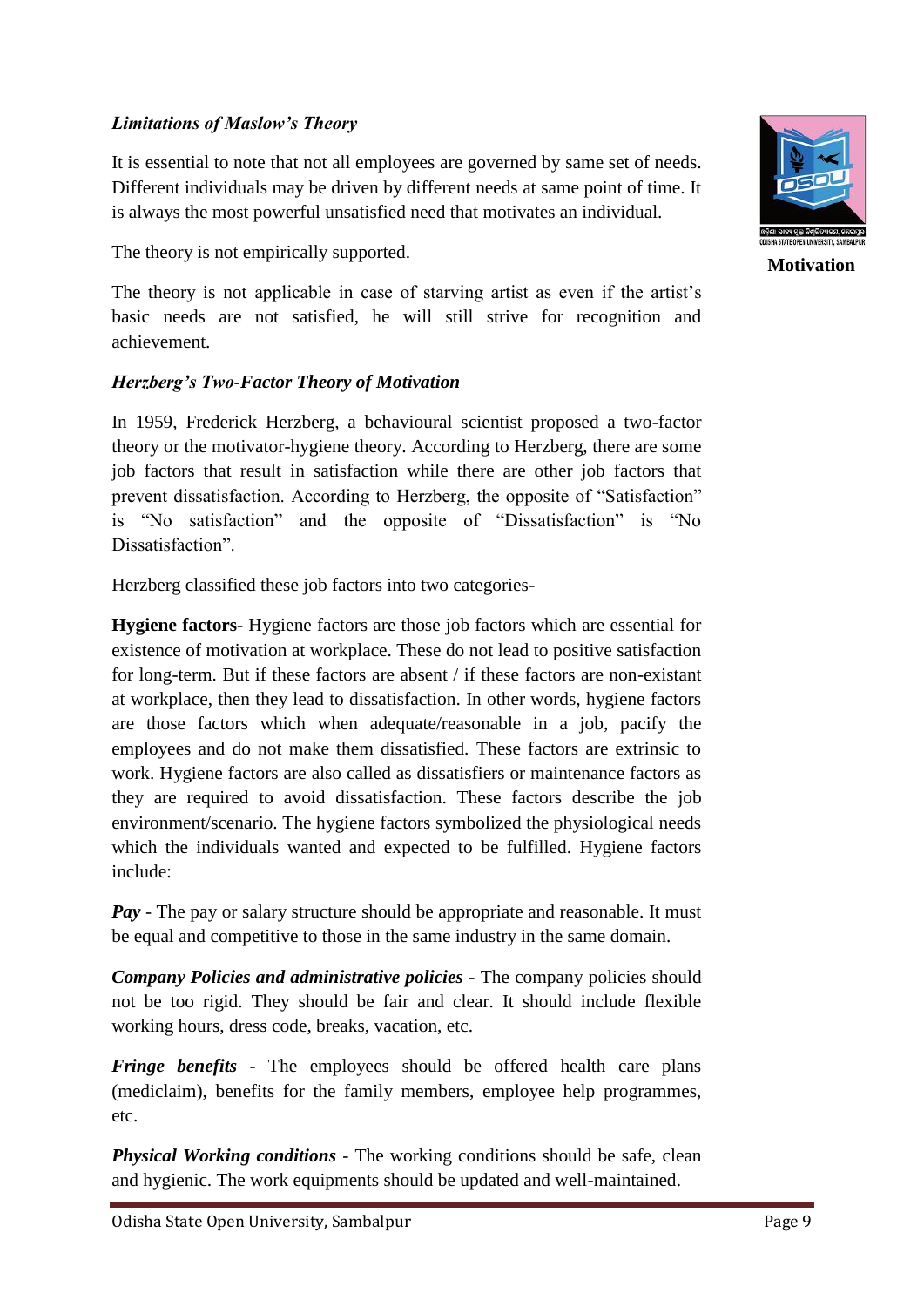Odisha State Open University, Sambalpur **Page 10** Page 10

*Status* - The employees' status within the organization should be familiar and retained.

*Interpersonal relations* - The relationship of the employees with his peers, superiors and subordinates should be appropriate and acceptable. There should be no conflict or humiliation element present.

*Job Security* - The organization must provide job security to the employees.

**Motivational factors-** According to Herzberg, the hygiene factors cannot be regarded as motivators. The motivational factors yield positive satisfaction. These factors are inherent to work. These factors motivate the employees for a superior performance. These factors are called satisfiers. These are factors involved in performing the job. Employees find these factors intrinsically rewarding. The motivators symbolized the psychological needs that were perceived as an additional benefit. Motivational factors include:

*Recognition* - The employees should be praised and recognized for their accomplishments by the managers.

*Sense of achievement* - The employees must have a sense of achievement. This depends on the job. There must be a fruit of some sort in the job.

*Growth and promotional opportunities* - There must be growth and advancement opportunities in an organization to motivate the employees to perform well.

*Responsibility* - The employees must hold themselves responsible for the work. The managers should give them ownership of the work. They should minimize control but retain accountability.

*Meaningfulness of the work* - The work itself should be meaningful, interesting and challenging for the employee to perform and to get motivated.

# **Limitations of Two-Factor Theory:**

The two factor theory is not free from limitations:

The two-factor theory overlooks situational variables.

- Herzberg assumed a correlation between satisfaction and productivity. But the research conducted by Herzberg stressed upon satisfaction and ignored productivity.
- The theory's reliability is uncertain. Analysis has to be made by the raters. The raters may spoil the findings by analyzing same response in different manner.

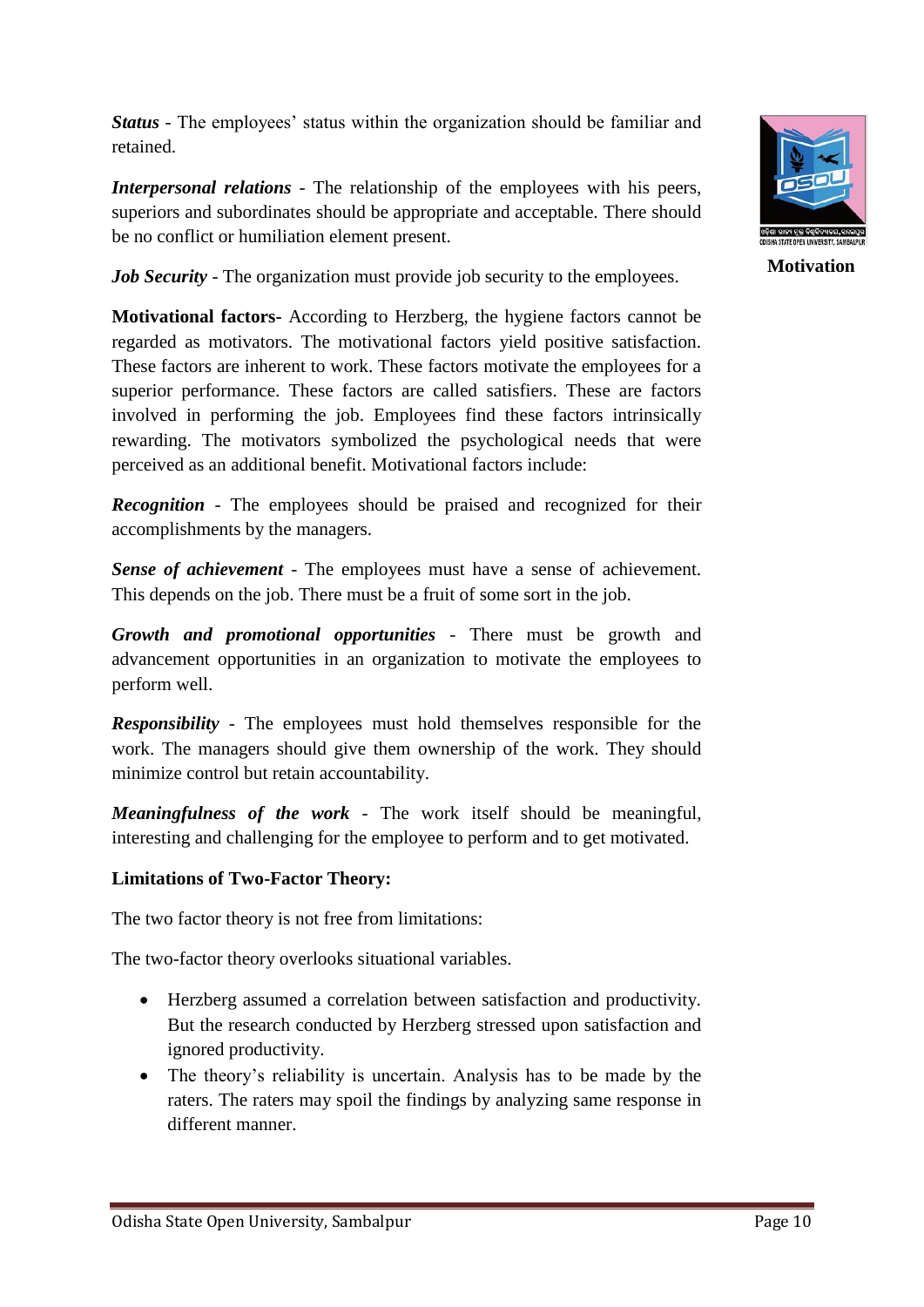- No comprehensive measure of satisfaction was used. An employee may find his job acceptable despite the fact that he may hate/object part of his job.
- The two factor theory is not free from bias as it is based on the natural reaction of employees when they are enquired the sources of satisfaction and dissatisfaction at work. They will blame dissatisfaction on the external factors such as salary structure, company policies and peer relationship. Also, the employees will give credit to themselves for the satisfaction factor at work.
- The theory ignores blue-collar workers.

## *Implications of Two-Factor Theory*

The Two-Factor theory implies that the managers must stress upon guaranteeing the adequacy of the hygiene factors to avoid employee dissatisfaction. Also, the managers must make sure that the work is stimulating and rewarding so that the employees are motivated to work and perform harder and better. This theory emphasize upon job-enrichment so as to motivate the employees. The job must utilize the employee's skills and competencies to the maximum. Focusing on the motivational factors can improve work-quality.

#### *Theory X and Theory Y*

In 1960, Douglas McGregor formulated Theory X and Theory Y suggesting two aspects of human behaviour at work, or in other words, two different views of individuals (employees): one of which is negative, called as Theory X and the other is positive, so called as Theory Y. According to McGregor, the perception of managers on the nature of individuals is based on various assumptions.

#### *Assumptions of Theory X*

- An average employee intrinsically does not like work and tries to escape it whenever possible.
- Since the employee does not want to work, he must be persuaded, compelled, or warned with punishment so as to achieve organizational goals. A close supervision is required on part of managers. The managers adopt a more dictatorial style.
- Many employees rank job security on top, and they have little or no aspiration/ ambition.
- Employees generally dislike responsibilities.
- Employees resist change.
- An average employee needs formal direction.

#### *Assumptions of Theory Y*



**Motivation**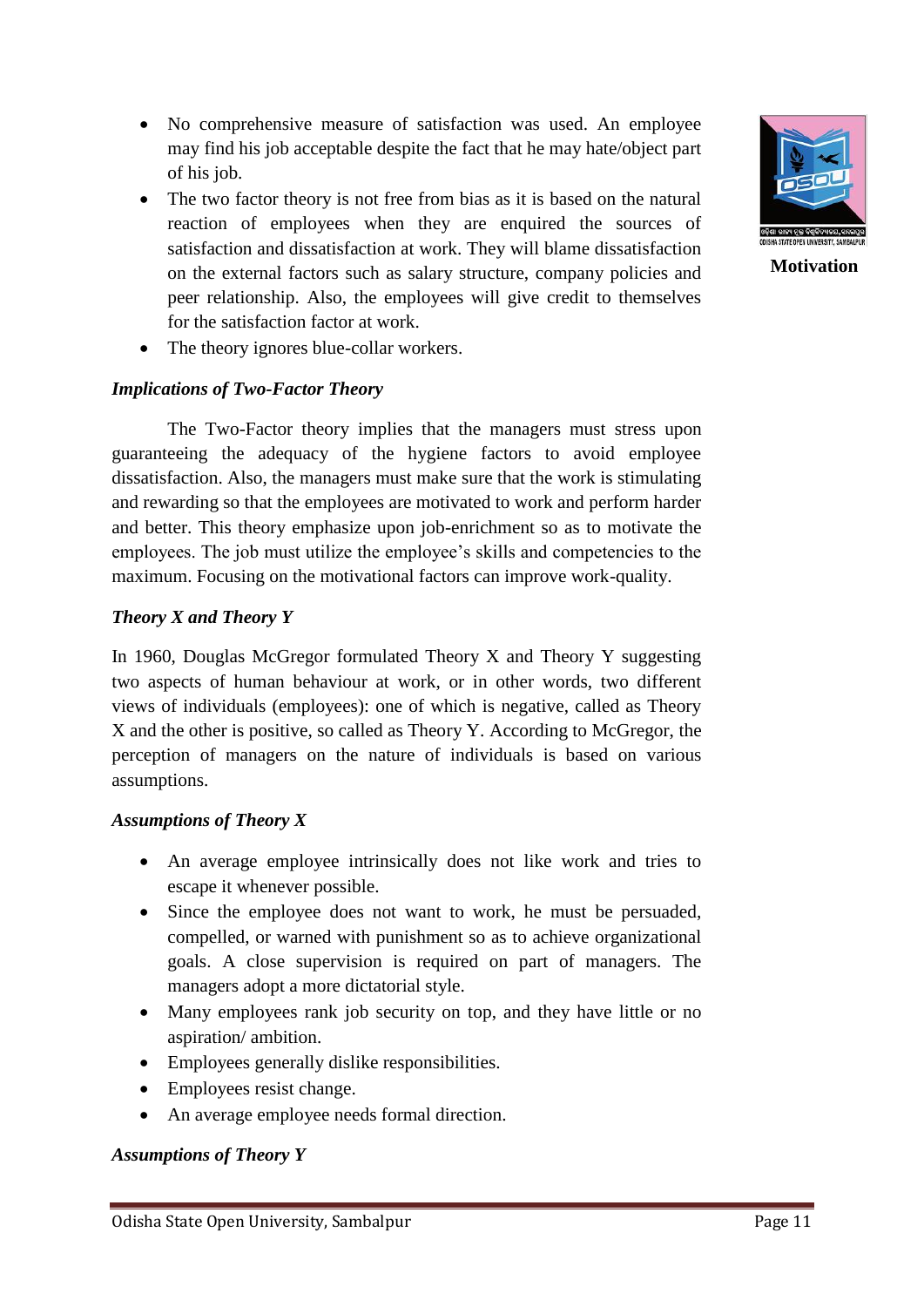- Employees can perceive their job as relaxing and normal. They exercise their physical and mental efforts in an inherent manner in their jobs.
- Employees may not require only threat, external control and coercion to work, but they can use self-direction and self-control if they are dedicated and sincere to achieve the organizational objectives.
- If the job is rewarding and satisfying, then it will result in employees' loyalty and commitment to organization.
- An average employee can learn to admit and recognize the responsibility. In fact, he can even learn to obtain responsibility.
- The employees have skills and capabilities. Their logical capabilities should be fully utilized. In other words, the creativity, resourcefulness and innovative potentiality of the employees can be utilized to solve organizational problems.

Thus, we can say that Theory X presents a pessimistic view of employees' nature and behaviour at work, while Theory Y presents an optimistic view of the employees' nature and behaviour at work. If correlate it with Maslow's theory, we can say that Theory X is based on the assumption that the employees emphasize on the physiological needs and the safety needs; while Theory X is based on the assumption that the social needs, esteem needs and the self-actualization needs dominate the employees.

McGregor views Theory Y to be more valid and reasonable than Theory X. Thus, he encouraged cordial team relations, responsible and stimulating jobs, and participation of all in decision-making process.

# *Implications of Theory X and Theory Y*

Quite a few organizations use Theory  $X$  today. Theory  $X$  encourages use of tight control and supervision. It implies that employees are reluctant to organizational changes. Thus, it does not encourage innovation.

Many organizations are using Theory Y techniques. Theory Y implies that the managers should create and encourage a work environment which provides opportunities to employees to take initiative and self-direction. Employees should be given opportunities to contribute to organizational well-being. Theory Y encourages decentralization of authority, teamwork and participative decision making in an organization. Theory Y searches and discovers the ways in which an employee can make significant contributions in an organization. It harmonizes and matches employees' needs and aspirations with organizational needs and aspirations.

# *ERG Theory of Motivation*



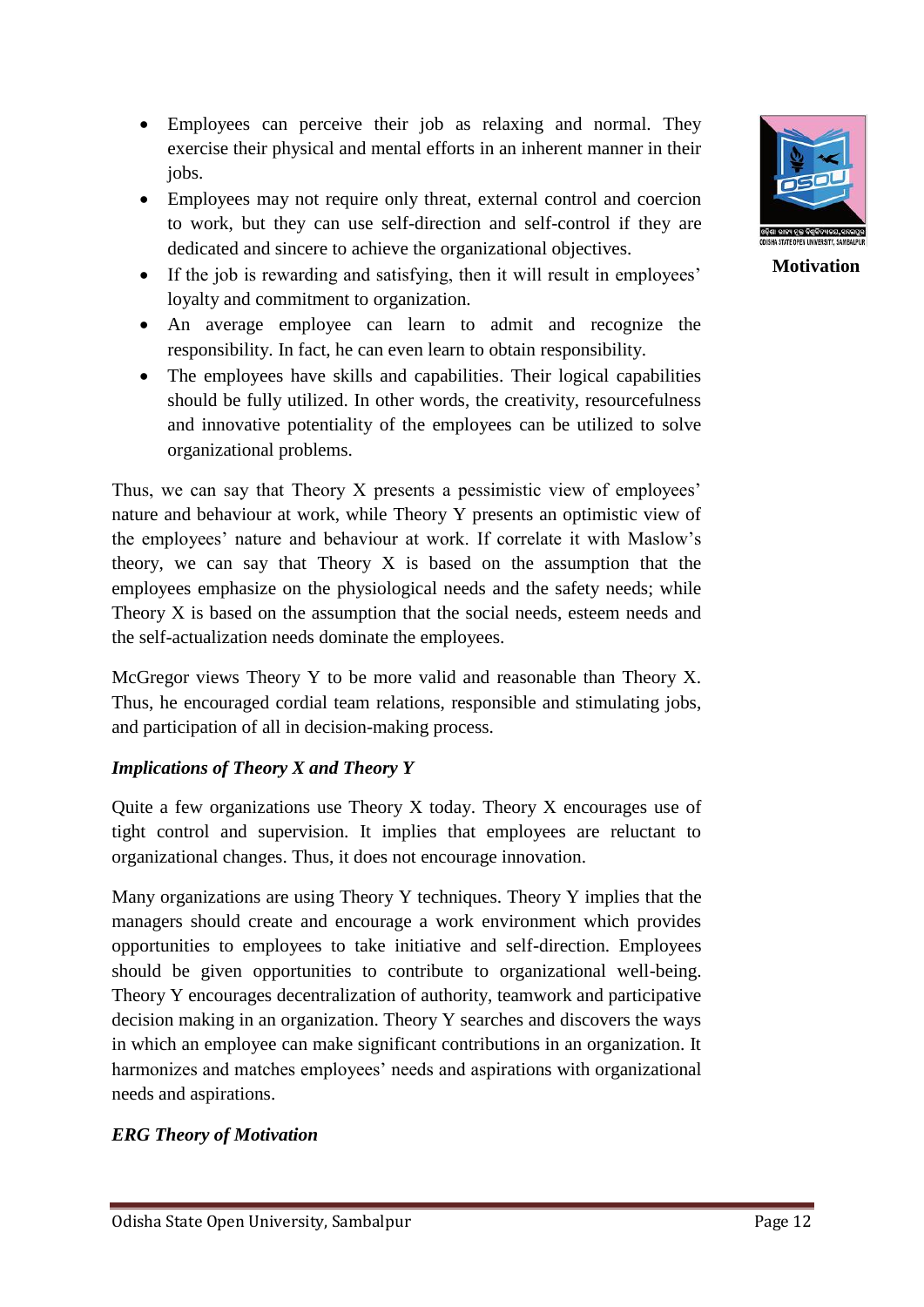To bring Maslow's need hierarchy theory of motivation in synchronization with empirical research, Clayton Alderfer redefined it in his own terms. His rework is called as ERG theory of motivation. He recategorized Maslow's hierarchy of needs into three simpler and broader classes of needs:

*Existence needs*- These include need for basic material necessities. In short, it includes an individual's physiological and physical safety needs.

*Relatedness needs-* These include the aspiration individual's have for maintaining significant interpersonal relationships (be it with family, peers or superiors), getting public fame and recognition. Maslow's social needs and external component of esteem needs fall under this class of need.

*Growth needs*- These include need for self-development and personal growth and advancement. Maslow's self-actualization needs and intrinsic component of esteem needs fall under this category of need.

The significance of the three classes of needs may vary for each individual.

# *Difference between Maslow Need Hierarchy Theory and Alderfer's ERG Theory*

ERG Theory states that at a given point of time, more than one need may be operational.

ERG Theory also shows that if the fulfillment of a higher-level need is subdued, there is an increase in desire for satisfying a lower-level need.

According to Maslow, an individual remains at a particular need level until that need is satisfied. While according to ERG theory, if a higher- level need aggravates, an individual may revert to increase the satisfaction of a lowerlevel need. This is called frustration- regression aspect of ERG theory. For instance- when growth need aggravates, then an individual might be motivated to accomplish the relatedness need and if there are issues in accomplishing relatedness needs, then he might be motivated by the existence needs. Thus, frustration/aggravation can result in regression to a lower-level need.

While Maslow's need hierarchy theory is rigid as it assumes that the needs follow a specific and orderly hierarchy and unless a lower-level need is satisfied, an individual cannot proceed to the higher-level need; ERG Theory of motivation is very flexible as he perceived the needs as a range/variety rather than perceiving them as a hierarchy. According to Alderfer, an individual can work on growth needs even if his existence or relatedness needs remain unsatisfied. Thus, he gives explanation to the issue of "starving artist" who can struggle for growth even if he is hungry.

# *Implications of the ERG Theory*



**Motivation**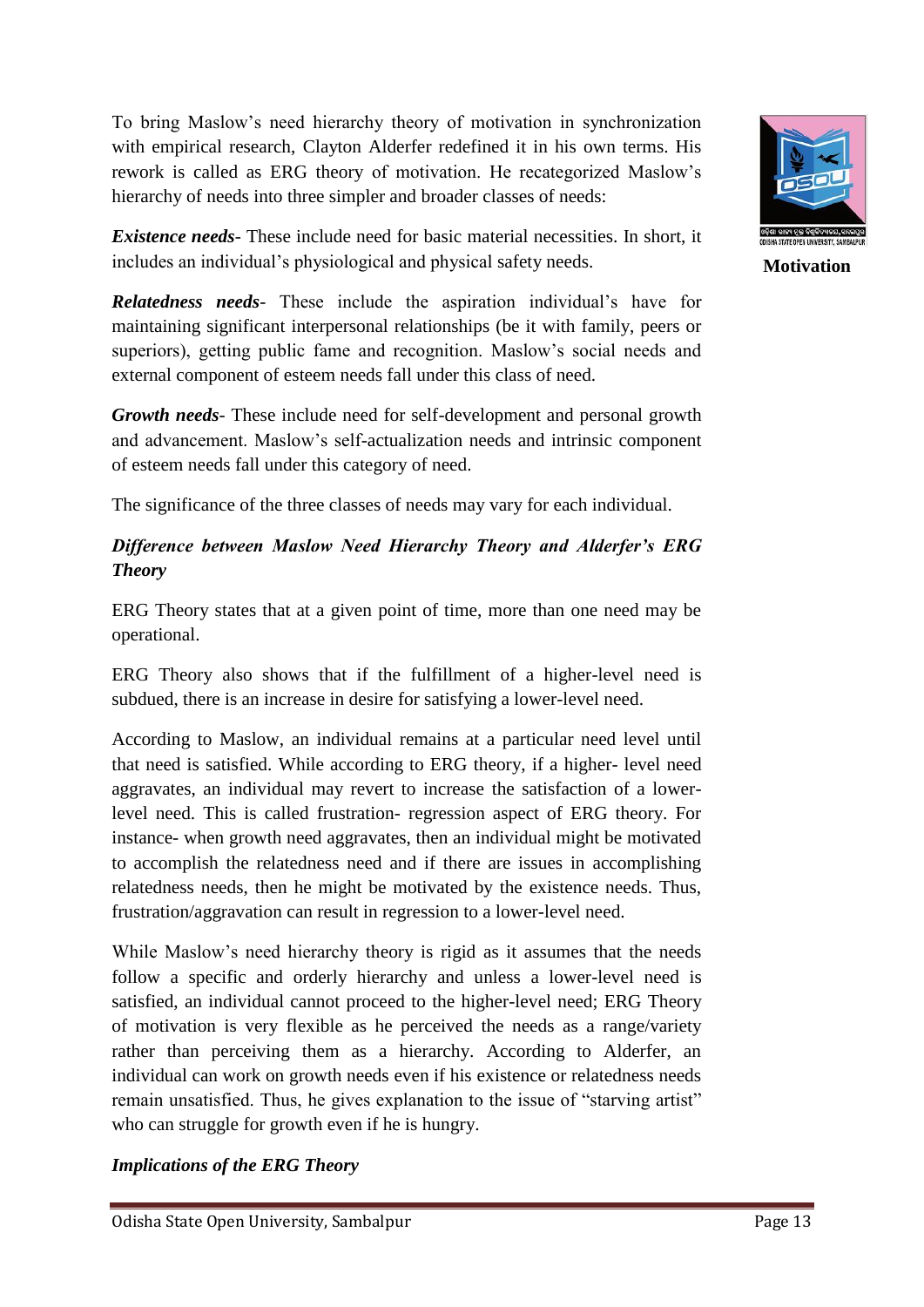Managers must understand that an employee has various needs that must be satisfied at the same time. According to the ERG theory, if the manager concentrates solely on one need at a time, this will not effectively motivate the employee. Also, the frustration- regression aspect of ERG Theory has an added effect on workplace motivation. For instance- if an employee is not provided with growth and advancement opportunities in an organization, he might revert to the relatedness need such as socializing needs and to meet those socializing needs, if the environment or circumstances do not permit, he might revert to the need for money to fulfill those socializing needs. The sooner the manager realizes and discovers this, the more immediate steps they will take to fulfill those needs which are frustrated until such time that the employee can again pursue growth.



**Motivation**

# **1.6 MOTIVATION AND MORALE - RELATIONSHIP AND DIFFERENCES**

Morale can be defined as the total satisfaction derived by an individual from his job, his work-group, his superior, the organization he works for and the environment. It generally relates to the feeling of individual's comfort, happiness and satisfaction.

According to Davis, "Morale is a mental condition of groups and individuals which determines their attitude."

In short, morale is a fusion of employees' attitudes, behaviors, manifestation of views and opinions - all taken together in their work scenarios, exhibiting the employees' feelings towards work, working terms and relation with their employers. Morale includes employees' attitudes on and specific reaction to their job.

There are two states of morale:

*High morale* - High morale implies determination at work- an essential in achievement of management objectives. High morale results in:

- A keen teamwork on part of the employees.
- Organizational Commitment and a sense of belongingness in the employees mind.
- Immediate conflict identification and resolution.
- Healthy and safe work environment.
- Effective communication in the organization.
- Increase in productivity.
- Greater motivation.

#### *Low morale - Low morale has following features:*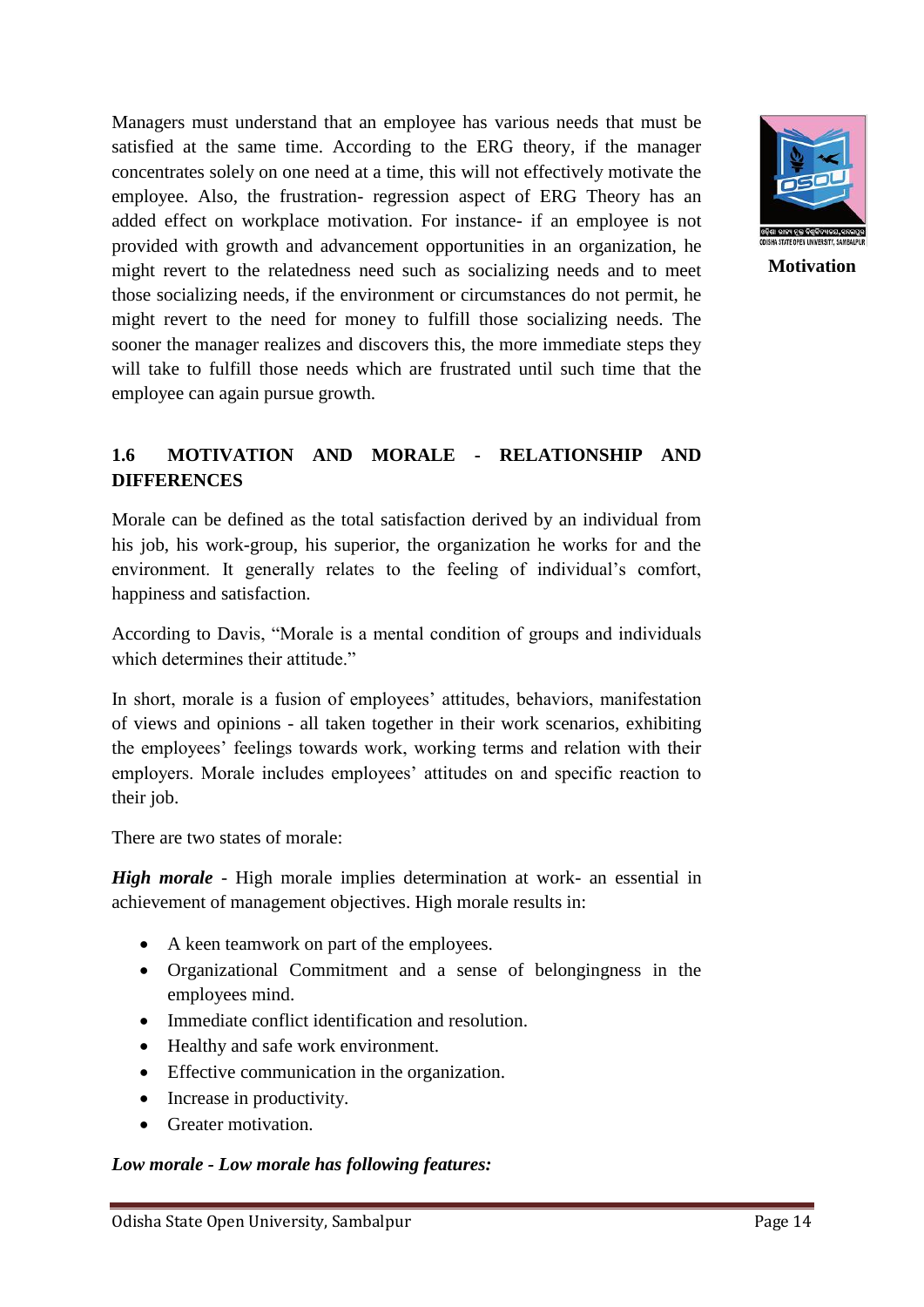- Greater grievances and conflicts in organization.
- High rate of employee absenteeism and turnover.
- Dissatisfaction with the superiors and employers.
- Poor working conditions.
- Employees frustration.
- Decrease in productivity.
- Lack of motivation.

Though motivation and morale are closely related concepts, they are different in following ways:

- While motivation is an internal-psychological drive of an individual which urges him to behave in a specific manner, morale is more of a group scenario.
- Higher motivation often leads to higher morale of employees, but high morale does not essentially result in greatly motivated employees as to have a positive attitude towards all factors of work situation may not essentially force the employees to work more efficiently.
- While motivation is an individual concept, morale is a group concept. Thus, motivation takes into consideration the individual differences among the employees, and morale of the employees can be increased by taking those factors into consideration which influence group scenario or total work settings.
- Motivation acquires primary concern in every organization, while morale is a secondary phenomenon because high motivation essentially leads to higher productivity while high morale may not necessarily lead to higher productivity.
- Things tied to morale are usually things that are just part of the work environment, and things tied to motivation are tied to the performance of the individual.

# **1.7 LET'S SUM UP**

Motivation is the activation or energisation of goal-oriented behaviour. It is to give reason, incentive, enthusiasm, or interest that causes a specific action or certain behaviour. The internal needs and drives lead to tensions, which in turn result into actions. The need for food results into hunger and hence a person is motivated to eat. Motivation is said to be intrinsic or extrinsic. Intrinsic motivation is internal. It occurs when people are compelled to do something out of pleasure, importance, or desire. Extrinsic motivation occurs when external factors compel the person to do something. It comes from outside of the performer. Motivation is seen as a process that leads to the forming of behavioural intentions. Motivation and volition refer to goal setting and goal pursuit, respectively. Both processes require self-regulatory efforts. Aggressive

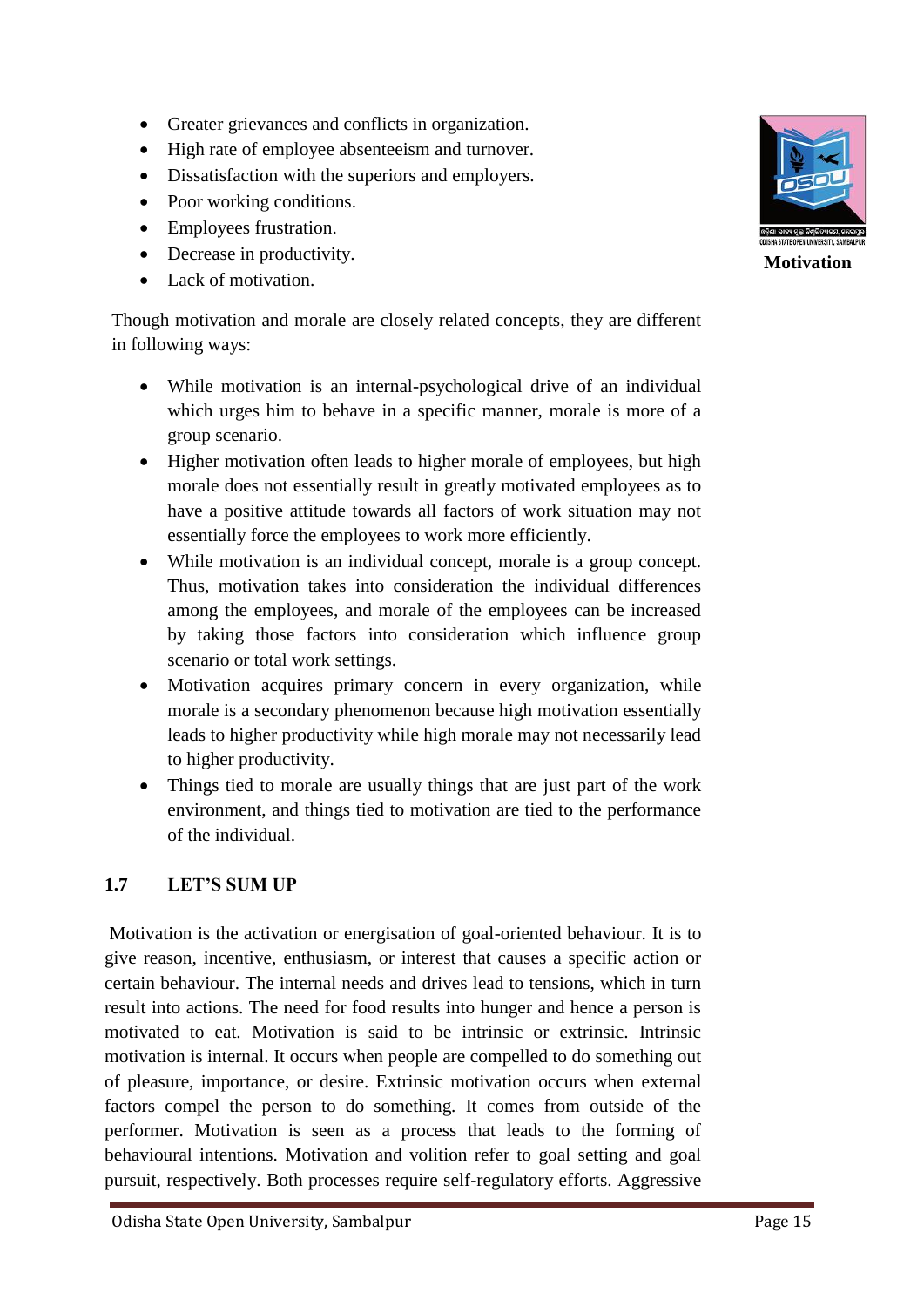motivation or the desires to inflict harm on others, play an all too common role in human behaviour. Achievement motivation (often termed as need for motivation) is the desire to accomplish difficult tasks and to excel. Emotions are reactions consisting of subjective cognitive states, physiological reactions and expressive behaviors.



*Existence needs*- These include need for basic material necessities.

*Morale*- Morale can be defined as the total satisfaction derived by an individual from his job, his work-group, his superior, the organization he works for and the environment.

*Motivation incentives***-**Incentive is an act or promise for greater action.

*Relatedness needs-* These include the aspiration individual's have for maintaining significant interpersonal relationships (be it with family, peers or superiors), getting public fame and recognition. .

*Growth needs*- These include need for self-development and personal growth and advancement.

#### **1.9 SELF ASSESSMENT QUESTIONS**

- **1. What are the different types of motivation?**
- **2. What are the differences between Maslow and ERG theory of motivation?**
- **3. How does morale boost the productivity?**

#### **1.10 FURTHER READINGS**

- i. Heckhausen, J., and H. Heckhausen. (2008), *Motivation and action*, Cambridge Univ. Press, New York.
- ii. McClelland, D. C. (2009), *Human motivation*. Cambridge Univ. Press, New York.
- iii. Petri, H. L., and J. M. Govern (2004), *Motivation: Theory, research, and applications*, Wadsworth/Thomson Learning**,** Belmont, CA.

## **1.11 MODEL QUESTIONS**

- What are the major challenges in motivation?
- Are morale and motivation same or different? Explain in detail.
- An individual cannot be motivated externally until the individual is not ready internally. Do you agree or disagree, give reasons for your answer.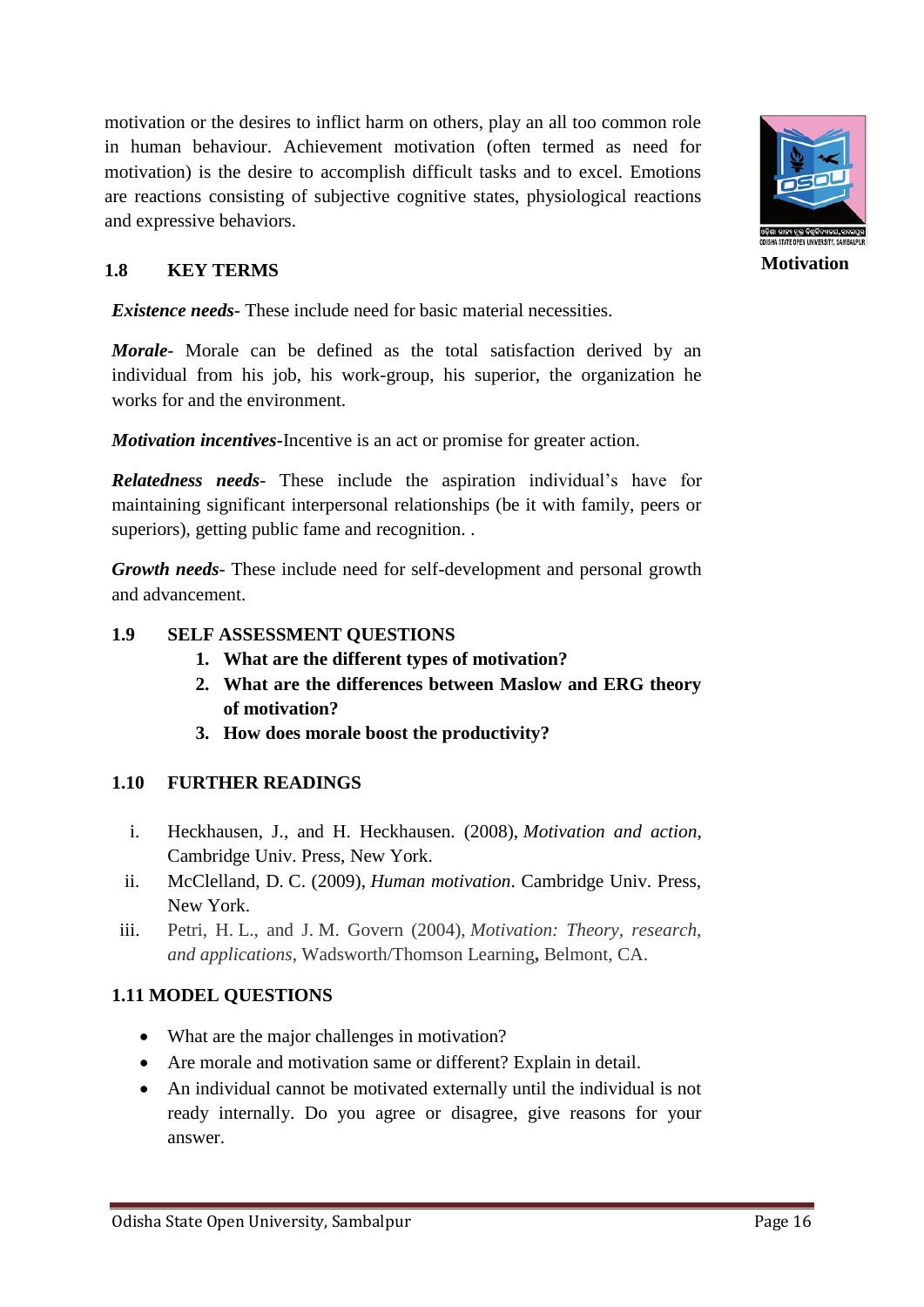# **Unit -2 Communication**

## **COMMUNICATION**

#### **Learning Objectives**

- The rationale of this sub-unit is to help student in understanding:
- the connotation and purpose of communication
- to acquaint the students with the fundamentals of communication and help them transform their communication abilities
- the process of communication
- various media and channels used in organisational communication
- the barriers (intentional or unintentional) that make communication ineffective
- how a manager can overcome communication barriers to make his communication effective.

#### **Structure**

- 2.1 Communication: Meaning and Purpose
- 2.2 Importance of Communication
- 2.3 Communication Process (Encoding Message, Channel, Decoding, Feedback, Noise)
- 2.4 Verbal and Non-verbal Communication
- 2.5 Channels of Communication (Formal versus Informal channels)
- 2.6 Barriers to Communication
- 2.7 Making Communication Effective
- 2.8 Let's Sum-up
- 2.9 Key Terms
- 2.10 Self-Assessment Questions
- 2.11 Further Readings
- 2.12 Model Questions

#### **2.1 COMMUNICATION: MEANING AND PURPOSE**

Communication means sharing of ideas, facts, opinions, information and understanding. In simple words, communication can be said to be the transferring of information and understanding from one person to another. Here, three elements are involved i.e. the sender, the receiver, and the message or information that is to be passed on from one end to the other. The

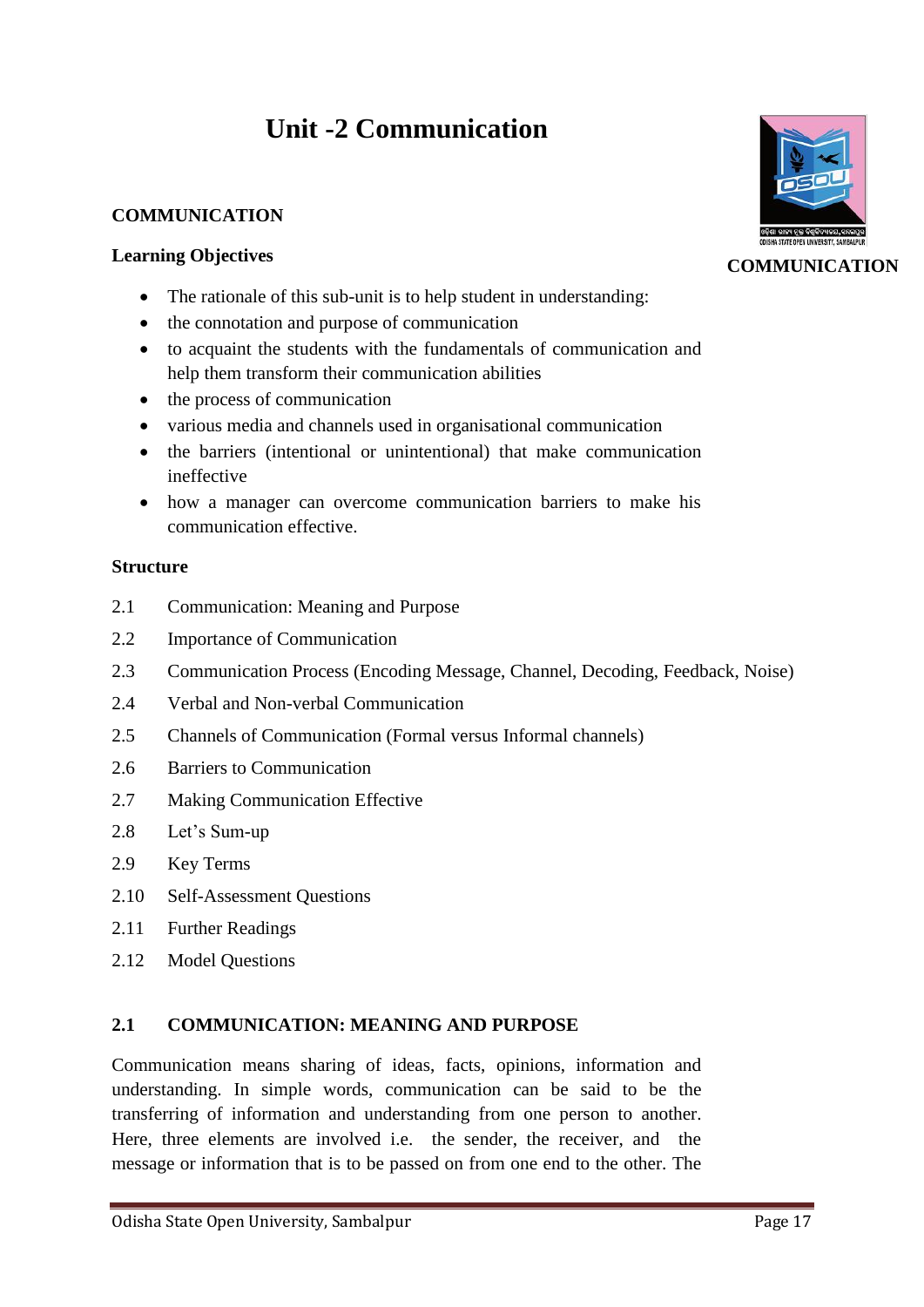information is passed from the sender to the receiver, and the knowledge of its effects is passed from the receiver to the sender in the form of a feedback. Whether the effect produced is the desired one will depend upon how well the receiver understands the meaning of the information.

## **2.2 IMPORTANCE OF COMMUNICATION**

One of the important roles of the manager is the informational role wherein he seeks information from his peers, subordinates and others about anything relating to their jobs and responsibilities. He is at the same time a disseminator of information about his job and the organisation to those who are concerned with it. Thus, considerable part of his time is devoted to receiving or disseminating information, i. e. in communication inside or outside the organisation. The top and middle level managers typically devote 60 to 80 per cent of their total working hours to communicating.

According to Peter Drucker, good quality of communication is the foundation for sound management. Various managerial functions like planning, organizing, directing and controlling depend on communication in an enterprise. For planning to be realistic, it is essential that it is based on sound information which is not possible without a good system of communication existing in an enterprise. The latest developments in the market if not communicated to the planners, their future plans in the absence of such information will carry no meaning. Further, to accomplish the objectives, it is necessary that leadership is exercised, decisions are taken with coordinated efforts, people are motivated and operations are controlled. Each of these functions involves interaction with the people in the organisation and leads to communication The important fact of organisational life for a manager is communication, and his success will depend upon how effectively he can communicate with others in the organisation i.e how effectively he can put his ideas across to those who work with him and thereby, influencing others to work in the direction of the achievements of goals of the organisation.

## **2.3 COMMUNICATION PROCESS**

As discussed in 1.2, simple communication process can be represented as:

Sender ……… > Message………………..> Receiver

The model indicates the essential elements of communication, i.e., the sender, the receiver, and the message that is exchanged between them. If any one of the three elements is missing, communication does not exist.

However, the process of communication is not so simple. It is much more complex and consists of at least five elements which are subject to various influences. The model can be put as follows:

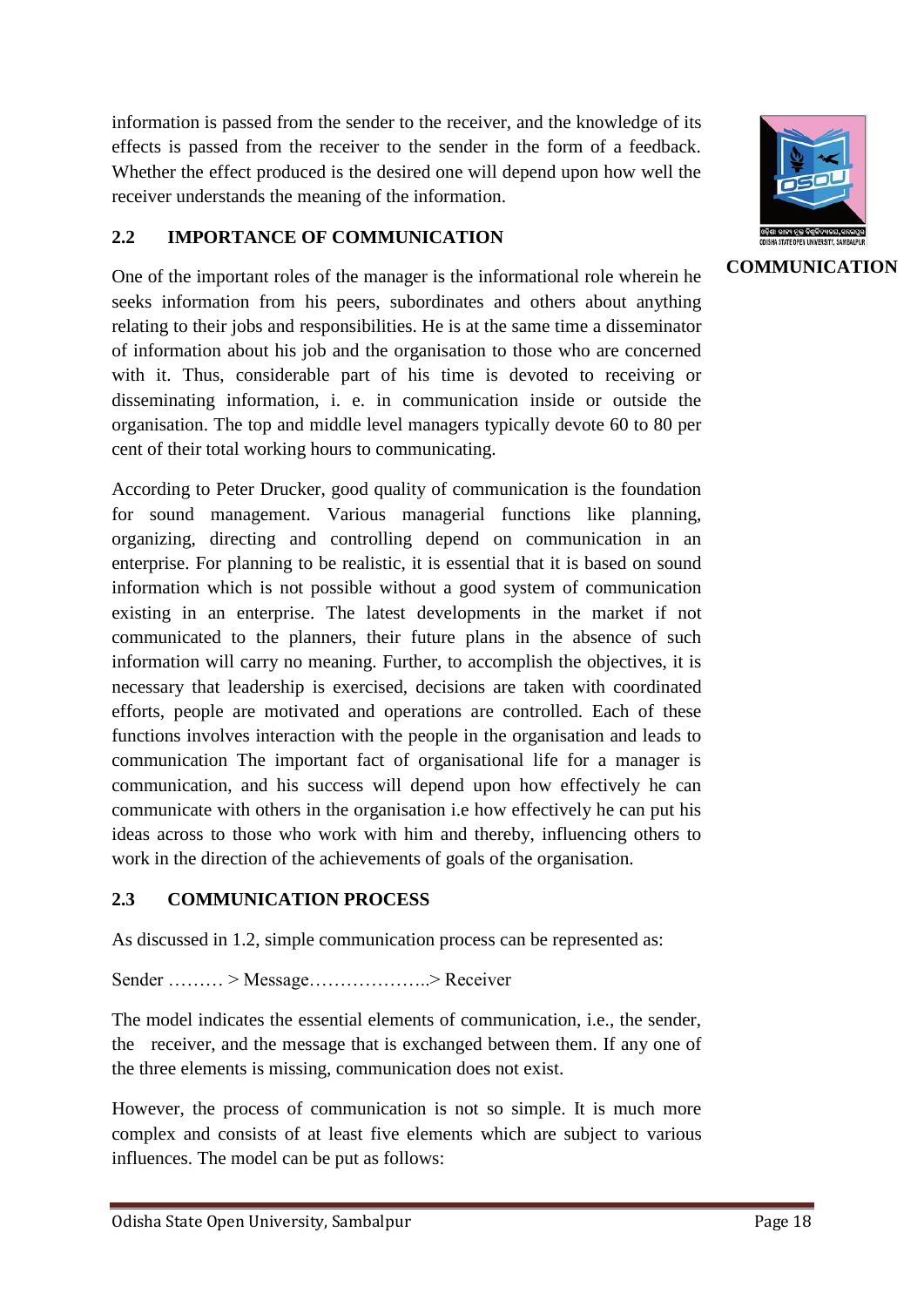

Various elements of this model are discussed as -

#### **Source/Sender**

In this model the first element is the source of the communication from where the communication originates. The source or sender can be a person, a number of persons, or even a machine. The sender initiates communication because he has a need, thought, idea or information that he wishes to convey to the other person, persons or machine. For, example, in a class room, the teacher is source or sender who wants to convey lecture (message) to students (receiver).However, the lecture may be recorded and delivered with the help of tape-recorder(i.e. machine)

## **Encoding Message**

The next element in the communication process is that of encoding the information to be transmitted Encoding enables the thoughts to be put in the form of symbols. Normally language provides the symbols that are used in the transmission of thoughts to another person. However language is not the only means to convey the thoughts, needs or information. There are non-verbal means, e.g., gestures, which provide another form through which thoughts can be transmitted. The more complex the ideas, needs or information to be communicated, the more complex becomes the process of encoding them. While an involuntary shriek may adequately convey the degree of alarm felt by the victim, even a carefully worded statement or letter may fail to convey the essential purpose of the communication. This can happen if the language or symbols used convey different meanings to the sender and the receiver.

Encoding of the thoughts produces a message which can be either verbal or non-verbal. Verbal message is in the form of words and language, while non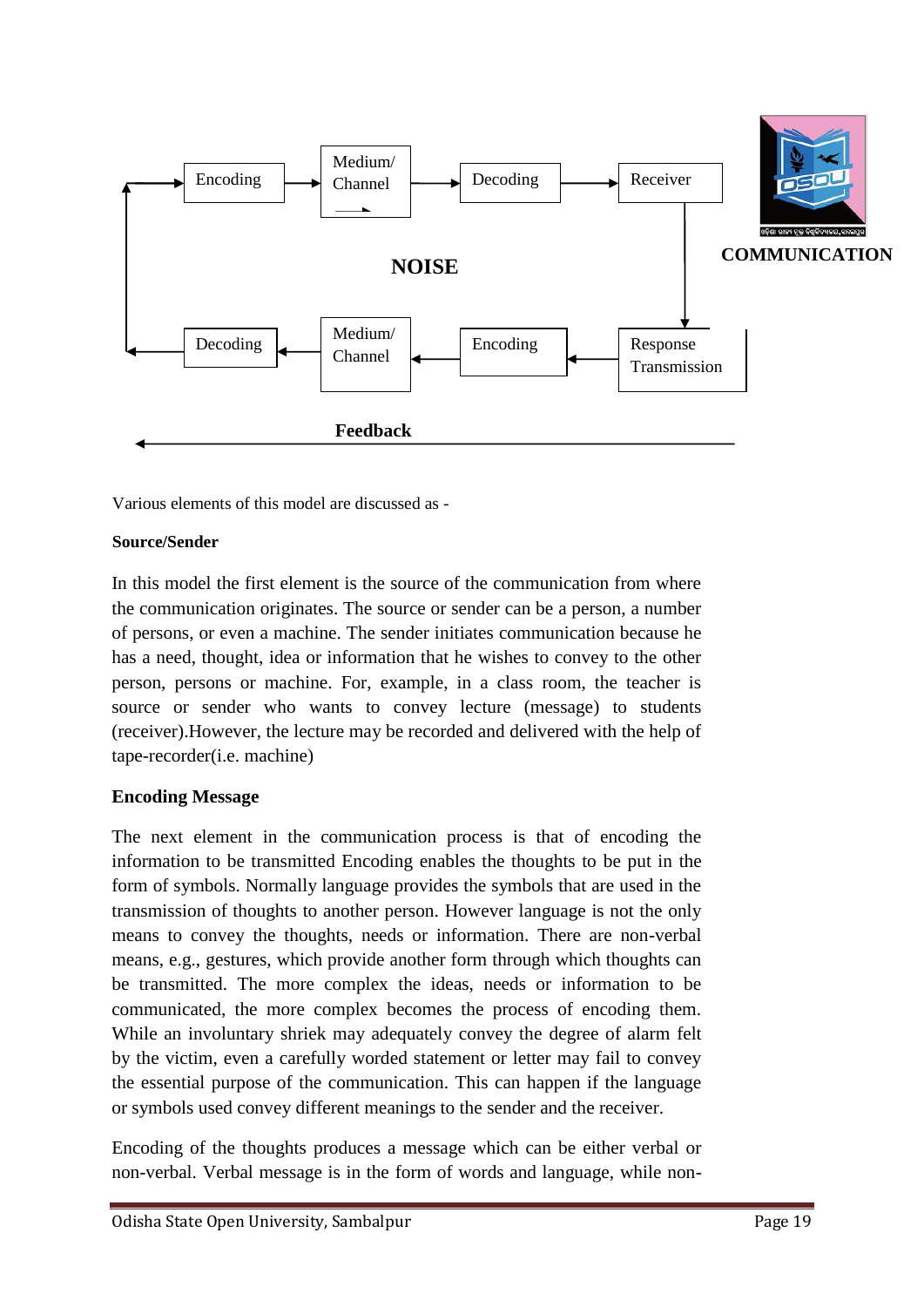verbal would be in the form of body gestures like wink, smile, grunt, frown, wave of hand, etc.

## **Channel/Medium**

The third element in the process of communication is the channel through which is used for transmission of communication. It acts as a link that connects the sender and the receiver. In the organisational environment, these channels could be face-to-face conversation, written memos, telephonic exchanges, group meetings, etc. Outside the organisation, the channels could be letters or circulars, magazines, radio programmes or TV shows, etc. Effectiveness of communication depends upon channel used, therefore, the channel selected should be appropriate for the message as well as the receiver. For an urgent message telegram, telephone or radio would be the appropriate channel. Again, the channel chosen would be influenced by the consideration as to whom the message is being directed.

## **Decoding**

Decoding and understanding the message constitute the last two elements in the process of communicating from sender to receiver. The receiver in the first instance receives the message and decodes it, that is to say, interprets and translates it into thoughts, understanding and desired response. A successful communication occurs when the receiver decodes the message and understands it in the same manner in which it is being sent by the sender.

The processes of decoding and understanding are influenced by several factors. For example, a receiver may not be able to decode a message which is in a language that he does not know. This applies to symbols also as the same symbol may carry a different meaning to the receiver. Again, the receiver's past experience, as well as his expectations changes the meaning that is attached to the message. All this tends to bring about a difference between the `intended' meaning and `perceived' meaning.

To ensure that this does not happen, it is necessary to develop greater degree of homogeneity between the sender and the receiver. Both of them have their own fields of experience which is dependent on individual's attitudes, experience, knowledge, environment, and socio-cultural background. The greater the overlap of the source and receiver's fields of experience, the greater the probability of successful communication. In other words, they have things in common that facilitate better communication. An individual engaged in communication with another person of a significantly different educational or cultural background will have to put in greater effort to ensure successful communication. A model of communication credited to Wilbur Schramm illustrates this point.

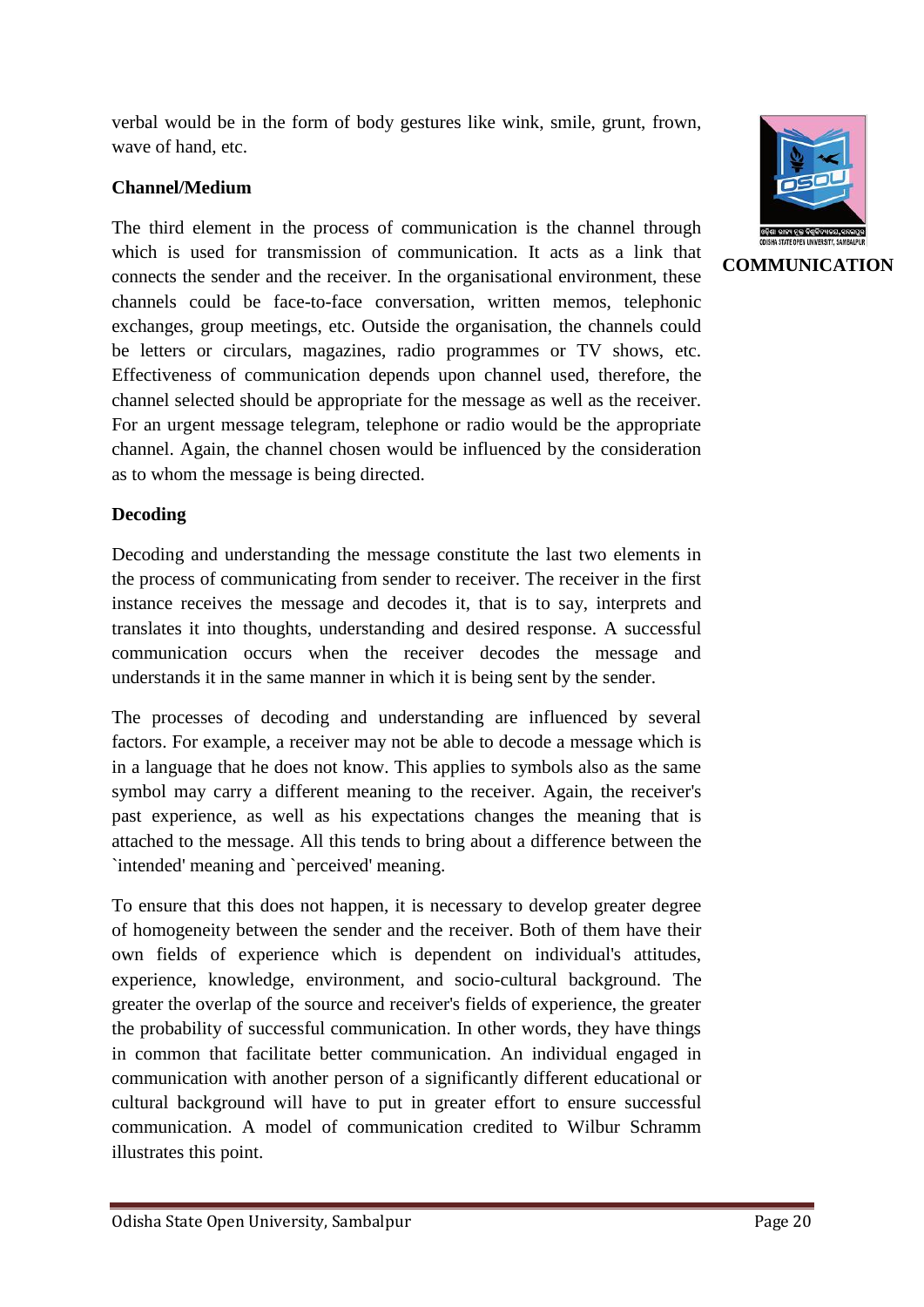# **Feedback**

Response and feedback complete the two-way process of communication. It is through the feedback that the source (sender) comes to know whether his message was received with same intention with which it was being sent. In case, the message has not been received correctly, it is possible to rectify the gap provided feedback is timely.

Sender initiates the communication with an intention to elicit the desired response. However, a every communication may not result in producing desired outcomes. Various outcomes that may result are

- (i) a desired response may occur
- (ii) an undesired response may occur
- (iii) no change may take place

Communication is considered to be successful only when it produces the desired response.

#### **Noise**

Noise can be defined as any factor that disturbs or interferes with communication. It can arise at any stage in the communication process. The sender may not be able to encode the message properly or he may not be properly audible. The message may get distorted by other sounds in the environment. The receiver may not hear the message, or comprehend it in a manner not entirely intended by the sender of the message. The channel also may create interference by 'filtering', i.e. allowing some information to pass through and disallowing others. In any case, there is so much of noise or interference in the entire process that there is every possibility of the communication being distorted.

## **2.4 VERBAL AND NON-VERBAL COMMUNICATION**

A communication in which words are used can be called verbal communication. Communication over long distance takes place usually through verbal communication. As an adjunct-to this is the non-verbal communication which refers to the use of `body language' in communicating ideas from the sender to the receiver. Non-verbal communication most often takes place unconsciously, and it may either fortify or supplement the verbal communication, or may at times negate the very purpose of verbal communication.

The main characteristics of verbal communication are the use of words, either written or spoken.



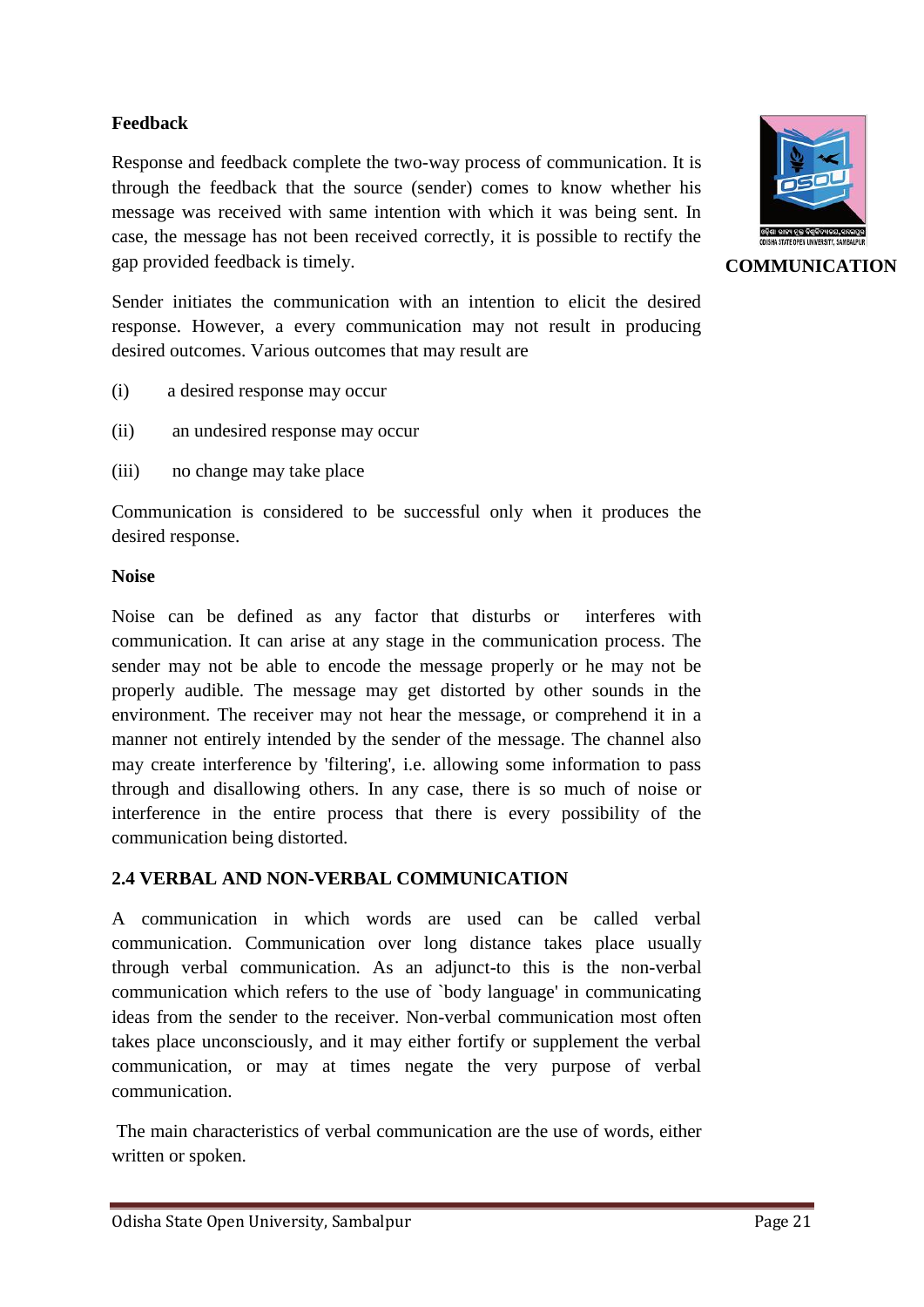Written communications include personal letters, memoranda, policy and procedure manuals, and notices placed on the notice boards.

Oral communications are conferences, committee meetings, telephone conversation, loudspeaker announcements, etc.

Both written and oral communications have their advantages and disadvantages-.

A written communication has the advantage of being easily verified and of being more precisely defined if there arises a need for subsequent correction whereas poken messages cannot always be verified so easily.

Secondly, because a written communication is likely to be a permanent record, we are more particular in making it precise and accurate.

Thirdly, lengthy and complicated messages are better understood if they are in written form. It would be difficult to understand and retain a lengthy message if it were only in oral form.

Together with these advantages, written communications have some drawbacks also. Some of these are:

Firstly, it is a slower method of communication .The total amount of time involved from the formulation of idea by the sender to the understanding of the idea by the receiver is quite high. A written communication competes with all other written material that reaches the desk of an executive. As such there can be a gap between the time when a communication reaches the manager's desk and the time when he reads it. Moreover, if clarifications are needed because the message is not clear to the receiver, further delay would take place.

Secondly, despite the fact that a greater degree of preciseness is aimed at while preparing a written communication, there is always a possibility of ambiguity or lack of clarity resulting in misunderstanding on the part of the receiver. Clarifications mean further delay.

Lastly, over-reliance on written communication can lead to too much of paperwork in the organisation. This not only consumes time, money and energy, but also indicates a lack of trust among the employees of the organisation. It has been observed that when trust is low and suspicions are high in an organisation, an over-reliance on written communication is likely to occur.

## *Oral Communication*

Although written communication is very vital for the smooth functioning of an organisation, yet by far the greater percentage of information is communicated orally. It has been observed that managers spend sixty to eighty

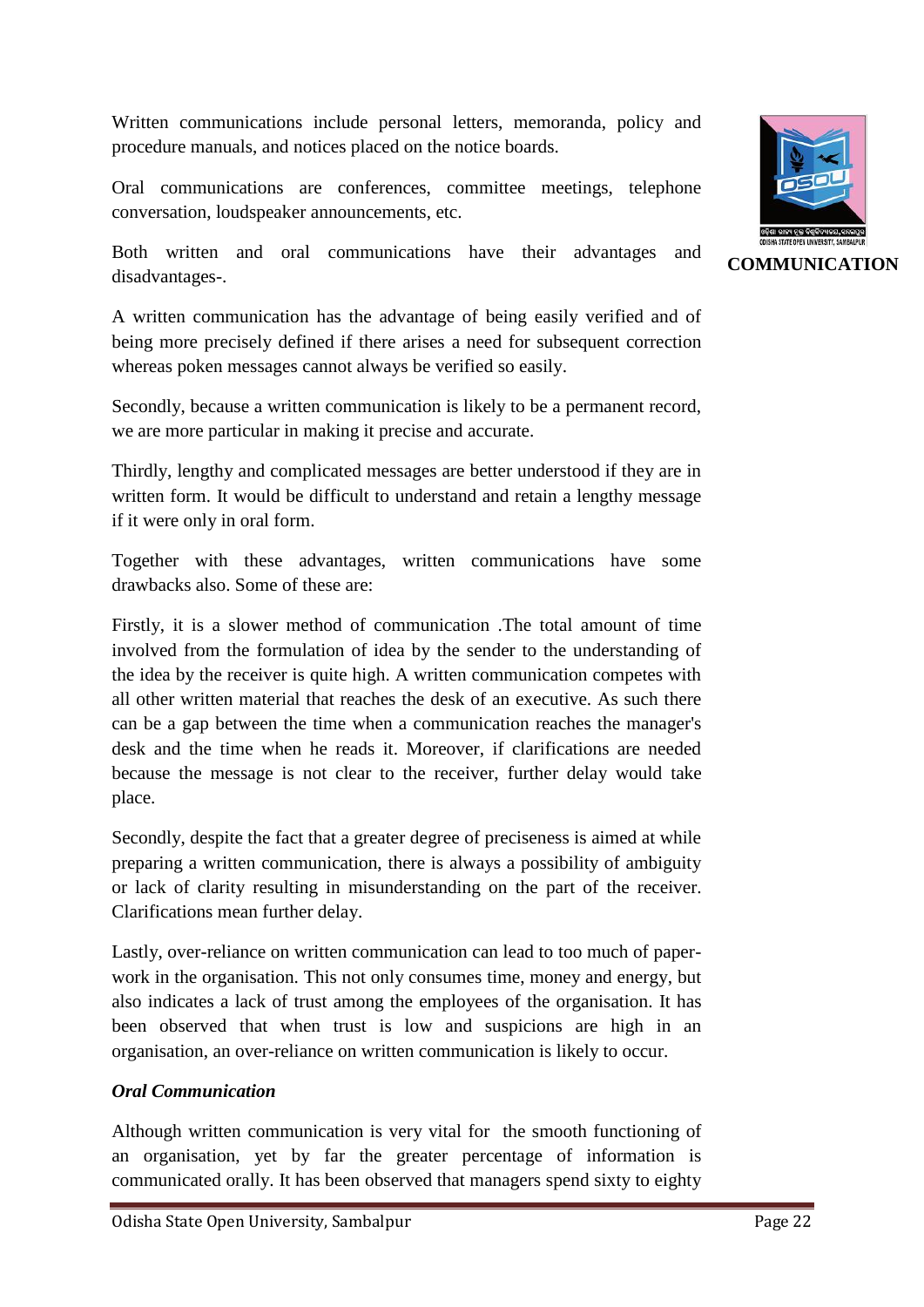per cent of their work time in oral communication. Oral communication has the merit of being faster. Generally, the spoken word is a quicker and less complicated way of getting one's ideas across another person. Again, it offers the potential of two-way information flow, and therefore less possibility of misunderstanding the communication. The creation of a less formal atmosphere and generation of fellow feelings are the additional advantages brought about through oral communication.

However, the oral communication is not entirely free from defects. It is less effective as a means of presenting complicated and lengthy data. In case of oral communication probability of misinterpretation is high.

It is not possible to determine which of the two, oral or written; is a better means of communication. Actually, the choice between the two is determined by the situation. However, the use of both together will very often strengthen and reinforce a message.

## *Choosing Your Words*

As discussed above that communication refers to the transmission of meaning from the sender to the receiver and such transmission takes place through the use of symbols, whether verbal or non-verbal.

In verbal communication the symbol is a word. In order that the transmission of meaning takes place it is important that the particular symbol (word) used must create within the mind of the receiver the same image which was in the mind of the sender of the communication. It is only then that the basic purpose of communication which is to influence the behaviour of the receiver will be achieved. It has been found that words do not necessarily have commonly understood meanings. The words like "participation" or "democracy" or "satisfactory" suffer from the difficulty that different people are likely to attach different meanings to these words. The greater the use of such abstract words, the bigger the difficulty in bringing about an understanding of the message and a change in behaviour through communication.

Therefore, in order to avoid such communication gap following guidelines may be considered for making verbal communication more effective-

- Use simple words and phrases.
- Use short and familiar words.
- Use personal pronouns (such as "you") whenever appropriate.
- Give illustrations and examples.
- Use short sentences and paragraphs.

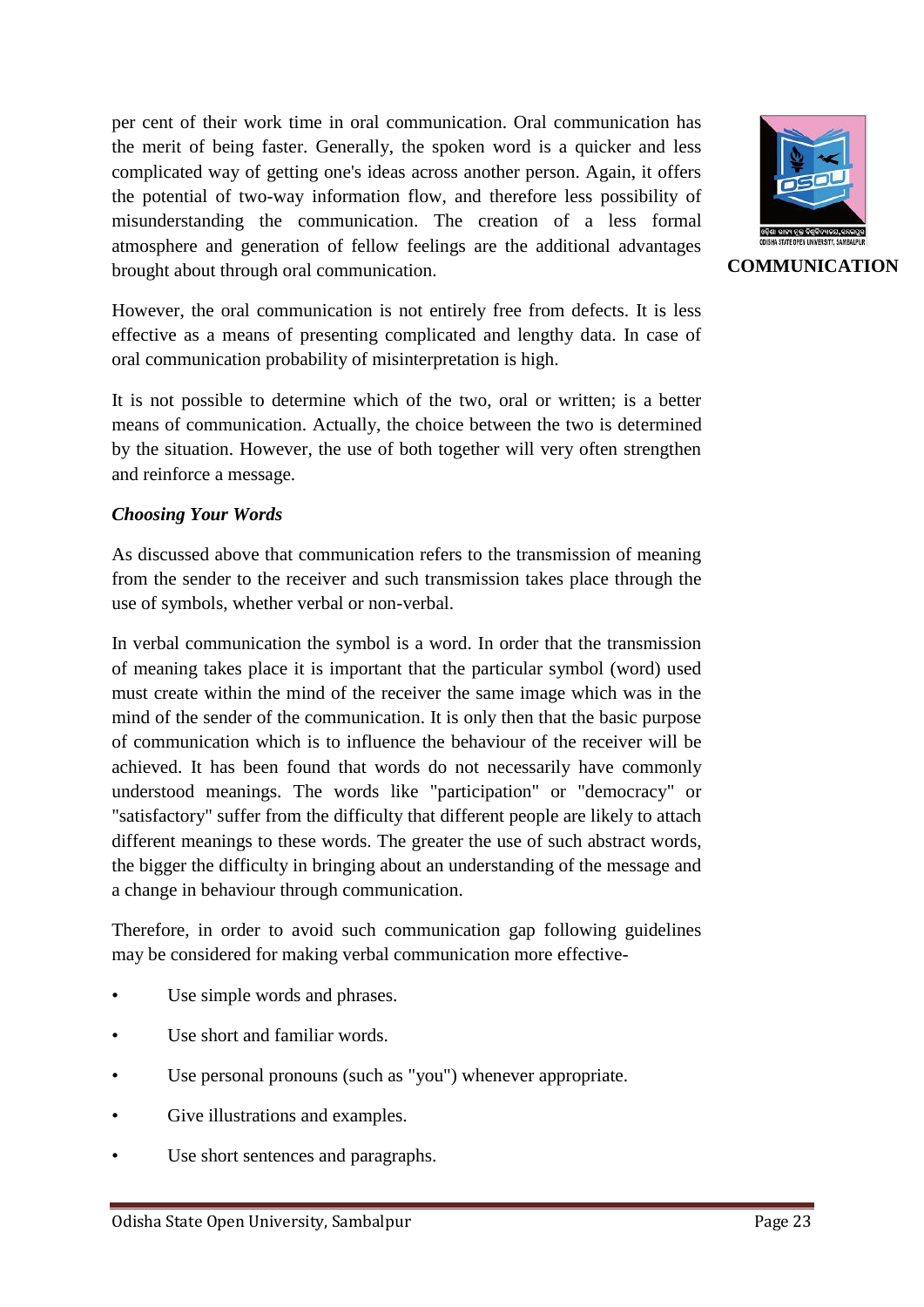- Use active verbs such as in "The manager plans".
- Economize on adjectives.
- Express thoughts logically and in a direct way.
- Avoid unnecessary words.

## *Use of Body Language*

In determining the effectiveness of communication, non-verbal communication also has an important role to play. Experts in the field of human communication have found that, in a typical message between two persons, only about seven per cent of the meaning or content of the message is carried by the actual words being used. Another thirty eight per cent of the message is carried by one's tone of voice (which includes pacing, timing, pauses, accents). The major part of fifty five per cent of the content of the message is in non-verbal form, i.e., in the form of our physical attitude going along with our verbal message. The physical attitude is also referred to as body language.

Non-verbal communication can take place with one's actions or with one's body gestures. For example, a manager who pounds his fist on the table while announcing that from now on participative management will be practiced in his organisation creates a credibility gap between what he says and what he practices. A manager who says that he believes in an open door policy for all his employees but is busy with his own files while an employee is giving him certain suggestions towards improvement in work environment, is making non-verbal communication quite in conflict with his verbal communication. In such situations the non-verbal message is the stronger one and the verbal message will cease to be effective.

Body gestures that "communicate" may relate to handshake, smile, eyecontact, posture while standing or sitting, facial expression while listening, the shrug of shoulders, indeed, the movement of any part of body. Therefore, one must be watchful of body language so that it does not contradict one's verbal message. This is indeed difficult because the body language is so involuntary that people are not even aware of it.

Some of the non-verbal actions which assist communication include, maintaining eye contact , nodding the head in agreement ,smiling and showing animation .

Some of the non-verbal actions that obstruct the communication include looking away or turning away from the speaker, sneering or using other contemptuous gestures, closing your eyes, using an unpleasant tone of voice , speaking too slow or too fast.

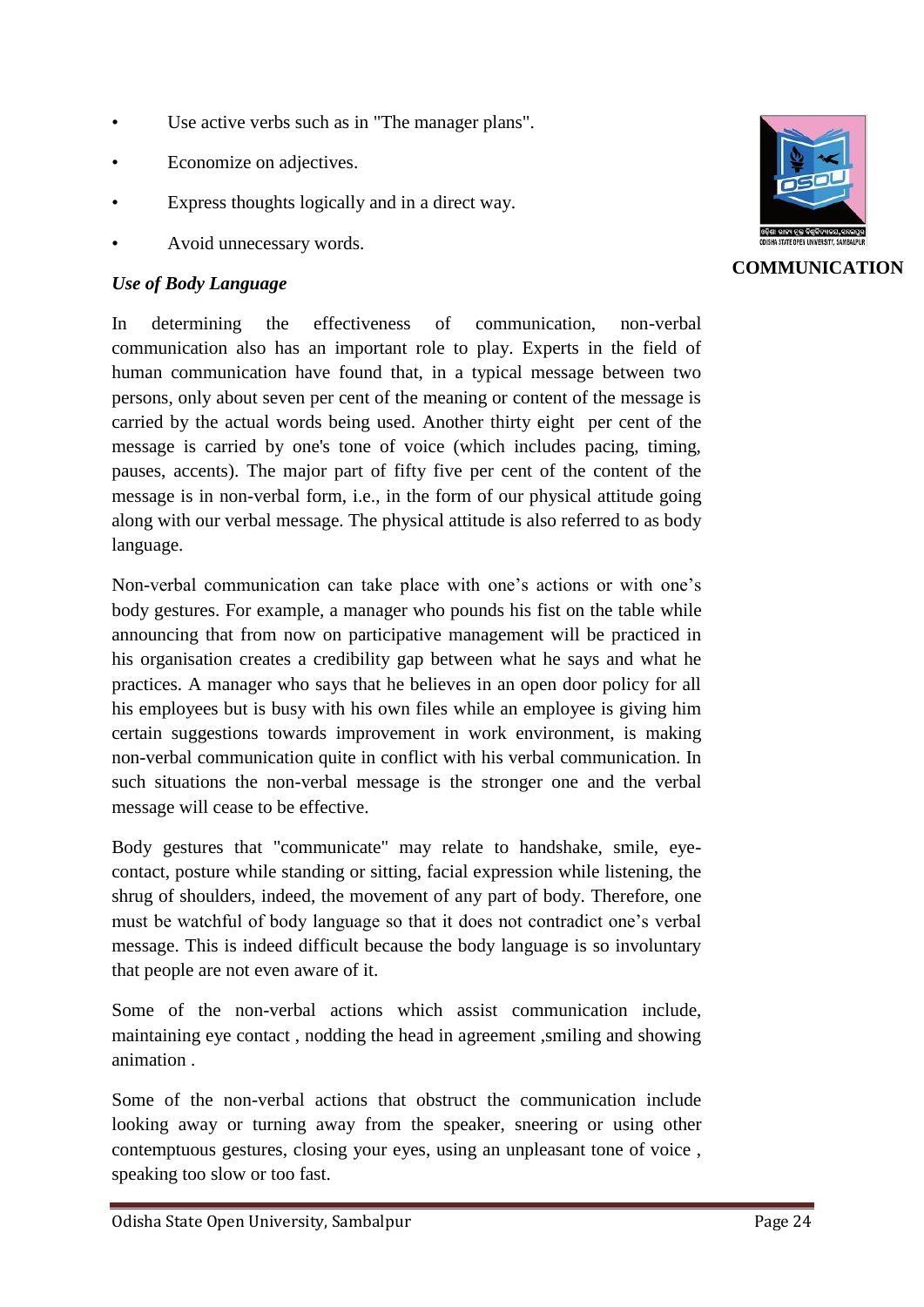## **2.5 CHANNELS OF COMMUNICATION**

An organisation structure requires various channels for the flow of information so that the decisions for the organisation may be taken. Thus, organisation may be described as the network of communication channels. These channels can be either intentionally designed, or they may develop of their own accord. When a channel is intentionally prescribed for the flow of communication in the organisation, it is a formal channel, and the communication passing through that channel is formal communication. On the other hand, when communication takes place through channels not intentionally designed, in other words, outside the formal channels, such channels are referred to as informal channels, and the communication as informal communication.

#### *Formal Communication*

An organisation chart shows the direction of formal communication flow in an organisation. It identifies the various transmitters and receivers, and the channels through which they must communicate. The authority relationships indicate the direction of communication flow in an organisation. A formal communication takes place between a superior and subordinate in the form of instructions and directions Such a flow takes place in the downward direction.

Another formal communication takes place between subordinate and superior when reporting on performance is made by the subordinate. Since the subordinate initiates communication to the superior, the flow is upward. It is called upward communication. The upward communication can take the form of progress reports, budget reports, profit and loss statements, requests for grants, etc.

Again formal communication may take place between one division of an organisation and another. This could be either lateral or diagonal. There is substantial formal communication between production foreman and maintenance foreman, or, between production manager and quality control manager. Formal communication may pass across organisational levels also: for example, communication between line and staff units takes place very frequently across organisational levels. Such communication helps tremendously in the coordination of activity.

Finally, formal communication may also arise between the organisation and outside parties, e.g., suppliers, customers, government, etc. This may happen when the management is required to provide information on certain aspects of working of the organisation. Communication of this kind is usually one-way.

## *Networks in Formal Communication*

As discussed above, the formal organisational structure prescribes the channels through which communication flows take place. These channels are designed

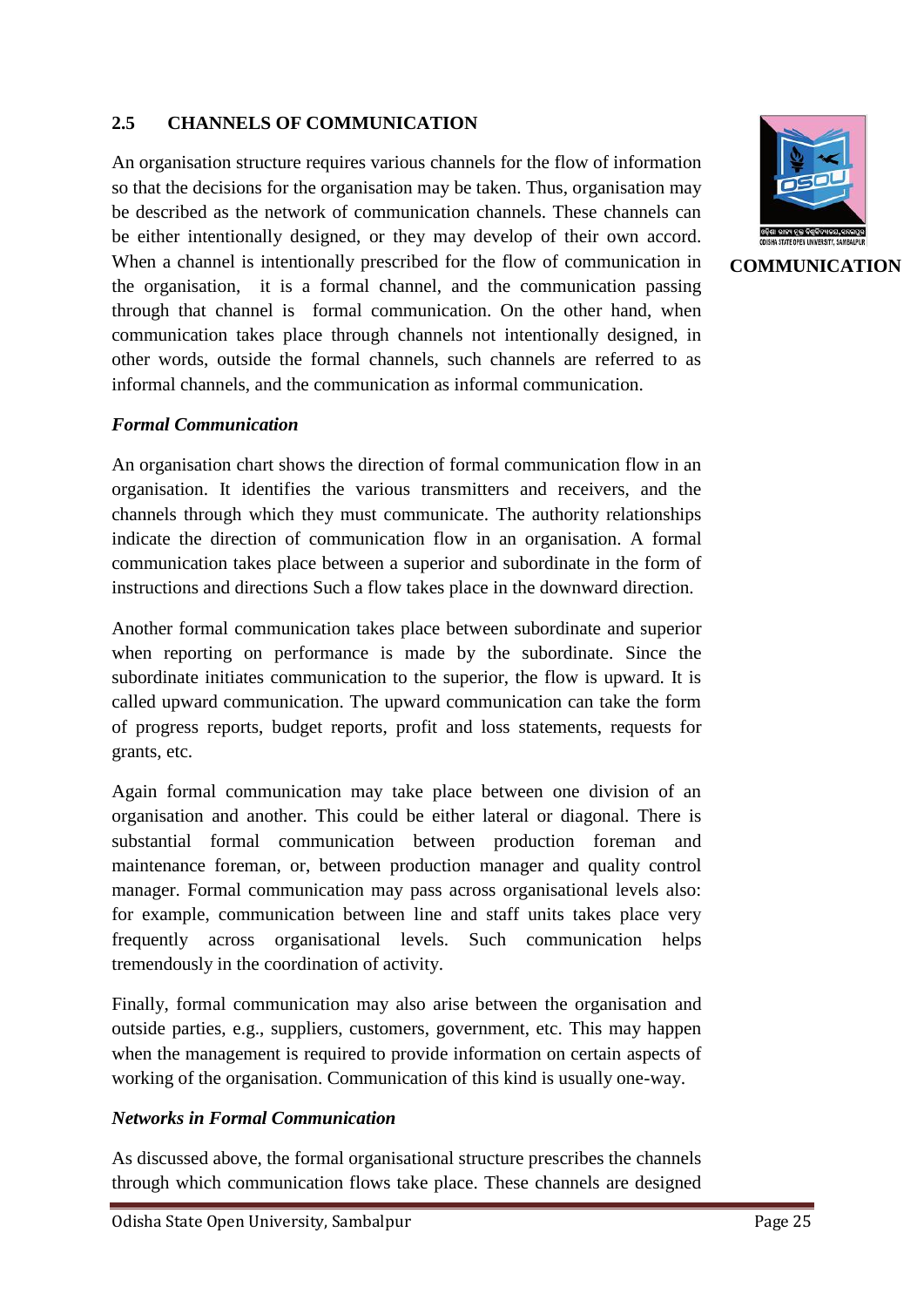to keep the flow of information in an orderly manner and to protect the higher level managers from an overload of unnecessary information. However, the way in which these channels are designed and work can affect the speed and accuracy of information as well as the task performance and satisfaction of members of the group. As such, managers have to think of how best to design the organisational structure and the communication network which meets the requirements of the situation.

Some research in the design of communication networks has been carried out which indicates their relative merits for use in different situations. Although these networks can assume many forms, the most widely used are the wheel, chain, `Y', and circle.

These forms can well be looked at as an organisational structure made up of five members.

The 'circle' network represents a three-level hierarchy in which there is communication between superiors and subordinates, with cross communication at the operative level.

The 'chain' can represent a five-level hierarchy, in which communication can take place only upward and downward, and across organisational lines.

The 'wheel' or 'star' represents an administrator and four subordinates with whom he interacts. There is no interaction among the subordinates.

In the 'Y' network two subordinates report to the superior. It may be regarded as a four-level hierarchy.

## *Informal Communication*

Communication that takes place without following the formal lines of communication is said to be informal communication. This channel is not created by management and is usually not under the control of management. An informal system of communication is generally referred to as the `grapevine' because it spreads throughout the organisation with its branches going out in all directions in utter disregard of the levels of authority and linking members of the organisation in any direction.

The informal communication arises as a result of employee needs for information which are not met by the formal channels. It has been observed that problems relating to work and unfavorable reactions to various organisational practices are transmitted through informal communication. Since the channels are flexible and establish contacts at personal levels among members of organisation at different hierarchical levels, the grapevine spreads information faster than the formal system of communication

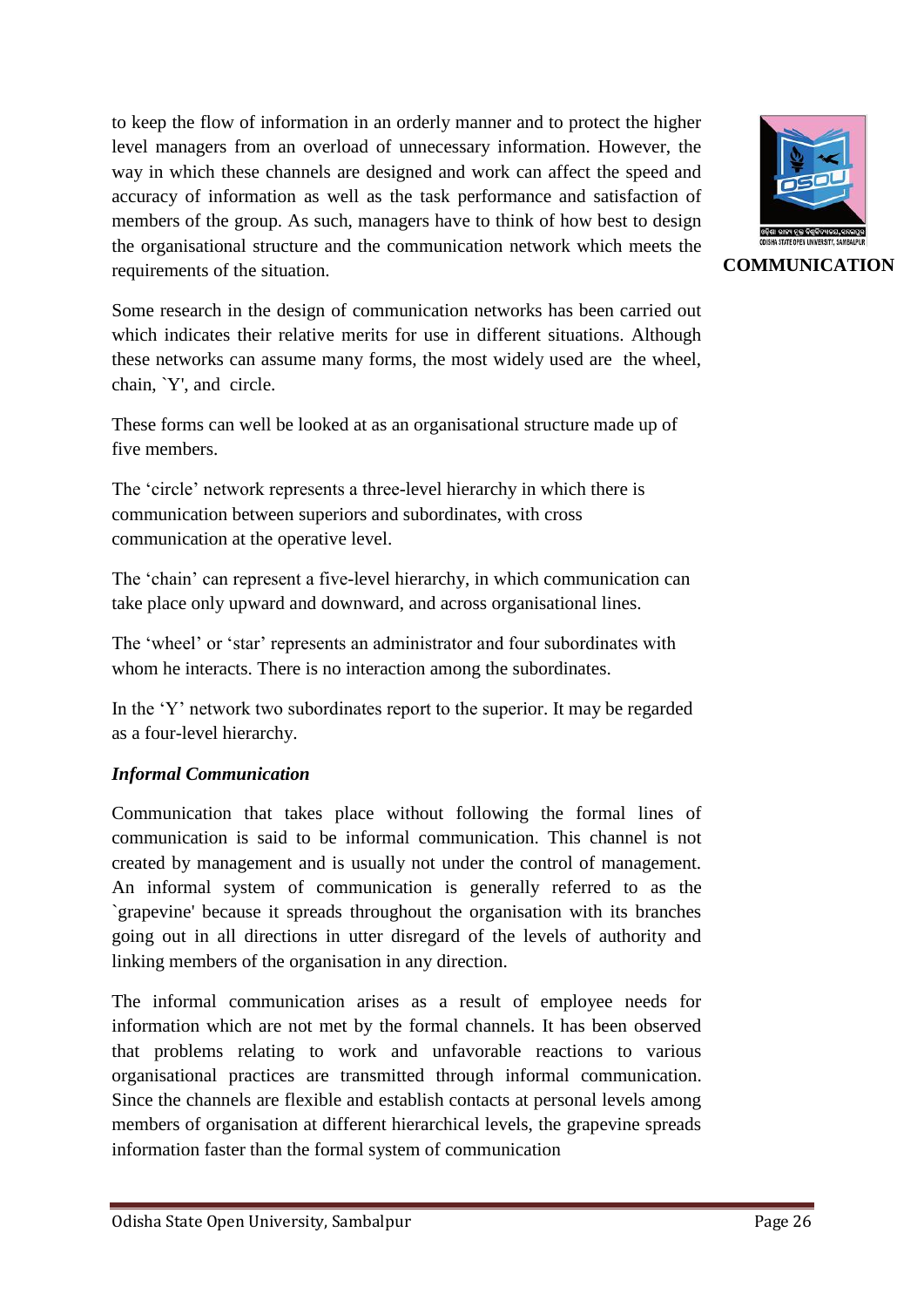In contrast to the formal communication which moves on slowly from one person at one hierarchical level to another at the next hierarchical level; the grapevine transmits information from one person to a group of persons much more rapidly in a cluster chain arrangement. The cluster chain is made up of individuals who act as information sources. Each individual passes the information to several others, some of whom repeat the message to others. Some of those who receive the message may not pass on the information to others but the information may lead to a change in their thinking on the subject and may sometimes affect their behaviour as well.

Though it has been found that informal communication carries accurate information about three-fourths of time, yet there are strong possibilities of its communications being distorted. This happens because of the process of `filtering' whereby each member of the cluster chain acting as a kind of filter passes on only that part of communication which he regards as important. The receiver is left to fill in the gaps and complete the story according to his own imagination. This naturally leads to a very great distortion of the real situation and may at times cause serious problems in the organisation.

The characteristics of grapevine can be summarized as follows:

- a) People talk most when the news is recent.
- b) People talk about things that affect their work.
- c) People talk about people they know.
- d) People working near each other are likely to be on the same grapevine.

e) People who contact each other in the chain of procedure tend to be on the same grapevine.

Grapevine is a fast and a substantially accurate channel of communication. It has tremendous capacity to carry information both helpful and harmful to the formal organisation. In most cases it carries information which the formal channel may not or will not carry. The manager's responsibility, therefore, lies in utilising the positive aspects of the informal channels of communication and in minimising the negative aspects of this channel.

In order to do this, what the manager can do is to identify the members of the organisation who usually seek and spread information. It is possible that different individuals are active at different times but usually it will be found that some individuals tend to be more active carriers of information than the others. After identifying such people a manager can use them as sounding boards. If it is discovered that misleading rumours are circulating, it may be a desirable policy on the part of the manager to release the official information in order to clarify the situation. At times management may even find the

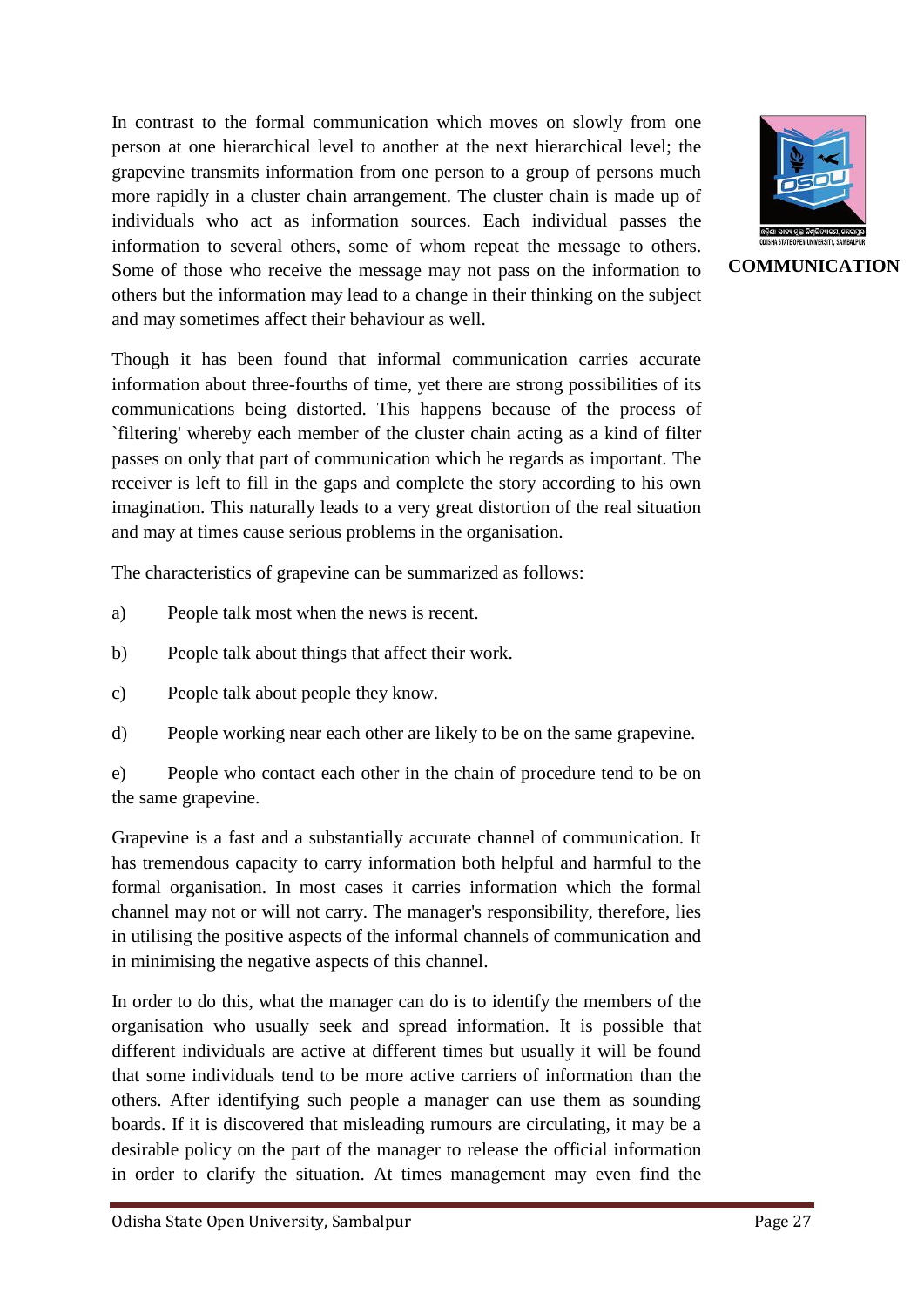informal communication channel more useful in transmitting information than the formal channel. A common method of using informal communication is by `planned leaks', or strategically planned `just between you and me' remarks, which would obviously reach all parts of the organisation much more quickly than any kind of communication through formal channels.



Communication quite often fails to convey the meaning or develop an understanding of the communication sufficient enough to bring about a change in the behaviour of the recipient.

One of the biggest dangers in communication is to assume that communication has taken place. Most people indeed make a great effort in formulating ideas, and finding appropriate words for communicating them to others. In organisations, too, much money and energy is used to develop its system of communication. And yet, if one tries to assess how far the system has led to effective communication in terms of the desired response, one will be surprised at the results. There is a fifty-fifty chance of the communication not being understood to the degree one would be satisfied with. This has been proved by a number of experiments and observations made by communication specialists. There is a story from the army which tells of an instruction starting at one end of the line as `Send reinforcements' and ending up at the other end of the line as `send three shillings and six pence'.

This example indicates what happens to most of the communications between persons or within organisations. It is not only important that a communication be sent, it is much more important that it be understood. When an understanding of the communication does not take place, we can hardly expect a desired change in the behaviour of the receiver. What causes a failure of communication?

The failure in communication arises because of certain blockages or barriers between the sender and the receiver. In order to make a communication effective, it must be ensured that these barriers are removed. What the commercial media men these days try to achieve is to overcome the barriers and reach the target audience. What kind of barriers interferes with the effectiveness of communication? In the paragraphs that ' follow, we shall discuss the various reasons which either prevent the communication from reaching the receiver or distort it in such a manner that it ends up either as non-communication or as miscommunication. Since a manager has to use communication as a means of getting the work done through his subordinates, he must ensure that barriers are minimized and effective communication takes place.

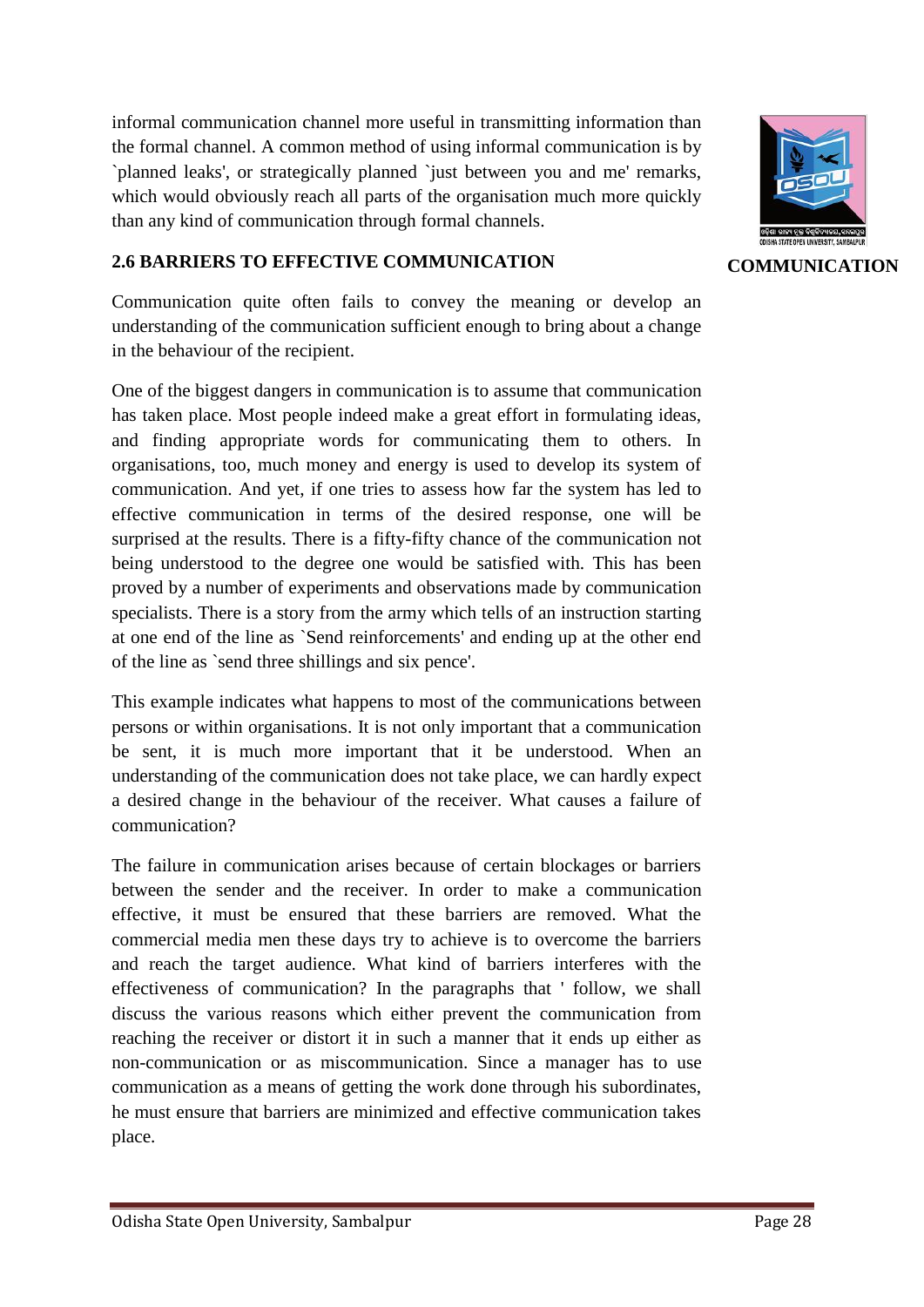The barriers that interfere with the understanding of the, communication are of three kinds: semantic, psychological and organisational.

## *Semantic Barriers*

## **Semantic Barriers**

Semantic is the study of meaning, signs and symbols used for communication. The word is derived from "sema", a Greek word meaning signs. Semantic barriers to communication are the symbolic obstacles that distort the sent message in some other way than intended, making the message difficult to understand.

The meaning of words, signs and symbols might be different from one person to another and the same word might have hundreds of meanings. So, when a message is sent by a sender to a receiver, it might be interpreted wrongly in a communication process causing misunderstandings between them. This can happen due to different situations that form the semantic (of, relating to, or arising from the different meanings of words or other symbols) of the sender and the receiver, known as the semantic barrier. It also arises due to language, education, culture and place of origin (dialect or accent) or most likely their experiences. It is similar to and related to language barriers in a communication.

# **Types of Semantic Barriers in Communication**

# *Denotative Barriers*

Direct meaning of any word which must be shared by two people to understand each other is the denotative meaning. The barriers that arise due to the definition or meaning of a word used differently by sender and receiver is denotative barriers of communication. They disagree on the meaning of a word as they are unaware of the other persons' meaning. For example, the meaning of braces which is used to define the metallic structure to adjust teeth in American English whereas it means a part of clothing in British English.

# *Connotative Barriers*

The implied meaning of a word is known as Connotative meaning. Connotative barrier in communication refers to the difference of meaning according to different abstract situations, contexts, actions and feelings. Both the communicators know both meanings of the word, but use only one meaning according to the context, which might be being used differently in the context. For example, the word 'astonish' can be used to describe surprise as well as startle. The words, when used by someone, can have any of the meaning. The context in which it is used will only let the receiver know what

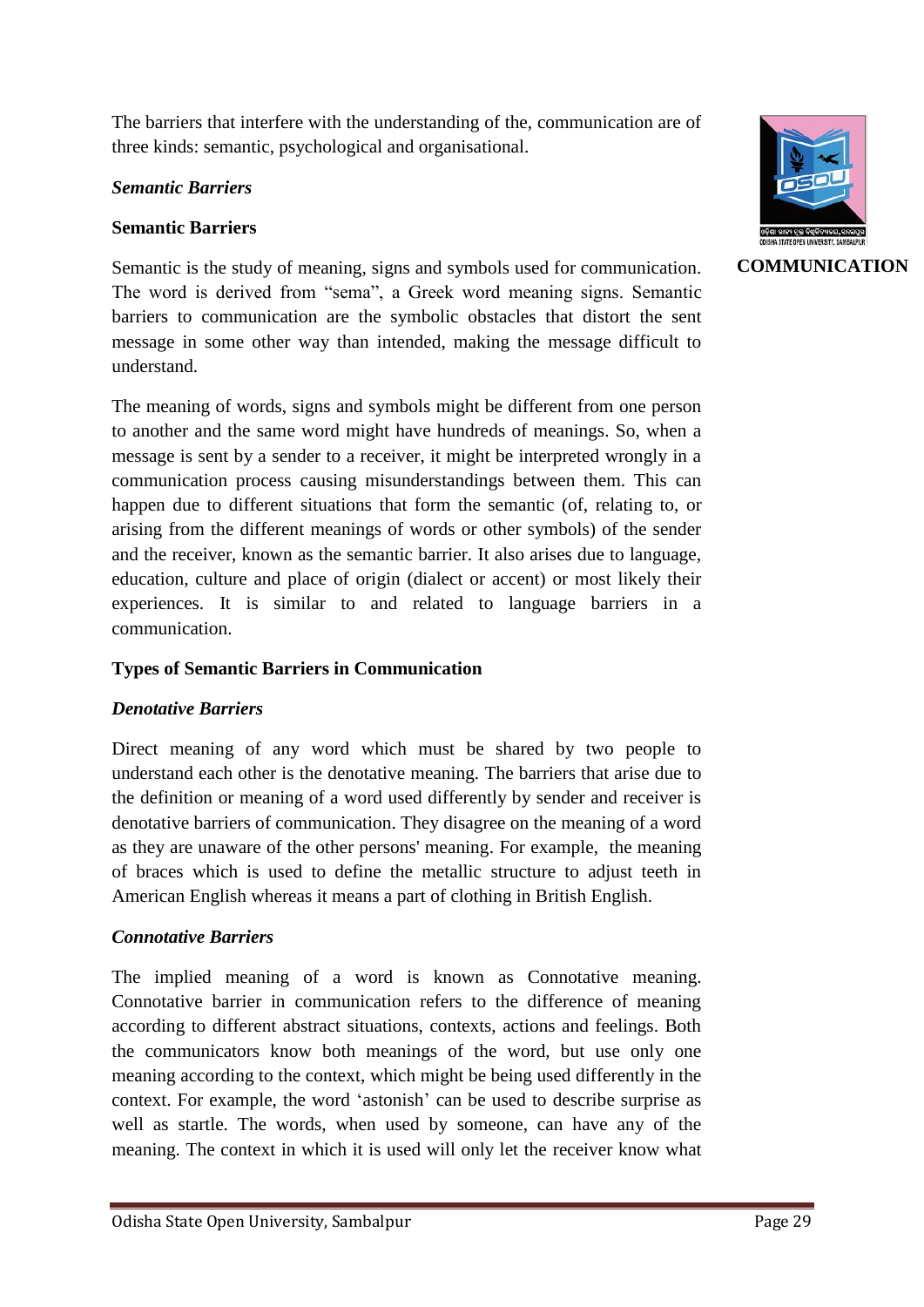the sender means. Another example is the word god, which is used differently by people following different religions.

# *Causes of Semantic Barriers in Communication*

# *Homophones*

Homophones are the words with same pronunciation but different meaning which might have different spelling too. For example: Words buy, by and bye. They have same pronunciation, but different meanings and spellings.

# *Homonyms*

Homonyms are the words which have the same pronunciation and their spellings are mostly same, but the intended meaning is different. For example, the noun "bear" and the verb "bear" has different meanings but same pronunciation and spelling.

# *Homographs*

Homographs are the words that have the same spelling but the pronunciation and meaning are different. For example, "The research lead to the discovery of lead". In this sentence, both the words have the same spelling, but different pronunciation and different meanings.

These words can be interpreted wrongly when used unknowingly causing the semantic barrier in a communication process. This, in turn, makes the communication ineffective.

# *Cultural difference*

Many words have fixed meanings in different norms. So, confusion arises in communication due to meaning of different signs and symbols in different cultures, causing semantic barrier. The use of the "Swastika" symbol in Hinduism and for German Nazi cab be taken as an example. The symbol was used by Hitler for his rule and is taken as something to fear, whereas swastika in Hinduism takes it as auspicious and lucky. People belonging to these two cultures take the symbol differently. If people belonging to these two cultures talk or use the symbol, it can lead to conflicts.

# *Difference in use of words*

Words can mean something different in two different languages even though the words have the same pronunciation and spelling. People do not know many languages, so the word used in some language might have a different meaning in the language the person understands. The unfamiliarity with the word might make the listener react in a bad way. The receiver might not understand the message or understand it in a way which is not intended.

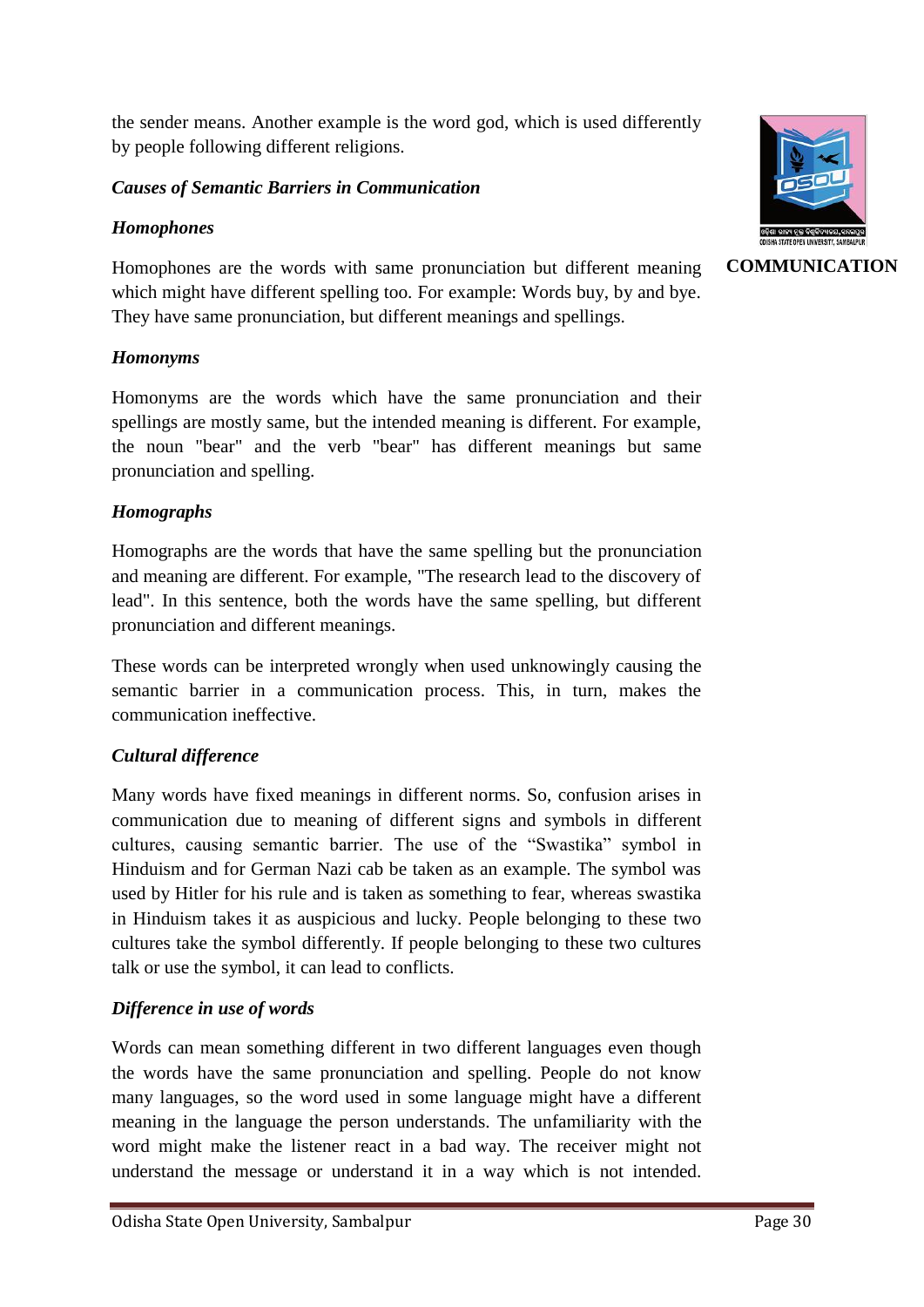Sequence of use of words must also be taken care of. Technical words or jargons is also understood differently if the receiver does not have proper knowledge. For example, the word "concha" in Spanish means shell whereas in it means female sex in an offensive language in Argentina.

## *Body language and gestures*

When what you speak and your body language (kinesics) is different, the listener can get offended. Inconsistent body language creates conflict. Sarcasm and contrasts make people confused or doubtful about the intentions. Action and language must always go together to make people trust you. For example, if someone requests you with a catapult posture (hands and elbows behind head) which is used to show intimidation, you will interpret the request as order and might resist doing it.

## *Use of ambiguous words*

A single word can be used in various ways and they have different meanings. The meaning must be clear of all the words used in every sentence. If the meaning of a particular word can be interpreted in many ways, such a word should not be used unless there are no other alternatives. The words people choose to convey their message makes a communication effective or ineffective. Relative words like bright, love, big, small, good, bad, etc. have their meanings only when compared to or in relation to some other things. For example, "a small fish" can be interpreted as of any size. But if the word is used as "a fish smaller than a marble", then the size can be predicted properly.

# *Differences in dialects*

People from different parts of the world use different dialects for the same language and pronounce a word differently. People, who speak more than one language, cannot speak a particular language they use less in the same way the people whose native language or mother tongue. The mother tongue or the language used most is always prominent and affects the pronunciation of other languages. Dialects or use of different words to give the same meaning according to places makes communication less effective. It causes semantic barrier as meaning of words are different. For example, the dialect of speaking English by an Australian is different than of an American. People from Australia use the word "autumn" whereas Americans use the word "fall".

# *Filtering by senders and selective perception by receivers*

Prejudices of people make them only listen to and interpret the things they want to. They always do it their way. They understand the way they want to. Similarly, the sender also sends only the information they want to. They withheld the information that they do not want the receiver to understand. Both of them use the words that serve their interest and objectives. The sender

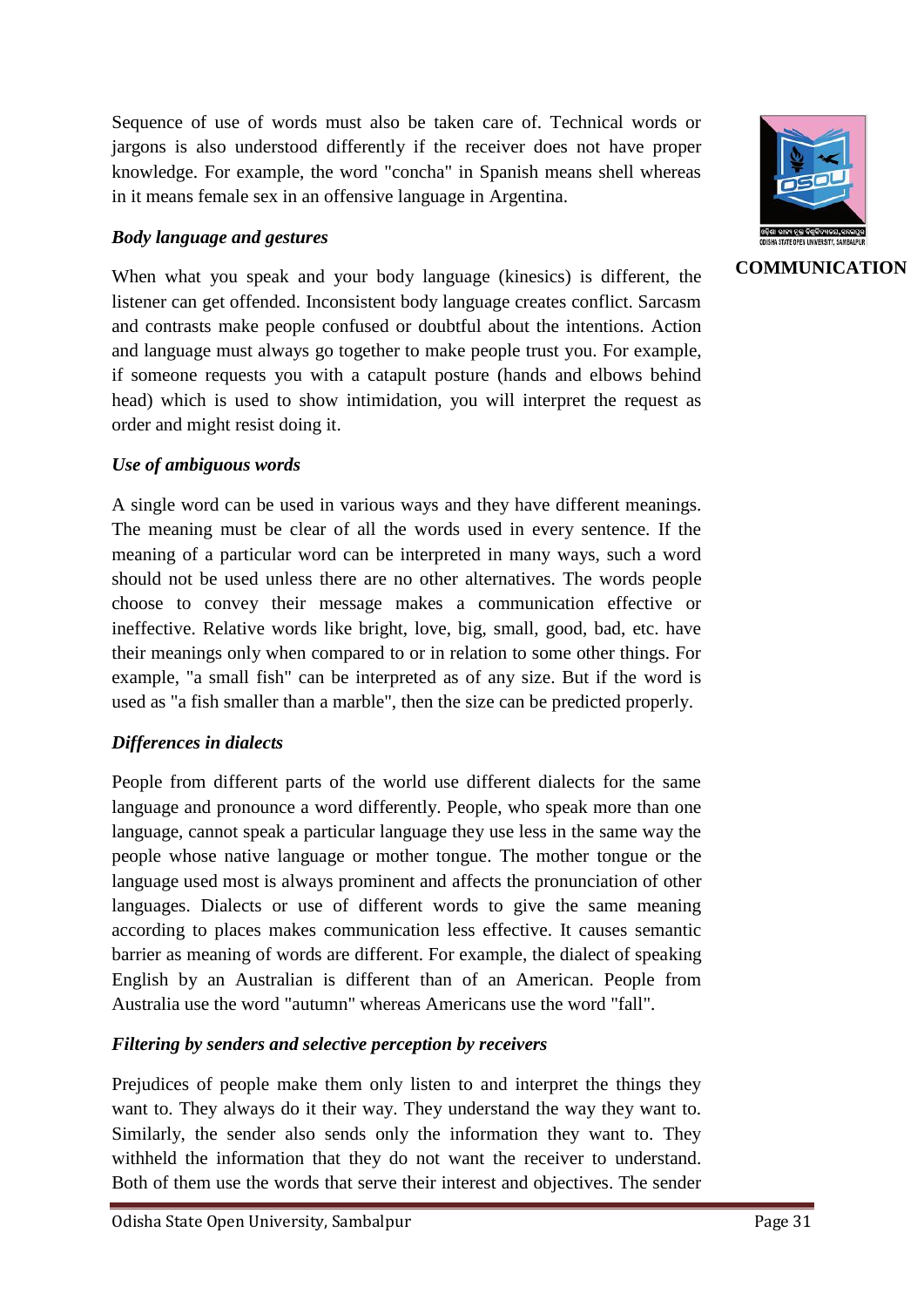filters before sending and the receiver perceives selectively which shapes the meaning of the message. The message must be according to the level of understanding of the receiver and in the same way filtering before sending must be done. For example, a magazine which has middle aged women as target will filter their articles and will not include anything about business. That is filtering. A reader looking at the magazine will skip the articles which is not of his/her interest. That is selective perception.



**COMMUNICATION**

#### *Psychological Barriers*

The psychological barrier of communication is the influence of psychological state of the communicators (sender and receiver) which creates an obstacle for effective communication. Communication is highly influenced by the mental condition that the communicators are in and is disturbed by mental disturbance. If the people involved in communication are not emotionally well, they won't be able to communicate properly. Every person's mind is unique and communication does not work like that in machines or in numbers. The people who are involved in the communication matter as much as the message e.g. If your boss doesn't trust you, he/she will only send selective information, which makes the communication ineffective.

#### *Causes of Psychological Barriers*

#### *Lack of Attention*

When a person's mind is distracted or preoccupied with other things, the person is not able to form proper message, listen to what others tell him/her, interpret the message as required and give proper feedback. The communication will face problems and becomes ineffective. A person in tragedy, for instance, does not want to listen to other people giving advice. A person might be preoccupied by the problems of his/her professional life or personal life, which affects both.

#### *Poor Retention*

Retention of information is the capacity of the memory of the brain to store information and the way brain stores information in memory. Brain does not store all the information it comes across, but only the ones it deems useful for future. So, half the information is lost in the retention process. Similarly, brain also loses information that is old and not taken as useful with time. Extracting the information is also a process in the formation of message. Here, the brain tries to remember the required information, the fragments of which have already been lost.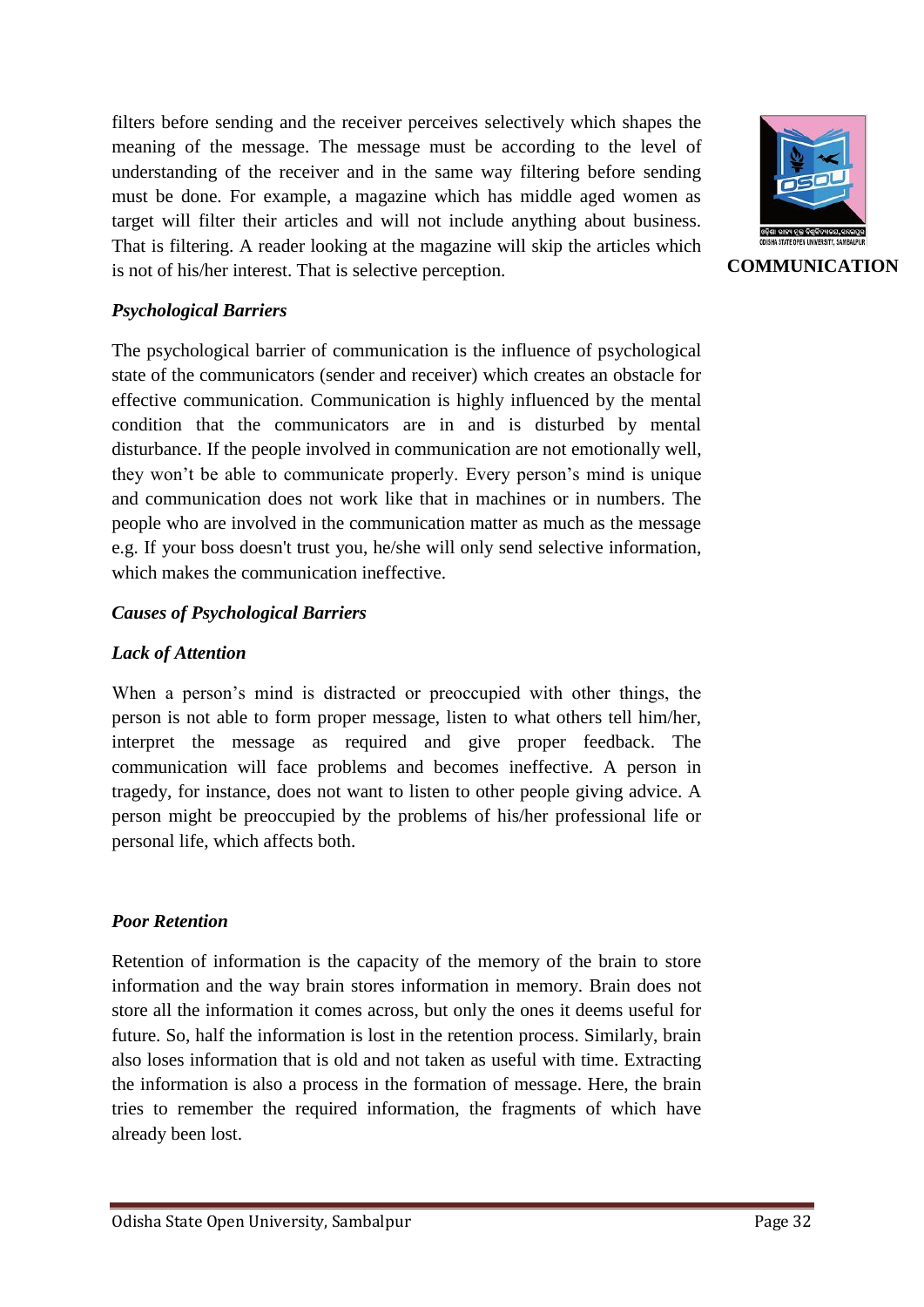For example, you were told about a friend coming to meet you before a month and had been given the person's name, address, phone number, etc. Now, you have to communicate the information to somebody else. At the time, you only remember the name and address and forget the phone number. The truth can change or distort due to poor retention which acts as barrier to communication.

#### *Distrust and Defensiveness*

Communication is successful when the communicators trust each other. Lack of trust makes them derive negative meaning of the message and they ignore the message. When a person tries to force his/her own ideas and opinions, then receiver does not listen. If the receiver does not agree to the message provided or thinks of it as a threat, he/she will not listen to it. Similarly, when the message is not transferred across to the receiver, the communication fails. For example, I don't trust a friend, I will only give the details, of what is happening in my personal life which I think are harmless.

## *Perception, Viewpoint, Attitudes and Opinions*

Perception is the mindset using which people judge, understand and interpret everything. Each person has his/he own perception of reality which is shaped from mental and sensory experiences.

Likewise, viewpoint is also a mindset to look at the world. Sender might have a particular viewpoint that is not shared by the receiver. The sender does not explain the viewpoint but takes the viewpoint as granted. The message is not understood by the receiver as must have been understood, creating a barrier to effective communication.

Attitude is the established way in which we think and feel about things and ideas which also creates a psychological communication barrier. For example, a person takes females to be weak which is the person's perception. He/she tells that to someone who does not think so. This causes a misunderstanding between the two. Everything they communicate after that becomes unsuccessful that the view of the person is already set.

#### *Emotions*

Our emotions and state of mind can alter the intended meaning of message we are trying to communicate.

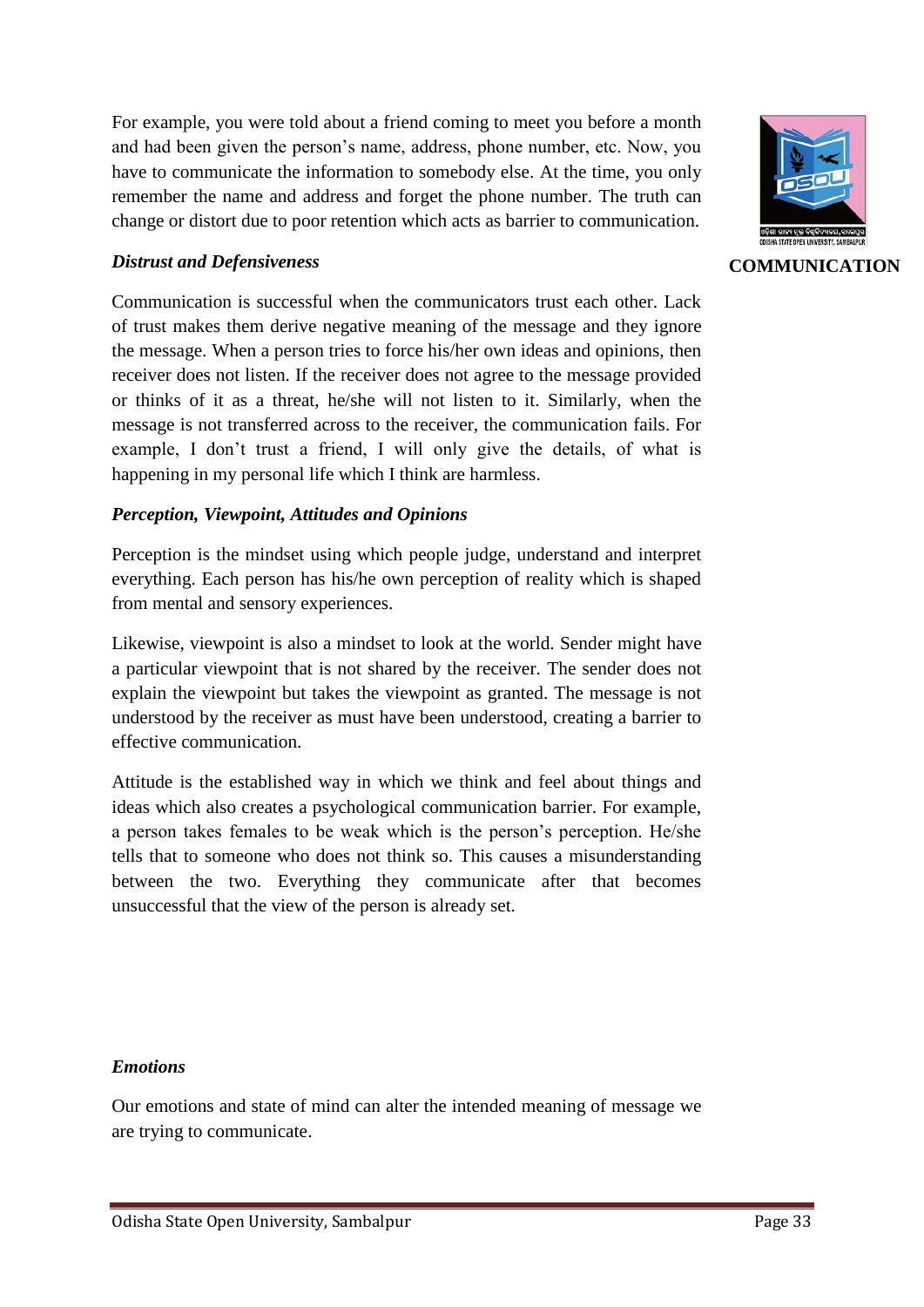Anyone who isn't in a good mood is likely to talk less or talk negatively. A preoccupied mind is not good at communicating. For example, when a person is angry, he/she might say things they regret later. Even when listening to someone else speak, an angry person might easily misinterpret the message.



## *Closed Mind and Filtering*

Man is selfish by nature and put his own needs and problems above all else. This sometimes leads people to filter information that someone is trying to convey to them. This might be due to mistrust, competition, jealousy, or the view that the message is insignificant.

For example, a senior in a company does not want the junior to do better at work, the person filters the information and does not provide crucial information that could help the junior. The junior therefore will not be able to complete the work properly and progress in ranks. Similarly, when a person is close minded, the person will have fixed opinions on many things which the person believes resolutely. The person will interpret any information in a negative way.

For example, a sexist person does not accept the suggestions of a female colleague in a meeting that affects the communication flow in the meeting. It is difficult to argue with such close minded people and give proper information.

## *Premature Evaluation*

Some people are always in a hurry by habit. These kinds of people most likely make quick judgments and jump into conclusions. They do not consider all aspects of the information such as social, cultural, economic, etc. and often end up taking quick and wrong decisions. It is important to hear the whole message to make proper judgments because they are not changed easily after they are once made. For example, a person is in a hurry and talks on the phone, the person does not listen to half the message and makes the decision which is wrong in the situation.

Psychological barriers affect communication more as information is formed in the brain and is sent by people with various psychological condition which differs from one moment to another. Information is as effective as the people involved make it. Similarly, the psychological condition of the receiver also has as much importance as the sender's. Communication is ineffective if psychological aspects of communication act as a barrier to communication.

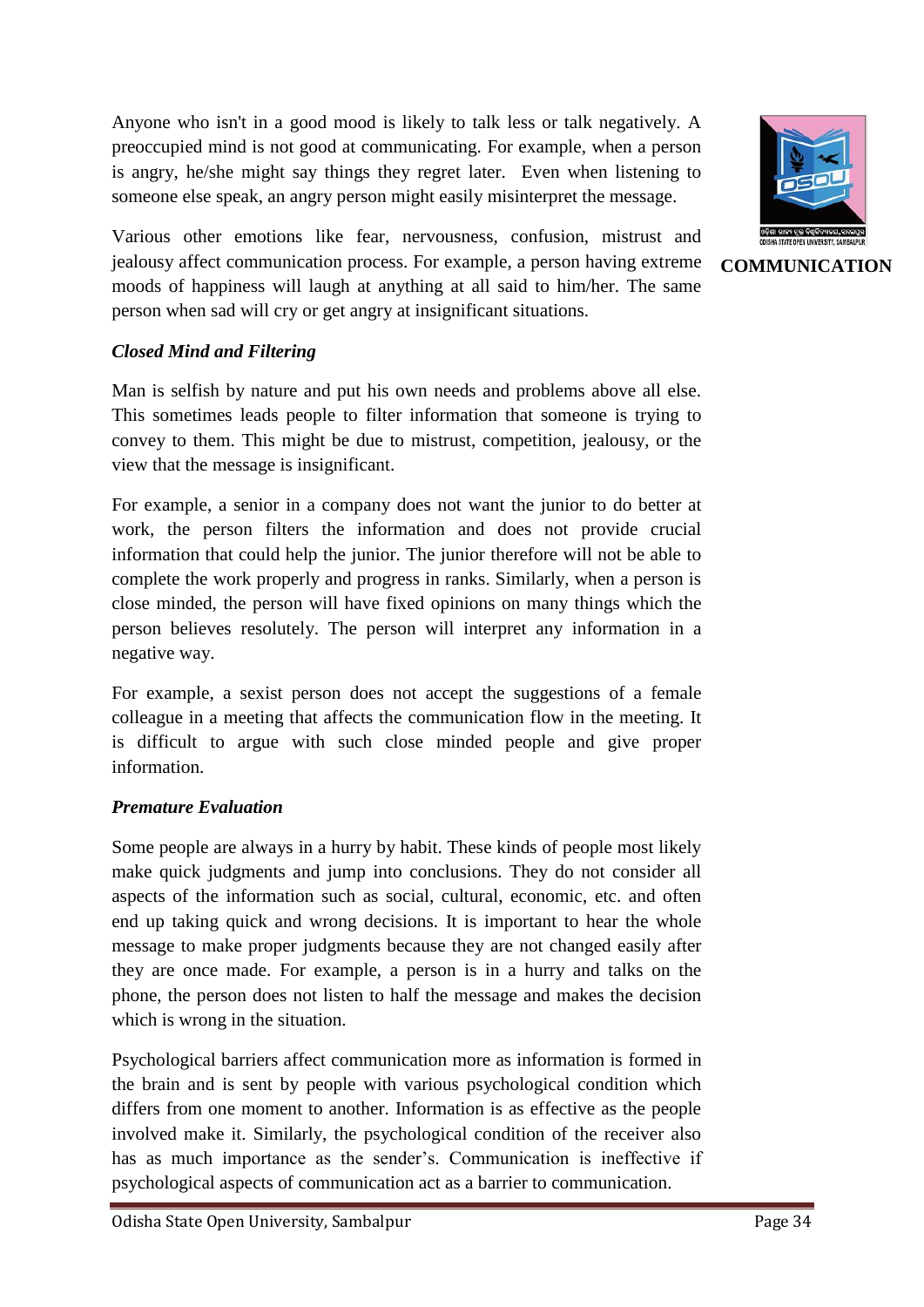## *Organisational Barriers*

Organisations follow formal framework through which communication flows. This structuring itself starts acting as a barrier against freer flow of communication between persons and levels in the organisation. Rules are set up about how communications are to move from one level to another in upward or downward directions. Due to this not always there exist a possibility of delay in the communication reaching its destination, but also there is every possibility of communication getting distorted through the process of filtering. It has been found that when information is channelled through different levels of organisation, it becomes misrepresented as people interpreted facts differently. In an organisational setting this can be a very big problem since senior level executives who work through others have to depend more and more on the information and interpretations of their subordinates. Critical information that has lost its criticality because of the actions of the intervening levels may jeopardize the position of the manager as well as the organisation itself.

It has been observed that the upward communication is particularly subject to the influence of filtering in large organizations. Upward communication serves essentially two purposes in an organisation. First, it helps in coordinating and controlling the activities of the organisation. Second, it enables the superior to appraise the performance of his subordinates. While the former does not create any problems, the latter has behavioral implications. It is human nature to show one's performance in a better light than what it actually is. This tendency of an individual naturally brings about a filtering through conscious or unconscious altering, withholding or interpreting facts to be transmitted upward.

Dependency syndrome of the subordinate heightens the tendency to filter information. In a superior-subordinate relationship, the subordinate is, usually, dependent on the superior for his advancement. Studies show that the greater the dependency of the subordinate on his superiors for the satisfaction of his needs, the more his tendency to filter information of an unfavorable kind. It has been found that subordinates are generally unwilling to communicate unfavorable information when they feel that their superior has the power to punish them in some way. Only positive aspects of performance are likely to be communicated upwards.

Another barrier in organisational setting is created by the superior-subordinate relationship itself which develops a distance between the two. People are more comfortable in communicating with persons of similar status as their own. Communication with persons of higher or lower status is likely to be formal and reserved rather than informal and free. The distance between the superior and subordinate and the difficulty in freer communication between them tends

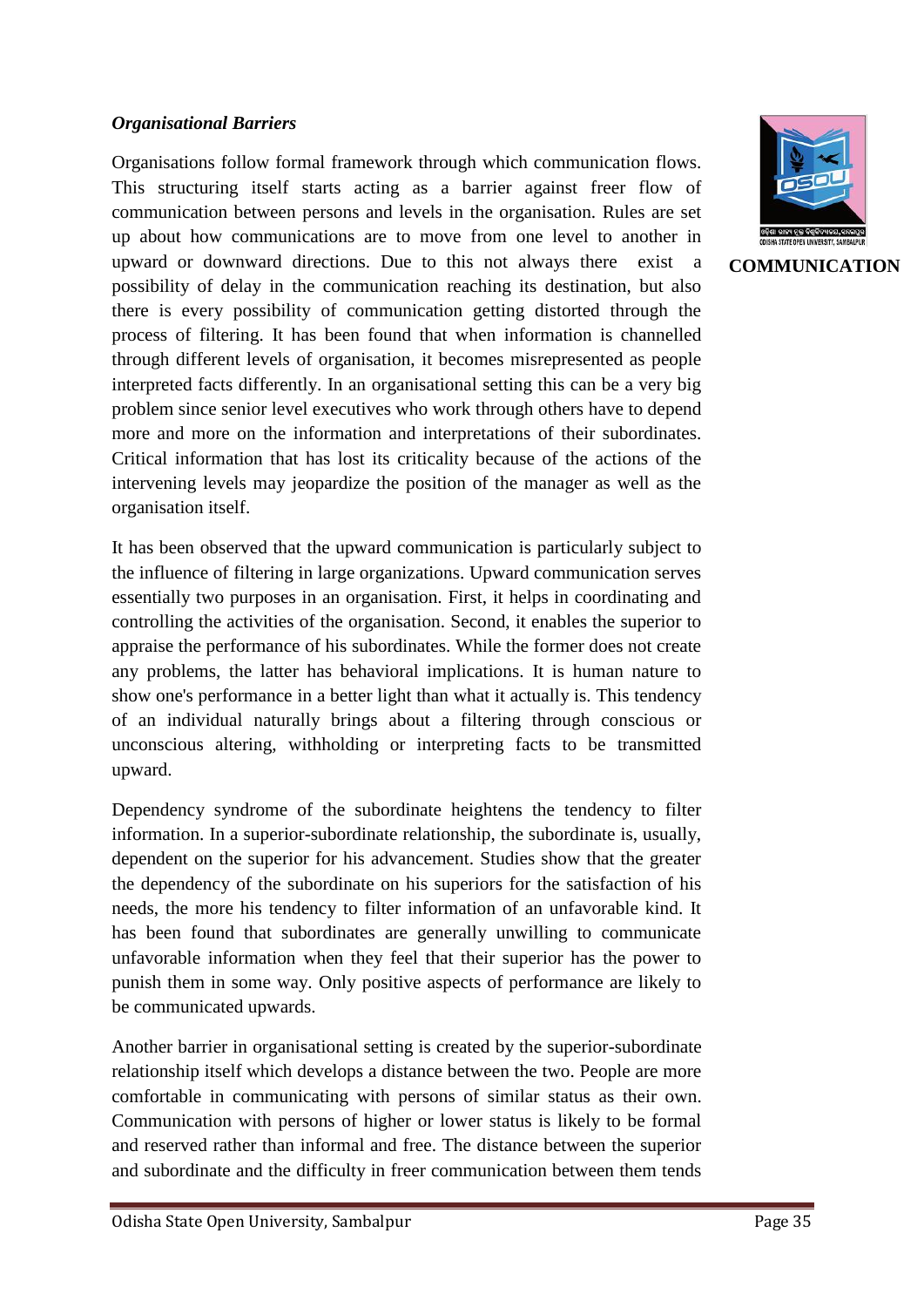to be heightened through status symbols which might be used to show the hierarchical status of the person concerned. Status symbols within an organisation may be in the form of separate parking space, separate bathrooms, separate refreshment rooms, cabins with stylized furniture, carpets, etc. Such symbols put emphasis on the distance between the different hierarchical levels and tend to widen the communication gap For example, under the Japanese system there are no separate cabins for managers, uniforms for workers and managers are the same, they eat the same menu in the same cafeteria. All these are intended to reduce the distance between the workers and the managers, and bring about a better understanding of the problems of the organisation which is the chief objective of organisational communication.

As a manager one is continuously required to make use of your communication abilities in the performance of job. Since, success of a manager will be judged in terms of the results that he produces, the effectiveness of his communication is, therefore, of prime importance to him.

## **2.7 MAKING COMMUNICATION EFFECTIVE**

Effective communication is a two-way process that requires effort and skill by both sender and receiver. Administrators will at times assume each of these roles in the communication process. This section discusses guidelines for improving communication effectiveness, including senders' and receivers' responsibilities.

#### *Sender's Responsibilities*

1. **Managers need to clarify their ideas before communicating:** The more systematically managers analyze the problem or idea to be communicated, the clearer it becomes. This is the first step toward effective communication. Many communications fail because of inadequate planning. Good planning must consider the goals, attitudes, and needs of those who will receive the communication and those who will be affected by it.

2. **Managers need to examine the true purpose of each communication**: Before administrators communicate, they must ask themselves what they really want to accomplish with their message—obtain information, initiate action, or change another person's attitude? Administrators need to identify their most important goal and then adapt their language, tone, and total approach to serve that specific objective. Administrators should not try to accomplish too much with each communication. The sharper the focus of their message, the greater its chances of success.

3. **Managers need to consider the total physical and human setting**: Meaning and intent are conveyed by more than words alone. Many other factors influence the overall impact of a communication, and administrators

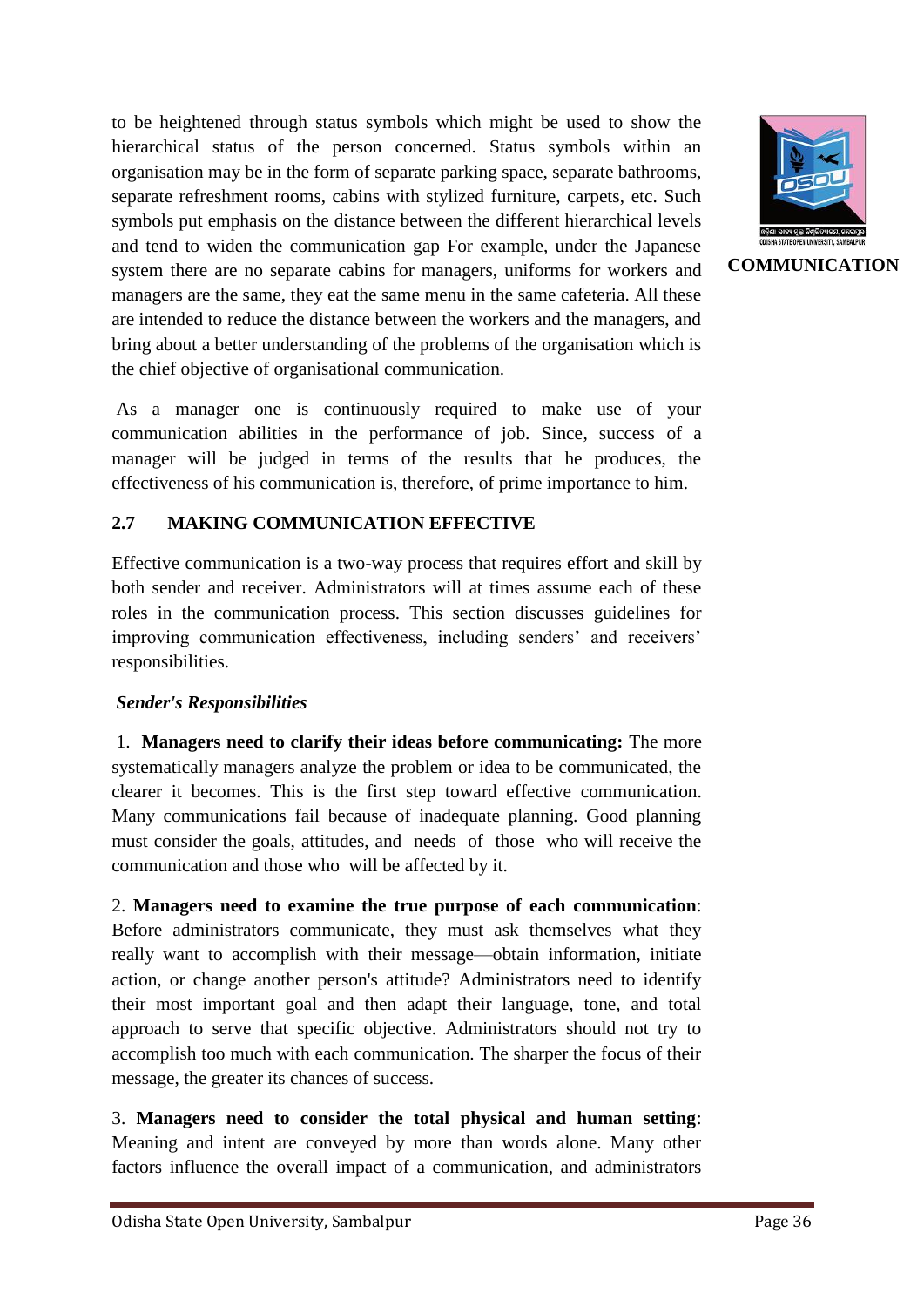must be sensitive to the total setting in which they communicate: the circumstances under which an announcement or decision is made; the physical setting—whether the communication is made in private or otherwise; the social climate that pervades work relationships within the school or department and sets the tone of its communications; custom and practice—the degree to which the communication conforms to, or departs from, the expectations of the audience. Be constantly aware of the total setting in which you communicate. Like all living things, communication must be capable of adapting to its environment.

4**. Managers need to consult with others, when appropriate, in planning communications:** Frequently, it is desirable or necessary to seek the participation of others in planning a communication or in developing the facts on which to base the communication. Such consultation often lends additional insight and objectivity to the message. Moreover, those who have helped plan the communication will give it their active support.

5. **Managers need to be mindful, while communicating, of the overtones as well as the basic content of the message:** The administrator's tone of voice, expression, and apparent receptiveness to the responses of others all have tremendous impact on those the administrator wishes to reach. Frequently overlooked, these subtleties of communication often affect a listener's reaction to a message even more than its basic content. Similarly, the administrator's choice of language—particularly her awareness of the fine shades of meaning and emotion in the words used—predetermine in large part the reactions of the listeners.

6. **Managers need to take the opportunity, when it arises, to convey something of help or value to the receiver:** Consideration of the other person's interests and needs— trying to look at things from the other person's point of view—frequently points up opportunities to convey something of immediate benefit or long-range value to the other person. Staff members are most responsive to administrators whose messages take staff interests into account.

7. **Managers need to follow up their communication:** An administrator's best efforts at communication may be wasted, and she may never know whether she has succeeded in expressing her true meaning and intent if she does not follow up to see how well she has put her message across. An administrator can do this by asking questions, by encouraging the receiver to express his or her reactions, by follow-up contacts, and by subsequent review of performance. An administrator needs to make certain that every important communication has feedback so that complete understanding and appropriate action result.



**COMMUNICATION**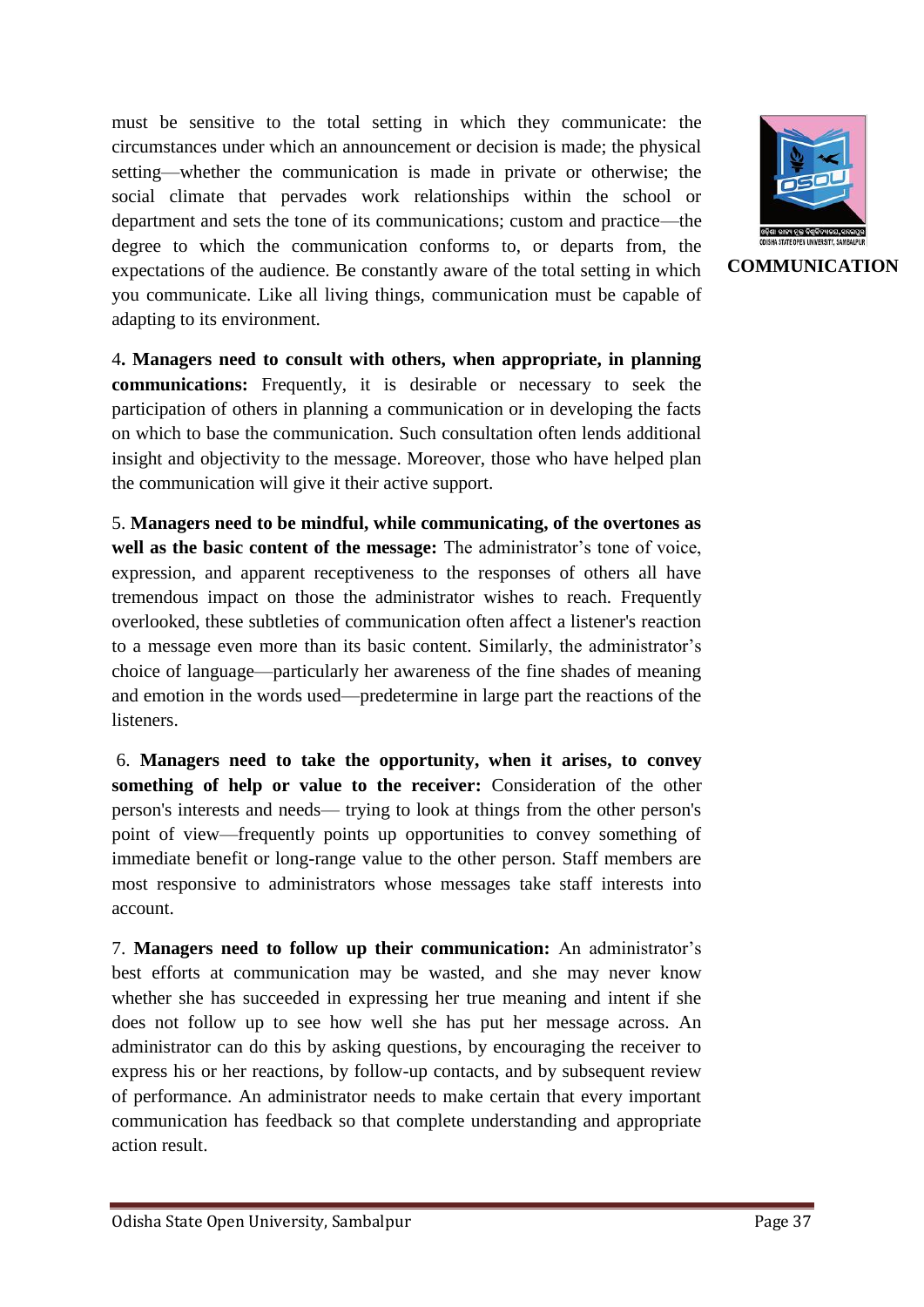8. **Managers need to communicate for tomorrow as well as today**: Although communications may be aimed primarily at meeting the demands of an immediate situation, they must be planned with the past in mind if they are to maintain consistency in the receiver's view. Most important, however, communications must be consistent with long-range interests and goals. For example, it is not easy to communicate frankly on such matters as poor performance or the shortcomings of a loyal staff member, but postponing disagreeable communications makes these matters more difficult in the long run and is actually unfair to your staff and your school organization.

9. **In the final analysis, the most persuasive kind of communication is not what administrators say, but what they do**: When leaders' actions or attitudes contradict their words, others tend to discount what they have said. For every administrator, this means that good supervisory practices—such as clear assignment of responsibility and authority, fair rewards for effort, and sound policy enforcement—serve to communicate more than all the gifts of oratory.

10. **Managers need to seek, not only to be understood, but to understand—be a good listener :** When an administrator starts talking, he often ceases to listen, at least in that larger sense of being attuned to the other person's unspoken reactions and attitudes. Even more serious is the occasional inattentiveness a leader may be guilty of when others are attempting to communicate with him. Listening is one of the most important, most difficult, and most neglected skills in communication. It demands that the administrator concentrate not only on the explicit meanings another person is expressing, but also on the implicit meanings, unspoken words, and undertones that may be far more significant. Thus, an administrator must learn to listen with the inner ear if he is to know the inner person.

#### *Receiver's Responsibilities*

Communication depends on the ability not only to send but also to receive messages. So the ability to listen effectively greatly enhances the communication process. But many of us are not good listeners. Effective listening skills can be developed, however. Summarized following are ten rules for good listening:

1. Stop talking. You cannot listen if you are talking. For example, Polonius in Hamlet said: "Give every man thine ear, but few thy voice."

2. Put the talker at ease. Help a person feel free to talk. This is often called a permissive environment.

3. Show a talker that you want to listen. Look and act interested. Do not read your mail while someone talks. Listen to understand rather than to oppose.

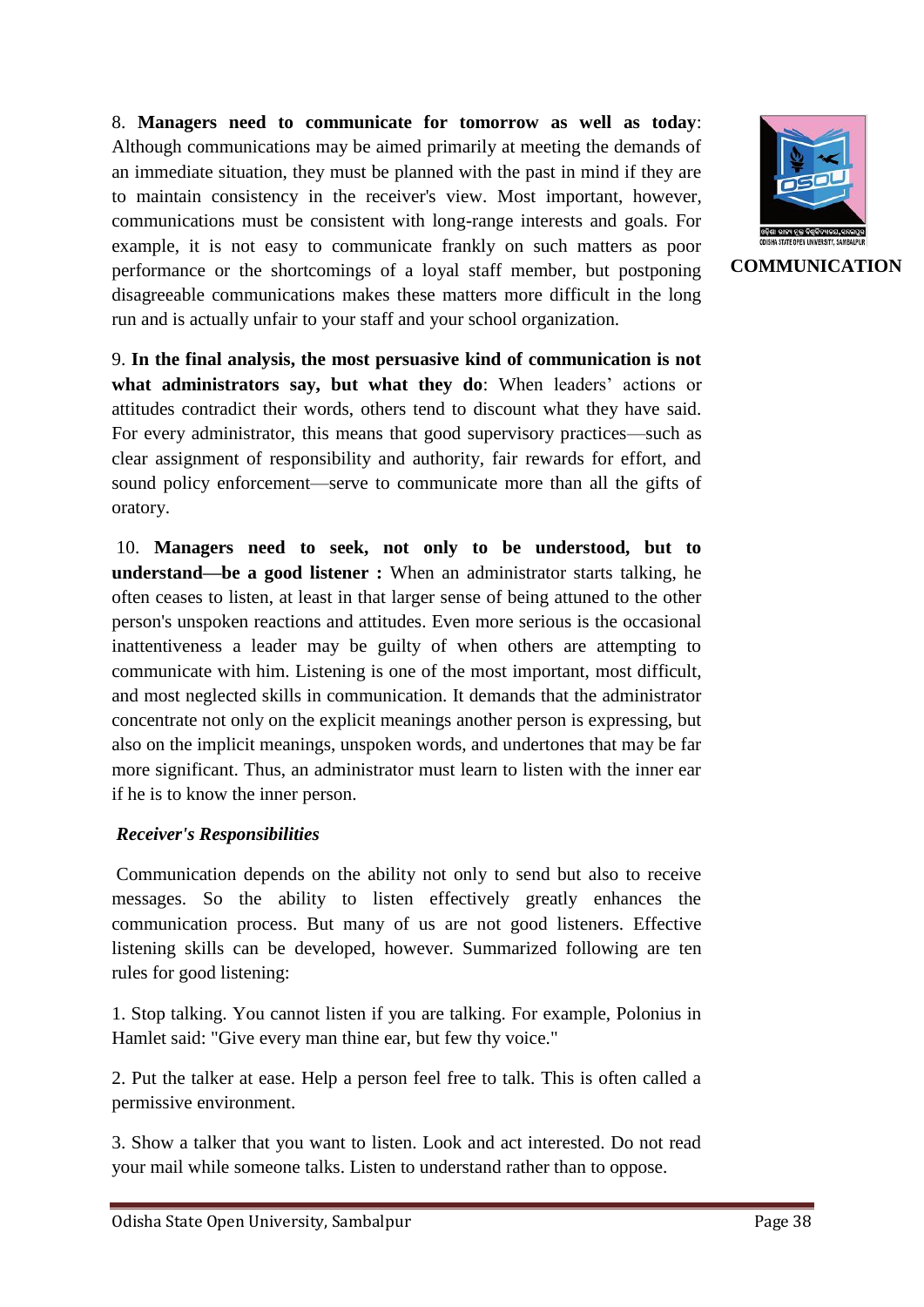4. Remove distractions. Don't doodle, tap, or shuffle papers. Will it be quieter if you shut the door?

5. Empathize with talkers. Try to help yourself see the other person's point of view.

6. Be patient. Allow plenty of time. Do not interrupt a talker. Don't start for the door or walk away.

7. Hold your temper. An angry person takes the wrong meaning from words.

8. Go easy on argument and criticism. These put people on the defensive, and they may clam up or become angry. Do not argue: Even if you win, you lose.

9. Ask questions. This encourages a talker and shows that you are listening. It helps to develop points further.

10. Stop talking. This is first and last, because all other guides depend on it. You cannot do an effective listening job while you are talking.

# **2.8 LET'S SUM UP**

Communication is the transfer of information from one person to another. Successful communication is much more than mere transfer of information-it is the transfer of meaning and understanding between two persons.

Communication has paved the way for modern civilization and good communication is the foundation for sound management. No managerial activity is possible without communication of some kind, and the major part of a manager's working time is devoted to communicating.

Communication is accomplished through a process in which the sender encodes an idea which is transmitted through a channel to a receiver who decodes the message and gains an understanding of the idea of the sender. The reverse process of feedback also follows the same pattern. During the entire process, interference is created by `noise' which can lead to distortion of the communication.

Communication takes place either orally or in writing. It could be just one-way or two-way, which allows the sender and receiver to interact with each other. A two-way communication is regarded better, as it brings about understanding through clarity of the message. In an organisation, communication may take place in several directions-upward, downward, lateral and diagonal.

Words either written or oral convey a very small part of the communication: most of it is transmitted through non-verbal gestures. A manager ought to be careful lest his non-verbal gestures contradict his verbal message.

**COMMUNICATION**

#### Odisha State Open University, Sambalpur **Page 39** Page 39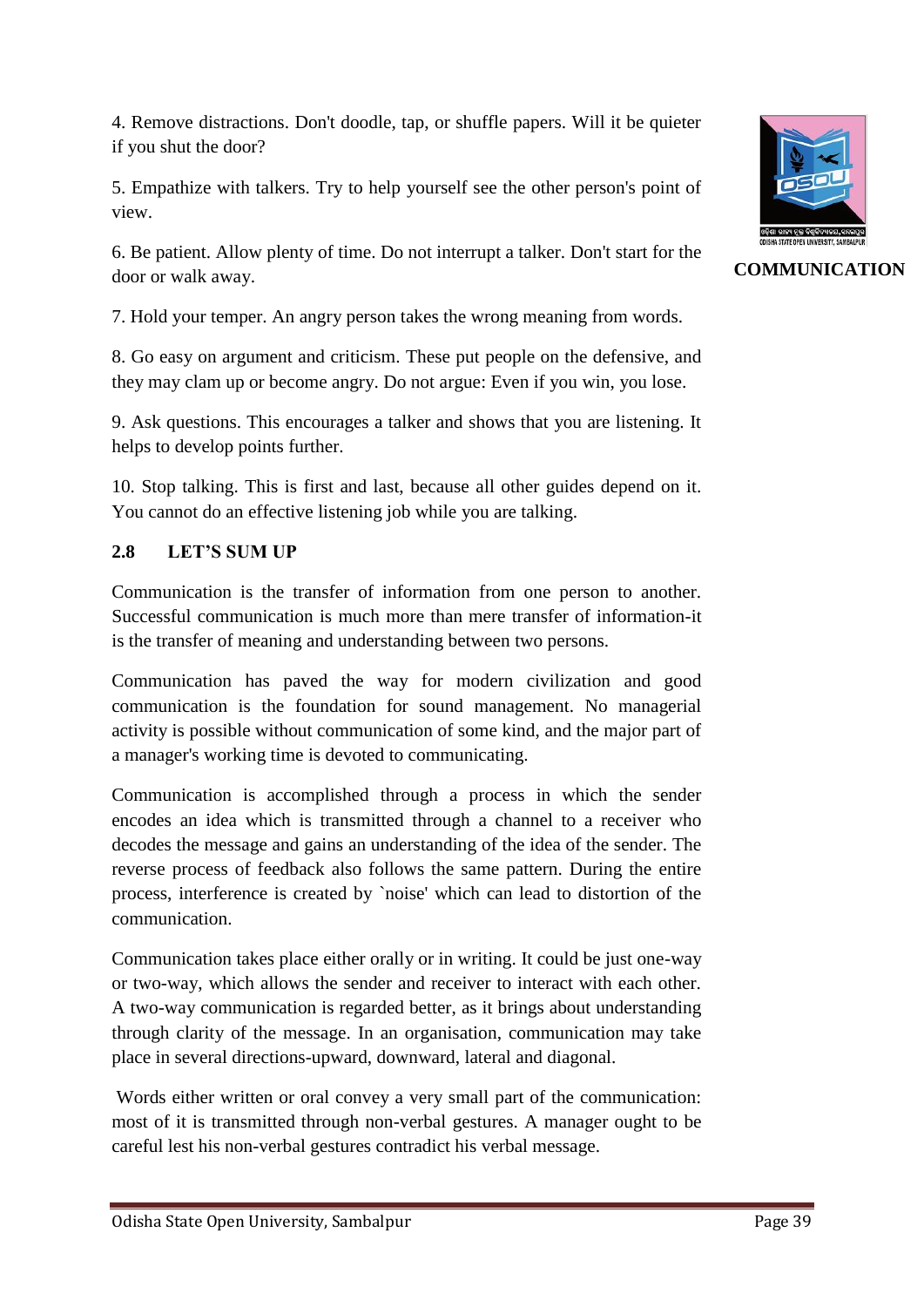Communication within an organisation flows either through formally designed authority channels or through informal channels spontaneously formed and cutting across authority levels. Informal channels can have both positive and negative sides. Cluster chain network of informal communication permits a rapid flow of information through the formation of a grapevine. Formal communication is transmitted through several kinds of networks. The choice of a network will depend upon considerations of the complexity of a task, speed in decision-making in order to adapt to a change, and the satisfaction of members desired.

Interference in communication is caused by semantic, psychological and organisational barriers. In order to achieve effectiveness in communication, managers should consciously try to lower these barriers.

#### **2.9 Self-Assessment Questions**

- **Why is effective communication important to the manager?**
- **Explain the elements of the communication process.**
- **What factors in the organizational environment cause noise?**

#### **2.10 KEY WORDS**

**Communication**: The process of transmitting or receiving abstractions such as ideas or beliefs through the use of symbols and language.

**Communication Networks**: Patterns of channels of communication.

**Communication Barriers**: Physical, psychological and organisational hindrances resulting into ineffective communication.

**Grapevine**: A very powerful informal communication channel.

#### **2.11 FURTHER READINGS**

- i. Barbara Pease and Allan Pease (2006), The Definitive Book of Body Language: The Hidden Meaning Behind People's Gestures and Expressions, Bantam:NY
- ii. Baskin and Aronoff, 1980. Interpersonal Communication in Organisations, Goodyear Publishing: Santa Monica.
- iii. Davis, 1975. Human Behaviour at Work, Tata McGraw-Hill: New Delhi.

#### **2.12 MODEL QUESTIONS**

- What purposes are served through vertical communication?
- What problems are encountered in vertical communication?
- Why is informal channel of communication called, a grapevine? Should managers use the grapevine or rely on formal channels?



**COMMUNICATION**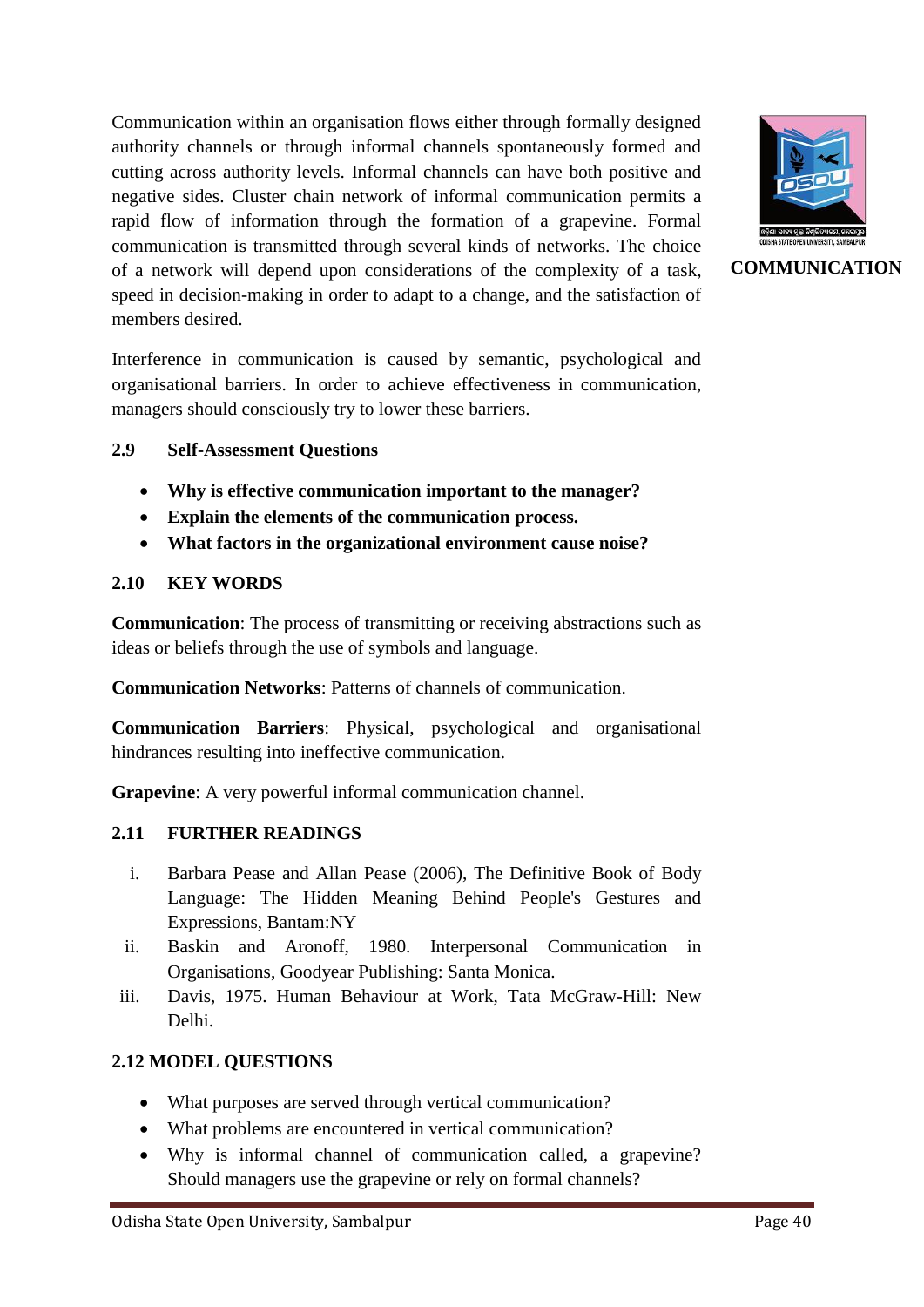Explain the significance of body messages in communication effectiveness.

.



**COMMUNICATION**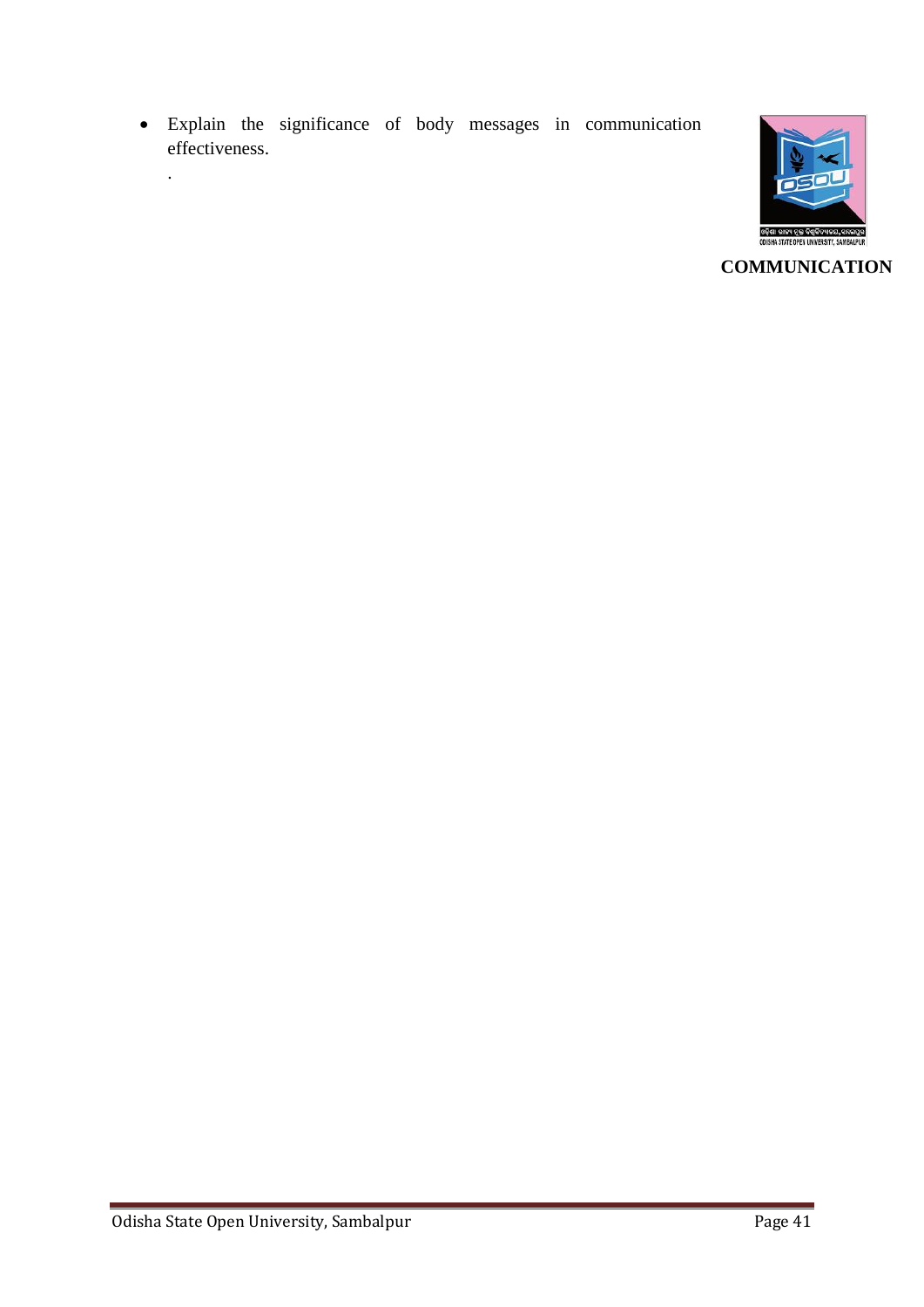# **Unit -3 Leadership**

## **LEADERSHIP:**

#### **Learning Objectives**

This sub-unit aims at:

- introducing students to various leadership styles,
- creating opportunities for students to observe good leadership role models,
- to expose students to various theories and styles of leadership,
- to encourage and foster lifelong self-reflection on learning and increase self-awareness among students.

#### **Structure**

- 3.1 Introduction
- 3.2 Leadership Styles
- 3.3 Leadership Styles and Leadership Theories
- 3.4 Types of Power
- 3.5 Types of Leader and Power Concept
- 3.6 Formal versus Informal leader
- 3.7 Let's sum up
- 3.8 Key Terms
- 3.9 Self -Assessment Questions
- 3.10 Further Readings
	- What purposes are served through vertical communication?
	- What problems are encountered in vertical communication?
	- Why is informal channel of communication called, a grapevine? Should managers use the grapevine or rely on formal channels?
	- Explain the significance of body messages in communication effectiveness.
	- Explain the statement, "Words are symbols and meaning exists in the mind".
	- Think of a situation at home or at work, and identify communication problems you observed or experienced.

#### **3.1 INTRODUCTION**



**Leadership**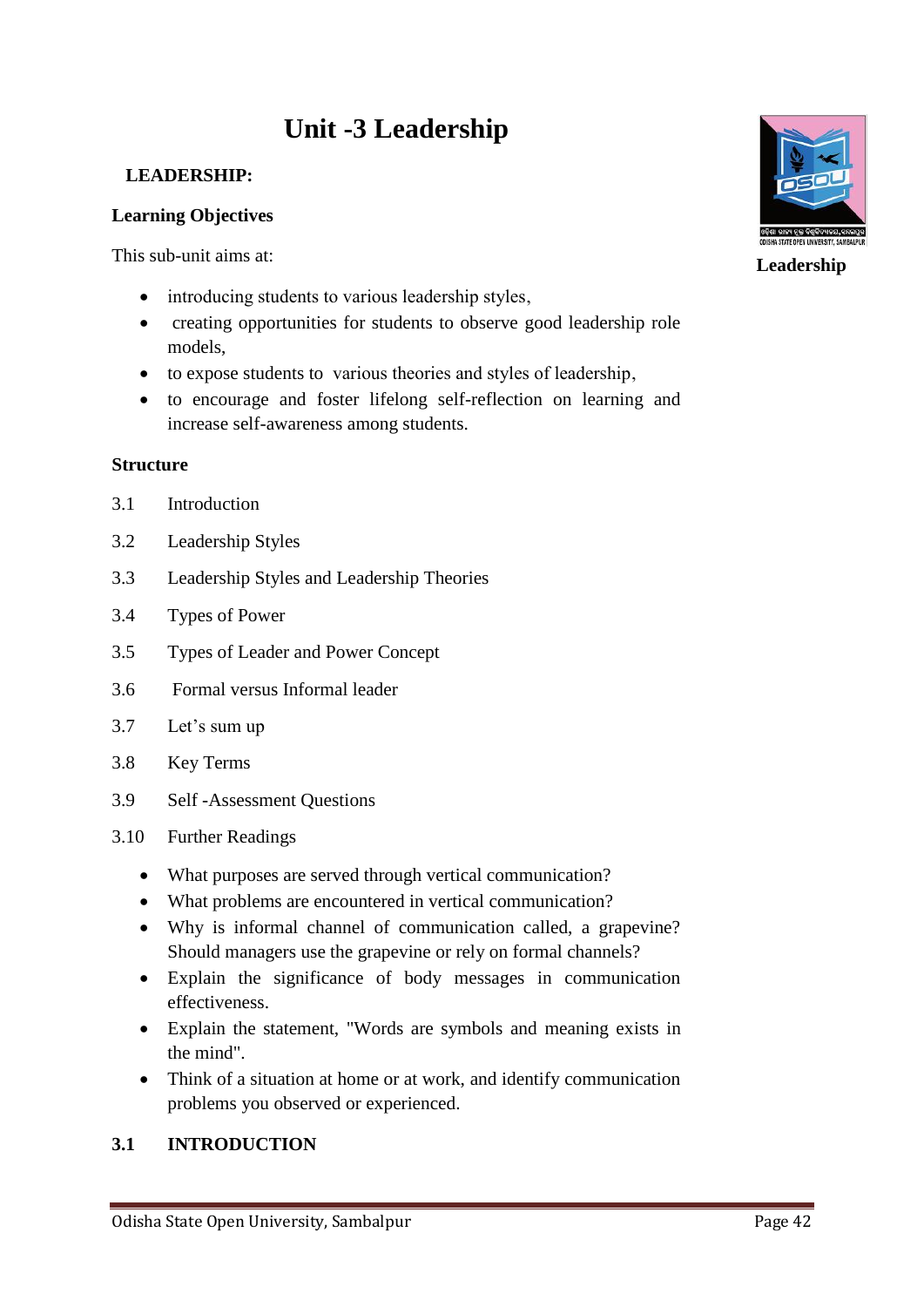Leadership is a process by which a person influences others to accomplish aims or objectives, using their capacity to motivate, inspire and influence others. Leadership is related to other management concepts such as motivation, communication, authority, power and delegation, it is the relationship through which one person influences the behaviour and actions of other people.

The position as a 'manager' gives the authority to accomplish certain tasks and objectives, but this power or influence, perhaps through official job title, does not make a manager a leader. Being a manager makes you 'the boss', but being a leader means to motivate, inspire and influence others e.g. 'followers', to achieve aims or objectives, not just from 'bossing them around'. Natural leaders have the power to initiate action without any formal authority.

#### *Characteristics or 'personality traits' of good leaders-*

- Trustworthy and a good listener
- Enthusiastic and need for achievement
- Confident and competent
- Inspirational and motivational
- Coach and counselor
- Good communicator and well organized
- Tolerant, diplomatic and intelligent
- Committed to excellence
- Adaptable and flexible

## **3.2 LEADERSHIP STYLES**

#### *What is Hawthorne Studies?*

A series of experiments were conducted by Mayo and Roethlisberger in an electricity factory called the Western Electric company at their Hawthorne plant known as Hawthorne Works, at Illinois, in USA, on factory workers between 1924 and 1932. These studies are known as Hawthorne Studies. Initially, the study focused on effect of lighting on productivity and later was enhanced to study the social effects.

#### *First Experiment on Lighting:*

In the first experiment, the effect was observed for minute increases in illumination. In these lighting studies, light intensity was altered to examine its effect on worker productivity. One phase of these studies aimed at finding out if changes in illumination, rest period and lunch breaks can affect the productivity of the workers. It was found to the surprise of the researchers that less light, shorter and fewer rest periods and shorter lunch breaks resulted in increased productivity.

Once all these changes; were eliminated and the normal working conditions were resumed, it was also seen that the workers' productivity and the feeling of being together went up.



**Leadership**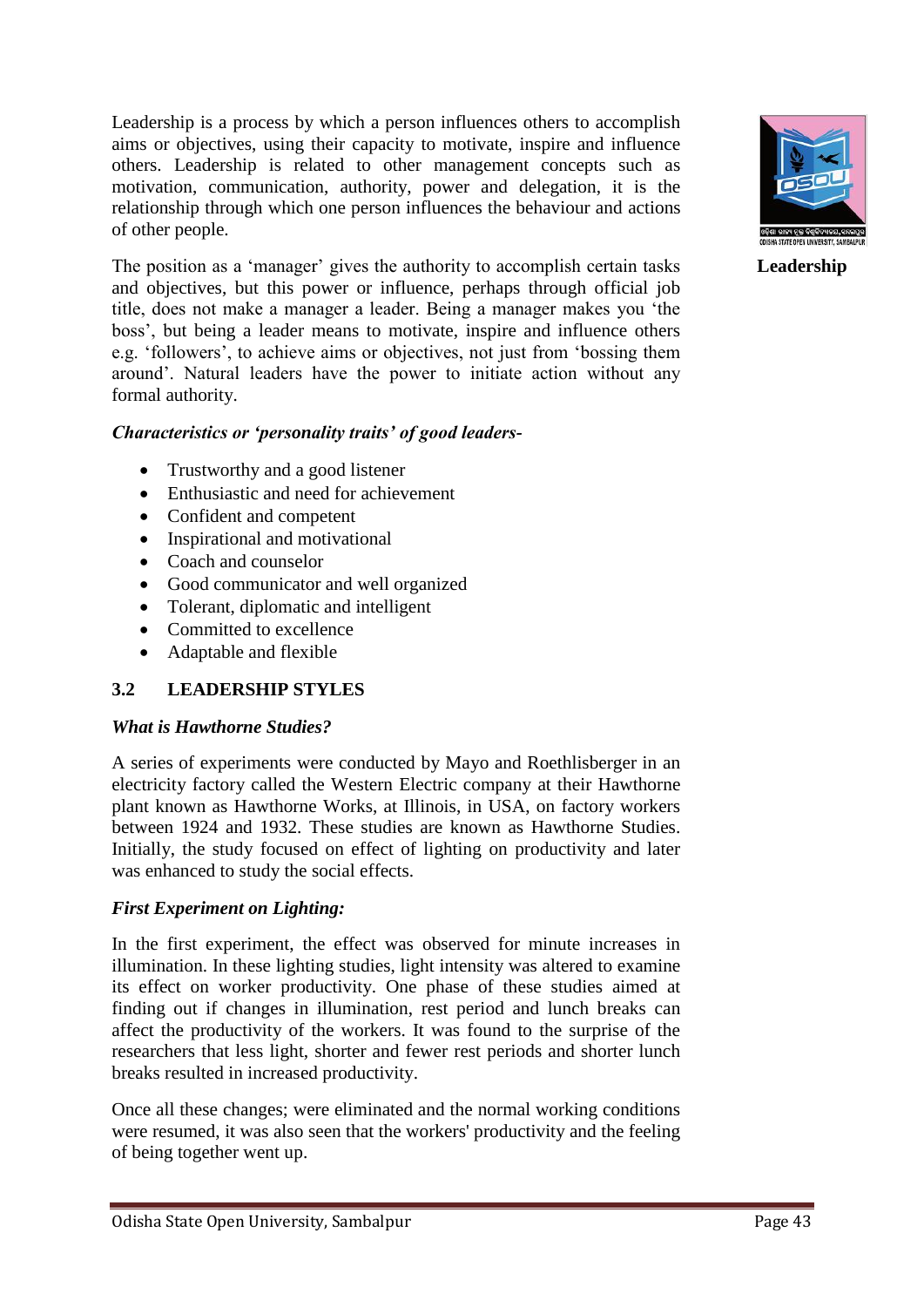Two things emerged from the initial studies: (1) the experimenter effect, and (2) a social effect. The experimenter effect was that making changes was interpreted by workers as a sign that management cared, and more generally, it was just provided some mental stimulation that was good for morale and productivity. The social effect was that it seemed that by being separated from the rest and being given special treatment, the workers developed a certain bond that also increased productivity. Hence the increase in productivity was attributed to the attitude of workers towards each other, their feeling of togetherness and to the attention paid to the workers by the researches that made them feel important which resulted in improvement in their work performance. This is known as Hawthorne effect.

#### *Second Experiment - Bank Wiring Room:*

The second phase of the study, the Bank Wiring Room, helped in studying the social effects. The purpose of the next study was also to find out how payment incentives would affect productivity. The study was conducted by Elton Mayo and W. Lloyd Warner between 1931 and 1932 on a group of fourteen men who put together telephone switching equipment. During this study some workers were put in a special room, and placed an observer full time in the room to record everything that happened. The kind of work done was assembling telephone switching equipment. The process was broken down into three tasks: wiring, soldering and inspection. Besides looking at the social organization of the group, they kept track of performance variables, like quality of work and amount of work.

The researchers found that although the workers were paid according to individual productivity, productivity decreased, even though they were paid by the amount they did each day, they did not raise outputs. If somebody tried, he faced opposition from others as the team became afraid that if some started producing more, the company would change the base rate. The surprising result was that productivity actually decreased. Workers apparently had become suspicious that their productivity may have been boosted to justify firing some of the workers later on.

Detailed observation between the men revealed the existence of informal groups or "cliques" within the formal groups. These cliques developed informal rules of behavior as well as mechanisms to enforce them. The results show that workers were more responsive to the social force of their peer groups than to the control and incentives of management. Just as management tried to control worker behavior by adjusting piece rates, hours of work, etc., the workers responded by adjusting management toward goals that were not necessarily economically rational.

#### *Leadership Lessons from Studies:*

Researchers concluded that the workers worked harder because they thought that they were being monitored individually. Researchers hypothesized that choosing one's own coworkers, working as a group, being treated as special and having a sympathetic supervisor were the real reasons for the productivity increase. One interpretation was that "the six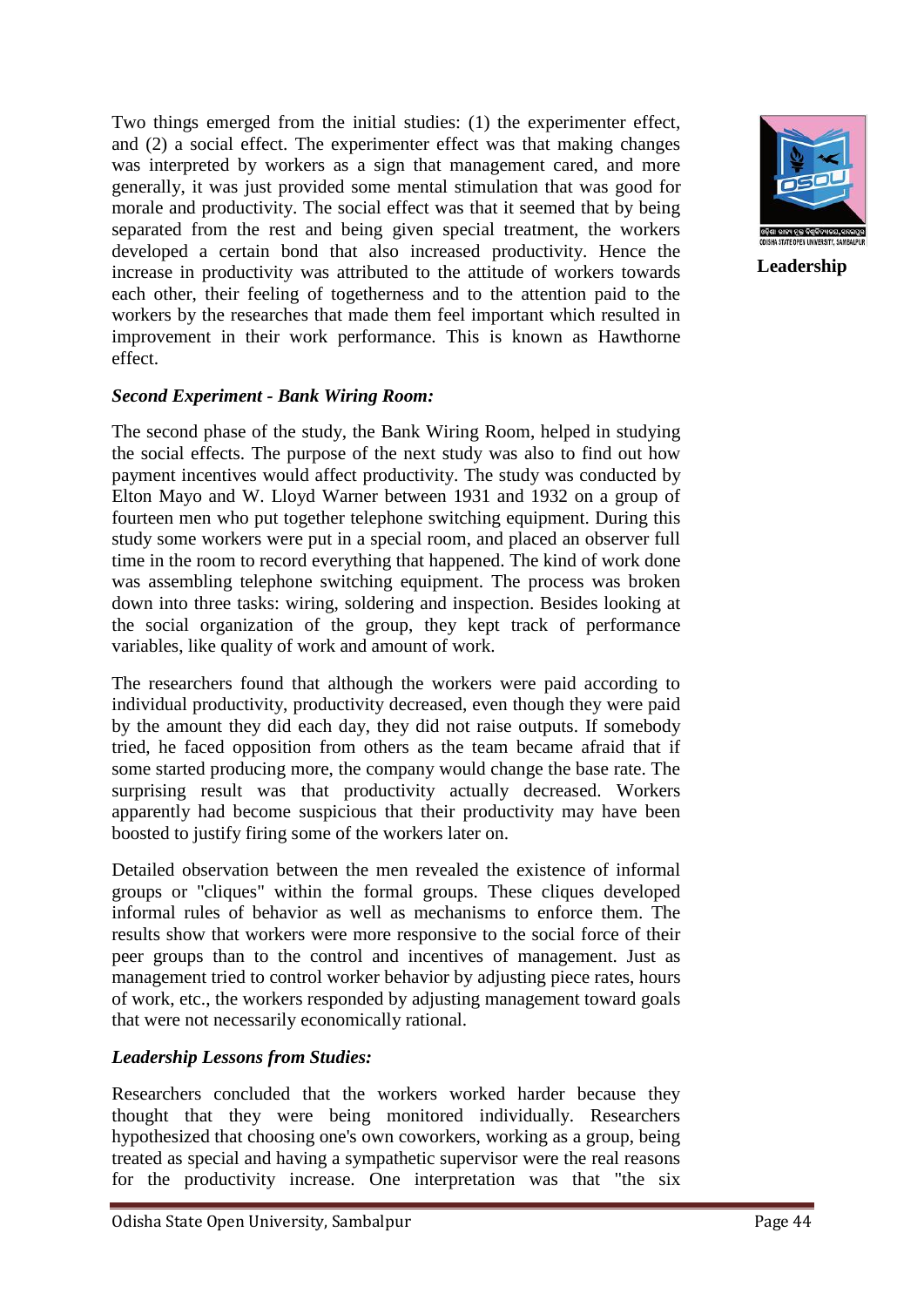individuals became a team and the team gave itself wholeheartedly and spontaneously to cooperation in the experiment. This study established the behavioral change that happened due to an awareness of being observed, resulting in active compliance with the supposed wishes of researchers, because of special attention received, or positive response to the stimulus being introduced.

These findings made Mayo and Roethlisberger conclude that a leader has not only to plan, decide, organize, lead and control but also consider the human element. This includes social needs of being together and being recognized for the work interaction of the group members with each other and their wellbeing. A good leader ought to keep the above aspects in his style of working with people and supervising their work.

#### **Douglas McGregor's theory X and theory Y**

Douglas McGregor described two individuals in life 'the untrustworthy, money motivated, calculative mass, and the trustworthy, broadly motivated, moral elite who organise and manage the mass'. The manager depending on their perception of subordinates, would use either a Theory X or Theory Y style of leadership. The assumptions of the sub-ordinate is therefore the intervening factor in deciding which leadership style a manager should adopt.

## *Theory X*

The assumption or perception of theory  $X$  is that sub-ordinates 'don't want to work', they are self-interested, lazy and would prefer leisure rather than working for someone else. The prime motivational reason why they work is for money. This was the classical school of belief of management until early twentieth century, in line with the views of Henry Fayol and Frederick Taylor, classical school managers who existed at this time. To get the best out of them, a leader must structure work and energise their sub-ordinates by close supervision, defined tasks, systems and structure. The assumption of workers are that they are self interested and calculative; therefore need to be coerced and controlled by the manager.

## *Theory Y*

The assumption or perception of theory Y is that given the right conditions for subordinates, their application of physical and mental effort to their work is as 'natural as rest or play', work offers them satisfaction and meaning. This perception is in line with the human relations school of thought, Elton Mayo without doubt the father of the "human relations" movement. Contrasted to the classical school of management, this approach moved away from the 'carrot and stick' approach to the belief that 'contented cows produce the most milk' To get the best out of them, a leader must let sub-ordinates exercise more discretion and control over their own work. Sub-ordinates are committed and will exercise self-direction and self-control. The leader therefore should be group centered, reinforcing

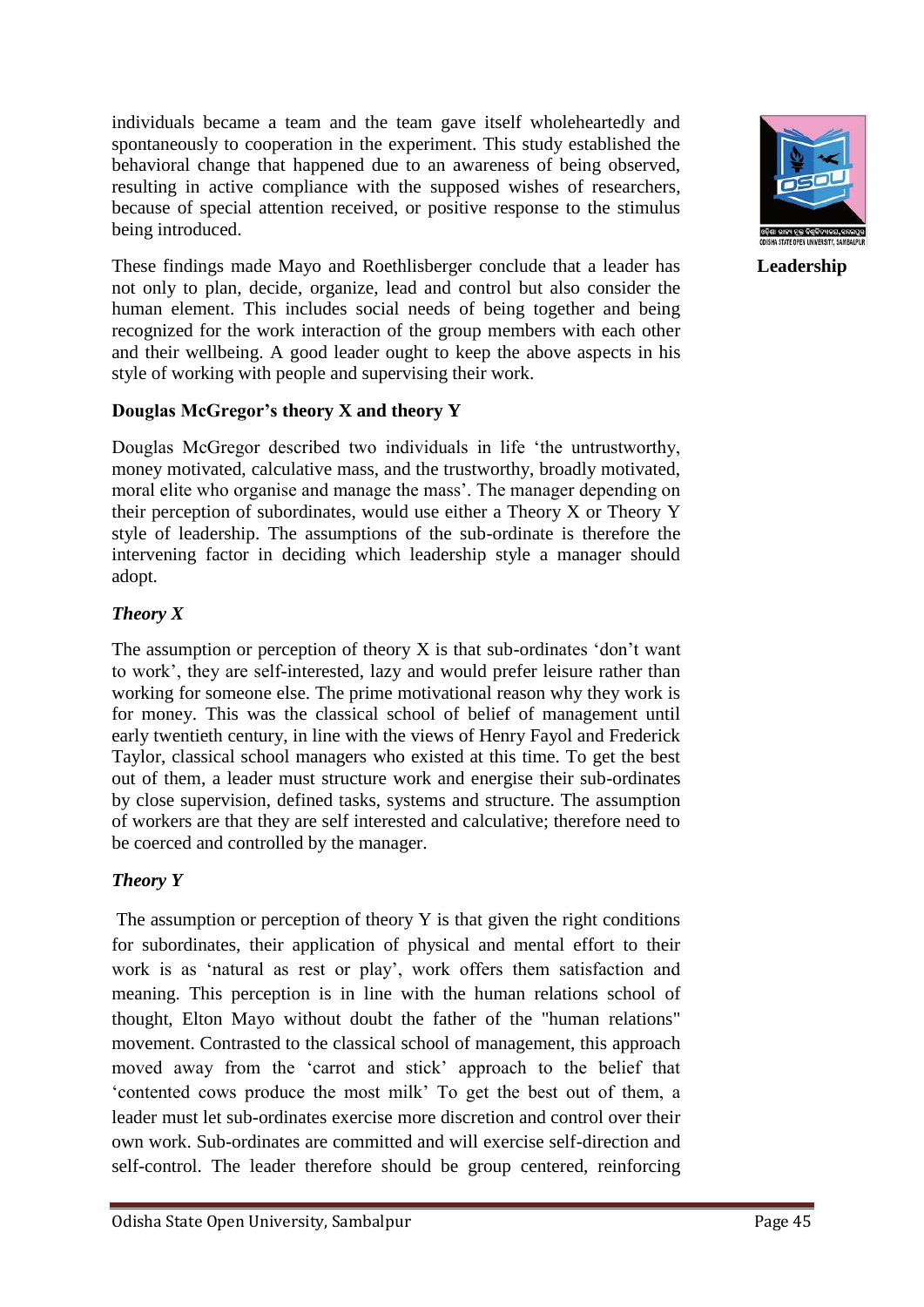friendship, support and respect, sub-ordinates will thrive on the challenge, responsibility and delegation given.

### **Michigan Studies on Leadership Styles**

Likert at University of Michigan Survey Research Centre identified two major styles of leadership orientations-employee orientation and production orientation. The employee oriented style of the leader emphasizes the relationship aspect of the jobs of the individual. Such a leader takes interest in every one and accepts the individuality and personal needs of the individual. He has complete confidence and trust in all matters in his subordinates. His subordinates feel free to discuss things about their jobs with their superior. He always asks subordinates for ideas and opinions and always tries to make constructive use of them.

The production oriented style of the leader emphasizes production and technical aspects of the job. He looks at subordinates or employees as tools to accomplish the goals of the organisation. Work, working condition and work methods are tried to be understood better in his style of the leadership orientation. Likert related these orientations to the performance of the employees. He showed that the employee oriented style brought highproducing performance compared to production-oriented style. Of course, the satisfaction of employees was not directly related to productivity in Likert's study.

# **3.3 LEADERSHIP STYLES AND LEADERSHIP THEORIES**

## **Contingency Theory**

The belief that there is no single correct or best way to manage subordinates, it entirely depends on different circumstances. Contingency or situational approaches to leadership style state that different leaders emerge to fit the situation, therefore different situations require different leadership traits or skills. Also there is no single 'best' style of

leadership, therefore the leader must act in an adaptable way, diagnosing the leadership style appropriate to the situation, but also has to apply and adopt appropriate styles given the circumstances. Contingency theories focus on variables relating often to the task and

environment in order to determine which particular style of leadership is best suited. Leadership styles adopted could depend on factors such as the task, relationship between the manager and subordinate, the willingness and ability of sub-ordinates, their motivation, knowledge, skills or aptitudes to perform the job or task effectively. Therefore effective leaders need to be flexible and adapt according to the

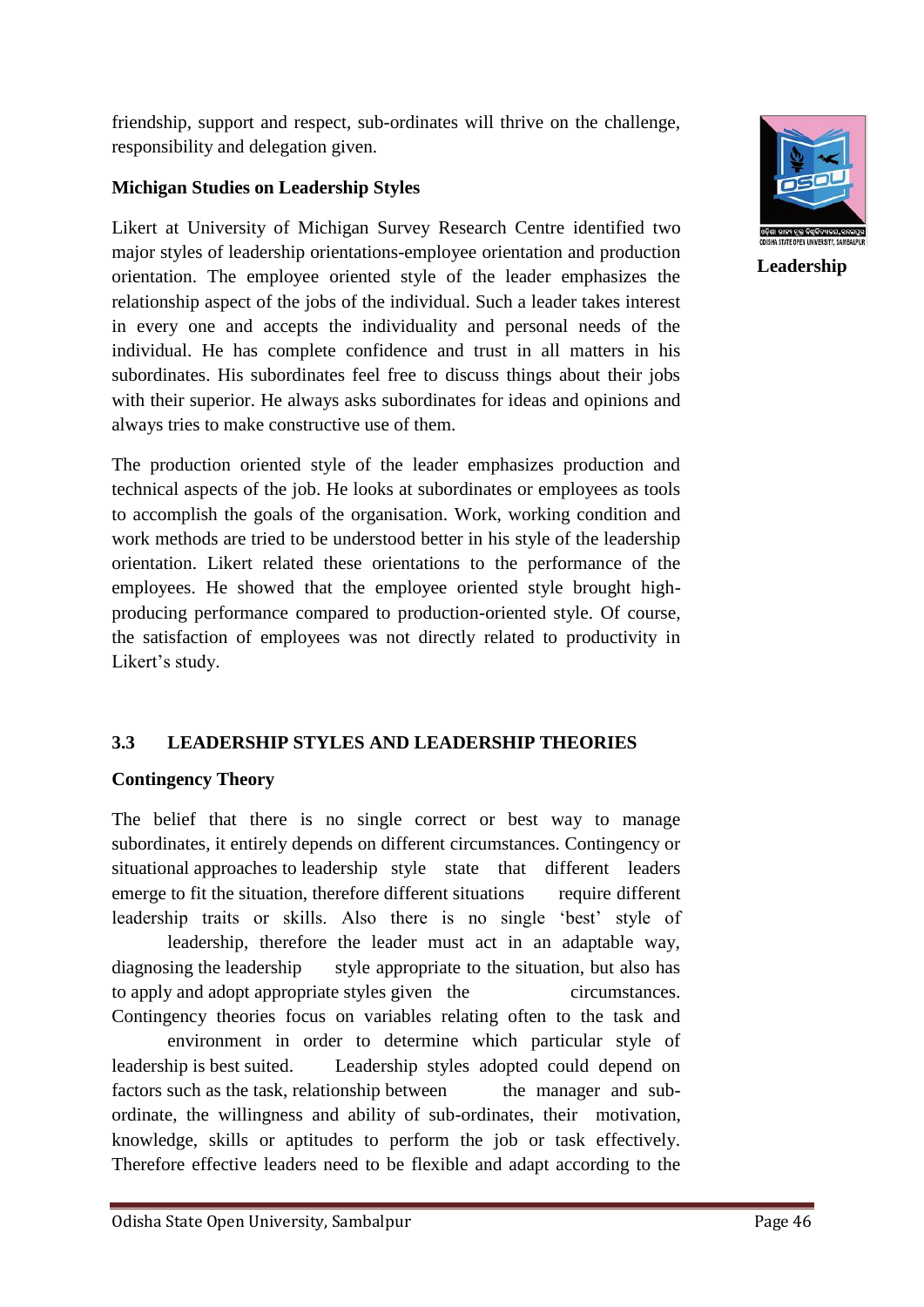situation. Lawrence and Lorsch (1967) concluded from their research that there is no single best way to organize or manage people. Therefore management should adapt certain behaviour or different leadership styles to suit a given set of circumstances. The major problem in practice of contingency theory is that managers may need to adapt or change their own behaviour as situations change, and this is not as easy as you would expect, someone with a military background, who is by nature assertive and autocratic, would need extensive self awareness and training in order to modify to a democratic management style.

#### **Trait theory of leadership**

The trait approach to leadership was one of the earliest theories of leadership. Although it is not a fully articulated theory with well-developed hypotheses, the trait approach formed the basis of most early leadership research. This approach focuses on the personal attributes (or traits) of leaders, such as physical and personality characteristics, competencies, and values. It views leadership solely from the perspective of the individual leader. Implicit in this approach is the assumption that traits produce patterns of behavior that are consistent across situations. That is, leadership traits are considered to be enduring characteristics that people are born with and that remain relatively stable over time.

These traits included the following:

- Physical vitality and stamina
- Intelligence and action-oriented judgment
- Eagerness to accept responsibility
- Task competence
- Understanding of followers and their needs
- Skill in dealing with people
- Need for achievement
- Capacity to motivate people
- Courage and resolution
- Trustworthiness
- Decisiveness
- Self-confidence
- Assertiveness

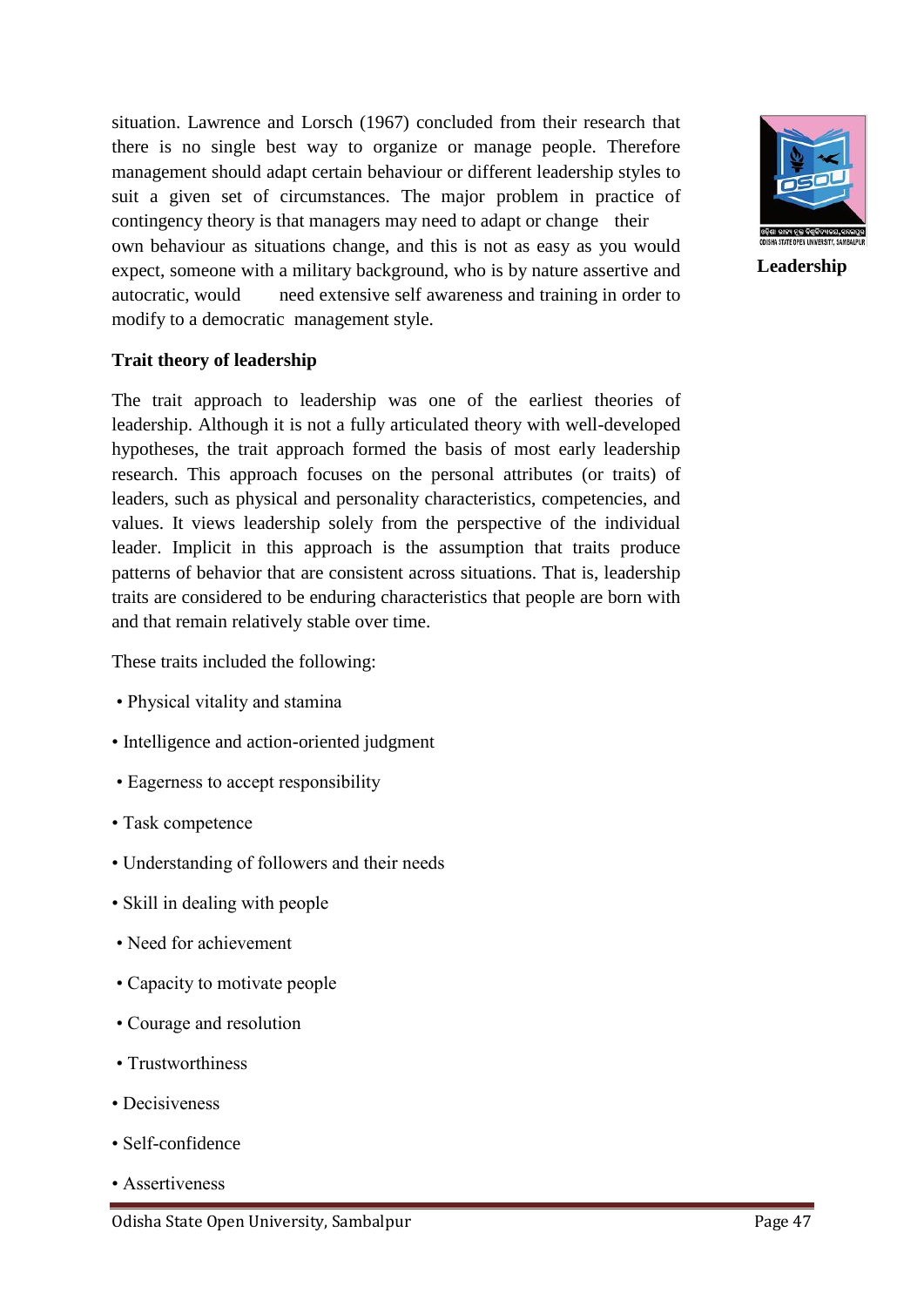### • Adaptability/flexibility

One of the concerns about such lists is that the attributes typically associated with successful leaders are often perceived as "male" traits. Reportedly, when men and women are asked about the other gender's characteristics and leadership qualities, significant patterns emerge, with both men and women tending to see successful leaders as male.

But there are also some problems associated with this theory. Many early researchers found no differences between leaders and followers with respect to their leadership characteristics—some even found that individuals who possessed these traits were less likely to become leaders. Researchers also found very small relationships between these traits and leadership effectiveness. Because so few of the traits clearly differentiated between effective and ineffective leaders, their efficacy in selecting individuals for leadership positions was severely limited. There were too many leadership variables with low reliabilities, and no rationale for selecting specific variables to include in a study. This approach has been called "dustbowl empiricism" at its worst. Additionally, there has been little systematic research on the processes by which individuals acquire the capacity for leadership. If leadership is indeed an individual difference variable, then very little is known about the origin of these differences.

### **Blake and Mouton's Managerial Grid**

First developed in the 1960s, the managerial grid has been through many iterations (Blake & Mouton, 1964, 1978, 1985, 1994). It is widely accepted as a critical and important analysis of leadership behavior. It is similar in some respects to the Ohio State Studies, which combined a focus on tasks and a focus on the relationship with the subordinate. However, the managerial grid develops these concepts further by quantifying the degree to which the focus is on tasks or "concern for production/results," and the focus is on the relationship with the subordinate or "concern for people." The one to nine scale in figure given below allows for discernment among the various responses regarding concern for production or people, where one represents a low concern and nine represents a high concern. Blake and McCanse (1991) postulated there were five leadership types:

1.1—Impoverished Management: Emphasizes a situation in which there is both low concern for results and low concern about people. The apathetic nature of this leader results in behavior that is withdrawn from subordinates and indifferent to success.

1.9—Country Club Management: This combination of low concern for results with high concern for people results in a leader who is more interested in pleasing people than in the performance of tasks. This leader attempts to create an environment that is friendly and welcoming.

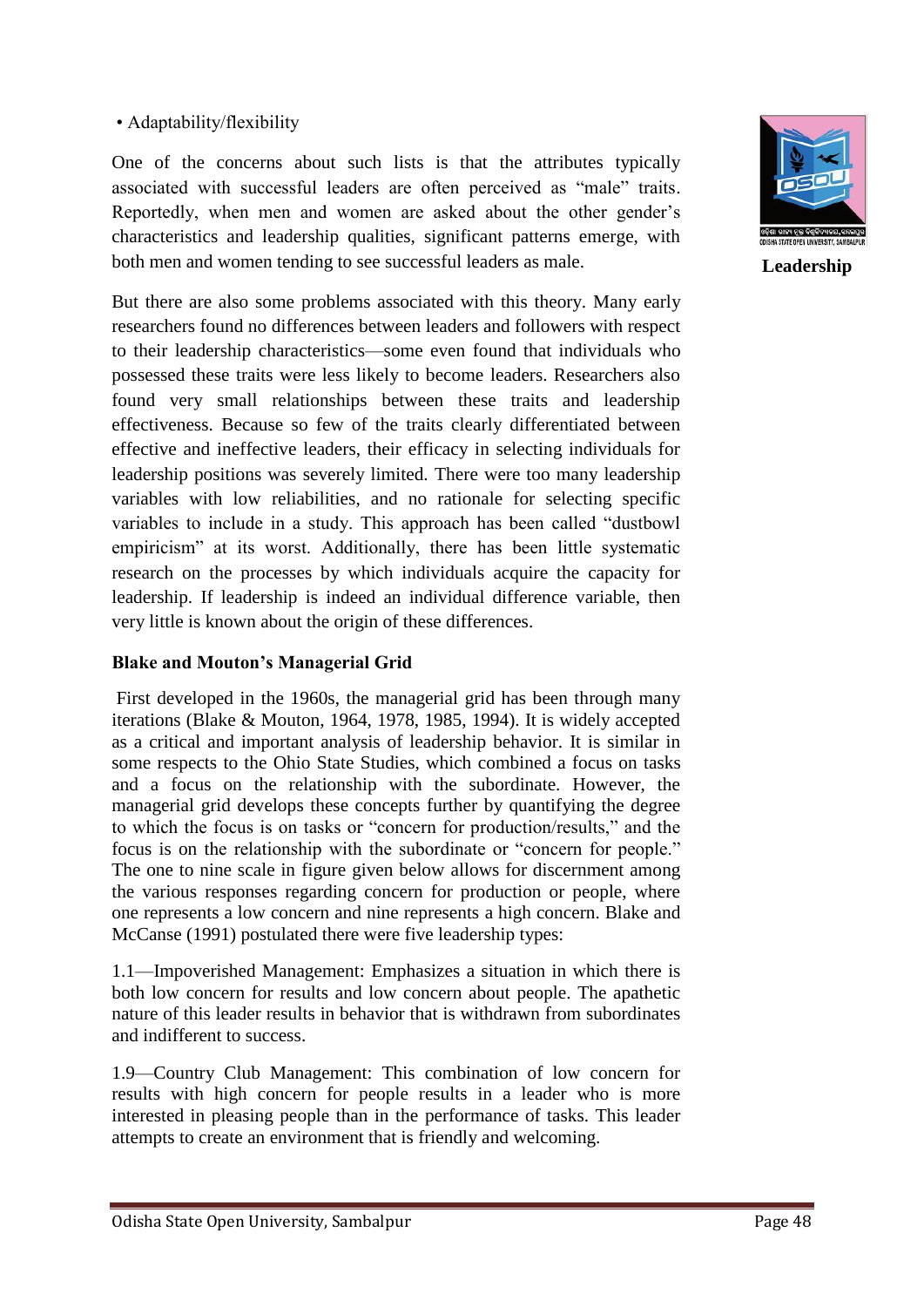9.1—Authority-Compliance Management: This represents a high concern for results but a low concern for people. This controlling leadership style is characterized by dictating instructions to subordinates in a way that does not show concern or compassion.

5.5—Middle of the Road Management: This style of compromise is evident in leaders who balance concern for results with satisfying relationships. The group is functioning; however, there is potential for greater success.

9.9—Team Management: Great emphasis is placed on production and on people. This optimal balance of developing human relationships and effective results attainment provides for the most satisfying work environment.



**Concern for production**

# **Managerial Grid**

## **3.4 TYPES OF POWER**

#### **Charisma**

Charisma is the power of influence inherent in a leader's style or personality. A charismatic leader develops a new, ambitious vision for the company and communicates it to employees through powerful speeches and unique behavior. The charismatic leader is also sensitive toward the needs of employees. Managers can augment their charisma by making small changes in behavior to create better rapport with others, such as making more eye contact or smiling.

![](_page_48_Picture_10.jpeg)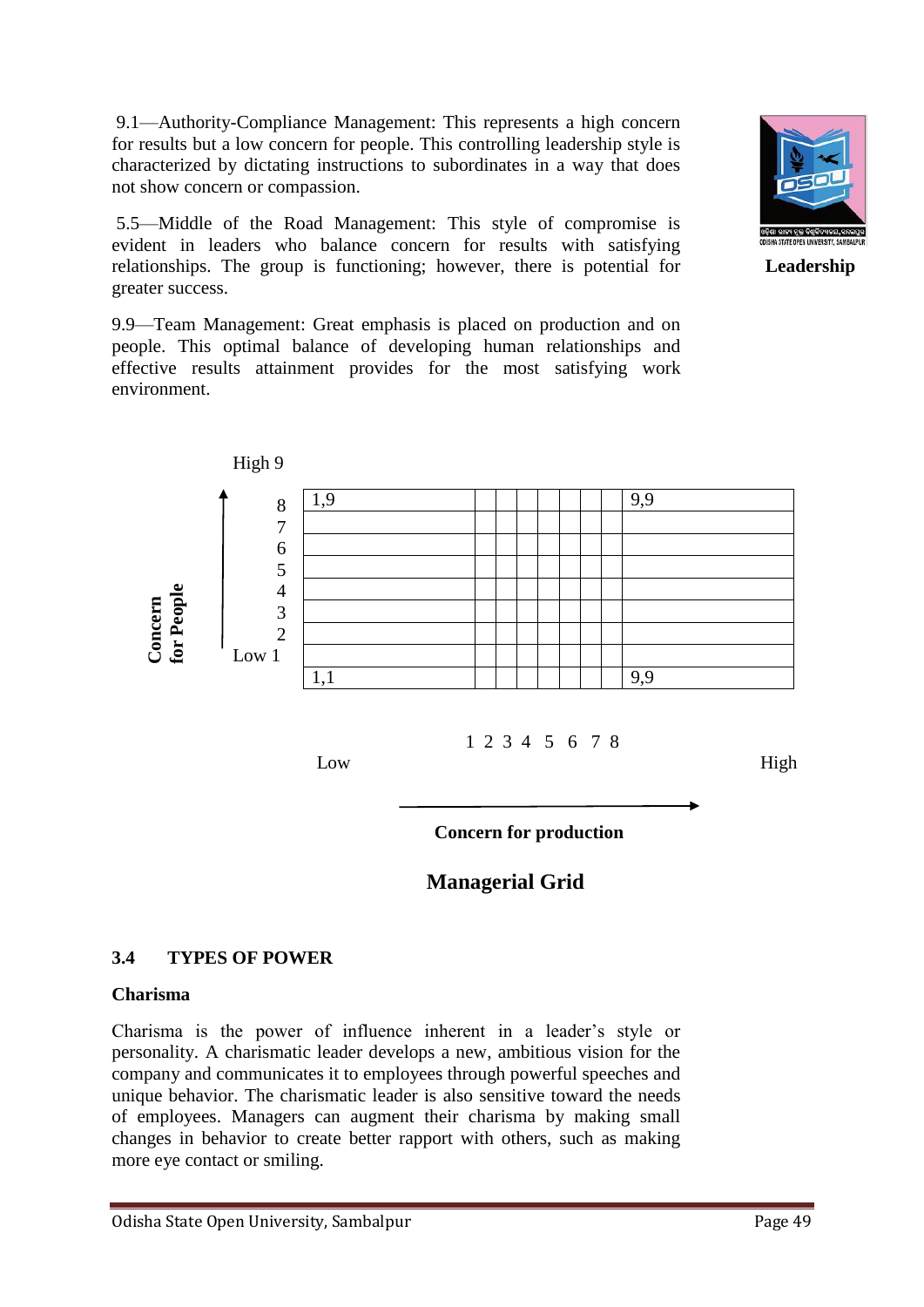### **Legitimacy**

Legitimate power resides in the leader's position. People comply with legitimate requests because they feel they have to. Legitimate requests are more effective if they are made with respect and humility rather than arrogance.

#### **Rewards**

Influence by rewards requires offering something in return for complying with a request. Rewards should be of value to the person. Effective rewards may come in the form of public recognition and awards. More importantly, the link between behavior and reward should be clear to employees.

#### **Expertise**

Leaders can exercise influence by rational persuasion based on knowledge, skills or special abilities. The leader presents a plan of action with logical arguments and supporting evidence. Professionals such as lawyers, physicians and accountants draw on this type of influence.

#### **Relationships**

The leader's relationship network is a source of power and influence. To cultivate this type of power, managers need to identify and befriend the right people. Moreover, they should repair damaged relationships, improve their image, and seek to understand others better.

#### **Empowering**

To builds an effective organization, managers should avoid hoarding power. Leaders need to empower followers and teach them the effective use of power and leadership. Empowering leverages manager's influence and increases leadership effectiveness.

#### **3.5 TYPES OF LEADER AND POWER CONCEPT**

Leaders may be categorized into the following four types:

- 1. Thought leaders
- 2. Courageous leaders
- 3. Inspirational leaders
- 4. Servant leaders

#### *Thought Leaders*

Thought leaders harness the power of ideas to actualize change. They stretch their followers by helping them envision new possibilities. Oliver Wendell Holmes said, "The human mind once stretched to a new idea never goes back to its original dimension."

![](_page_49_Picture_19.jpeg)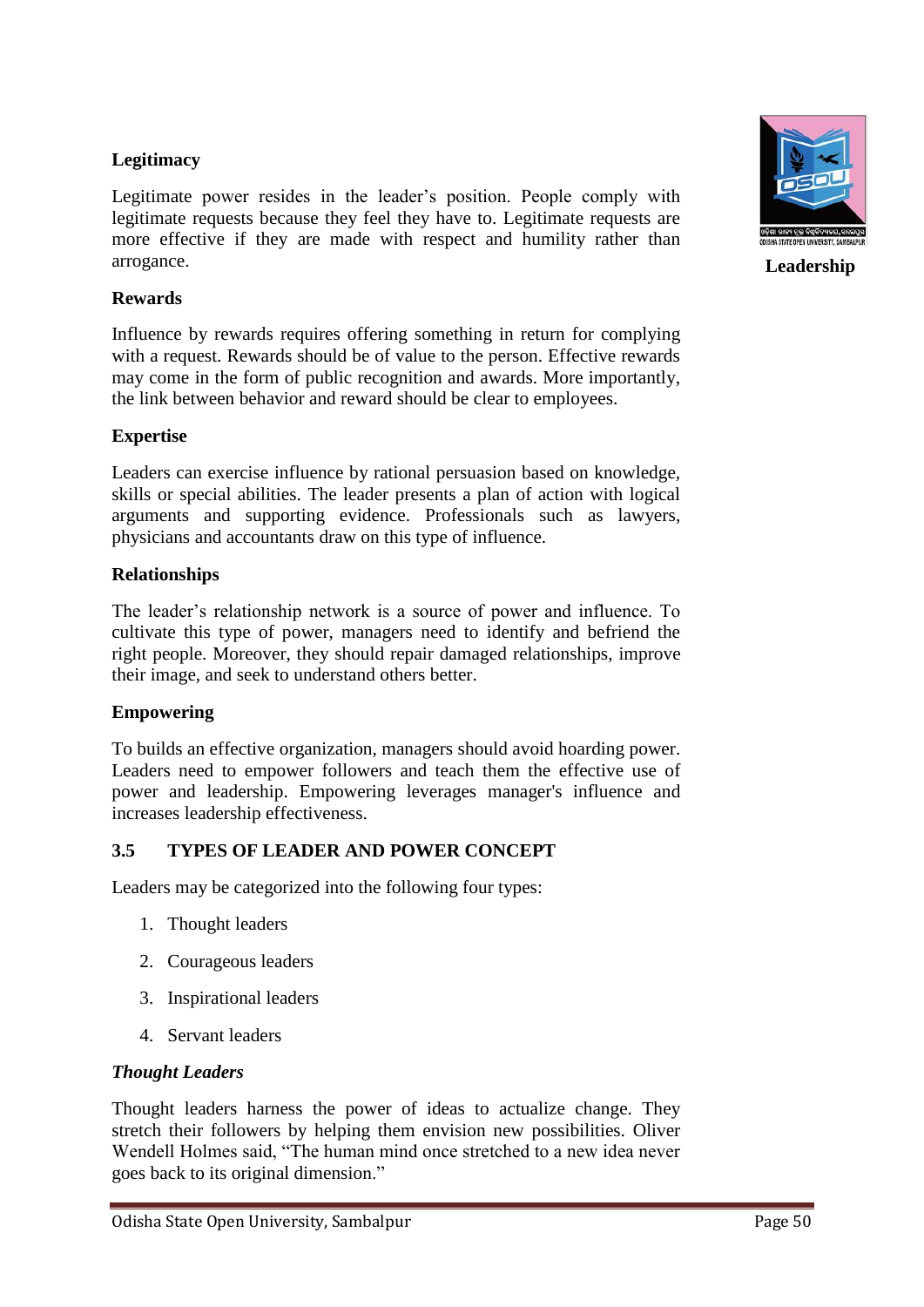Sometimes a new idea can bring about a paradigm shift, which may provide a new lens for viewing or a radically different context for understanding. At other times, the new idea leads to only incremental change. But all change, whether large or small, starts with a new idea.

For centuries, thought leaders have competed in the marketplace of ideas using books, papers, and oral presentations. They still do, but today they also use the Internet, social media, and other technological advances to disseminate their ideas more rapidly and broadly. E-books, blogs, e-zines, teleseminars, and Webinars have made thought leadership instantaneously available to ordinary citizens.

Examples of thought leaders:

- Many of Jack Welch's ideas challenged conventional business practices. Some of his leading-edge ideas included "workout and best practices," stretch goals, creating boundary-less organization (breaking down all "silos"), and pursuing Six Sigma quality.
- Steve Jobs was the co-founder, chairman, and CEO of Apple Inc., where he oversaw the development of the *iMac*, *iTunes*, *iPod*, iPhone, iPad, and numerous other innovations. He has been referred to as the "Father of the Digital Revolution," "a master of innovation," and "the master evangelist of the digital age."
- Dr. W. Edwards Deming was an American statistician, professor, author, lecturer, and consultant. After World War II, his ideas about quality and process control had a major positive impact and influence on Japanese manufacturing businesses. Subsequently, his concepts and teachings spurred a major quality revolution among American manufacturers and consumers.

Thought leaders attract followers and initiate change by the power of their ideas.

#### *Courageous Leaders*

Courageous leaders bravely pursue a vision in the face of considerable opposition and risks. They have strong convictions about their mission (purpose), vision (long-term goals), and values (right and wrong). They speak up for their core beliefs and fight for their values, even when their stand is unpopular. They have strong beliefs, being able to stick with them through popular and unpopular times, is the most important characteristics of a great leader."

In addition, they seek the truth and speak the truth.

Examples of courageous leaders:

 Rosa Parks was an African-American civil rights activist, who the U.S. Congress called "the first lady of civil rights" and "the mother of the freedom movement." On December 1, 1955, in Montgomery, AL, she refused to obey the bus driver's order that she give up her

![](_page_50_Picture_12.jpeg)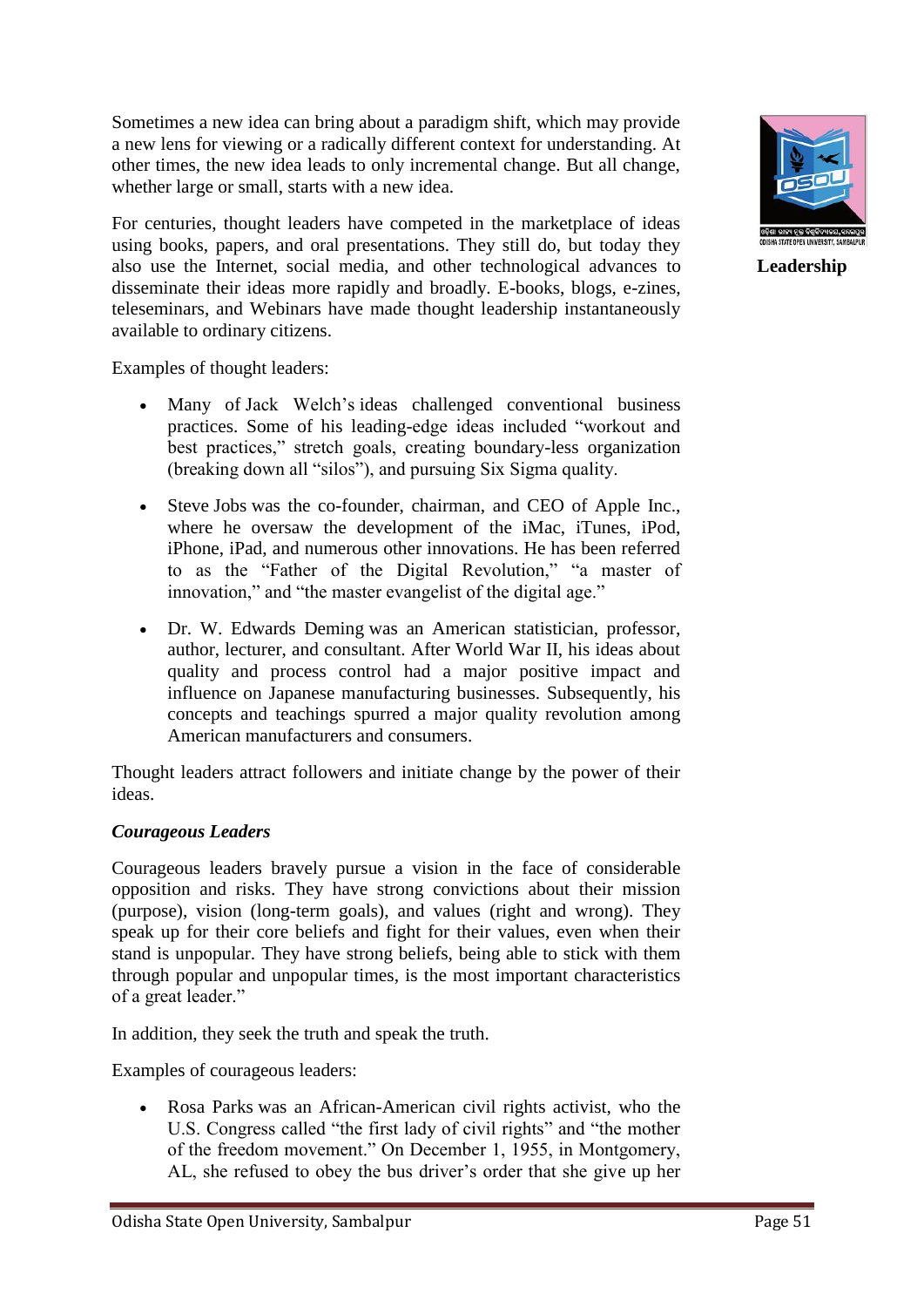seat to a white passenger. Her great courage marked a pivotal point in the Civil Rights Movement.

- Abraham Lincoln, the 16th president of the United States, served during the most difficult and dangerous period of our nation's history. Even though his life was constantly in danger and his policies were unpopular with many, he steadfastly held to his convictions and governed with strength, fairness, and dignity. On January 1, 1863, he courageously issued his memorable Emancipation Proclamation, which declared the freedom of slaves within the Confederacy.
- Sherron Watkins (Enron), Coleen Rowley (FBI), and Cynthia Cooper (WorldCom) are three "whistleblowers" who had the courage to confront higher-ups in their organizations, even though it meant jeopardizing their jobs and careers. In 2002, *Time* magazine selected them as persons of the year.

Courageous leaders attract followers and motivate people to change by their willingness to take risks and stand up for their beliefs and values.

#### *Inspirational Leaders*

Inspirational leaders promote change by the power of their passionate commitment to ideas and ideals. They lift our eyes from present practicalities to future possibilities. Their words stir up our spirits, strengthen our convictions, and move us to action. We are eager to follow them because they call forth the best that is in us.

Inspirational leaders have positive attitudes that create strong emotional connections with people. Their speech is enlivened with words such as justice, freedom, honor, respect, pride, and love. Their affirming and encouraging demeanor builds the confidence of their followers and elicits their wholehearted devotion. Their can-do attitude keeps hope alive during difficult times.

Inspirational leaders create a sense of urgency by explaining why it's important to take action sooner rather than later. In addition, they describe actionable steps people need to take.

Examples of inspirational leaders:

- Ronald Reagan, the 40th president of the United States, was known for his strong leadership on behalf of free enterprise and politically conservative ideals. His inspirational leadership style incorporated excellent communication skills seasoned with humor and optimism. He had a sign on his desk in the Oval Office that read, "It can be done!"
- Martin Luther King, Jr., was an American clergyman, activist, and leader in the African-American Civil Rights Movement. He is best known for his belief in nonviolent civil disobedience. His words and

![](_page_51_Picture_11.jpeg)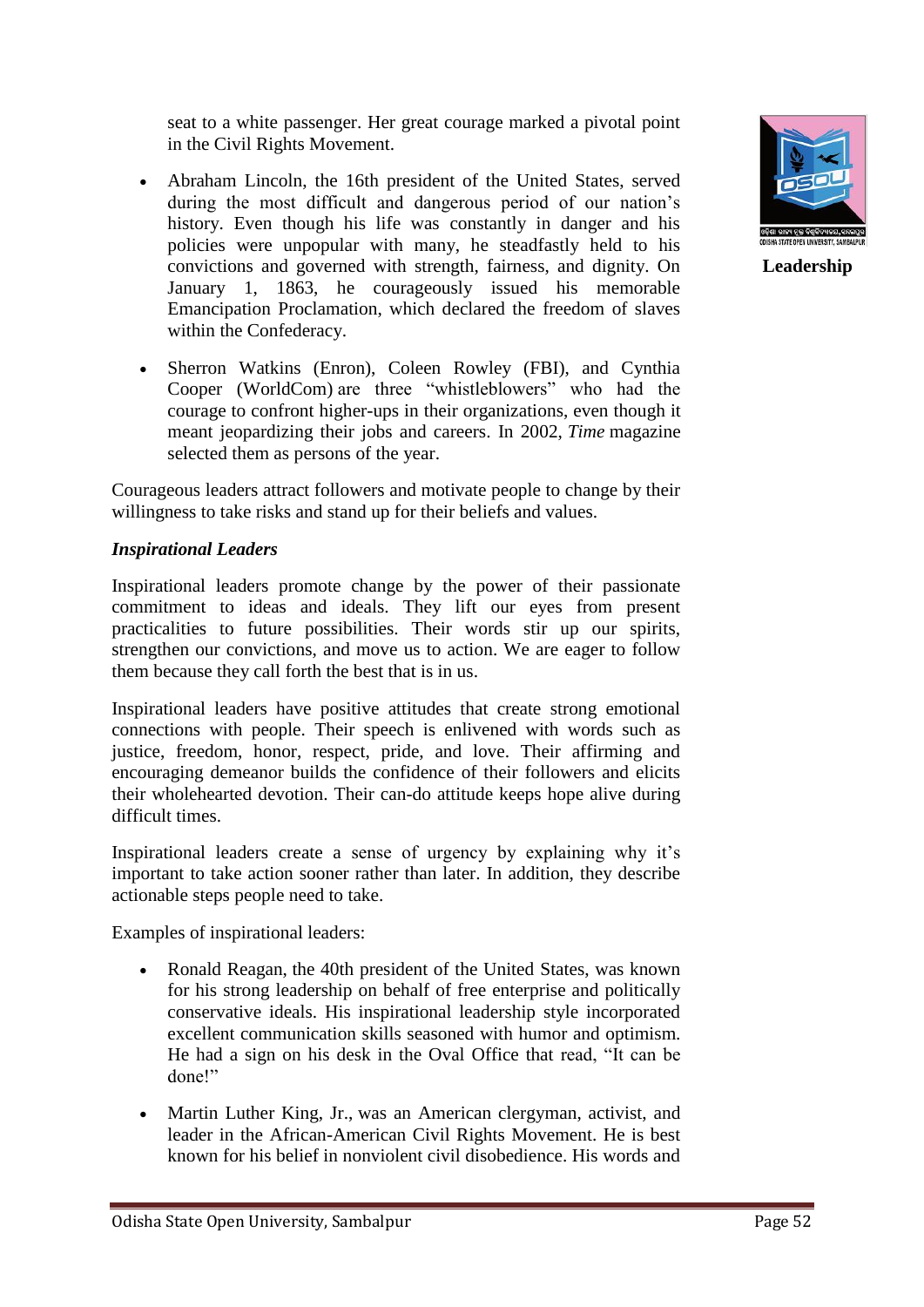actions have inspired many people to speak up and stand up for what's right.

 Pat Summit was the leader of the University of Tennessee Lady Volunteers basketball program for 38 years. She was known as an intense, demanding, focused, determined, and inspiring coach. She compiled an amazing record of 1,098 wins and 208 losses, winning eight NCAA national championships along the way.

Inspirational leaders attract followers and motivate people to change by the power of their passion and their strong convictions.

#### *Servant Leaders*

Servant leaders care deeply about people. They seek to remove the barriers and obstacles that hold others back from achieving their full potential. They strive to create an environment where their followers can do their best work. Servant leaders frequently ask, "How can I help?"

Former AT&T executive Robert K. Greenleaf popularized the concept of the servant leader in "The Servant as Leader," an essay first published in 1970. Kent Keith, CEO of the Greenleaf Center for Servant Leadership, states, "I think the simplest way to explain it would be to say that servant leaders focus on identifying and meeting the needs of others rather than trying to acquire power, wealth, and fame for themselves."

Examples of servant leaders include:

- Mother Teresa founded the Missionaries of Charity, a Roman Catholic religious congregation, in Calcutta, India. Today, the ministry has more than 4,500 sisters ministering in 133 countries. Members vow to give "wholehearted and free service to the poorest of the poor."
- Oprah Winfrey is the chairman of Harpo Inc. Her focus is helping others succeed. Many of her TV programs and outreach initiatives are aimed at removing obstacles, so people can achieve their potential. Her goal is to empower people to achieve their dreams.
- Max De Pree was the CEO of Herman Miller office furniture company from 1980 to 1987. Max states, "The first responsibility of a leader is to define reality. The last is to say 'thank you.' In between, the leader is a servant."

Servant leaders attract followers and motivate people to change by helping to remove obstacles that are in the way of their growth and development.

Successful leaders come in different shapes and sizes. No two are alike, and no single leadership style is always best. All leaders want to change the status quo, but they use different means. Some take the lead with their ideas, while others lead with their passion and conviction. Still others lead by demonstrating courage in the face of risks and the unknown, and some bring about change by serving others

![](_page_52_Picture_12.jpeg)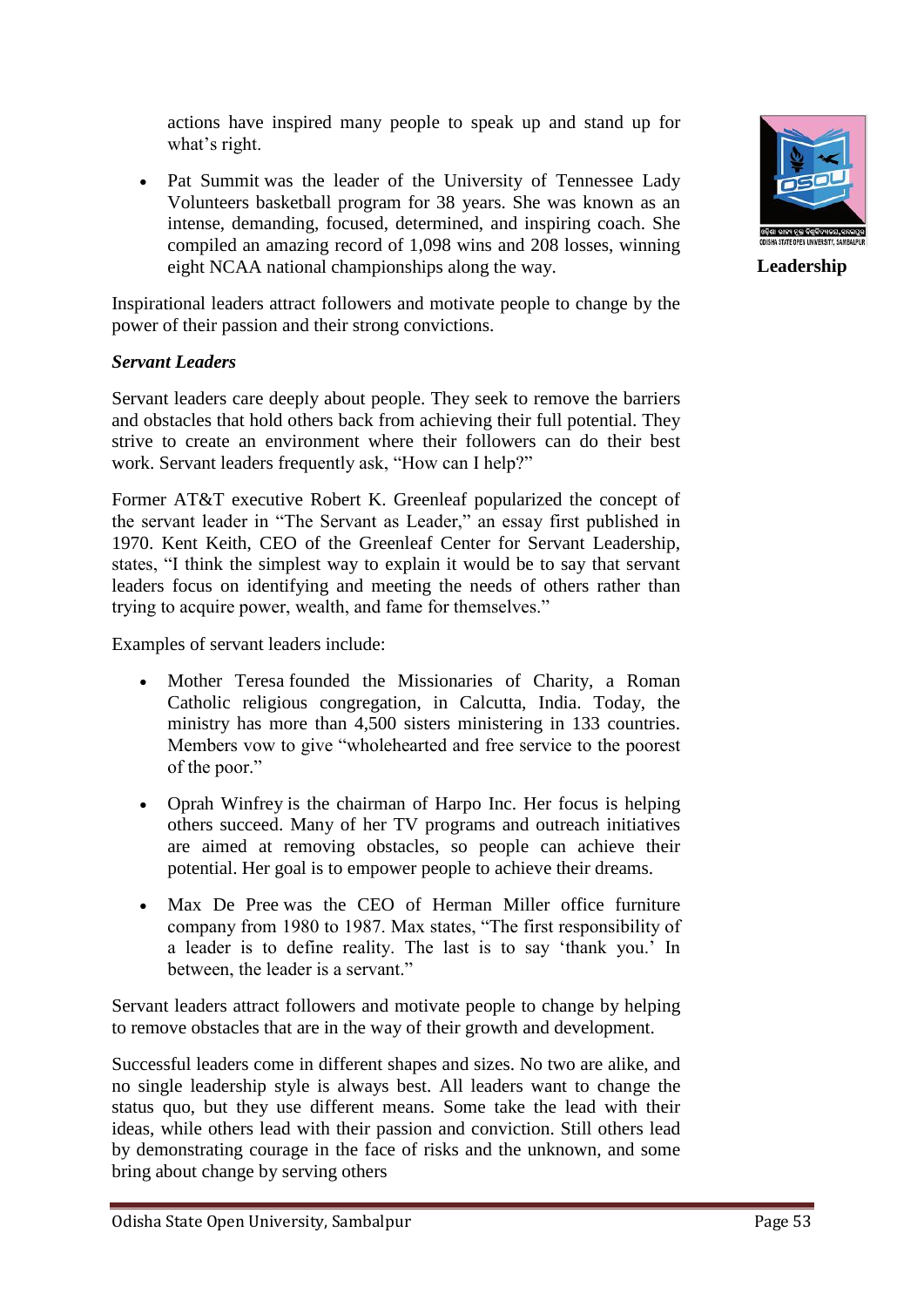#### **3.6 FORMAL VERSUS INFORMAL LEADER**

Formal leader is a member of organization who has given authority by virtue of his position to influence other members of organization to achieve organizational goals. An informal leader has no formal organizational authority to influence others but possesses special kills and talent to influence and lead other members of organization. Managers, directors are formal leaders in a typical organization. Informal leaders possess strong self-motivation, possess positive attitude, motivates others and puts effort to drive organizational goals. Informal leaders are best candidates for future formal leaders.

Important differentiator factor between formal and informal leader is, formal leader is officially bind to drive members towards organizational goal and is responsible for results or outcome of efforts at the end. Informal leader do not have such official commitment towards group's goal or organization goal and may not be directly responsible for final results and may not be accountable for it. Formal leader has official responsibility towards organizational goals, has formal job description. Informal leader might not have formal job description to lead and motivate others and job description might be limited to certain task.

 Leading is one of principal managerial functions. Managers are supposed to be formal leaders because they have the authority to influence their subordinates and are expected to use it. They are officially responsible for outcome of their group. However, in an organization, not all managers are leaders, whether they have direct reports or not. In certain cases job description might demand strong leadership, on other hand leadership might not be major factor. However, in today's competitive world, most of the managerial jobs demand leadership qualities, inter personal and inter group interaction and a manager has to manage different type of responsibilities and roles. A leader influences other member of groups, leads group, and directs members towards its goals. A leader influences subordinate's level of motivation, their performance and quality of their decisions.

A leader may succeed or many not succeed to help organization achieve its goal. Effective leader helps organization achieve goal, an ineffective leader does not. Managers are formal leaders and should possess strong leadership qualities to achieve organizational goals.

## **3.7 LET'S SUM UP**

This unit has discussed about leadership as a process of influence on others to work willingly for group objective along with various different leadership styles, like style, theory X and Y styles, Styles have been related to various theories of leadership such as Trait theory, Managerial Grid theory, Contingency Theory.

In the context of leadership and influence process, various types of power such as legitimate power, reward power, expert power, charismatic power, and coercive power are explained. Based an the types of power, formal and informal leaders are compared along with four types of leades.

![](_page_53_Picture_8.jpeg)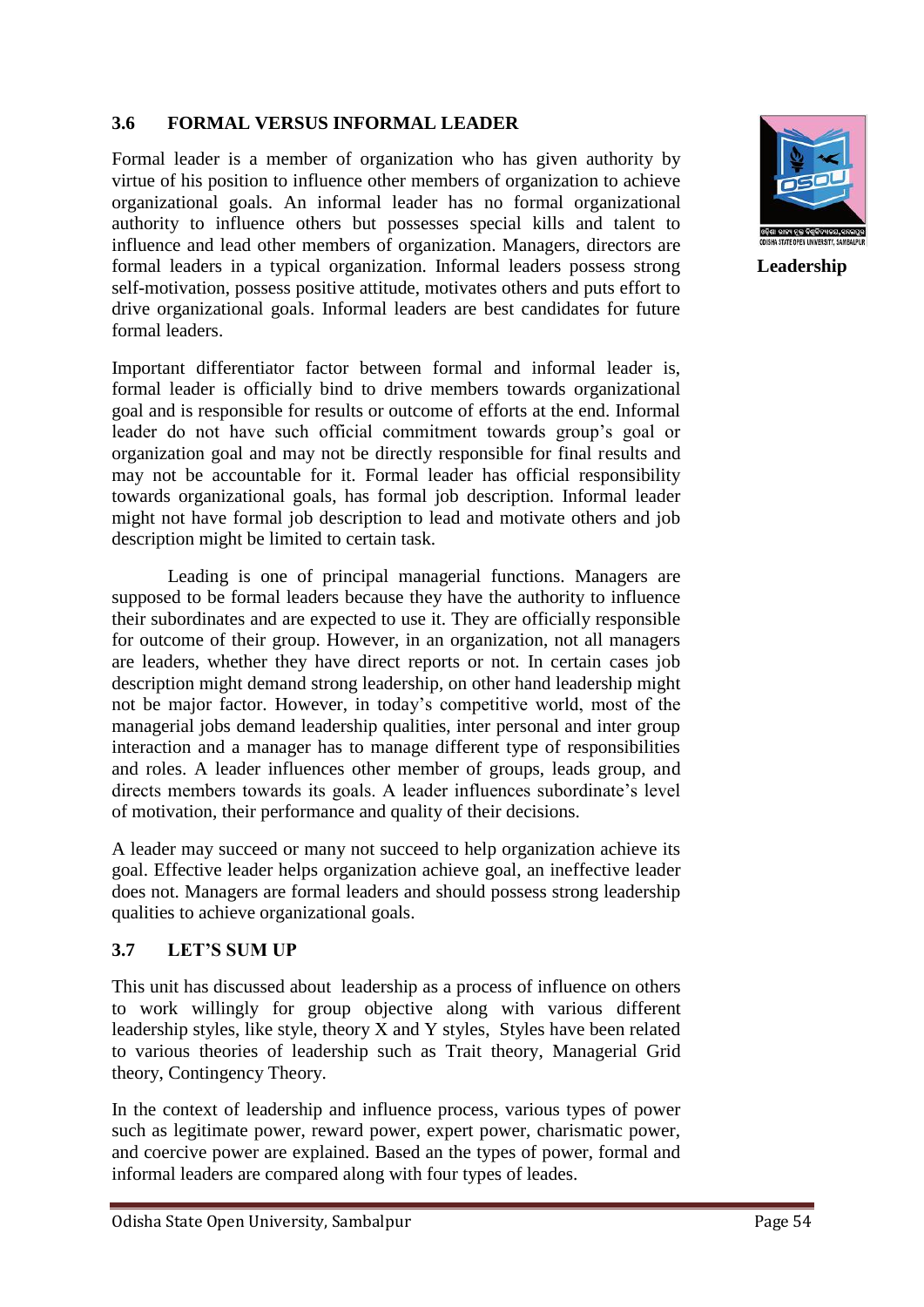### **3.8 KEY TERMS**

**Contingency Theory**: A theory that considers an organisation's objectives, environment and leadership skills, as interacting and affecting the effectiveness of a leader.

**Employee Orientation**: Stresses the relationship aspect of the job.

**Hawthorne Effect**: When worker's behaviour changes and productivity increases because the workers become aware of their importance.

**Leadership:** The ability to influence the behaviour of others. The task is to help the group reach both organisational and personal goals.

**Managerial Grid Theory**: The theory suggests that each manager must be concerned about both production (structure) and people (consideration).

**Production Orientation**: Stresses the production and the technical aspects of the job. Employees are seen as tools to accomplish the goals of the organisation.

**Theory X, Theory Y:** McGregor's theory that behind every management decision, there is a set of assumptions that a manager makes about human behaviour. The theory X manager assumes that people are lazy, dislike work, want no responsibility and prefer to be closely directed. The theory Y manager assumes that people seek responsibility, like to work and are committed to doing good work if rewards are received for achievement.

**Trait Theory:** This theory attempts to specify which personal characteristics (physical, personality) are associated with leadership success. Trait-theory relies on research that relates various traits to success criteria of a leader.

**Formal Leadership**: A manager is a formal leader by virtue of authority coming from the organisation that a formal leader is usually selected by the organisation.

**Informal Leadership**: An informal leader is chosen by an individual or a group.

#### **3.9 SELF ASSESSMENT QUESTIONS**

- **"Leadership is the driving force which gets things done." Explain.**
- **Is it possible to be both a task-oriented and people-oriented leader?**
- **Distinguish between leadership and management.**

#### **3.10 FURTHER READINGS**

i. Davis, Keith (2002), *Human Behavior at Work*, Tata McGraw Hill, New Delhi.

![](_page_54_Picture_17.jpeg)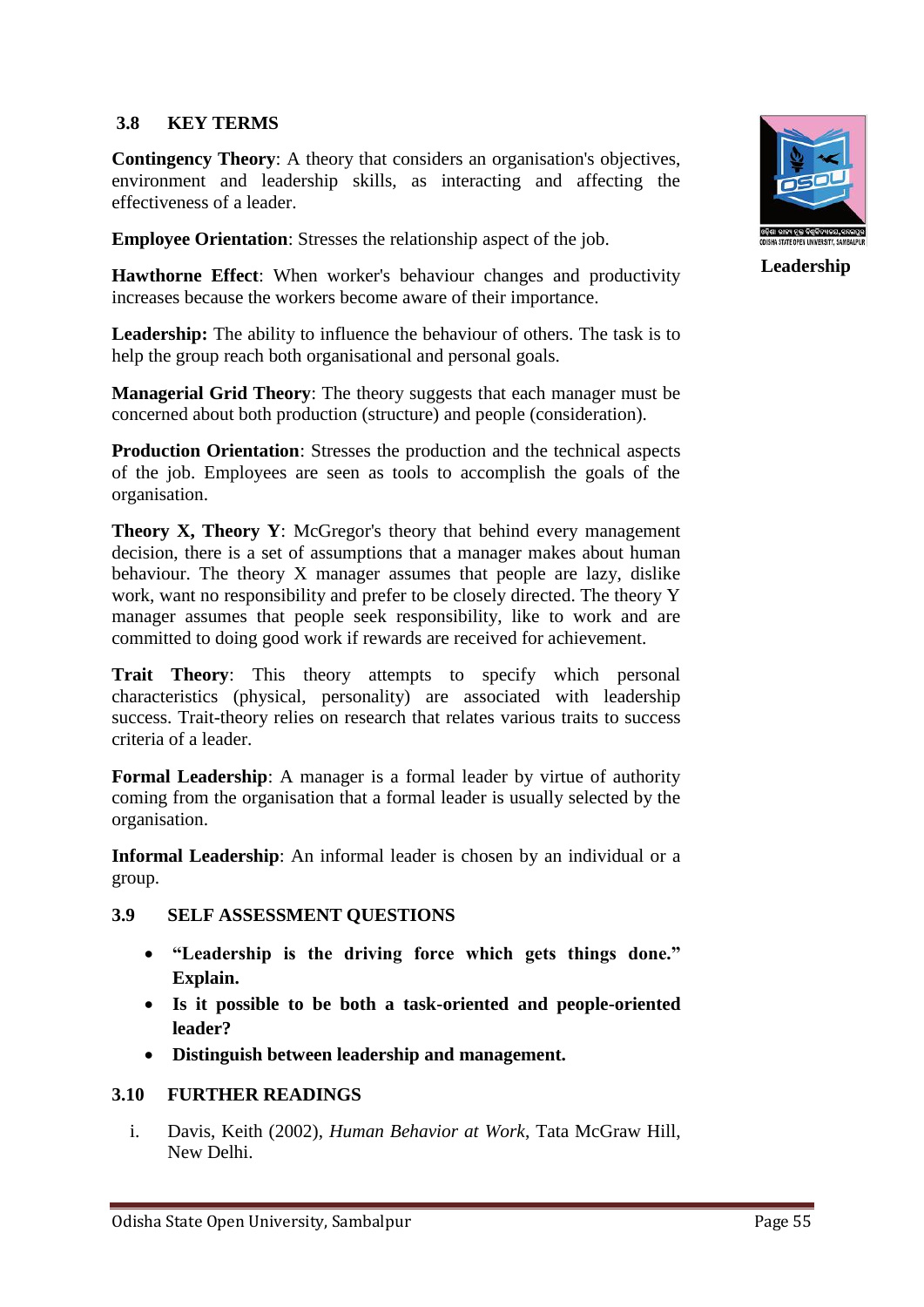- ii. Drucker, Peter F. (2002), *The Practice of Management*, Allied Publishers, New Delhi.
- iii. Thakur, M., Burton, G.E. and Srivastava, B.N.(1997),*International Management*, TMH, New Delhi.

# **3.11 MODEL QUESTIONS**

- Different leadership styles exist among leaders in different times and in different situations. Discuss and give important leadership styles.
- Comment on the five main leadership positions depicted in management grid .Which one would you advocate and why?
- Leaders are managers but all managers are not leaders.Comment.

![](_page_55_Picture_6.jpeg)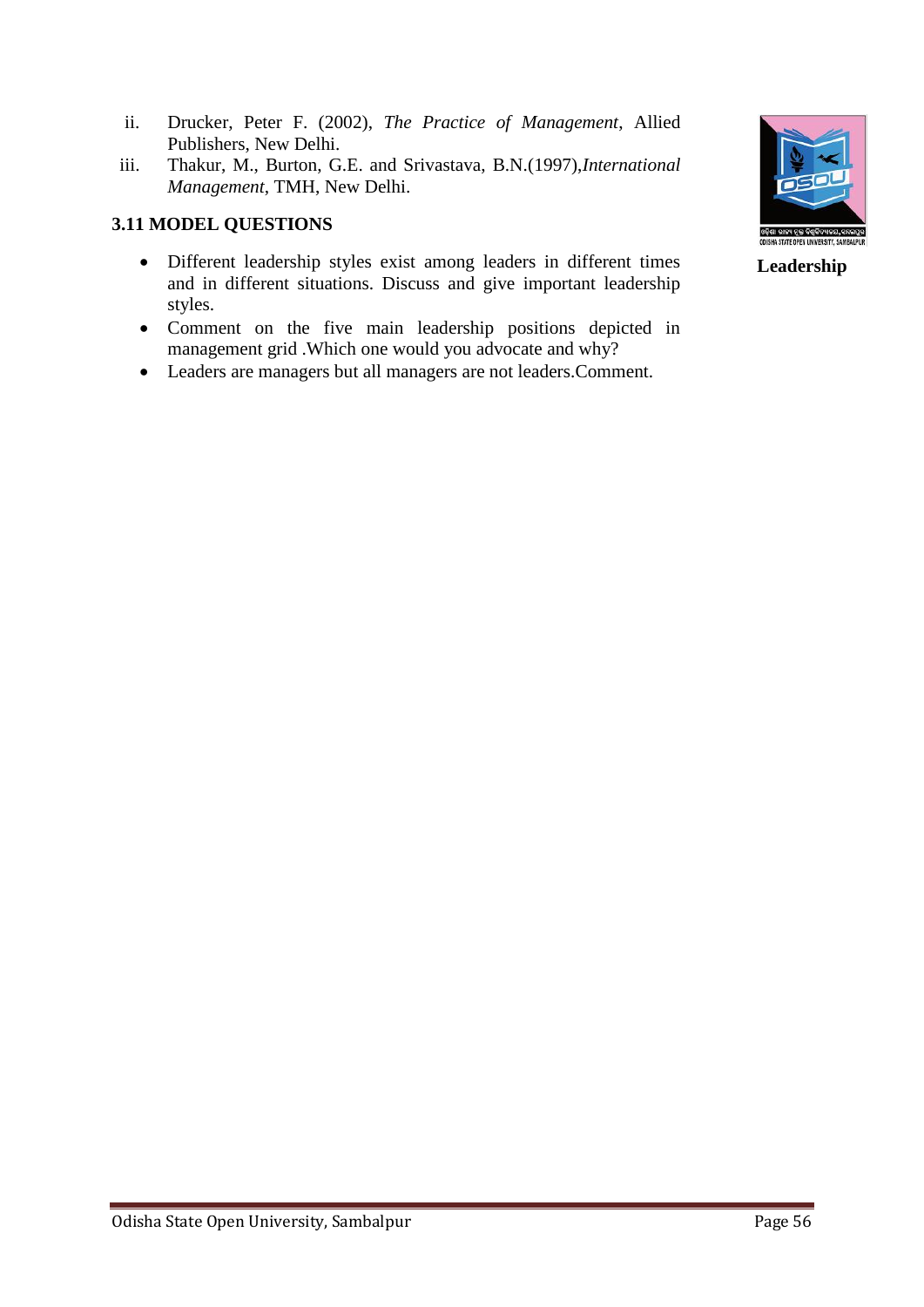# **UNIT 4: CONTROLLING TOOLS AND TECHNIQUES**

## **Learning Objectives**

The purpose of this sub-unit is to enable the student:

- comprehend the nature and purpose of control
- critically evaluate the fundamentals and characteristics of control
- elucidate the control process
- analyse various methods and managerial strategies of control

#### **Structure**

- 4.1 Control: Introduction
- 4.2 The prerequisites and characteristics of Effective Control Systems
- 4.3 The Control Process
- 4.4 Control as a Feedback System
- 4.5 Different methods of Control
- 4.6 Policies and Design Choices in Control
- 4.7 Strategies adopted for controlling
- 4.8 Let's sum up
- 4.9 Key Terms
- 4.10 Self-Assessment Questions
- 4.11 Further Readings
- 4.12 Model Questions

## **4.1 CONTROL: INTRODUCTION**

It is defined as the process of ensuring the efficient achievement of organisation objectives. In an unstable environment under which management works, control is necessary to foresee problems, measure performance against standards, take corrective actions for deviations from plans and if necessary, modify plans accordingly.

The term control may have some negative connotations for some, literally. But, in the management process, it is a facilitating function which supports the organisation to accomplish the set objectives.

The primary responsibility for exercising control rests with every manager charged with the execution of plans. As per Henry Fayol , "……… control consists in verifying whether everything occurs in conformity with the plans adopted, the instructions issued and principles established. Its object is to point out weaknesses and errors in order to rectify them and prevent recurrence. It operates on everything, things, people, and actions".

![](_page_56_Picture_24.jpeg)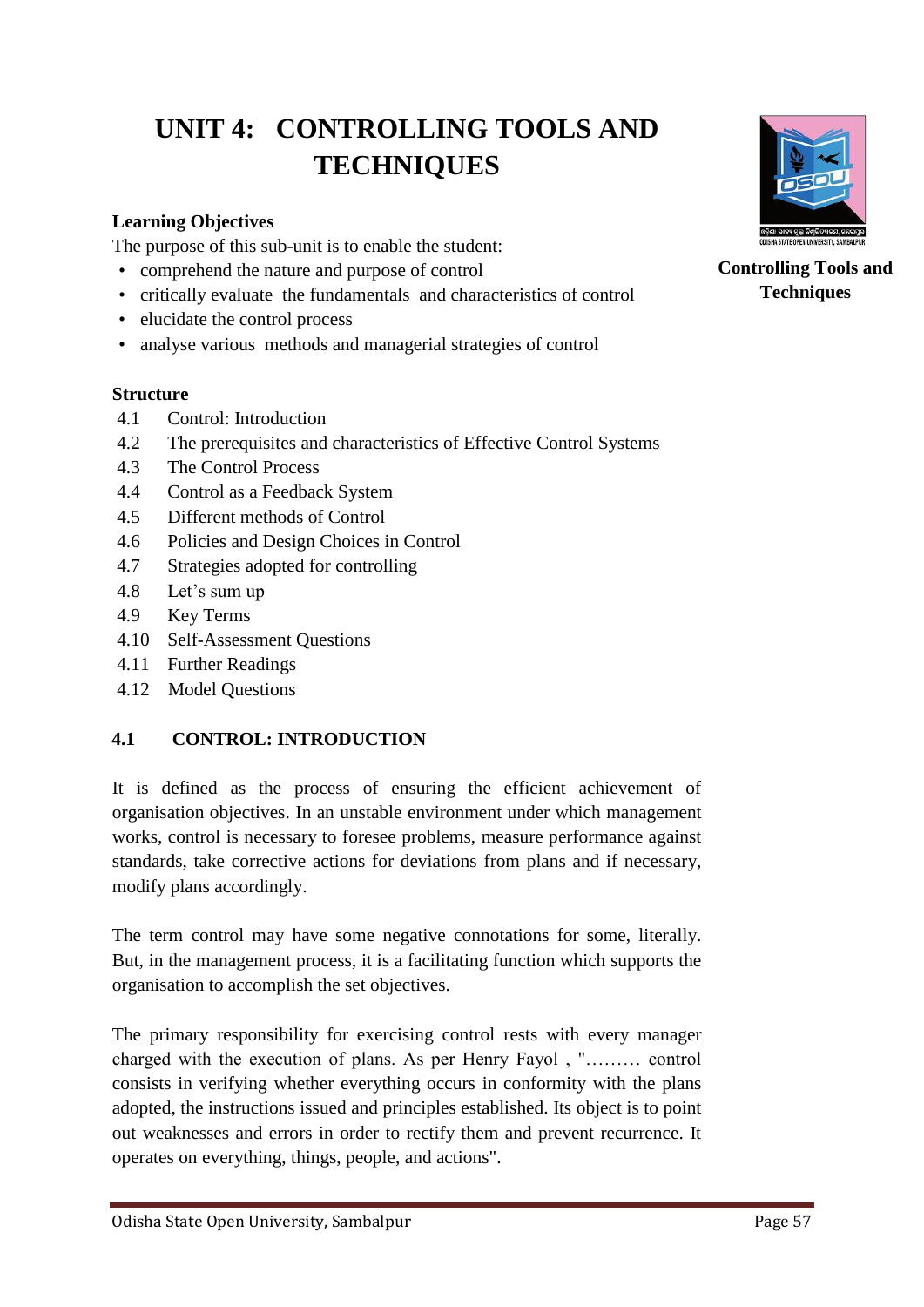It is not correct to assume that only top management has the responsibility for control and that there is little need for control at lower levels of management. While the scope for control may vary to some extent depending upon the position of an employee in the hierarchy, all those who have responsibility for the execution of plans need to exercise control too.

![](_page_57_Picture_1.jpeg)

**Controlling Tools and Techniques**

# **4.2 PREREQUISITES AND CHARACTERISTICS OF EFFECTIVE CONTROL SYSTEMS**

There are two major prerequisites of control: a plan and a structure.

- a) **Plan:** Controls must be based on plan. More clear and complete the plans are , more effective the controls can be; plans acts as the standards by which the actions are measured.
- b) **Structure:** There is need for a structure to know where the responsibility rests for deviations and corrective action, if any needed. As in the case of plans, more clear and complete the organisation structure is, more effective the control can be. Controls, to be effective, should share the following basic characteristics:

Appropriate: Controls should correspond to an organization<sup>'</sup>s plans. Controls designed for a general manager are inappropriate for a supervisor. Similarly, control systems suitable for a line department may be inappropriate for a staff department.

**Strategic:** Control should serve a strategic purpose and provide spotlight on positive and negative exceptions at critical points.

**Acceptable:** Controls will not work unless people want them to. They should be acceptable to those to whom they apply.

**Reliable and objective:** Controls should be accurate and unbiased. If they are unreliable and subjective, people will resent them.

**Cost-effective:** The benefit from control should be greater than the costs. Control devices should yield tangible benefits.

## **4.3 THE CONTROL PROCESS**

There are four steps in control process:

(1) Setting of control standards,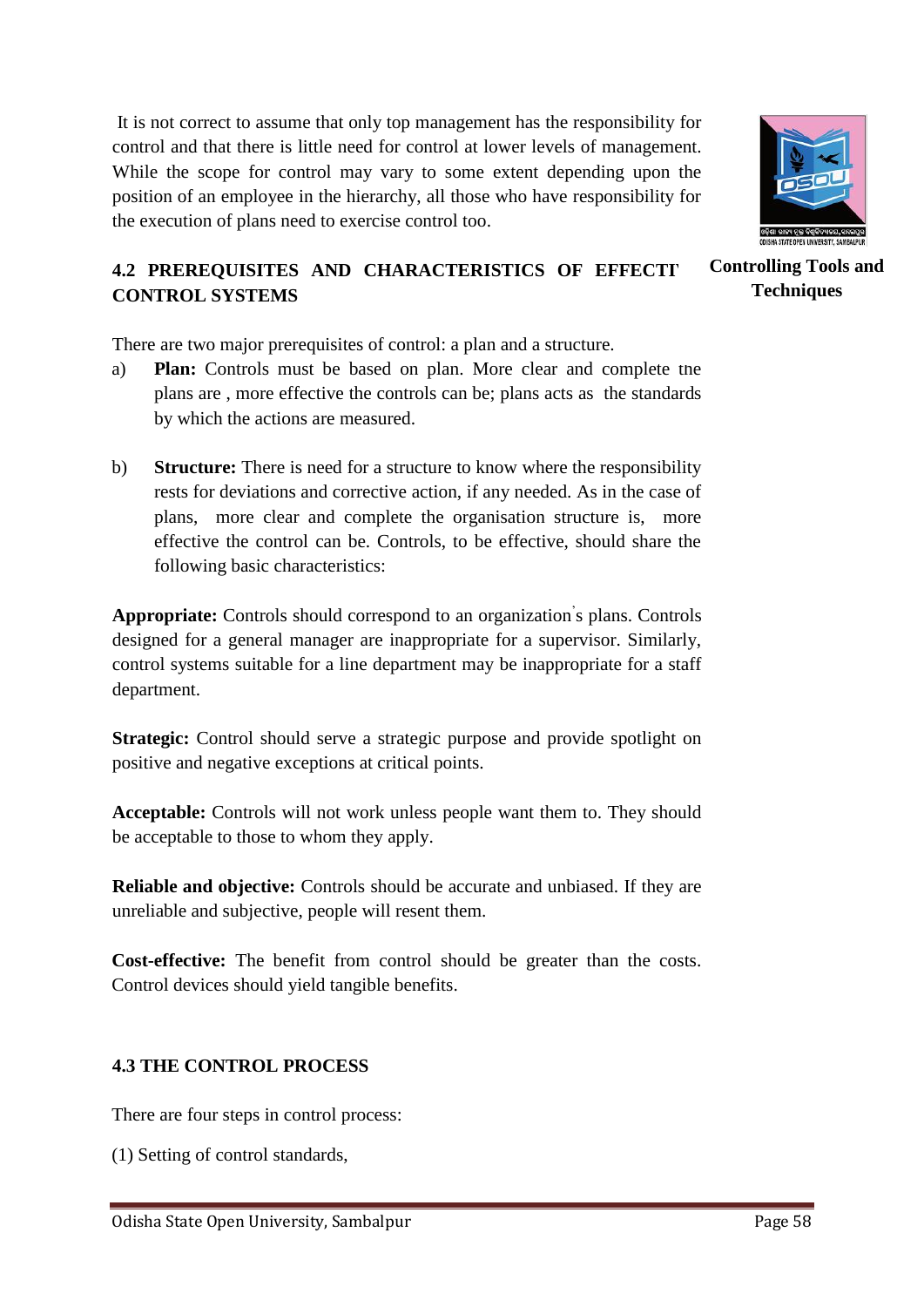- (2) Measurement of actual performance,
- (3) Comparing actual and standard performance and
- (4) Taking corrective action.

These steps are discussed in detail:

**1**. **Setting of Control Standards**: Every enterprise plans its activities in advance. On the basis of plans, the objectives and goals of every department, branch, etc. are fixed. These, goals are converted into quantity, value, man hour etc. These are to be/achieved in future. There may also be qualitative goals. The achievement of various targets is made the responsibility of specific persons. The levels of achievement are also decided in advance. Whether a particular result is to be taken as satisfactory, average or poor should be pre determined so that the persons responsible for that work should be able to assess their performance.

Some strategic points should be selected as controls or yardsticks. Following four guidelines may be used for selecting strategic points:

(i) The control points should be timely so that they may be able to reveal significant deviation in time thereby saving further losses.

(ii) Control points should be such as to permit economical observation and report.

(iii) Control points, especially for executives at higher levels should provide comprehensive courage.

(iv) Control points should be such as would promote balanced performance.

**2. Measurement of Performance:** The second step in controlling process is the measurement of performance. The actual performance is measured against the standards set. This will enable management to determine whether the work is being done according to plans or not. The measurement of quantitative objectives is easy since figures of work done will be available. The qualitative performance such as human relations, employee morale, etc. can only be measured through psychological tests and surveys.

Measurement of performance is an important part of control process. If measurement is such that deviation is detected at the earliest then it will enable appropriate action well in time. If that is not possible then deviations should be detected as early as possible.

**3. Comparing Actual and Standard Performance:** The next step in control process is the comparison of actual performance with the standards set. The purpose of this comparison is:

![](_page_58_Picture_13.jpeg)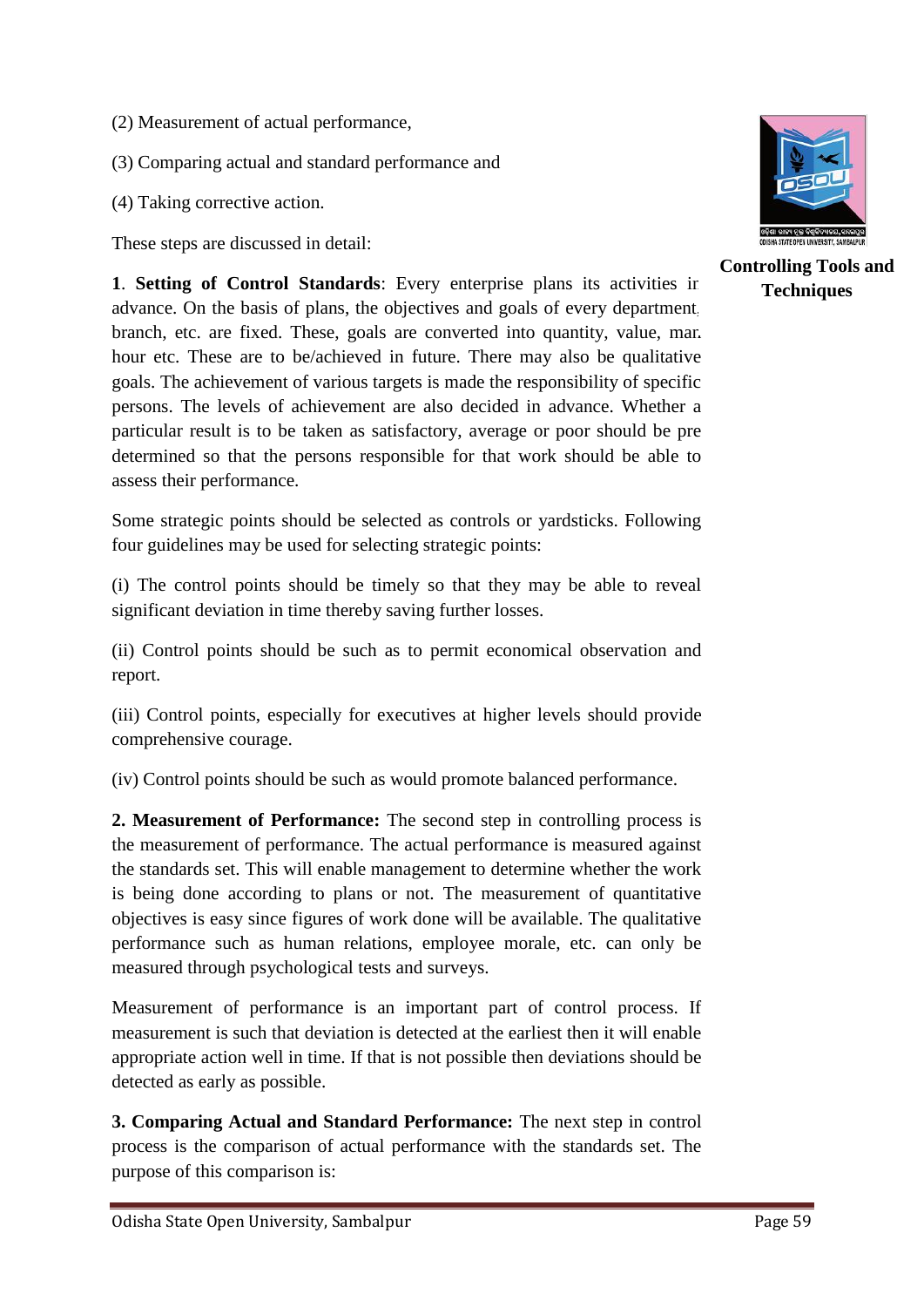- (a) to find out deviations if any, and
- (b) to determine the reasons for such deviation.

While comparing actual performance with the standard, some permissible limits are also fixed. When the deviations are within the prescribed limits then there is no cause for worry. But if the deviations are more than the allowable limits then it calls for urgent action. This is also known as 'management by exception.' When things are going as per plans or within the allowable limits then top management is not required to take any note of it. But on the other hand if performance is not up to the level then it is brought to the notice of top management for taking corrective action. If the manager gives attention to every deviation then he will not be able to give enough time for important things.

When the actual performance is not up to the level then causes for it should be pin-pointed. Necessary steps are taken so that performance is not adversely affected once again. If no efforts are made to rectify the weak areas then the whole control process will be futile. Whenever the performance is low than the standards, the reasons for it should immediately be found.

**4. Taking Corrective Action:** The last but most important step in controlling process is of taking corrective action. Whenever the performance is less than the standards, efforts should be made to rectify it. Whatever the reasons for low performance, efforts are made to achieve organizational goals. No control process can automatically rectify the mistakes in a system. It is the action which is required to set the things right, sometimes the targets are not achievable even with more efforts then these will have to be revised. The control action may involve review of plans and goals, change in the methods of work, change in the assignment of task, change in existing techniques of direction and change in organization structure.

The corrective action generally involves top management. It is said by some persons that taking corrective action is not a part of control but a separate managerial function. The overlapping of control function only shows the unity of manager's job. It shows that managing process should be integrated one

## **4.4 CONTROL AS A FEEDBACK SYSTEM:**

Management control is usually viewed as a feedback system. Control is more than a matter of establishing standards, measuring performance and correcting for deviations. To initiate corrective action, there should be a programme (or a plan of action) which needs to be implemented and monitored as to whether such implementation will give the desired performance.

![](_page_59_Picture_8.jpeg)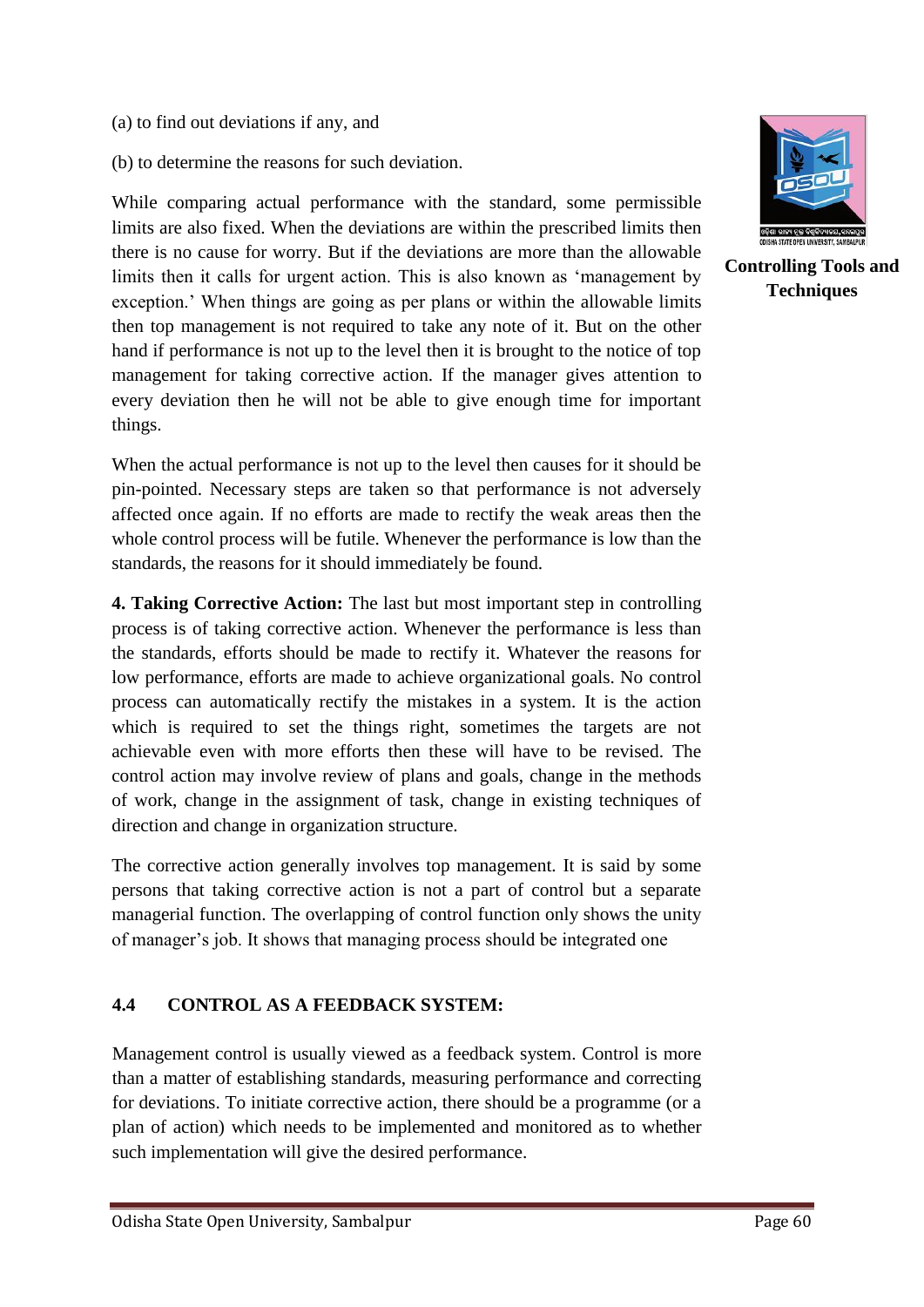Feedback refers to the process of adjusting future actions on the basis of information about the past performance. The following chart, which depicts the Feedback process involved in a management control, gives an idea of the Feedback system.

![](_page_60_Picture_1.jpeg)

**Controlling Tools and Techniques**

![](_page_60_Figure_3.jpeg)

It is thus clear from the above chart that the system of management control is not just a simple process of establishing standards, measuring performance and correcting the deviations detected, if any. This is because the Feedback system involved in this, places control in more complex and realistic light than this simple process.

Alert managers should realise that they should not only measure actual performance, compare such measurements against standards, identify and analyse deviations, if any, but also develop a programme for corrective action and implement such a programme for securing the desired performance. Unless this programme for corrective action which is developed by them is properly implemented, they cannot make the necessary corrections.

It is heartening to note that latest developments in the field of computer technology and electronic gathering, transmission and storage/of data, etc., have led to the development of a system of 'Real-Time' Information. Recent developments in electronic hardware of automatic control have reinforced the importance of this principle.

The electrical engineer refers to a closed-loop system of feedback when the information of actual performance is feed back to the source of energy by electrical or mechanical means in an endless chain. An open loop system of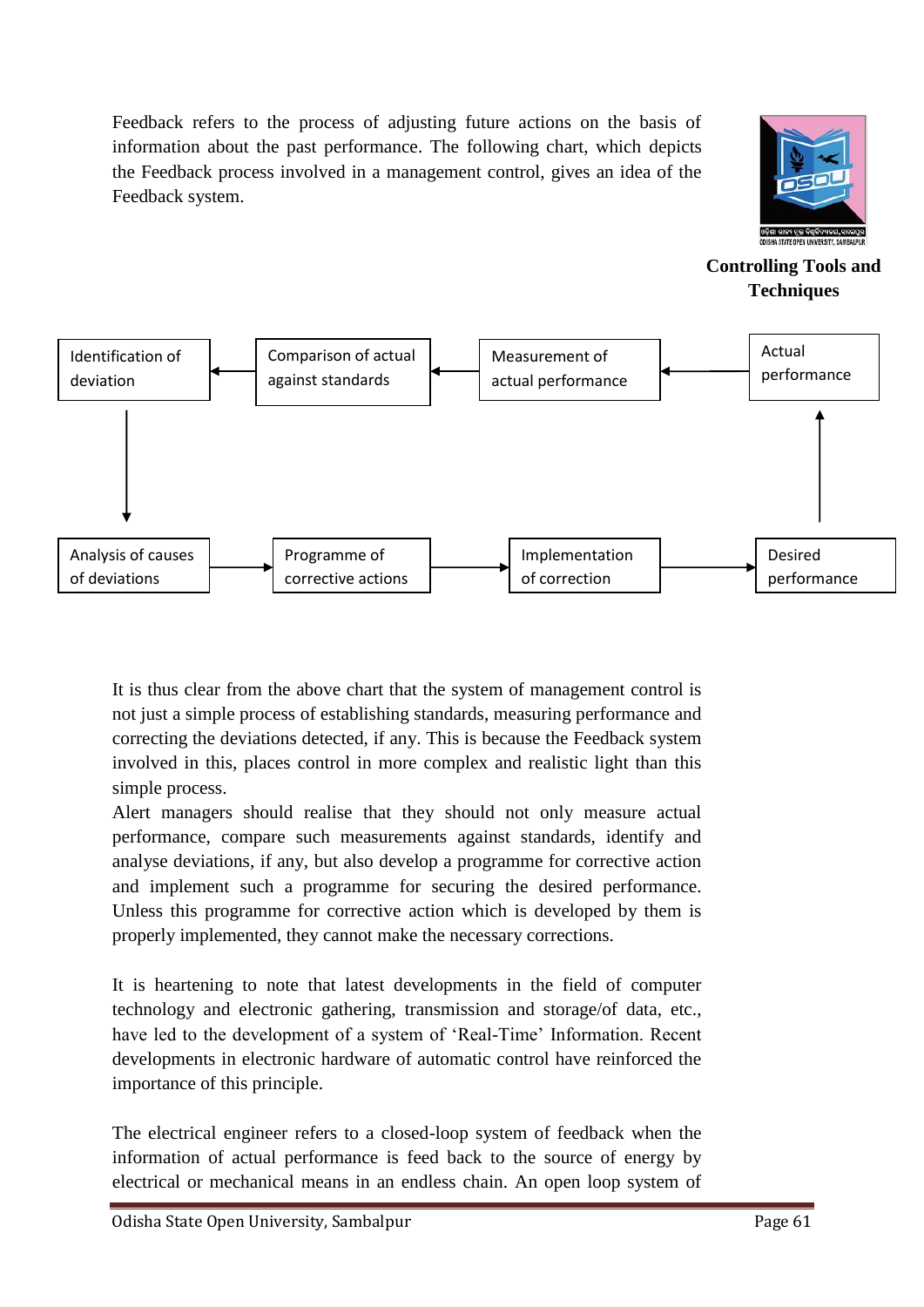feedback involves human intervention at some point in the flow.

Real-Time information refers to the information pertaining to the actual happenings the moment events occur. These latest technical developments collect and supply real-time data on many operations and thereby keep the management abreast of latest developments in the organisational set-up, including data relating to sales, stock position, storage facility, gross profit production developments and several other important developments in the manufacturing process.

![](_page_61_Picture_2.jpeg)

There are nine methods of control which may be classified three categories based on their frequency of use:

**Constantly used controls**: Self-control, group control and policies, procedures and rules.

**Periodically used controls**: Management Information Systems, External Audits and Budgets.

**Occasionally used controls**: Special reports, personal observation and project control.

#### **Constant Controls**

*Self-control*: Managers need to exercise more self-control to minimise the need for

other control methods and making control in the organisation acceptable and

effective. Self-control means giving a fair day's work for a fair day's pay, reporting to

work on time, discharging duties and responsibility properly and respecting the rights

of others in the organisation. Respect for self-control in an organisation can be a motivating factor. A sense of appreciation for self-control can be promoted among employees through training in behaviour modification.

*Group Control*: Work groups are a source of control. Group-defined norms exert greater influence in organisations than the norms that managements may choose to set unilaterally and thrust on groups. Group norms and group control can aid or hinder formal authority. Organisations would do well to develop and use group control processes to reinforce formal authority. While in some organisations group control processes helped increase output and improve quality,, in others they resulted in restricting output. For group norms to contribute to organisational goals there should be a climate of trust and openness, a culture of cooperation than confrontation. Quality circle, quality of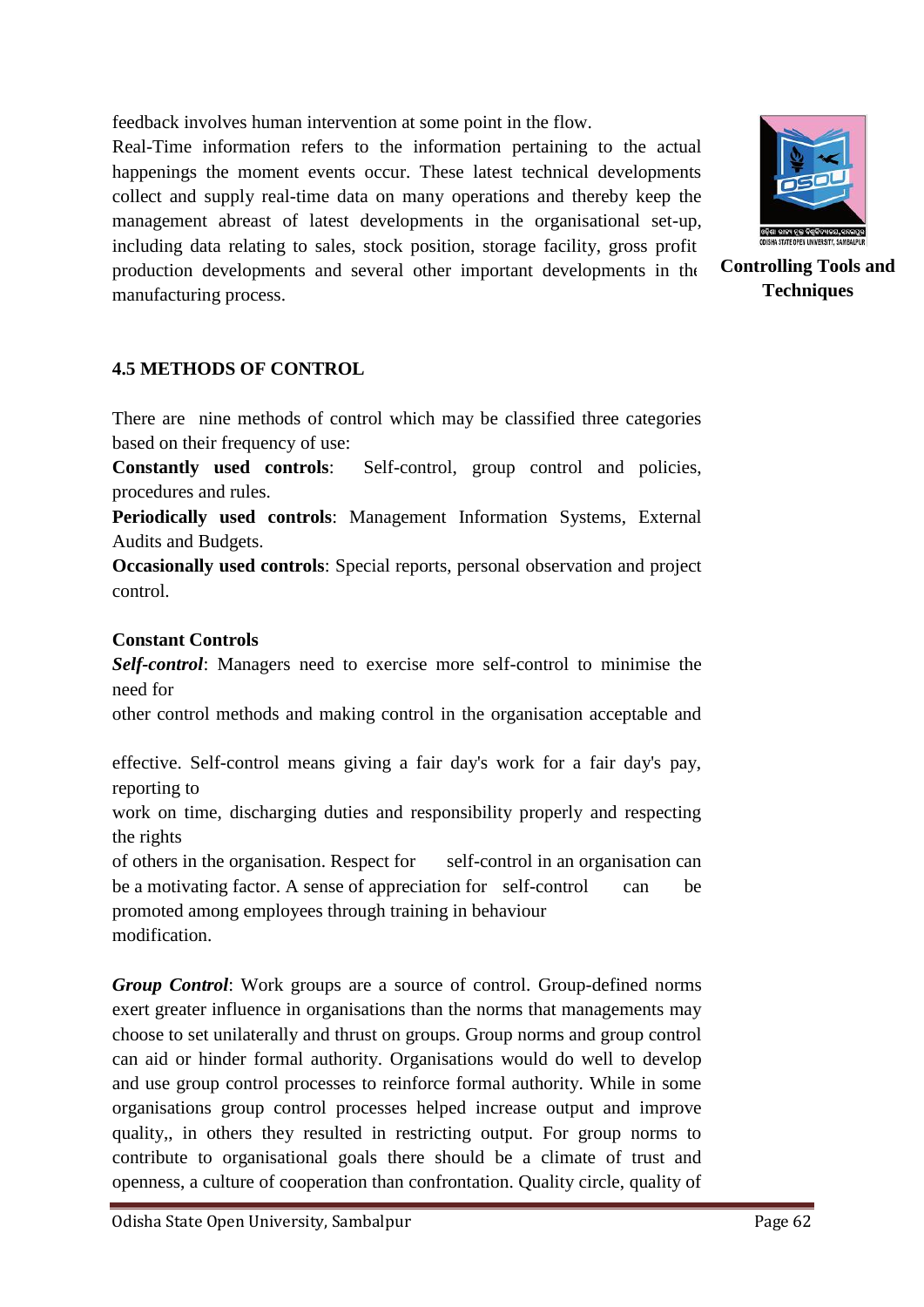work life programmes and work redesign experiments being taken up in some organisations are examples that point to organisational thrust toward reinforcing group control processes for achieving organisational goals through integration of members' interests with those of the organisation.

*Policies/Procedures/Rules:* These are essentially bureaucratic control mechanisms referred to in the discussion on control strategies. They reflect past managerial experience and include a variety of aspects concerning how to make certain decisions, deal with resources, etc. If the policies, procedures and rules are properly formulated, clearly communicated and implemented consistently throughout the organisation, they can be effective in controlling individual and work group behaviour.

#### **Periodic Controls:**

*Management Information Systems:* A Management Information System is a mechanism designed to collect, combine, compare, analyse and disseminate data in the form of information. As such, management information systems link the various decision-making centres within an enterprise and serve a useful function in providing feedback for control purposes.

*External Audits*: The annual financial audit by an outside accounting firm is one form of external audit, mainly of the finances of an organisation. In the case of public sector units, such an audit is performed by Comptroller and Auditor General also. Forward looking progressive private companies have in the past sought to have a social audit, not for evaluating financial performance, but to find out whether and how well they have been discharging their social obligations. An example is the case of Social Audit conducted in Tata Steel in the late 1970s.

*Budgets*: Budgets are plans that deal with the future allocation and utilization of various resources to different enterprise activities over a given period of time. Budgets help establish plans and also serve as the basis for measuring or evaluating the standards of performance. Budgetary control is a good example of bureaucratic control strategy.

## **Occasional Controls:**

*Special Reports*: These have a special role. Special reports can be commissioned by an organisation when its normal control systems point to the need for detailed investigation or study of a particular operational aspect. When major policy decisions of strategic importance are taken, special reports may be commissioned. These include situations where the organisations find the need for overcoming the existing difficulties, modernisation, expansion, diversification, merger, acquisition etc. Special reports vary in content and style depending upon the purpose. They could be prepared internally by

![](_page_62_Picture_9.jpeg)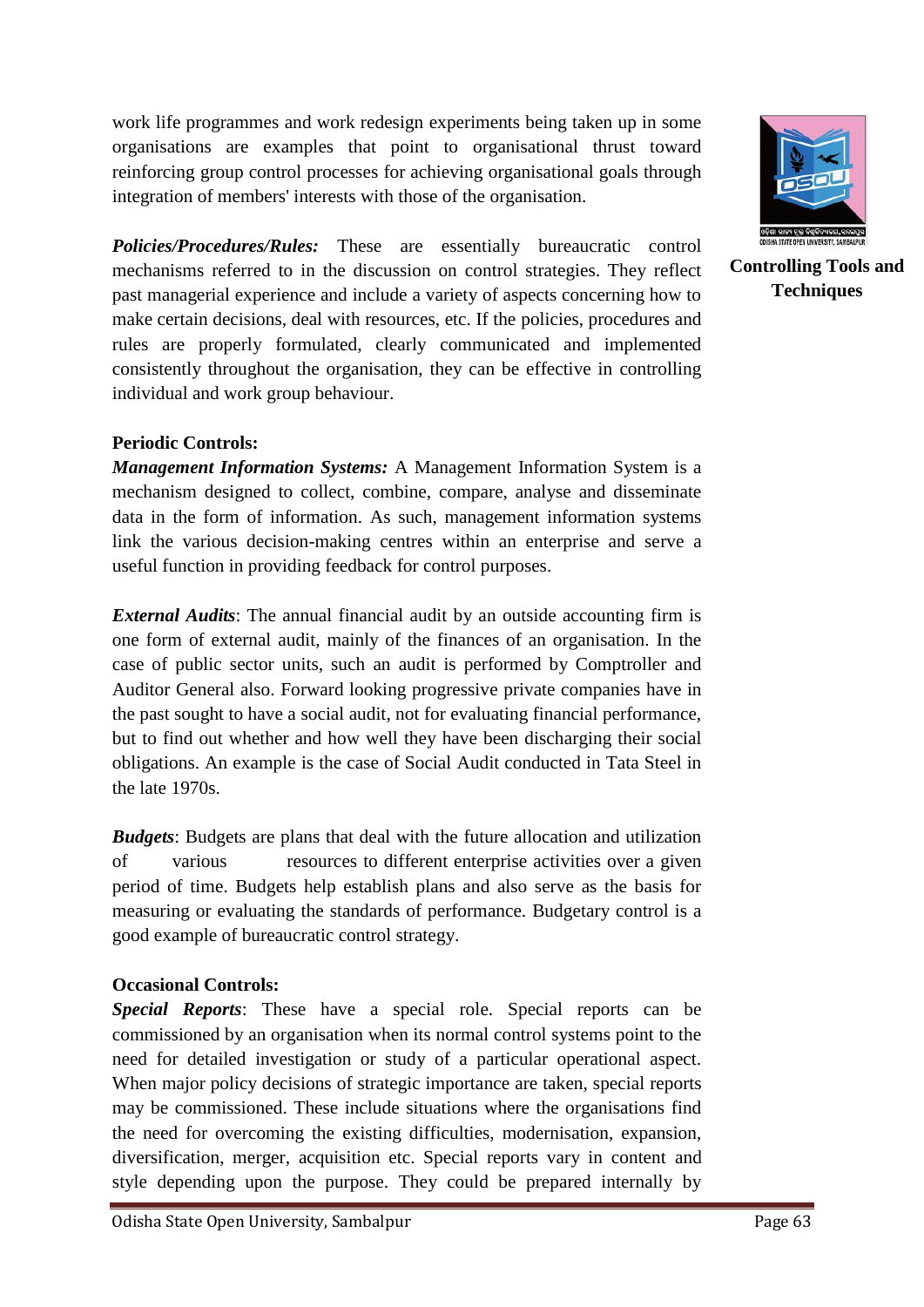managers in the organisation or by consultants or outside institutions. Special reports are a valuable method for controlling in turbulent environments, warranting changes in products and markets, technology and production processes, organisational structure, etc.

*Personal Observation*: Managers can know what is happening in an organisation by relying on information provided by others as also by finding out for them. Firsthand knowledge has to be critical to be effective.

*Project Controls:* Various methods have been developed for controlling specific enterprise projects. The best example is the network analysis using the PERT tool. PERT is an acronym for Programme Evaluation and Review Technique. It is a diagram showing the inter-relationships between the events and activities that comprise a project. It is a detailed, easy-to-communicate means for determining current status of a project, stimulate alternative plans and schedules and controlling activities..

## **4.6 POLICIES AND DESIGN CHOICES IN CONTROL**

Organisations have three options in exercising control:

- Centralization or delegation
- Formal or informal
- Direct or indirect

Preferences for one or a mix of all options are matters of judgment. Judgment in turn could be based on theory, practice or premonition. Each option has relevance in a particular situation.

**Centralization or Delegation:** Centralization is an approach where control is exercised by the chief executive or the top management group (comprising a few individuals). Others in the lower rungs of hierarchy cannot act on their own or use their discretion. Thus, functional autonomy will be lacking at operating levels.

Delegation, on the contrary, manifests transfer of decision-making authority downward and outward within the formal structure.

Sometimes, decision-making power is transferred downwards in a hierarchy prescribing limits on the scope and type of decisions. For example, a branch manager is allowed to spend upto Rs 5000 per month on consumables, without referring upwards for approval, so long as it falls within the monthly budget. Here although the decision-making power is transferred, overall control is incorporated into the arrangement. Where delegation occurs in an organisation-wide context, it becomes decentralization.

![](_page_63_Picture_12.jpeg)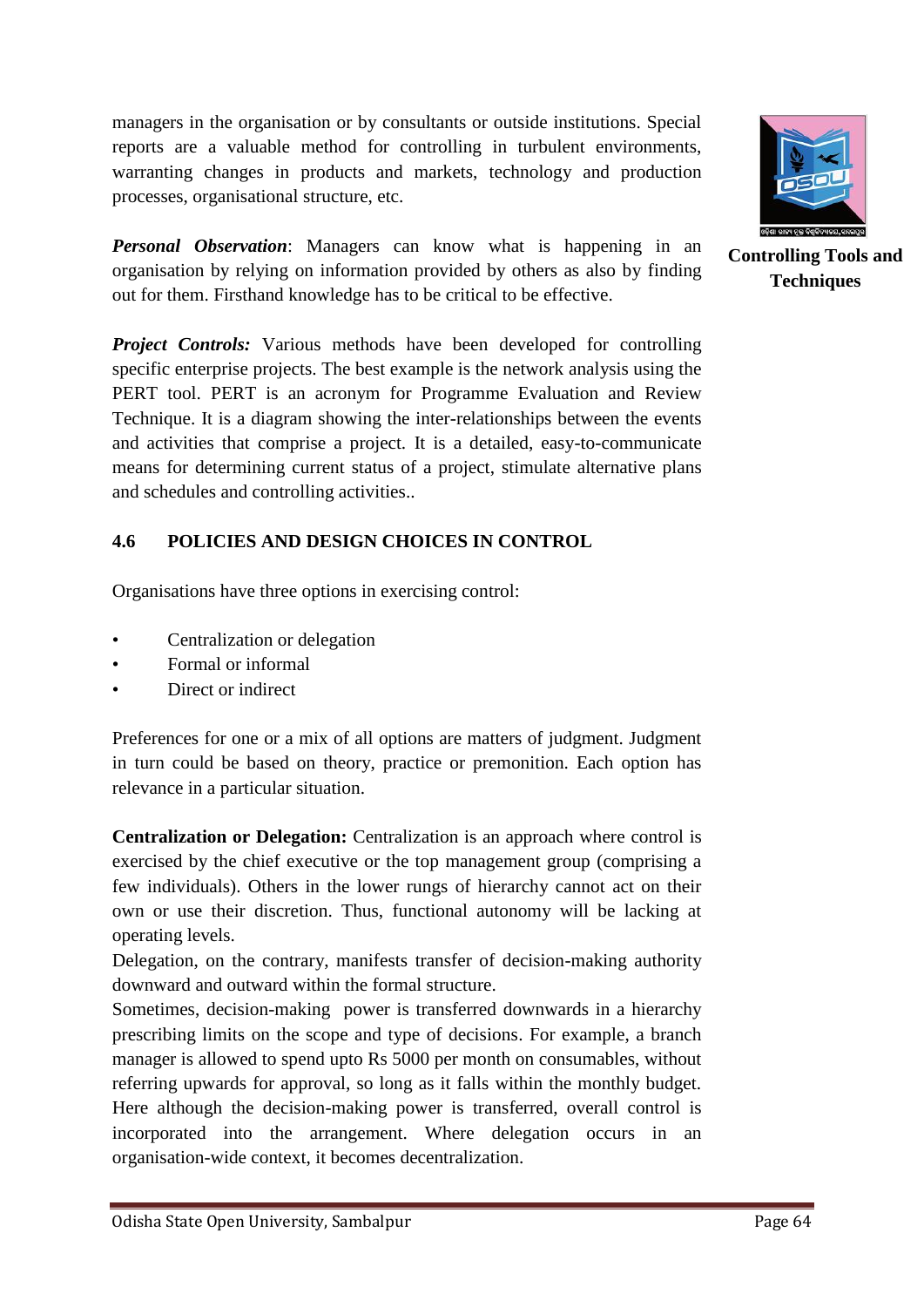Centralised Control:

• makes it easier to coordinate the activities of various subunits/departments in an organisation.

• seeks to achieve balance among various functions because the top management can be expected to have a broad organisation-wide perspective.

• proves more useful because control will be in the hands of senior, experienced top executives.

- is necessary to meet extraordinary situations.
- is economical since duplication in activities and resource use can be avoided.

Delegation and decentralization too have positive features:

• they relieve the top management from overload.

• motivate individuals to give better performance due to opportunities for individual freedom, discretion and control.

• contribute to the personal and professional development of managers.

• people at operating levels are more knowledgeable about the dynamics in decision-making situations and can be expected to take appropriate actions to suit local conditions. This is particularly true in the case of large and widely dispersed units.

• affords prompt actions and provides flexibility.

**Formal or Informal:** Formalization refers to establishing written policies, procedures, rules etc. which prescribe the do's and dont's. As organisations grow, formalisation grows. Formalization renders activities more predictable in a desired direction and facilitates coordination and control.

In large organisations where it is no longer possible to retain high degree of centralised control, formalisation helps to retain consistency and continuity by restraining the negative effects of delegation and decentralization. Formalization is appropriate for large organisations operating in conditions of stability. But, in today's fast changing environments, complete formalisation may not be desirable and practicable. Excessive formalisation vitiates the climate for initiative and employee freedom in performance, results in employee resistance and may even become counterproductive.

Formalization can be effective insofar as policies, procedures and rules are flexible enough and reviewed periodically to make them appropriate to current changing situation.

**Direct or Indirect:** There are two ways of controlling. One way is to supervise subordinates' activities closely, trace deviations to the persons responsible and get them to correct their practices. This is called indirect control The other way is to develop high quality managers who will properly understand and apply managerial principles, functions, techniques and

![](_page_64_Picture_17.jpeg)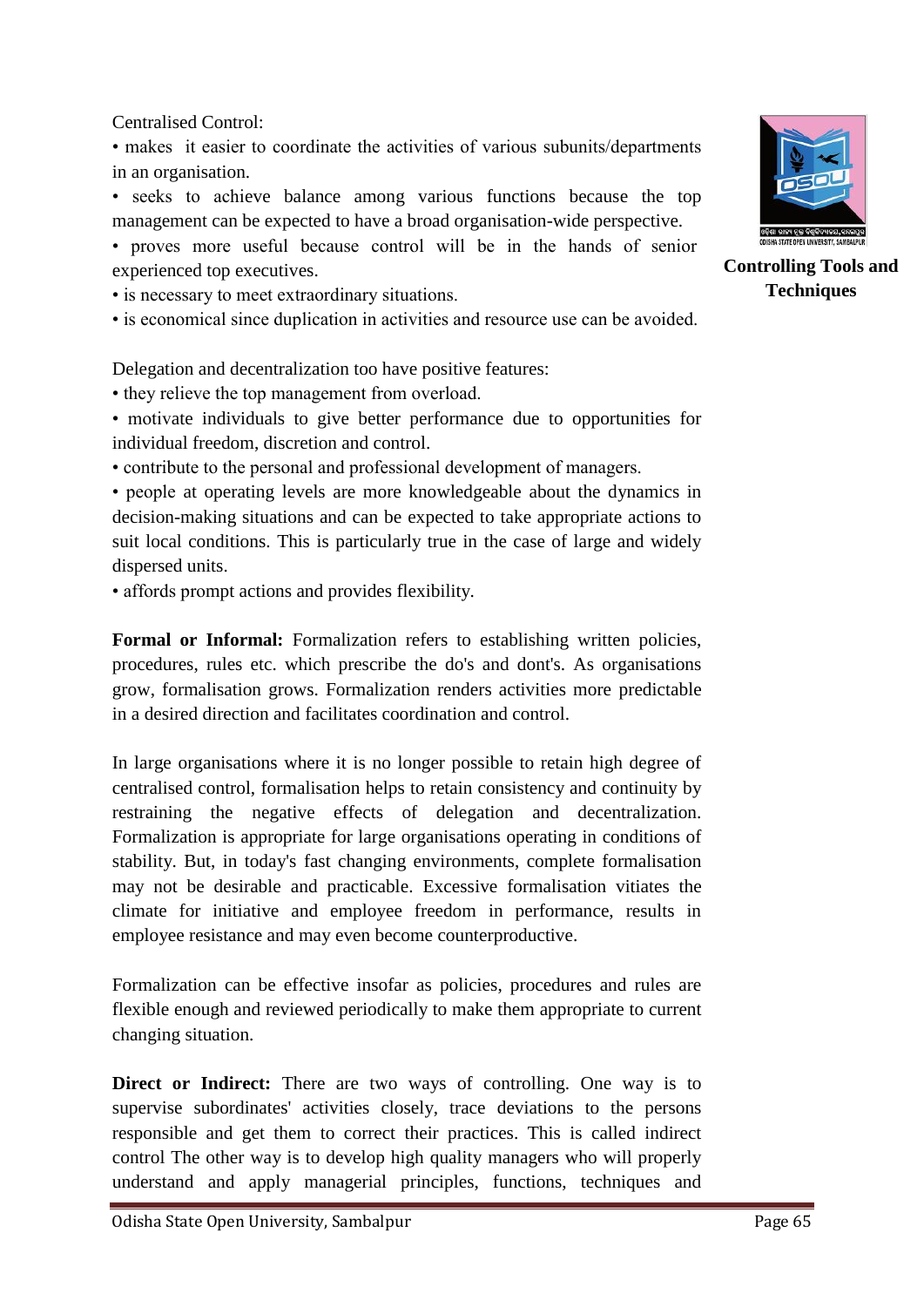philosophy, make few mistakes and initiate corrective actions, wherever necessary, themselves. This is called direct control. The higher the quality of managers and their subordinates, the less will be the need for indirect controls.

Exercising close supervision through indirect controls adds to overhead costs and reduces employee motivation. Modern management practices call for a greater degree of 'self control' (which in effect means direct control) by those who perform work. With the revolution in information technology using computers, control can be exercised through real-time information, i.e., gathering information on what is happening as events are occurring. This made it easy for organisations to combine direct controls with indirect controls. But here indirect control is exercised not through close personal supervision, but through modern technology and hence several of the negative features of close personal supervision of superiors such as infringement on freedom of operation and subjectivity in evaluation are avoided.

Direct control hastens corrective actions, lightens the burden caused by indirect control and subordinates feel less concerned about superior's subjectivity in rating their performance because in indirect control one would feel a close relationship between performance and measurement.

#### **4.7 STRATEGIES ADOPTED FOR CONTROLLING**

There are four Strategies implemented for controlling in organisation. Each strategy will utilise one or more of the features listed

#### 1 **Personal centralised control**

- centralised decision-making
- direct supervision
- personal leadership: founded upon ownership or charisma, or technical expertise
- reward and punishment reinforce conformity to personal authority

#### **2 Bureaucratic control**

- breaking down of tasks into easily definable elements
- formally specified methods, procedures and rules applied to the conduct of tasks
- budgetary and standard cost-variance accounting controls
- technology designed to limit variation in conduct of tasks with respect to pace, sequence and possibly physical methods
- routine decision-taking delegated within prescribed limits
- reward and punishment systems reinforce conformity to procedures and rules

![](_page_65_Picture_17.jpeg)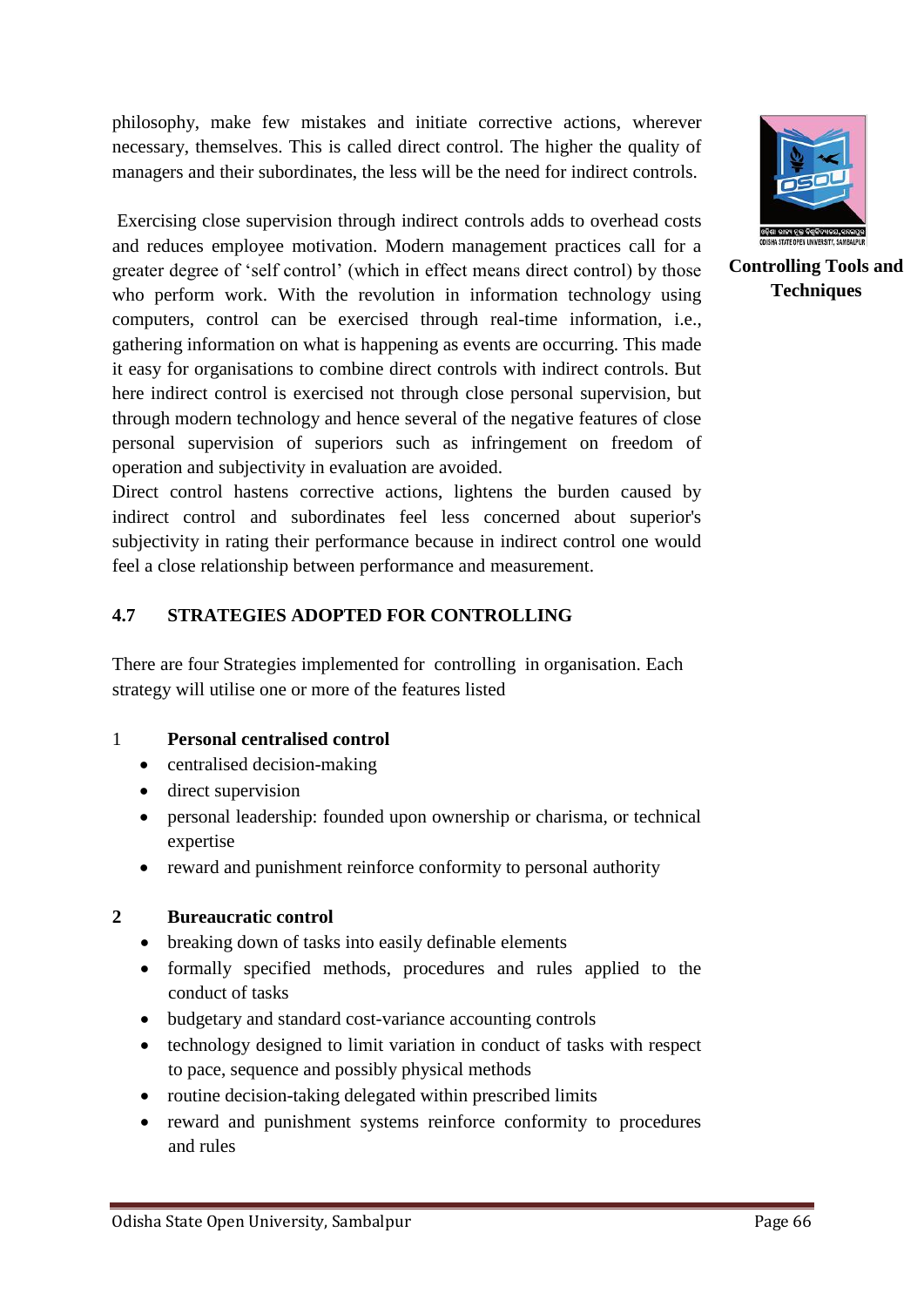### **3 Output control**

- jobs and units designed to be responsible for complete outputs
- specification of output standards and targets
- use of `responsibility accounting' systems
- delegation of decisions on operational matters: semi-autonomy
- reward and punishment linked to attainment of output targets

#### **4 Cultural control**

- development of strong identification with management goals
- semi-autonomous working: few formal controls
- strong emphasis on selection, training and development of personnel
- rewards oriented towards security of tenure and career progression

#### **5 Control through electronic surveillance**

- speed and quality of work recorded and assessed remotely via information and communication technology (ICT)
- employee's performance assessed against that of other employees and trends
- such monitoring of performance used to reward and discipline employees

#### **6 HRM control**

- use of selection methods to ensure that new recruits 'fit' the profile of attitude, behaviour, and capabilities desired by management
- training and development designed to reinforce this desired profile
- assessment procedures and reward systems used to encourage conformity

**a) Personal centralised control:** This approach is often found in small ownermanaged organisations and is characterized by the centralization of decisionmaking and initiative around a leadership figure. Control consists largely of personal inspection to see that decisions are carried out, and the leader may spend a high proportion of time supervising the work personally. Once the organisation grows large enough to employ someone to undertake detailed supervision of everyday tasks, the locus of decision-making and close supervision will tend to become separated. The authority of the leader will usually rest upon the rights of ownership, special personal qualities (charisma) or technical expertise.

**b) Bureaucratic control:** This approach to control is familiar in public sector organisations and in many other types of large organisations. It is based on the specification of how members should behave and carry out their work. There is an attempt to ensure predictability through formal job descriptions and

![](_page_66_Picture_21.jpeg)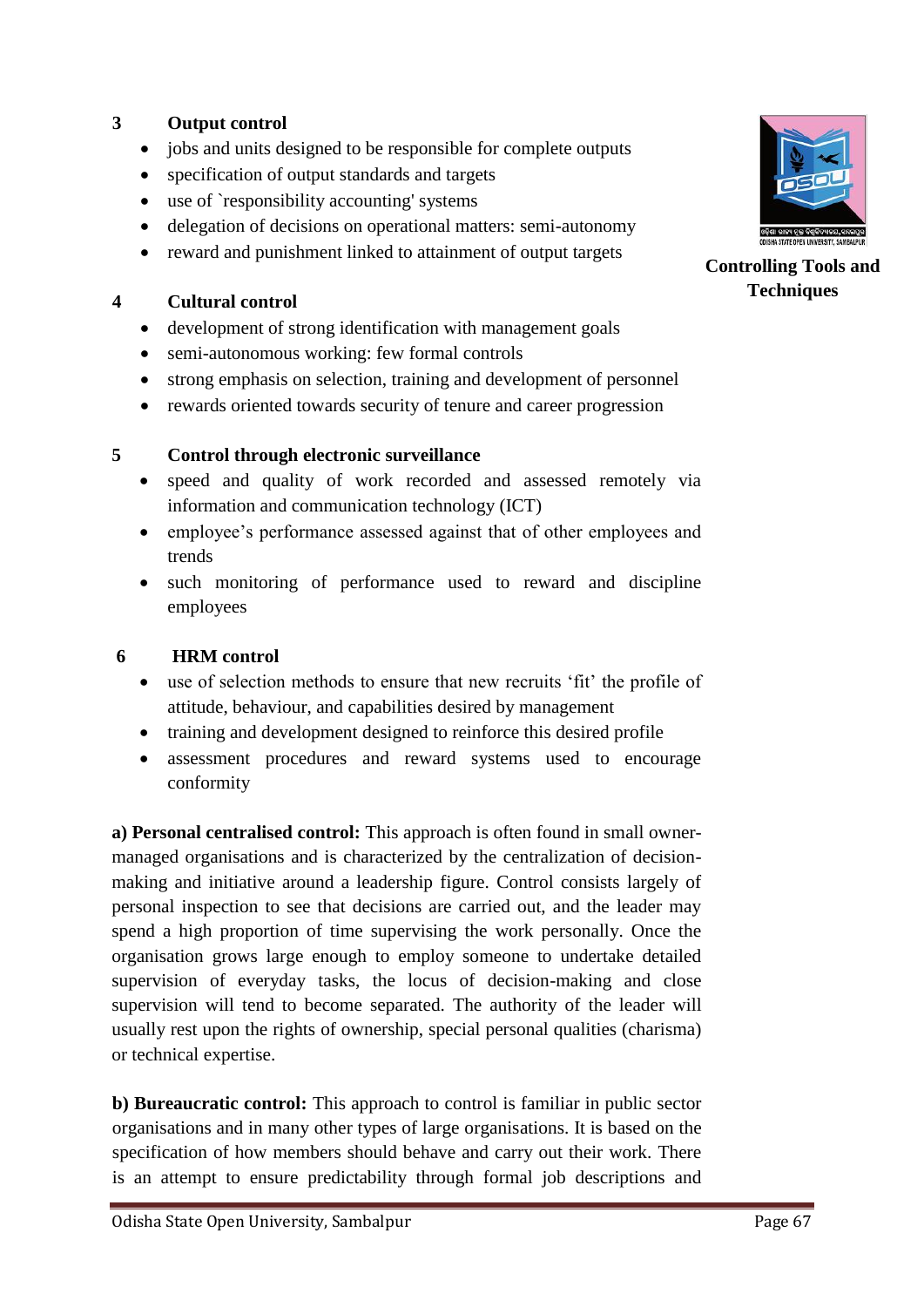procedures, the breaking down of tasks into constituent elements, and the specification of standard methods for the performance of tasks. Reward and punishment systems can be designed to reinforce this control strategy. Compliance can be rewarded by upgrading, improved status, favorable employment benefits and job security. Bureaucratic control will make use of accounting control systems such as budgetary control and standard cost variances. The bureaucratic strategy also permits delegation without loss of control. Managers can delegate routine decision-making within formally prescribed limits of discretion

**c) Output control:** This approach relies upon the ability to identify specific tasks having a measurable output or criterion of overall achievement – for example, an end-product, a part manufactured to agreed standards, batch production or a sub-assembly. Rewards and sanctions can be related to performance levels expressed in output terms. Output control strategy is aimed at facilitating the delegation of operational decision-making without the need for bureaucratic controls or relying on close personal supervision. Once output standards have been agreed, subordinates can work with a 'semi-autonomous' relationship to management, free from detailed control over how tasks are carried out. Output control may be difficult to apply to certain activities, such as the legal department of a business organisation. Although it may be difficult to establish suitable and agreed measures of output, and it may be difficult for management to codify the activities involved, output control may be more appropriate than the application of a bureaucratic control strategy.

**d) Cultural control**: This approach has been identified with moves away from conventional forms of organisation and is based on maintaining control through internalised compliance rather than external constraint. The basis of cultural control is the acceptance and willing compliance with the requirements of management and belief of the organisation. A major example is the cultural control that tends to be exemplified by larger Japanese corporations, although this is subject to criticism of compulsory sociability. Although a strong corporate culture is intended to provide an alternative to control, in practice strenuous efforts are usually made to ensure employees conform to the culture. Provided members have the necessary skills and ability they can be given wide freedom of action in deciding how to undertake their responsibilities. Cultural control, combined with personal autonomy, has long been associated with the professions. Despite criticisms of cultural control it is in tune with the increasing number of professional and knowledge workers, and is consistent with self-managing units or teams working with only limited formal controls.

**e) Control through electronic surveillance:** The essence of control is that the speed and quality of work is recorded and assessed remotely through the use

![](_page_67_Picture_5.jpeg)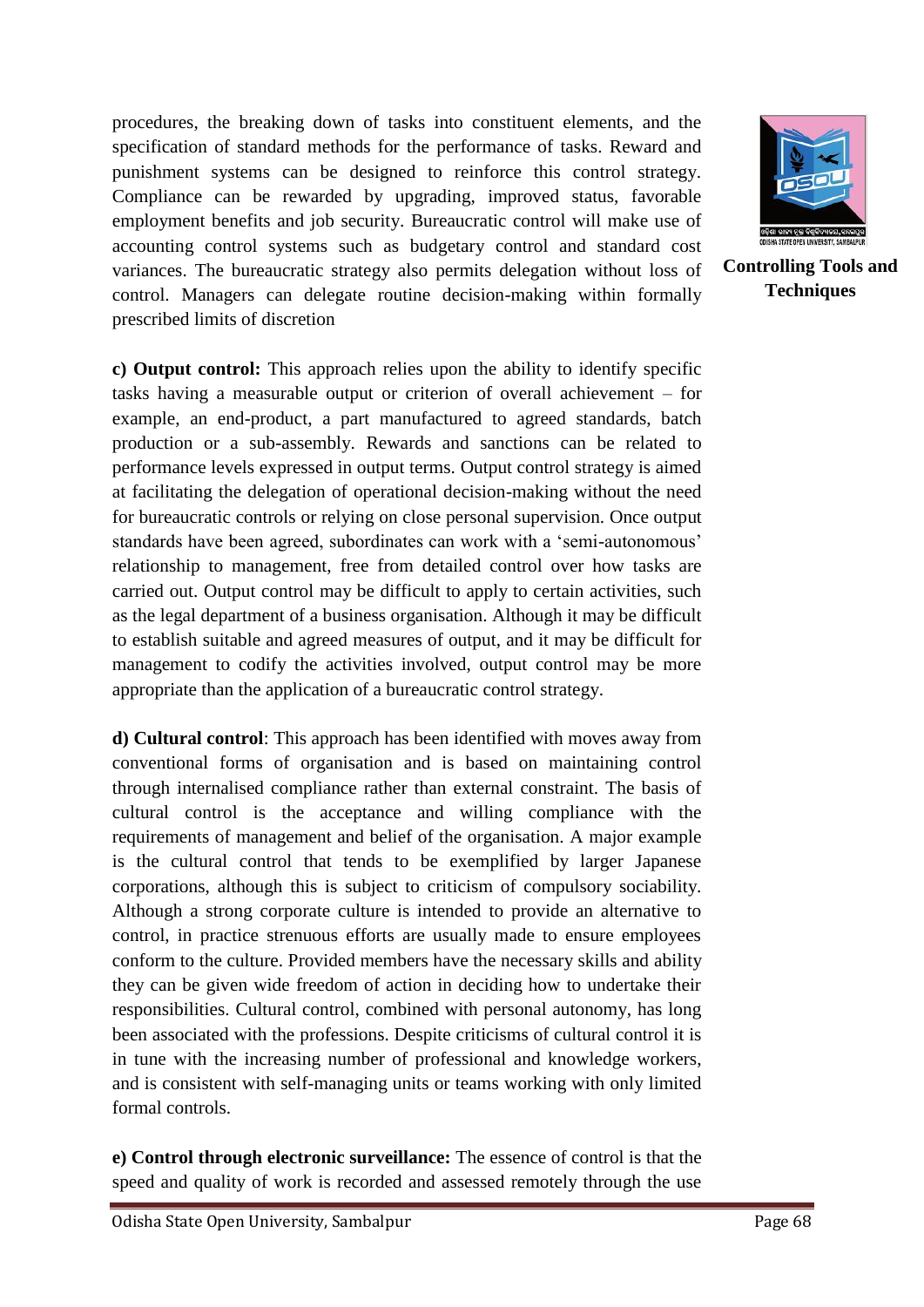of ICT without reliance on personal supervision. Control data are precise rather than impressionistic and subject to management bias. Monitoring of performance can be used readily as the basis for reward and discipline. Control through electronic surveillance is applied to many types and levels of activity. A common example is call centres although customer service representatives dislike the pressure from this form of control and the objectivity of relying on electronically produced statistics is subject to challenge.

**f) HRM control:** HRM procedures can be used both to develop people at work and to control their behaviour and performance. They enhance the contribution to the achievement of organisational goals and objectives. Systematic selection techniques are designed to ensure new recruits fit the profile and technical competencies required by management. Performance evaluation and appraisal provide feedback to both management and employees. Appraisals should provide the basis for reward and for an assessment of the need for further training or development. If training and development programmes are attuned to the needs of employees and the requirements of their jobs this should contribute to better performance.

#### **4.8 LET'S SUM UP**

Control is an integral part of the process of management. There are, however, varying connotations of the meaning and exercise of control. It is often interpreted in a negative manner to suggest direction or command, the restriction of behaviour or even exploitation of employees. However, control is not only a function of the formal organisation, it is also a function of interpersonal influence. Control is a general concept that is applied both to individual behaviour and organisational performance.

Control can serve many important functions and be manifested in a variety of forms. There are a number of important characteristics of an effective control system. The system should be understood, conform with the structure of the organisation, report deviations quickly, draw attention to critical activities of the organisation, be flexible, consistent with the activity to which it relates and subject to continual review. If control systems are to be successful in leading to improved performance, then attention must also be given to the factors which influence human behaviour.

Work organisations are not only systems of hierarchical structure; they are also systems of social relationships, status and power. Power is an inherent feature of work organisations and an underlying reality behind the decisionmaking process. Organisations can be classified in terms of the relationship between power, involvement and the compliance of their members. The pluralistic approach, however, recognizes power as a social process. Power is a

![](_page_68_Picture_7.jpeg)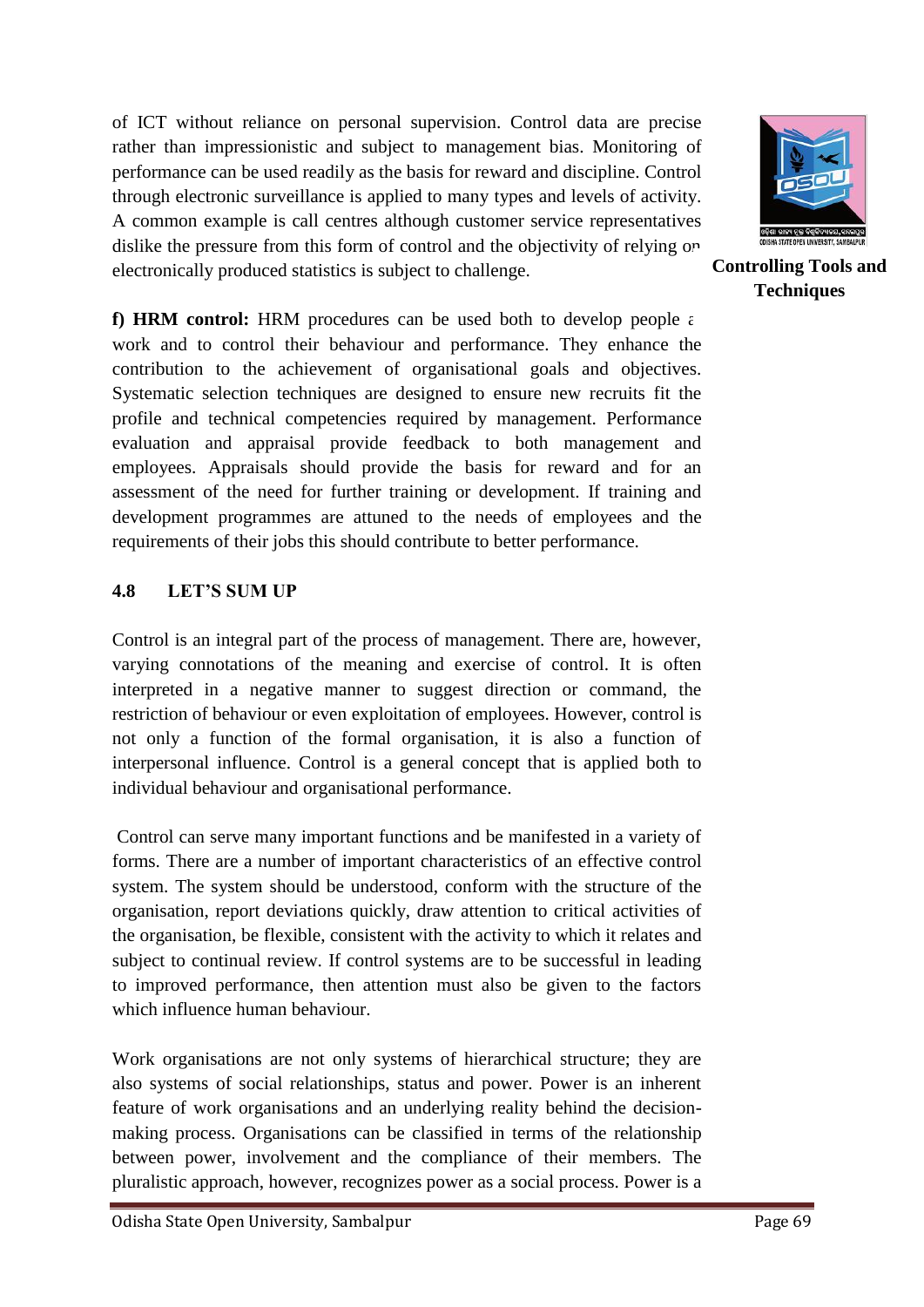major organisational variable that derives from a multiplicity of sources and situations. A dilemma that underlies the nature of control is finding the right balance between order and flexibility.

Management control systems are frequently thought of in terms of accounting or financial systems. The reasons are easy to understand but accounting control systems tend to operate in a negative way, and to give little specific recognition from management and only a limited sense of achievement. What need to be considered are behavioral factors and the manner in which control systems motivate people to improve their performance. To do this, they must take account of individual, social and organisational factors that determine people's patterns of behaviour.

#### **4.9 KEY TERMS**

- **Controlling**: The managerial function of measuring and correcting performance of activities of subordinates in order to assure that enterprise objectives and plans are being accomplished.
- **Control Process:** In managing, the basic process involves establishing standards, measuring performance against standards and correcting for deviations.
- **Budgetary Control**: Measuring performance against plans and expected results expressed in numerical terms.
- **Direct Control:** The concept that the most direct of all controls is to assure high-quality managers on the premise that qualified managers make fewer mistakes requiring other (or indirect; controls, perceive and anticipate problems, and initiate appropriate actions to avoid or correct for deviations.
- **Feedback:** An informational input in a system transmitting messages of system operation to indicate whether the system is operating as planned. Information on operations is relayed to the responsible persons for evaluation.

#### **4.10 SELF ASSESSMENT QUESTIONS**

 **. Discuss the main factors that are likely to affect resistance to, and the successful implementation of management control systems.**

![](_page_69_Picture_10.jpeg)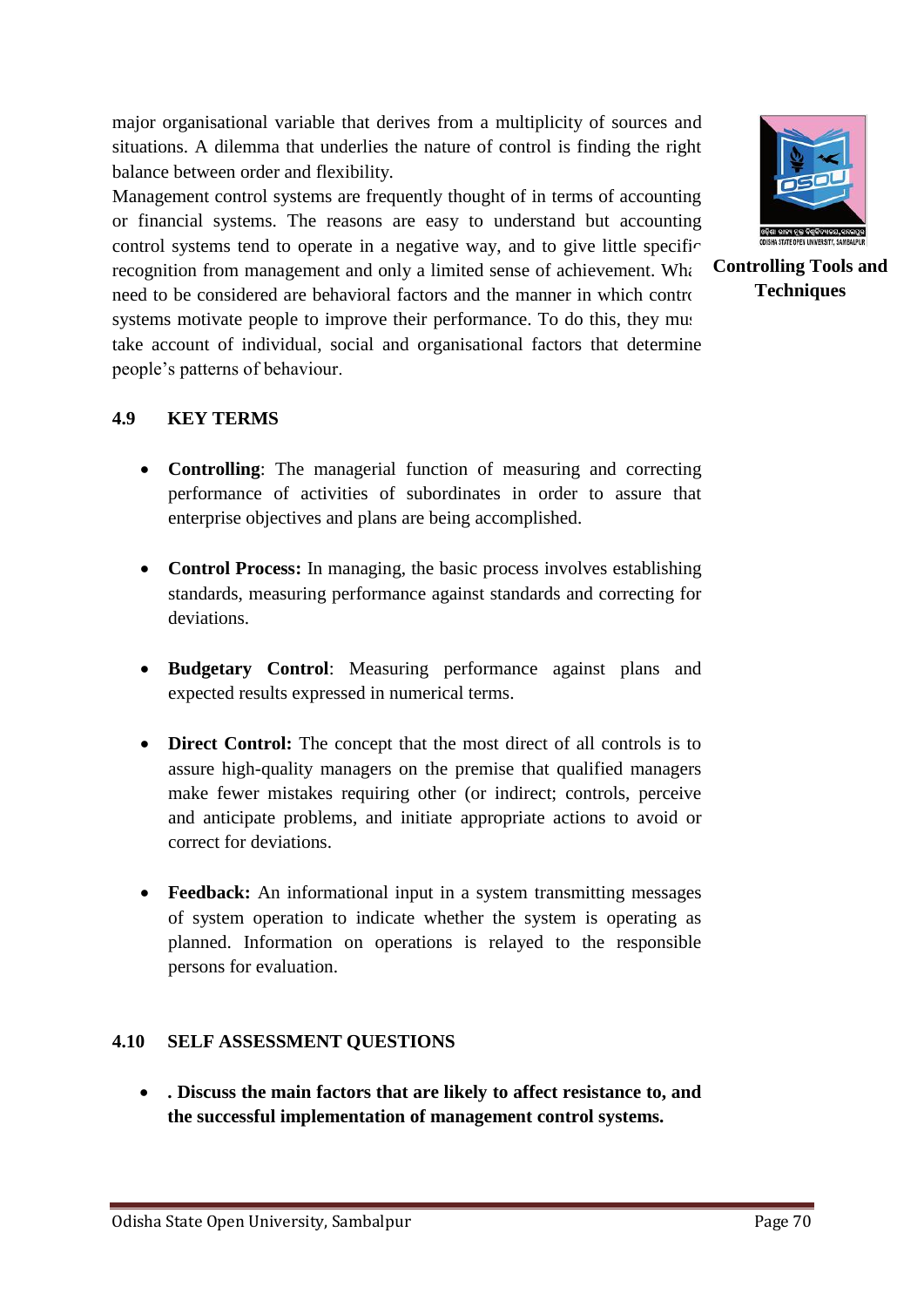- **Give your own views on the controversial nature of management control.**
- **What do you see as the purposes of management control in work organizations?**

#### **4.11 FURTHER READINGS**

- i. Child, J. (2005), *Organization: Contemporary Principles and Practice*, Blackwell Publishing.
- ii. Robbins, S. P. and Judge, T. A.(2009), *Organizational Behaviour*, thirteenth edition, Pearson Prentice-Hall .
- **iii.** Wilson, F.(2004), Organizational Behaviour and Work: A Critical Introduction, second edition, Oxford University Press.

#### **4.12 MODEL QUESTIONS**

- How would you explain the organisational and personal relationships between a manager and subordinate staff that are created by the process of empowerment?
- As a departmental manager explain fully how you would attempt to realize the full advantages of delegation without loss of control over subordinate staff.
- Discuss critically what you see as the likely consequences of a manager exercising close personal supervision as a means of maintaining control and power over the work of subordinate staff.

![](_page_70_Picture_11.jpeg)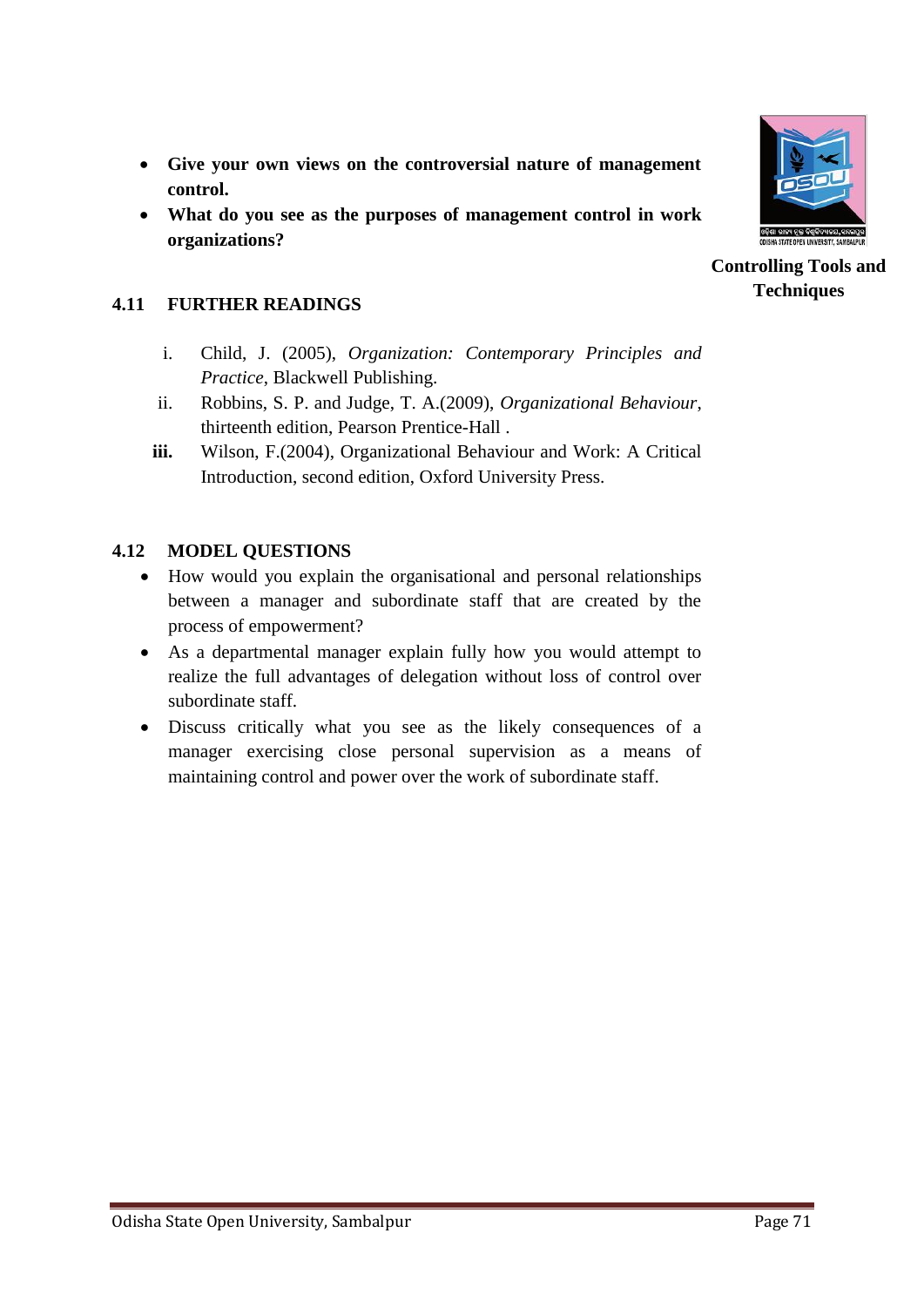# **UNIT-5 RECENT TRENDS IN MANAGEMENT**

#### **Learning Objectives**

This sub-unit will:

- Make students aware about the recent trends which are emerging as the key influencers of business and Management in the current century,
- Update students about the required skills needed to make them fit in the changing environment.

#### **Structure**

- 5.1 Millennials will start dominating the workplace
- 5.2 Engagement will remain a major concern
- 5.3 Professional development opportunities will be a key factor in turnover rates
- 5.4 Watch out for a new hidden turnover

5.5 Younger employees filling upper ranks will shift the definition of leadership

- 5.6 There will be a greater push for transparency
- 5.7 Remote work is the new way to build a team
- 5.9 New work tools increase transparency-
- 5.10 The move to mobile has employees driving tech choices
- 5.11 Globalization
- 5.12 Technology
- 5.13 Sustainability and Corporate Social
- 5.14 The Study of Psychology
- 5.15 Business Ecosystems
- 5.16 Reverse logistics
- 5.17 Green supply chain
- 5.18 TQM

![](_page_71_Picture_23.jpeg)

**Recent Trends in Management**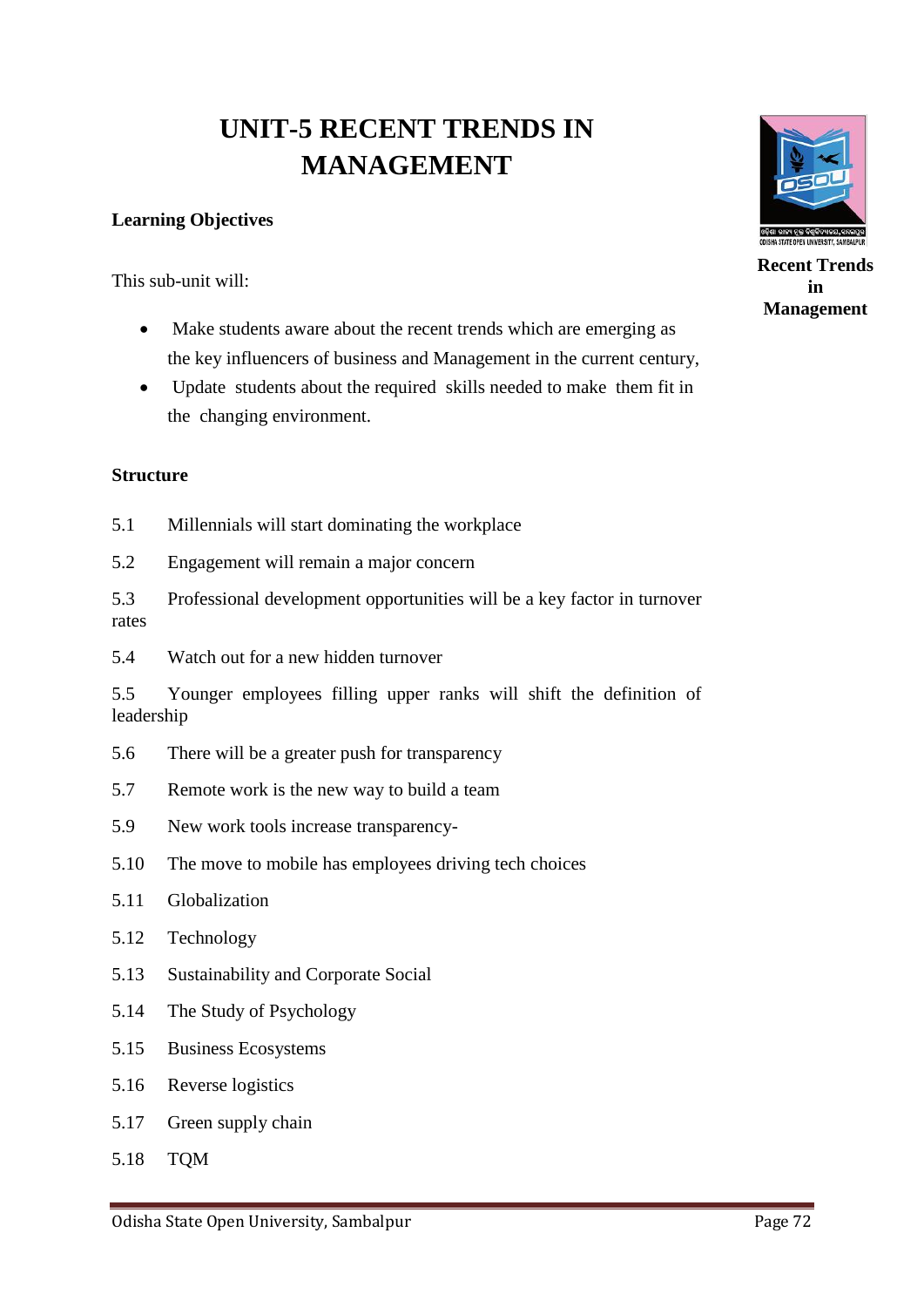5.19 Six Sigma

5.20 Let's sum up

- 5.21 Self assessment questions
- 5.22 Further readings
- 5.23 Model Questions

Trends which are emerging as the key influencers of business and management in the 21st century and are also likely to spawn a good share of research in the domain may be enlisted as-

**5.1 Millennials will start dominating the workplace culture** – Just a logical consequence, as Millennials are now the largest generation in the workforce. But this sets the stage for much of which follows – as they more fully exert "majority influence on company culture." It is expected that workplace values to continue to shift "to those prioritized by this generation, from collaboration to social responsibility and work-life integration."

**5.2 Engagement will remain a major concern** – 87% of companies consider "culture and engagement" top priorities, the predictions note, and this focus is unlikely to change, given that engaged, committed employees are "the core of so many vital components of workplace success." Given, too, that vast numbers of employees remain disengaged – around 70%, according to numerous national surveys – there's no shortage of substantive management work to be done here.

**5.3 Professional development opportunities will be a key factor in turnover rates** – Opportunities for growth will be vital and lack of them will pop up frequently in exit interviews.. Lack of opportunity is a sure motivation killer. Numerous studies show this to be true.

**5.4 Watch out for a new hidden turnover risk** –The job market recovery and declining unemployment rate will uncover a new attrition risk: the 'middle of the pack' employees who are neither strongly engaged nor terribly disengaged. The low commitment level of these workers may not have been an issue when it was an employers' market and alternate options were scarce. As more opportunities open up, they'll easily drift away.

**5.5 Younger employees filling upper ranks will shift the definition of leadership** – It is predicted that there will be a significant qualitative change in management style. As baby boomers retire and younger employees fill supervisory roles, the nature of leadership will evolve. Look for management best practices to swing towards more collaborative and less hierarchical. As old guard command-and-control management diminishes, a challenge for the

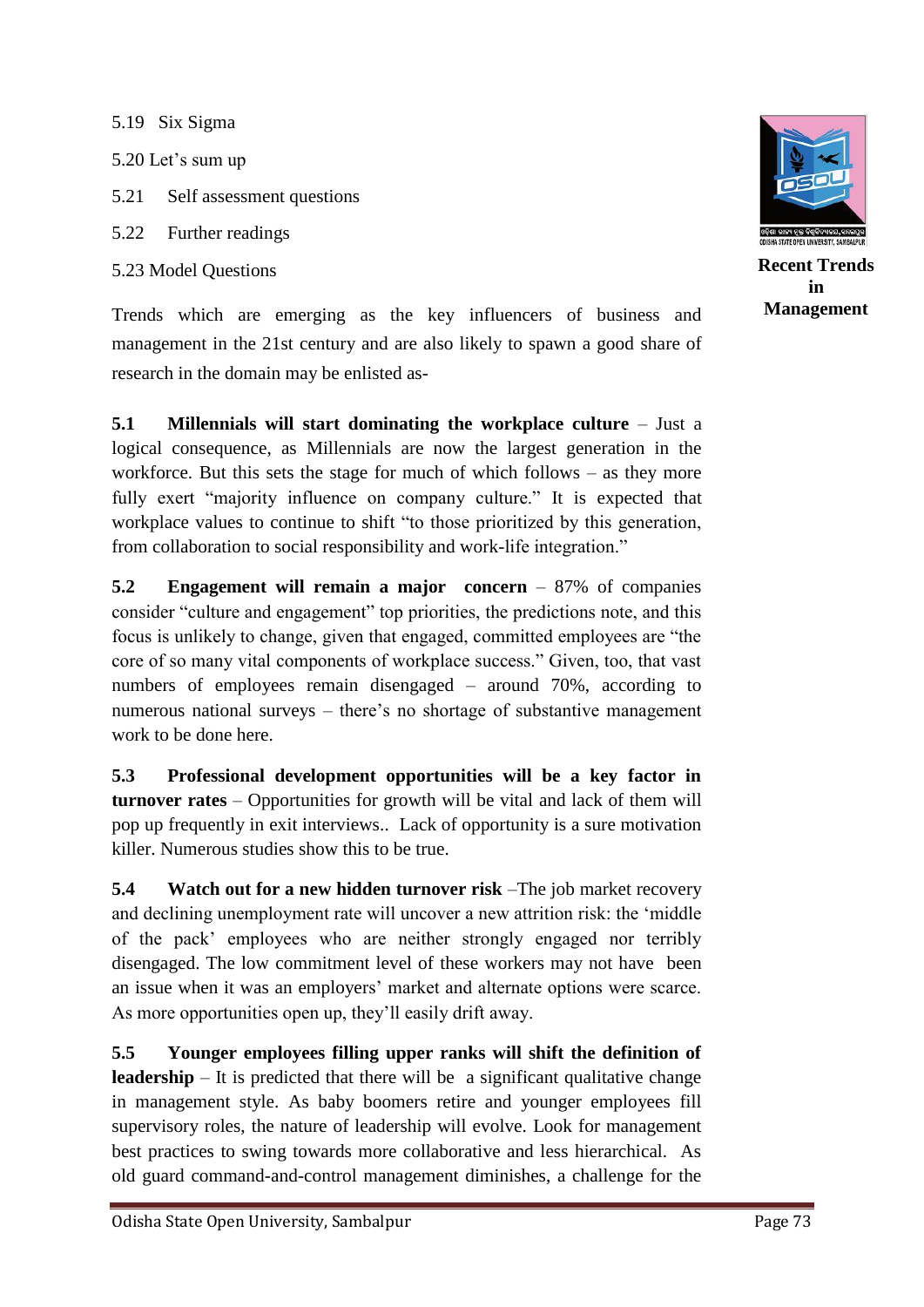new guard will be to maintain solid results and accountability – not always the easiest task with a gentler collaborative touch.

**5.6 There will be a greater push for transparency** –Millennials have grown up with information being instantly accessible, so with their voice in the workplace increasing, they will be pushing for more management transparency. Simply put, people like and appreciate being dealt with openly and honestly.

**5.7 Remote work is the new way to build a team-**It has been experienced that remote workers provide a ton of flexibility when building a team. A remote workforce provides access to a much broader talent pool, especially when one is looking for a specific skill set. If the HQ is in an expensive real estate market like Mumbai or Delhi, working with remote employees also offers an alternative to sky high office leases.

Many managers are concerned that remote workers are more likely to laze around without supervision, but I've found through our remote team, it's typically the opposite. Because people working away from HQ do not have the luxury of their co-workers actually seeing them at the office, they tend to make a greater effort to demonstrate that they are working and get just as much done, if not more sometimes, than everyone at the office.

A big leap for making this transition possible is the evolution of team communication platforms like Google Hangouts and Slack. Not only are they allowing remote workers to stay connected as if they were in the same physical space, but they also provide the transparency that allows managers to see what employees are actually doing.

**5.9 New work tools increase transparency-**Transparency is a common theme with modern teams as they move away from the more siloed email and Office suite to a broader set of cloud-based tools that allow them to plan, create, share, and work together. As a result, traditional management systems have changed.

In the past, managers have typically determined how employees spend their time. These days, it's more common for managers to empower employees to self-organize.

An open organization also leaves room for alignment on everything from big picture goals to who's responsible for specific projects. When employees have visibility from top to bottom, they feel valued and understand their role on their team and within the company's broader vision.

At the core of this shift is trust, and the way to build this trust is making it easier for people to work collaboratively, make decisions, and show progress.

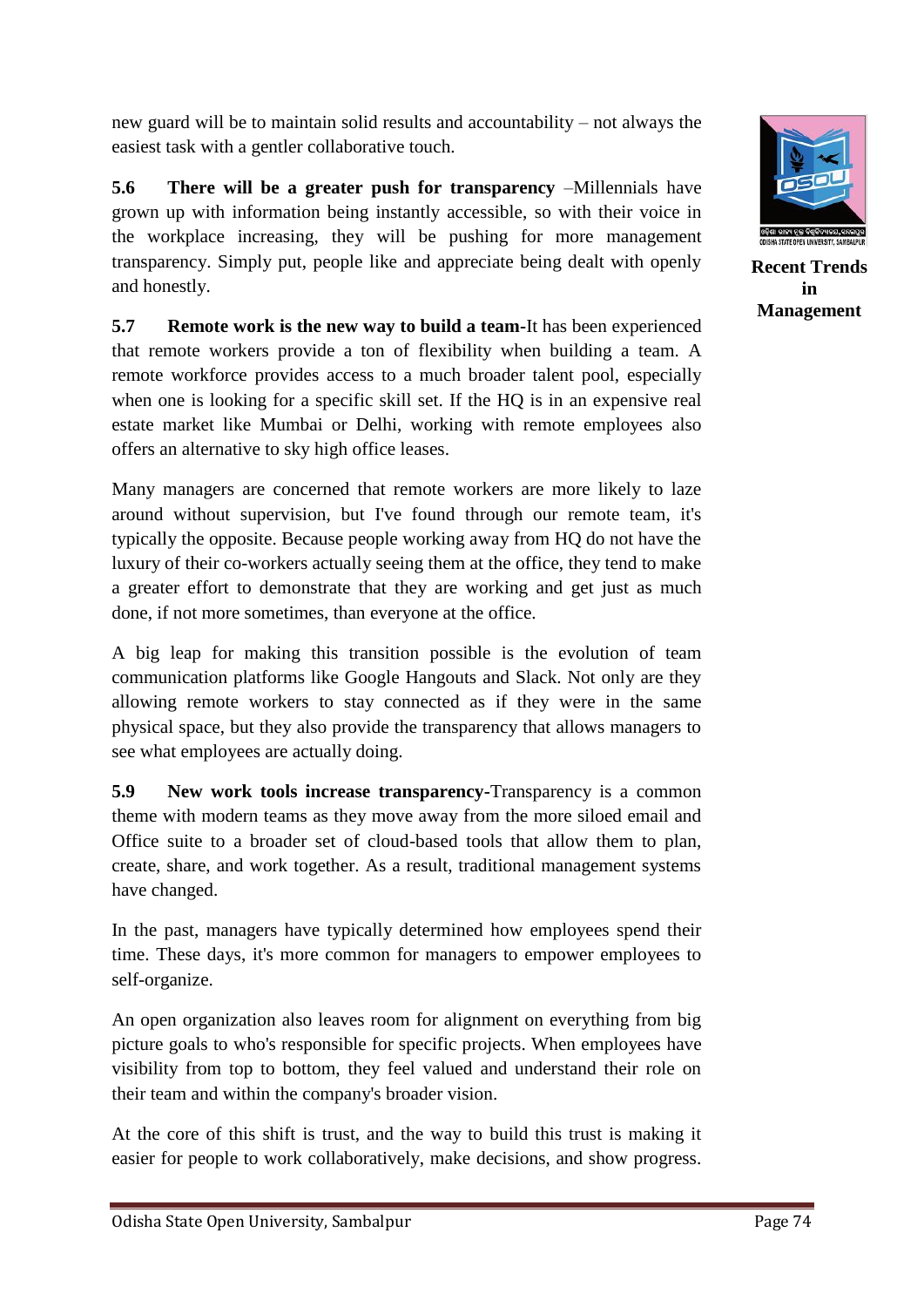In this world, the role of the manager is to coach, remove roadblocks and advocate for the team.

**5.10 The move to mobile has employees driving tech choices-**Not long ago, the office was the only place where work could happen, and you had to go to this physical space in order to do your job. These days you can take work on the go, whether it's a laptop, tablet, or smartphone.

BYOD or Bring Your Own Device isn't a new term. But what is new is the comfort level with employees making decisions about the tech they bring to work. Instead of IT imposing its vision on employees, employees are finding their own tools. This works in part because people gravitate towards tools that not only increase their productivity, but are easy to use and even kind of fun.

Employees are more likely to do better work when they have the freedom to pick the tools that work best for them, since they can work in a way that best suits their needs and habits.

**5.11 Globalization-** The melting of barriers among nations and their increasing interconnectedness, accelerated by technology, has led to a change in the world order that has had a profound impact on global business. The emergence of nations such as India and China has replaced the era of unquestioned dominance of the Western countries or any one particular region, paving the way for a flattened business arena where developments in one part of the other are certain to have a spiraling impact. Perhaps the best evidence of this is the recent financial crisis. The implications of this is the rising expectations from business and society for graduates with global competencies, coupled with the increasing complexity and global connectedness of higher education, command the attention of business schools around the world.

**5.12 Technology-** If the current wave of globalization has been the driving force behind the most far-reaching and powerful changes in business, then information technology have indisputably been the facilitator. Customers are courted and supply chains are managed via websites, social media, and email; marketing, manufacturing, and distribution processes are managed by sophisticated real-time information systems; colleagues working 12 time zones apart can see and hear each other as they work at their desks-or in airport lounges on opposite sides of the planet.

**5.13 Sustainability and Corporate Social Responsibility-** For business to be sustainable, and even profitable, our planet has to be sustainable - this realization has hit businesses perhaps the hardest in recent times. HBS Dean Nitin Nohria feels that in the coming decade, it is likely to see a lot of focus directed towards applying management principles to solutions of complex social issues such as environmental sustainability, energy security, access to

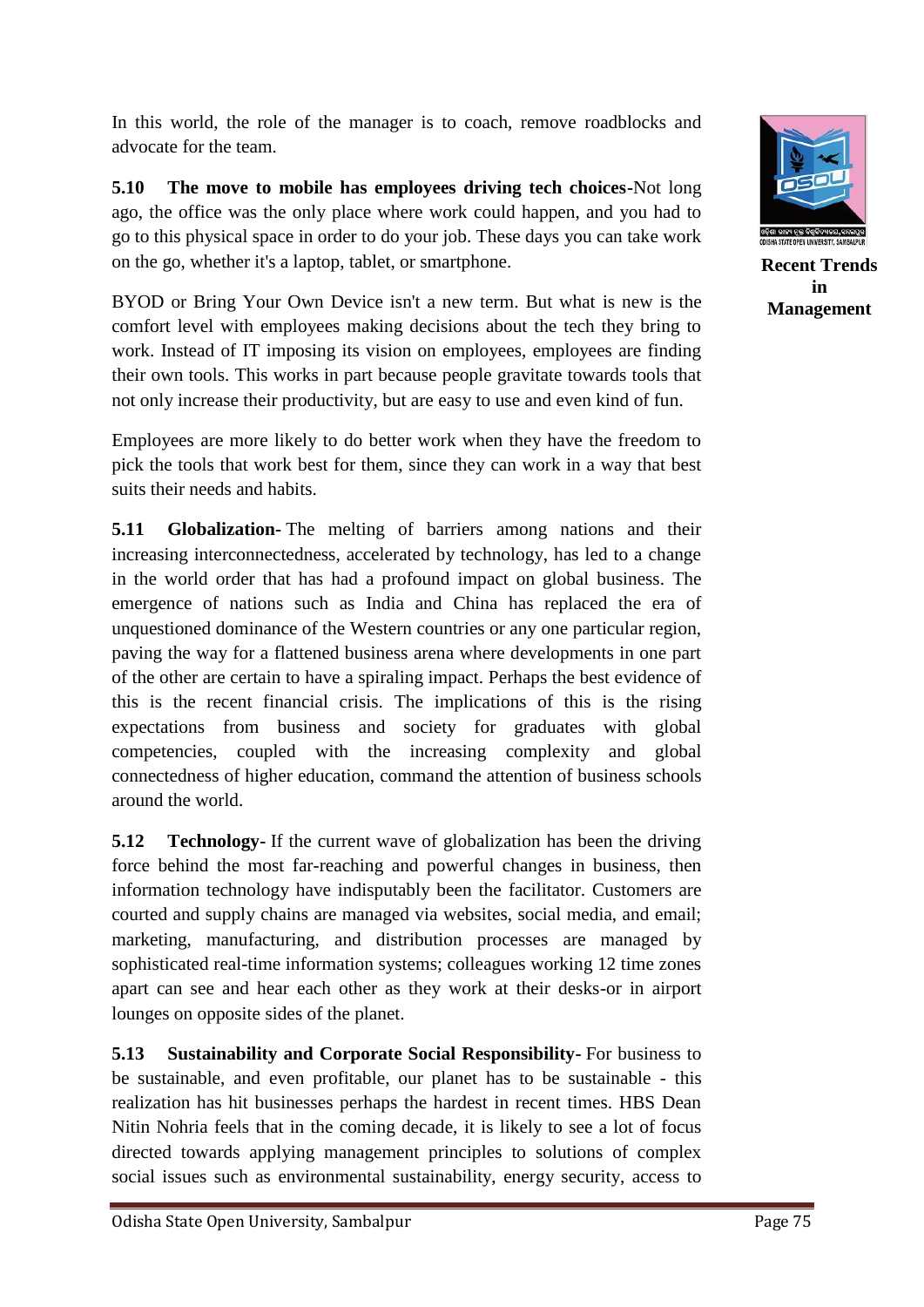healthcare etc. This will also underline the need for increased interdisciplinary interaction and influence on business management.

One evidence of this growing engagement with issues of society and sustainability is the increase in number of companies who have intensified their CSR focus and the innovative ways in which they have engaged themselves. Shifting steadily from corporate philanthropy to more direct and effective engagement, companies have devised new models of extending a social footprint.

**5.14 The Study of Psychology-**Speaking of interdisciplinary influences on business, the study of human psychology - probing into cognition, motivation, behavior and performance - has become a key pillar of organizational management. From employee management to customer satisfaction and social engagement, satisfaction of business objectives requires effective analysis of both individual and institutional psychology..

**5.15 Business Ecosystems-**Another most notable trends in management has been the rise of business ecosystems - defined as groups of firms which together provide complex products and related services to meet end-to- end requirements of users across the value chain. The integration between media, technology and telecommunication firms would be an apt contemporary example.

This has important implications for management because innovation in business ecosystems has a character distinct from traditional, vertically integrated firms. Every organization in the ecosystem has to be aware of the bigger picture. Working Knowledge, Innovation in ecosystems requires collective action to both invent and appraise, efficient, cross-organization knowledge flows, modular architectures, and good stewardship of legacy systems. It rests on multiple, complementary platforms.

**5.16 Reverse logistics-** Reverse Logistics is the process of moving goods from the ultimate customer to another point, for extracting value that is otherwise unavailable, or disposing them properly. Goods returned to the supplier may be in the form of:

• Manufacturing returns from the production floor consisting of products having unsatisfactory quality or left over materials

• Commercial returns arising out of contracts for taking back obsolete stocks of short-life products

• Product recalls arising out of the detection that defective products have been released in the supply chain



**Recent Trends in Management**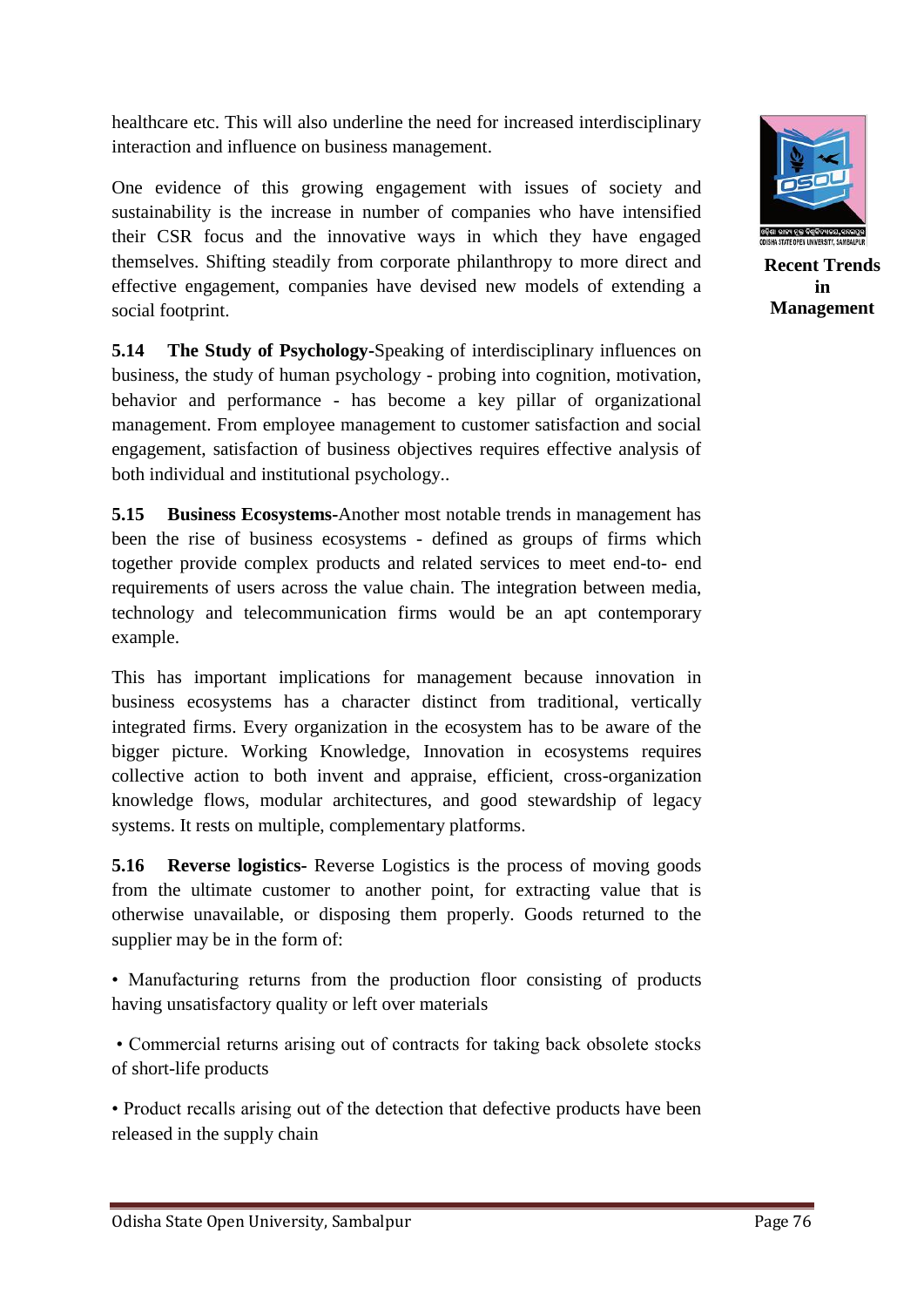• Warranty returns of defective products under warranty • Service returns of products for servicing

- End-of-use returns for re-manufacturing or re-cycling
- End-of-life returns for appropriate disposal
- Reverse Logistics activities include the following activities:
- Processing returned products
- Recycling packaging materials and reusing containers
- Reconditioning, remanufacturing and refurbishing products
- Disposing obsolete equipment
- Reuse or disposal of hazardous materials
- Asset recovery

The reverse logistics part of the supply chain starts with collection of returned goods or refuse which then pass through sorters to reprocessing (reuse, recycle, recondition, remanufacture, refurbishing and asset recovery) or to disposal. One of the main objectives of reverse logistics is to keep the cost of reprocessing returned/refused materials lower than that of new products in order to keep the venture profitable. Accordingly, transportation and handling costs have to be kept to a minimum. Often the extra cost incurred in reverse logistics is added to the products when they are first sold new. Moreover, recycling and disposal procedures must incorporate applicable government and environment protection laws.

**5.17 Green supply chain**- Green supply chain involves the management of materials and resources from suppliers to manufacturers, service providers to customers and back while protecting and conserving the natural environment. A green supply chain involves the implementation of appropriate strategies to reconcile the supply chain to environmental protection and conservation on a sustainable basis. Waste minimization and elimination of inessential non-value added activities is one of the most important strategies towards a green supply chain. Process wastage decreases efficiency and lowers productivity. Reduced output and blocked inventory decreases profitability and growth thereby making the business process unsustainable in the end. Such business processes ultimately end up firing fuel and energy without delivering value to the society. Another important green strategy is to automate processes by using the electronic media as far as possible. This reduces paper work, and eliminates non-value added activities involved in filing, storing, maintaining and retrieving documents.

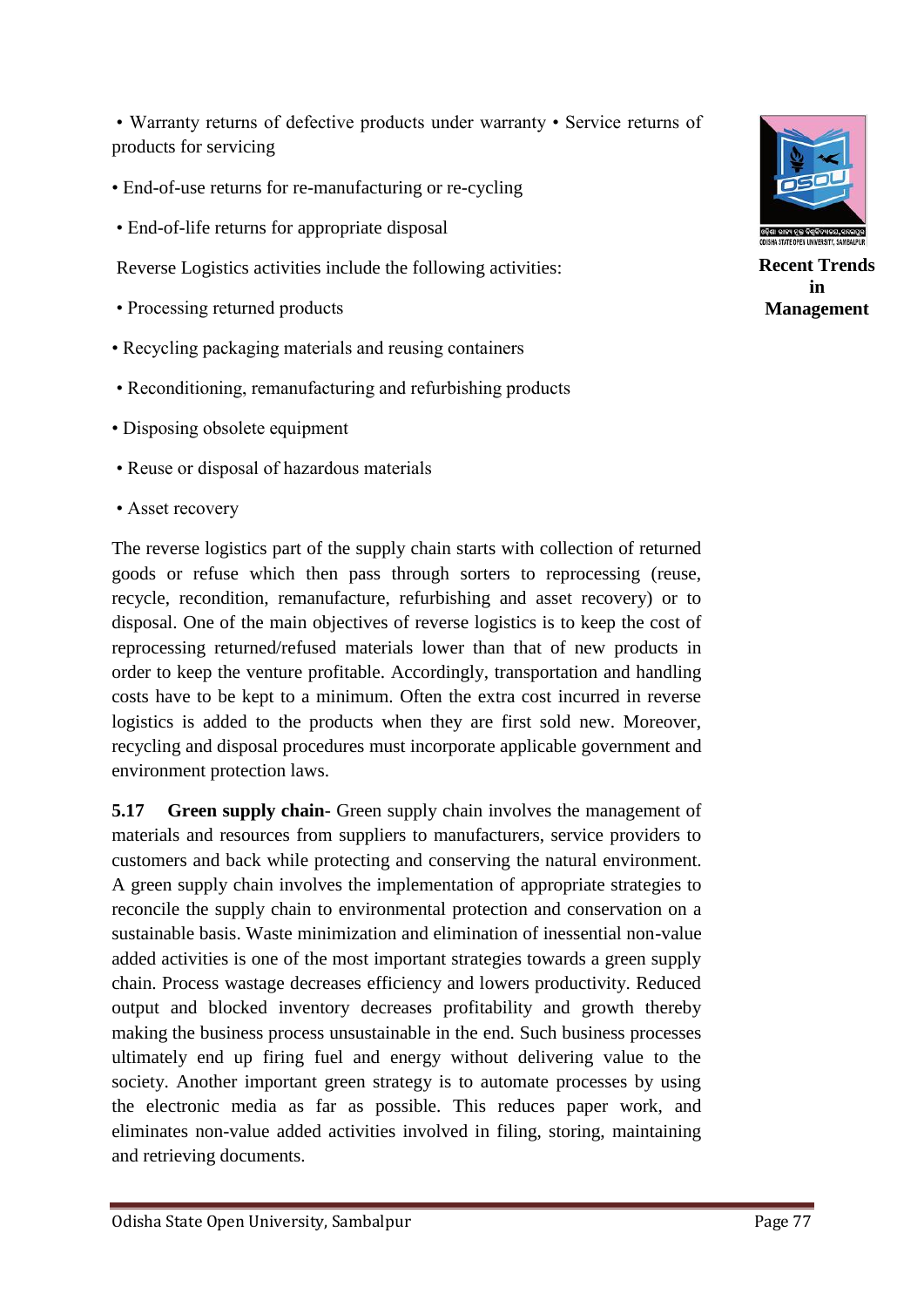### **5.18 Total Quality Management**

TQM is a management philosophy that encourages the process of continuous improvement within an organization and where total emphasis is placed on the customer. TQM defines the customer as all members of society and facets of environment that interact with the activities of the company.A company that integrates sustainable development within its' TQM management processes could set itself apart from the competition, and perhaps force its' competition to include sustainable development within their own operational considerations as well, thereby benefiting society as a whole.

### **Gathering Information**

The major steps in the implementation of TQM yield a marked similarity to those processes for implementing sustainable development. One of the first concerns is the development of long term strategies for achieving the company objectives for sustainable development. Before tactics can be applied, a definition of the goals, and time line, need to be established. In process of information gathering question what is your company's definition of sustainable development,if your company could make only one change towards sustainable development, what would it be, what would be the major focus of sustainable development that our customers would like us to incorporate the most etc must be asked. The resource demands posed by each question can be kept as simple as necessary.

### **Cooperation**

This leads to a second recommendation for implementation. It encourages the development of processes that will lead to greater cooperation between economic, public and other multinational entities. The creation of a government controlled data base as suggested above might serve as a corner stone of this goal. Facilitating sustainable development as a feature of TQM requires that all decisions be made in reference to the customer.

### **Organizational Structure**

It is suggested that the policies of sustainable development should be integrated into an existing TQM program. TQM organizations should have at least one quality circle management team established. A quality circle management team is made up of different stakeholders at all levels within the organization that share some common area of responsibility. The members of the team can change depending upon the objectives, function, size and organizational structure of the company.

### **Training**

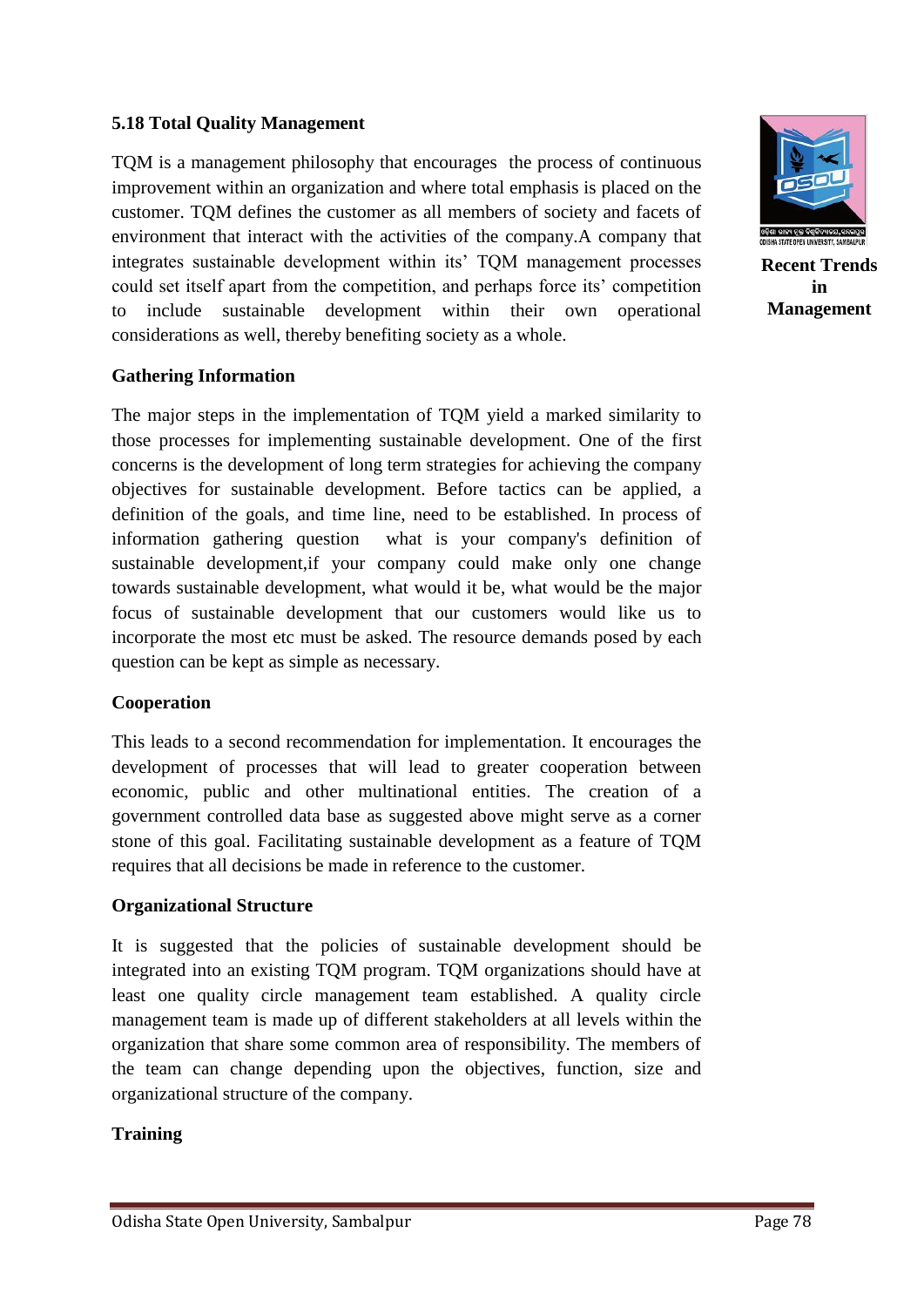The relationship between education and sustainable development is paramount education and the dissemination of knowledge as related to socioeconomic policies should occur on multiple levels. Government sustainable development educational efforts directed specifically to business and society. The processes of educational training might be one of the more costly areas of implementing sustainable development. Fortunately, training is a continuous function of TQM. Sustainable development should become another extension of that training. Along with the principles of sustainable development, TQM quality circles will also need to be trained on the decision making processes best applied to the management of sustainable development



The process of evaluation is critical to successful management. Evaluation should be carried out in three phases for managing towards sustainable development. First, evaluate your company's activities in terms of ecological impact; then implement a plan towards sustainable development policy. Then, evaluate the success and failures of your policy. Finally, evaluate potential reorganization strategies for increased ecological considerations within activities associated with trade, energy usage and other operating factors.

#### **5.19 Six Sigma**

Six Sigma is important because it scores much higher over other quality improvement techniques such as TQM. Business organizations employing TQM just focus on achieving predetermined quality levels, which certainly improves efficiencies but does not allow the organization to realize the full potential. Six Sigma is different as the focus here is to make consistent quality improvements until business processes are fully optimized. As soon a certain quality level is achieved, the organization shifts gears and starts concentrating on achieving other levels of quality. The whole process continues until all the business processes are fully optimized.

Six sigma concepts and methodologies stress the use of statistical tools and techniques for improving quality and reducing defects. The dependence on hard facts and figures automatically ensures that whatever decisions are taken will have the desired affect on the quality of goods or services and the efficiency of business processes. The inherent ability of Six Sigma to produce the desired results has thus increased its importance in today's business world.

Another reason for the ever-increasing popularity and importance of Six Sigma is that it really helps when it comes to handling competition, which has increased considerably in today's business world. Business organizations worldwide have realized that in order to beat the competition, they will have to offer better quality products or services to their customers and that too at competitive rates.

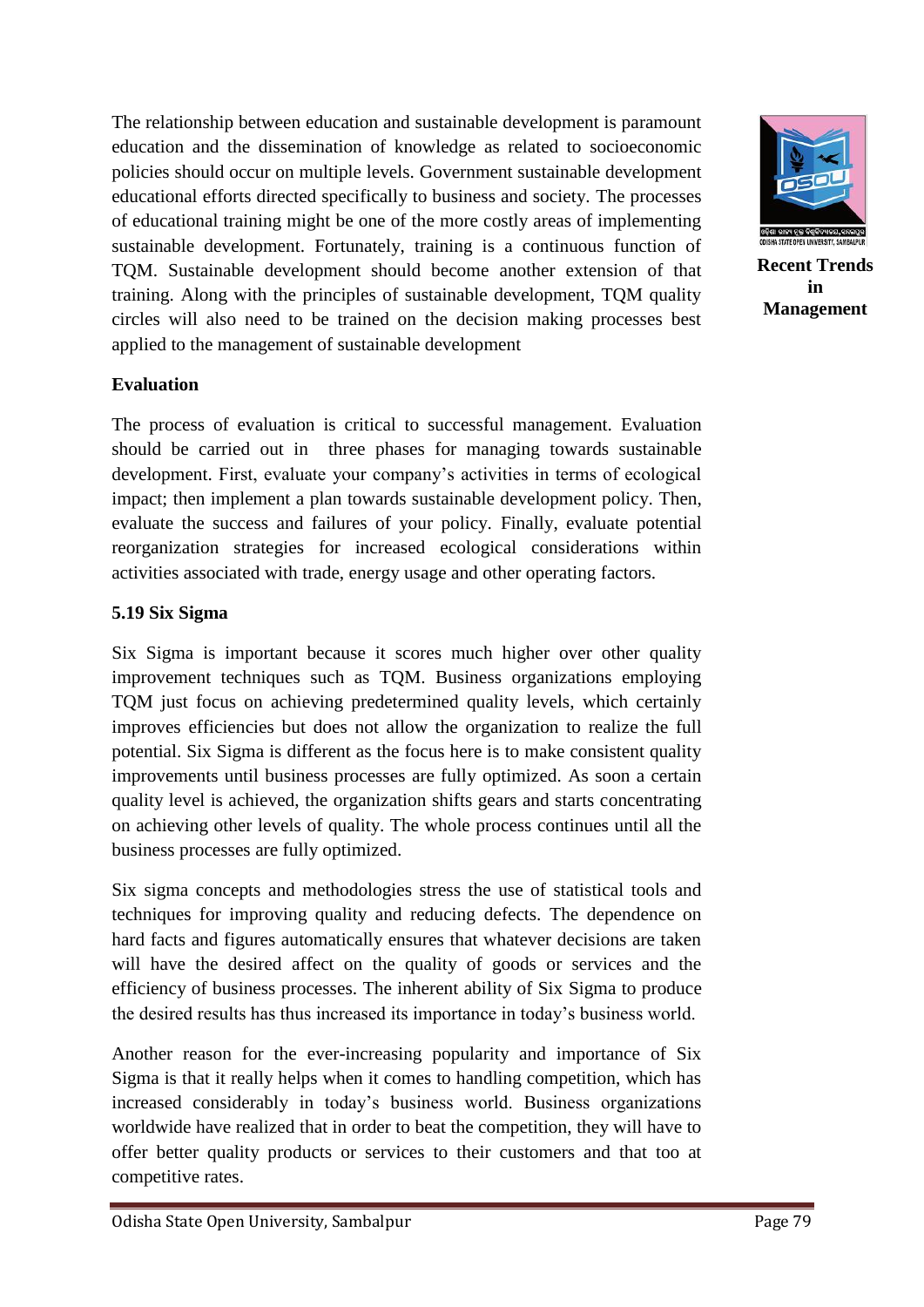Six Sigma helps because it enables business organizations to achieve the above stated objective, which ultimately results in greater customer satisfaction and helps in building customer loyalty. Having a loyal group of customers is always important for any business because it ensures a constant flow of revenues even when there is a cyclical downturn in the industry.

The importance of Six Sigma has increased manifold in the last two decades and is set to increase even more in the coming years as more and more businesses realize its benefits. Six Sigma is anticipated to maintain its dominance over all other existing quality improvement techniques because it is flexible and can be altered to suit the requirements of new businesses that might come up in the near future. We can never be too sure about the future but as far as the present is concerned, Six Sigma is certainly calling the shots across all types of industries worldwide.

### **5. 20 LET'S SUM UP**

Effective management of large and complex supply chains necessitates the implementation of new strategies in the ever-changing market space in the future. Keeping customers satisfied and happy by delivering greater value than the competitor would be the prime concern of organizations in the coming years. Supply chains having smooth product and information flow can continue to compete and grow in the market space. Strategic alliances among channel partners can be one way of enhancing supply chain effectiveness. Collaborative strategies like VMI, RSP etc. are gaining momentum. Companies can outsource supply chain services to third party and fourth party logistics companies in order to focus on their core-competencies. Information technology and the Internet have become indispensable for adding value to traditional supply chain services. Nations around the world are working towards the implementation of environment friendly supply chain activities. Reverse logistics closes the supply chain and can contribute to environmental protection and conservation.

### **5.21 SELF ASSESSMENT QUESTIONS**

- **For business to be sustainable, and even profitable, our planet has to be sustainable - this realization has hit businesses perhaps the hardest in recent times. Comment.**
- **Describe the role of the Internet in managing supply chains in the future.**
- **How can reverse logistics cater to a green supply chain strategy in the future?**

### **5.22 FURTHER READINGS**

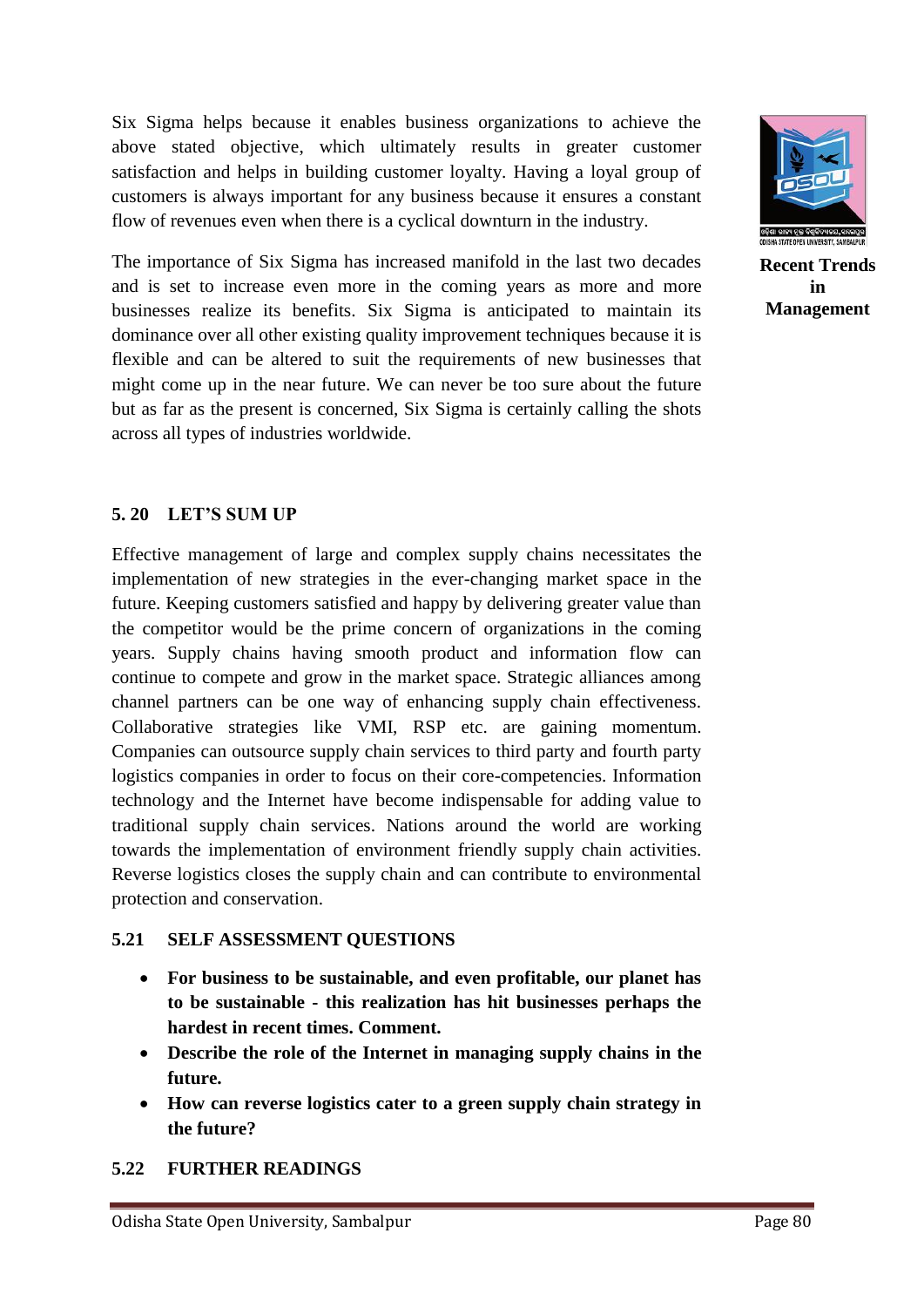- i. Bloomberg, D. J., Lemay, S. and Hanna, J. B. (2002), Logistics, Prentice Hall, New Jersey.
- ii. Burt. D. N., Dobler, D. W. and Starling, S. L. (2002), World Class Supply Management: The Key to Supply Chain Management, Irwin McGraw-Hill, Singapore
- iii. Mohanty, R. P. and Deshmukh, S. G. (2001) Essentials of Supply Chain Management, Phoenix Publishing House, New Delhi.



**Recent Trends in Management**

# **5.23 MODEL QUESTIONS**

- Critically examine the role of BOYD in the coming years.
- Discuss increasing role of Six Sigma in today's business scenario.
- What are various steps involved in the implentation of TQM in any organization?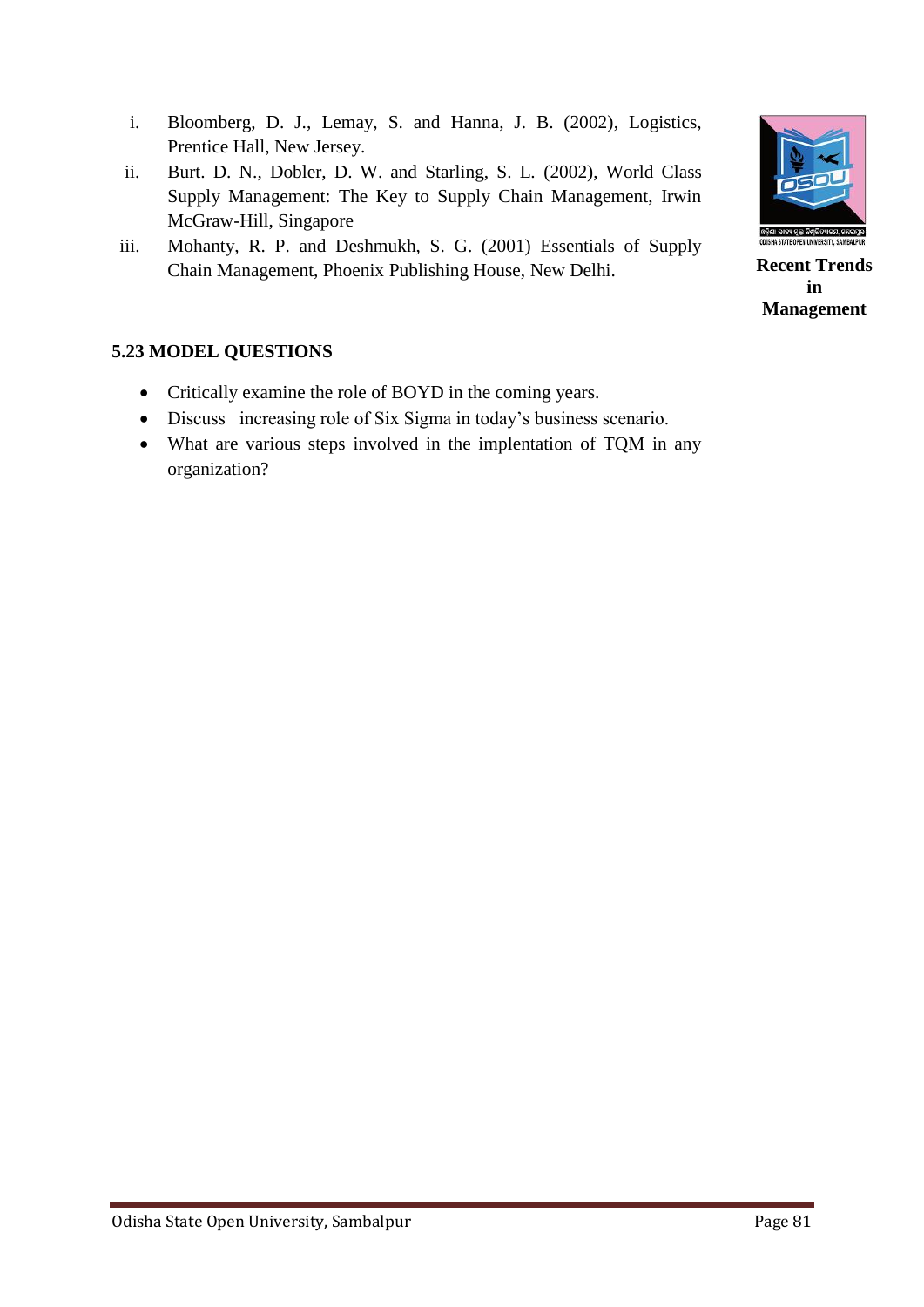# **Answers to Self-Assessment Question**

# **Unit-1 Motivation**

# **1. What are the different types of motivation?**

Motivation is referred to as a way in which our urges, derives, desires, strivings, aspirations control or explain the behavior of human beings.

Intrinsic Motivation: An intrinsic motivation emerges from the work performance itself when the work performer experiences sense of accomplishments on doing a good work.

Extrinsic Motivation: It is in tangible form that is provided to employees after the work performance such as pay increase, promotion, praise and so on. Extrinsic rewards do not have direct relationship with behavior at work place.

Monetary Motivation: In this money or any other object whose values can be expressed in monetary form is used to motivate employees.

Non -Monetary motivation: In this the objects that are used for motivating employees are not measurable in monetary forms. For Eg. Praising an employee for good work.

# **2. What are the differences between Maslow and ERG theory of motivation?**

Difference between Maslow's Theory and Alderfer's ERG theory

1.As per the Maslow's Theory you need to follow the order for satisfying need. Incase of ERG theory there is no such order. A person can satisfy a need on top even if his needs at the lower level are not satisfied.

2. As per ERG Theory people satisfy their most concrete needs first and then they move on to the abstract needs. In this way the progression of need satisfaction of ERG theory is similar to Maslow, that is people first satisfy their lower needs and gradually moves towards satisfying higher needs. Here Alderfer goes one step forward. He argues that along with satisfactionprogression, people can experience frustration-regression, that is if people cannot satisfy their need at a given level of abstraction, they drop back and again focus on more concrete needs.

# **3. How does morale boost the productivity?**

In all organizations every employee has an attitude that range over the entire spectrum of human behavior. Every manager has a constant concern about the

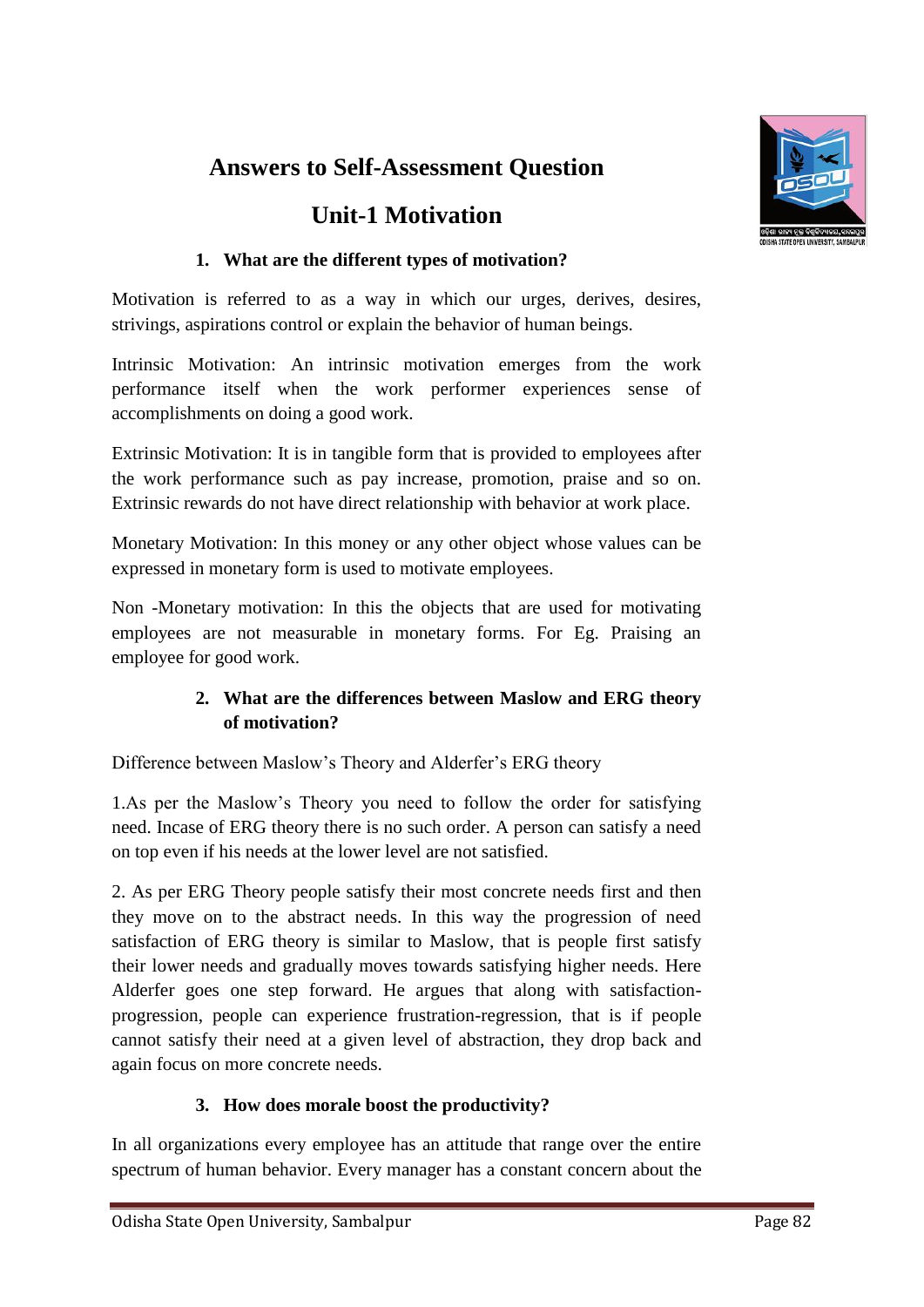morale of the group which they lead. From one point of view Morale is considered to be an individual matter. It is described in terms of the feelings of an employee or manager toward his work, it is this a matter of satisfaction. Most researchers are impressed with social group significance of morale. They emphasize social reaction and concentrate on attitude towards group value rather than towards individual values.



Morale and productivity.

There is a belief that morale and productivity go hand in hand and higher the morale, higher is the productivity and vice versa. However, this is not true in all cases. Generally, there is some positive correlation between morale and productivity but they are not absolutely related, that is an increase in the 5 percent in morale does not guarantee a proportional increase in productivity. In fact, morale reflects attitude of employees and there are a number of variables between employee's attitude and productivity. An attitude in the individual tends to interpret the situation with others. Attitudes are the persons likes or dislikes towards persons, things or situations. A more accurate statement about high morale is that it indicates a pre-disposition to be more productive if leadership is effective along with proper production facilities, and individual abilities.

This shows that productivity is a function of 4 factors: Organizational factors, Individual factors, Attitude,. Morale

# **Unit-2 Communication**

## **Why is effective communication important to the manager?**

Below are the few important areas where an effective communication plays an important role-

a) Better Employee relation: For an astute manager it is very important to maintain one on one relation with his team members. A good Relationship demolishes the communication gap and helps to understand members' skills more deeply. An effective communication builds collaborative atmosphere that an organization needs to succeed.

b) Gains in productivity: An effective communicative manager gives clear understanding of goals and objectives to his team members, once every individual is clear about his role in the organization it off course builds up the overall productivity.

c) Problem Solving Skill: An effective communication and problem solving skill go hand in hand. Employees in need look for their manager to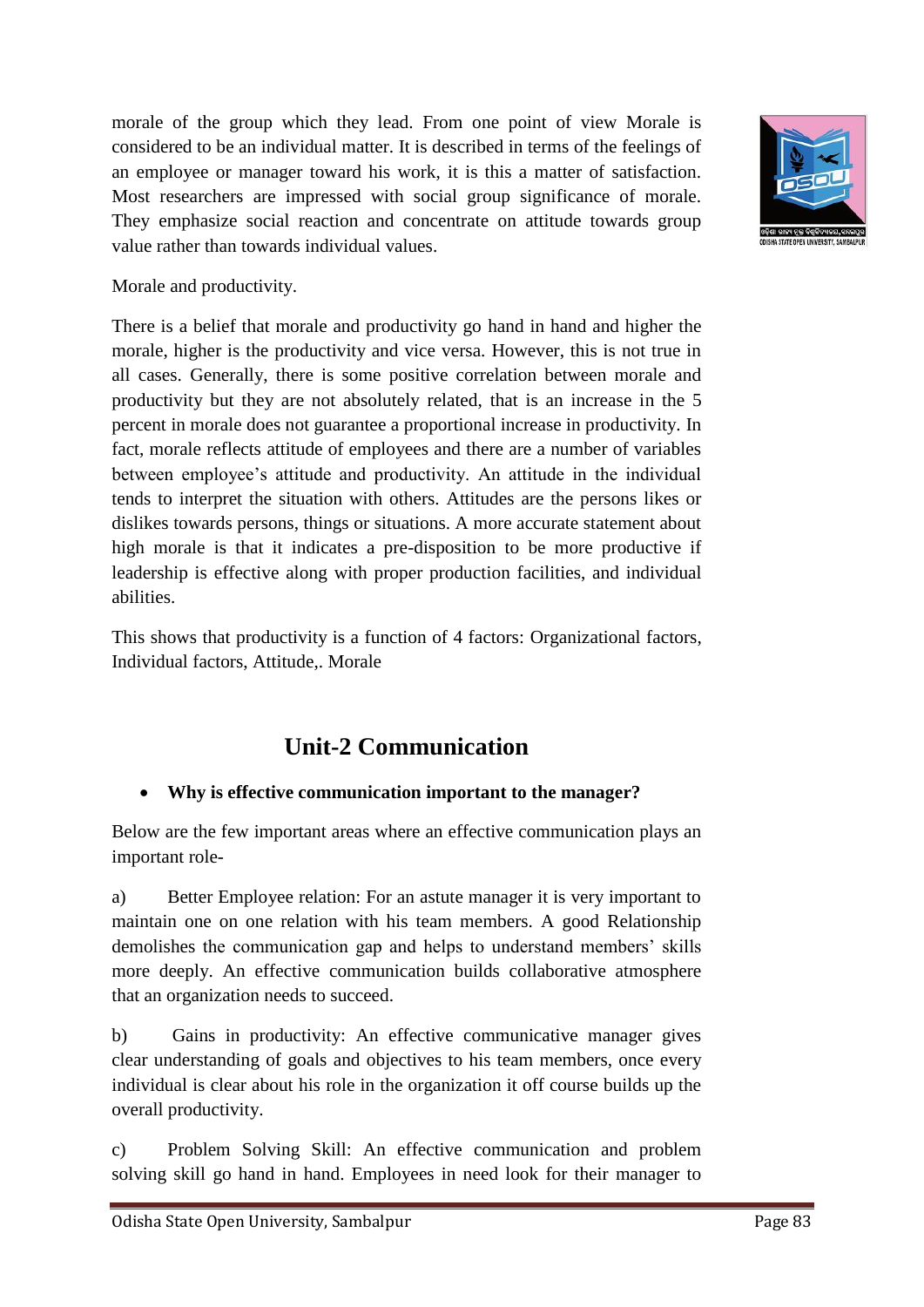guide and provide them direction to perform their duties appropriately. Manger with an effective communication always better defines the problem and finds an appropriate solution to it.



### **Explain the elements of the communication process.**

A communication process includes all the steps of a successful communication. It has majorly seven steps mentioned below-

1) Sender or Source: Source is a person who starts the communication and the first step in the process. A source can be anyone who wants to deliver the message.

2) Encoding: A sender at this point decides the effect of the message on receiver with the choice of words and tone he uses. An effective communicator uses right selection of words, he does not fumble makes proper gestures and also the correct tone, the same words of a sentence may give different meaning with different tones and gestures. At this point sender also decides the medium of the communication.

3) Communication channel: a communication channel is the carrier of the message from sender to receiver. The communication channel may be verbal and non-verbal both. Deciding the corrector channel is an important task for example if any consumer durable organization launches a new product and wants to inform about it to the mass users it may choose mass media like TV, newspaper or radio as the channel of communication.

4) Receiver: Receiver is the person who receives the message or for whom the message is meant for.

5) Decoding: Here at this step receiver the receiver looks for the exact meaning of the message that sender wants to deliver. If the appropriate symbols, words, tone and gestures are not used by the sender receiver may not be able to get correct meaning of the message and this will lead to the communication gap.

6) Feedback: feedback is the acknowledgement of the message that is given by the receiver that he has received the message. If the receiver is failed to get the meaning of the message he may ask for repeating or reframing the message to the sender. This is only possible if receiver responds by orating or showing some gestures.

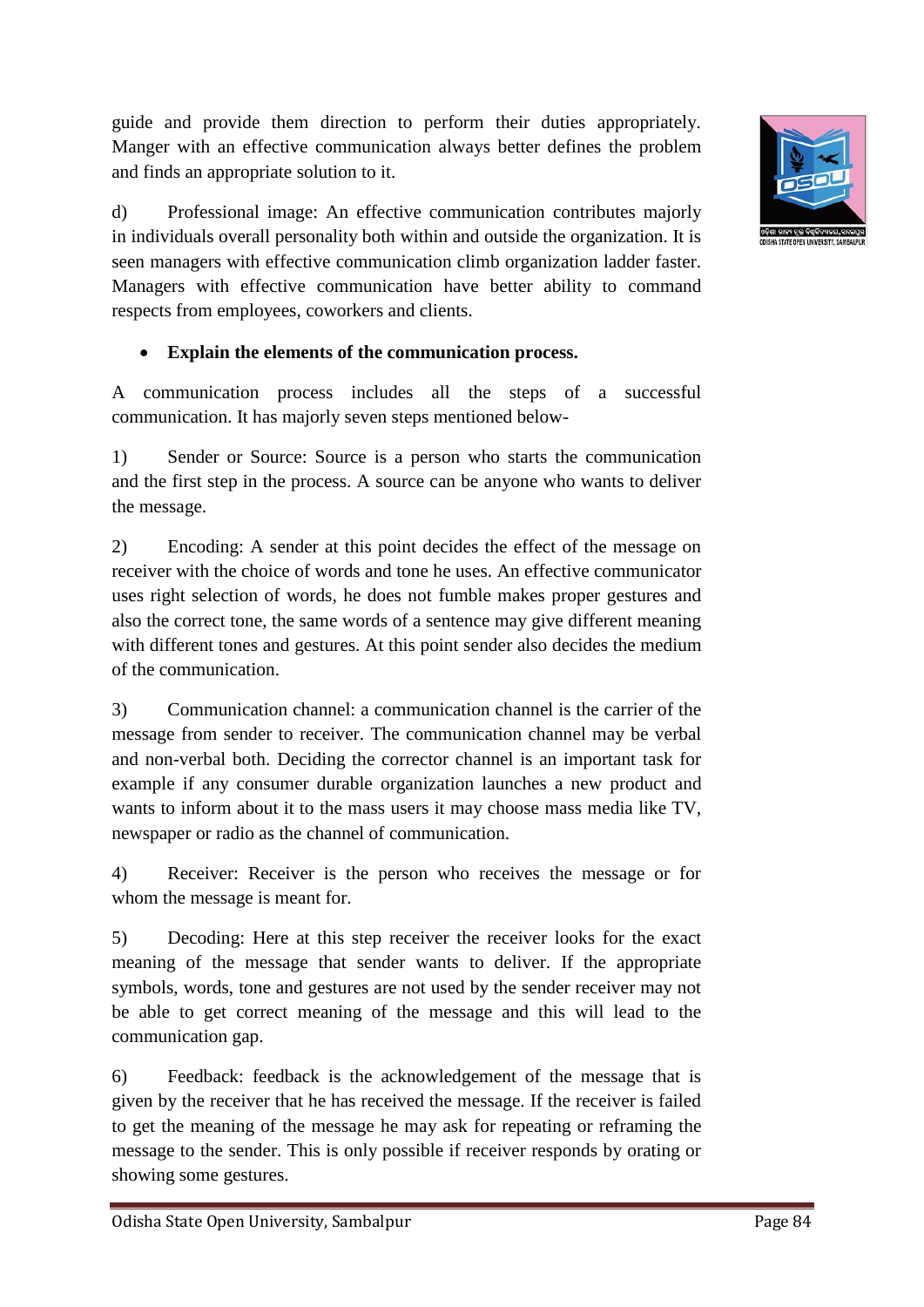7) Noise: Noise is the interruption that can come at any point of time and disturb the meaning of the message partially or completely. For an effective communication it is important to avoid the noise as far as possible.



There can be many factors in an organization that may cause noise in the communication and effect the success of it, some of them are listed below-

a) Perception: These are because of different perception of different people regarding the same thing. This difference in the opinion of the different persons leads the perceptual noise.

b) Emotions: This is caused by the fear or mistrust. If there is some fear of giving the right opinion this may cause emotional noise.

c) Language: In an organization there may be different language speaker. Language causes noise when there is difference in the language of sender and the receiver.

d) Culture: In this global scenario people belong to different parts of the globe and they carry with them their own culture. This cultural difference also sometime causes the noise.

e) Organizational ladder: organization ladder also disturbs the communication. Because of different levels in the organization sometime employees are not comfortable in giving their opinion to their seniors. Most offices have cabins for seniors and workstation for other employees this forbids workers from effective interaction.

# **Unit-3 Leadership**

### **Self- Assessment Questions**

 **"Leadership is the driving force which gets things done." Explain.**

The action of leading to a group of people or the organization is called leadership. It is a management function and one of the most important elements of direction. Leadership provides the direction for achieving a set objective. A leader may not be a manager but a manager has to be a leader. Leader provides a clear direction to his or her subordinates to not only achieve the common goal but also to improve the skills of each and every subordinate. Leadership is a positive force that keeps members motivated towards delivering what is expected from them.

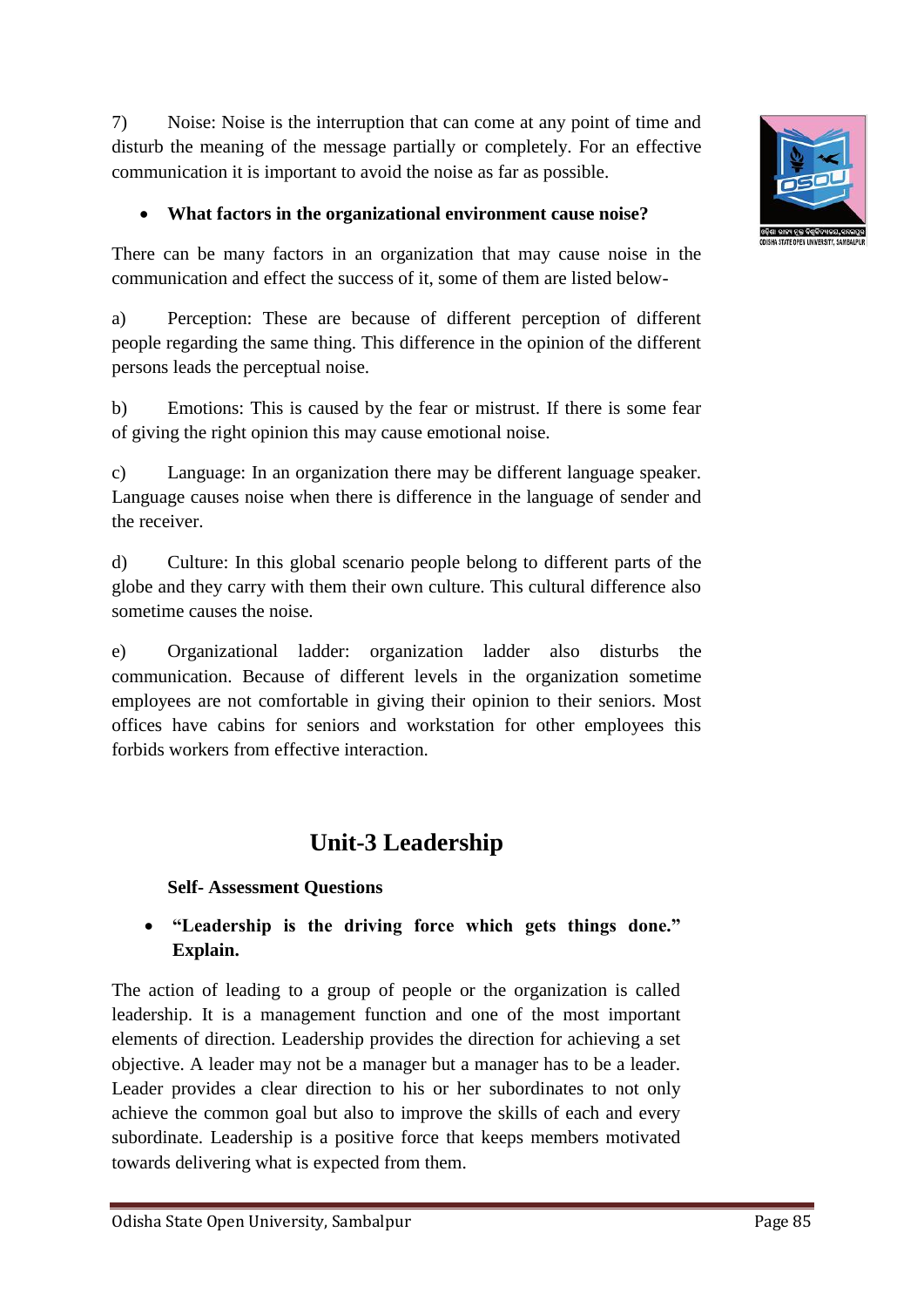Leadership is a psychological process through which a leader motivates and influences his team members to work willingly with their fullest positive energy A good leader is not only involved himself in the process but also keeps his subordinates involved in the system effectively. If we consider a train leader is the engine and coaches are like subordinates, without engine there is no usefulness of train and simultaneously without coaches there is no usefulness of train. Like in a train engine provides the force of movement and direction of the destination in a leadership process leader provides the force of movement and direction to achieve desired goals and objective.

# **Is it possible to be both a task-oriented and people-oriented leader?**

Mangers must organize employees not just to maximize efficiency but to develop their skills, talent and inspire results. A leader is nothing without his followers. For a leader it is not only important to be task oriented but people oriented also. In an organization human resource is the most precious resource, hence it is very important to handle man power effectively. Humans are full of emotions it very important for a leader to respect the emotions of individual. This will not only help people to work willingly but increase the efficiency of the work. In fact the major part of result is directly proportional to the motivation of the people to work. It is proven that a highly motivated team produces more favorable results.

The end result of both the approaches is to get the things done, for the leaders who simply want the work to be done they are task oriented and who want the work to be done with willingness of employees in a most effective way they are people oriented.

Even though it is important to be people oriented, it is also equally important to be task oriented. If the motivation of the employees is not set in the right direction it is of no use. Task oriented leaders make sure that the things get done in a manner that is both proficient and on time. The pros of this style is that it maintains high standards with optimal efficiency but the cons are low morale of the people that can lead lac of creativity and desire to get the things done to their fullest.

## **Distinguish between leadership and management.**

Management focuses to follow the process and structure whereas leadership is always people oriented.

Management follow the approach of how and when whereas leadership follow the approach of why and what.

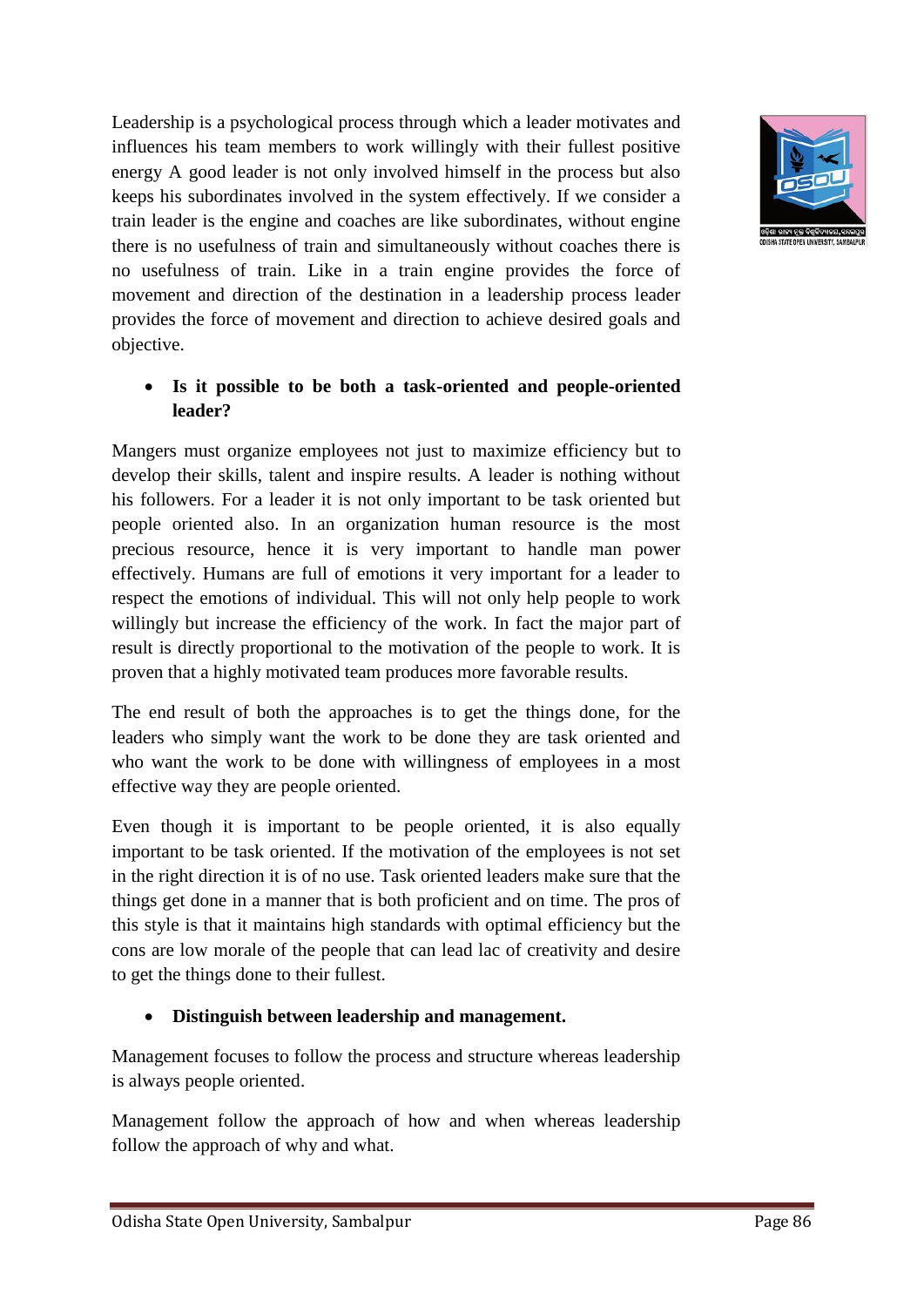Management does things right and leadership does right things.

Management focuses managing work versus leadership focuses on leading people.

People follow their leader because of the influence that they make by their visionary approach whereas workers follow their manager by the authority and position they possess.

Leadership has transformational style versus management has transactional style of working.

Managers always tell their worker what to do whereas leader encourages them to take the decision. A manager accepts the status quo, while a leader challenges it.

# **Unit-4 Controlling Tools and Techniques**

# **. Discuss the main factors that are likely to affect resistance to, and the successful implementation of management control systems.**

Difference in Style of the management: Every manager manages the overall work and its subordinates in a very different way. There a few managers who are good in documenting everything. They expect the same documents from their juniors too. In the other hand there are a few other managers who would just take a verbal update or stress more on verbal communication. If you are working good some managers will give you monetary rewards while others will improve your designations etc.

Implication for Management control:The different dimensions of the management style affect the proper working of the control systems. Even if we will share same reports to two different CEO's they will have a very different perspective of studying the results. Style has a huge impact on the management control process and therefore most of the CEO's prefer the proper usage of information, conducting timely performance reviews which will further showcase about how systems operates.

Personal controls versus Impersonal controls: Ever manager differs in a way that the amount of importance they have with budgets which is formal and reports too, along with the personal communications. Few managers are number oriented. They are seeking a large database of quantitative information. They spend most of their time analyzing the data and deriving final conclusions from them. In contras the other managers are people oriented. They do go through the quantitative data but they prefer arriving at any conclusions after speaking to them . They spend maximum of their time travelling and speaking to other members of the organizations.

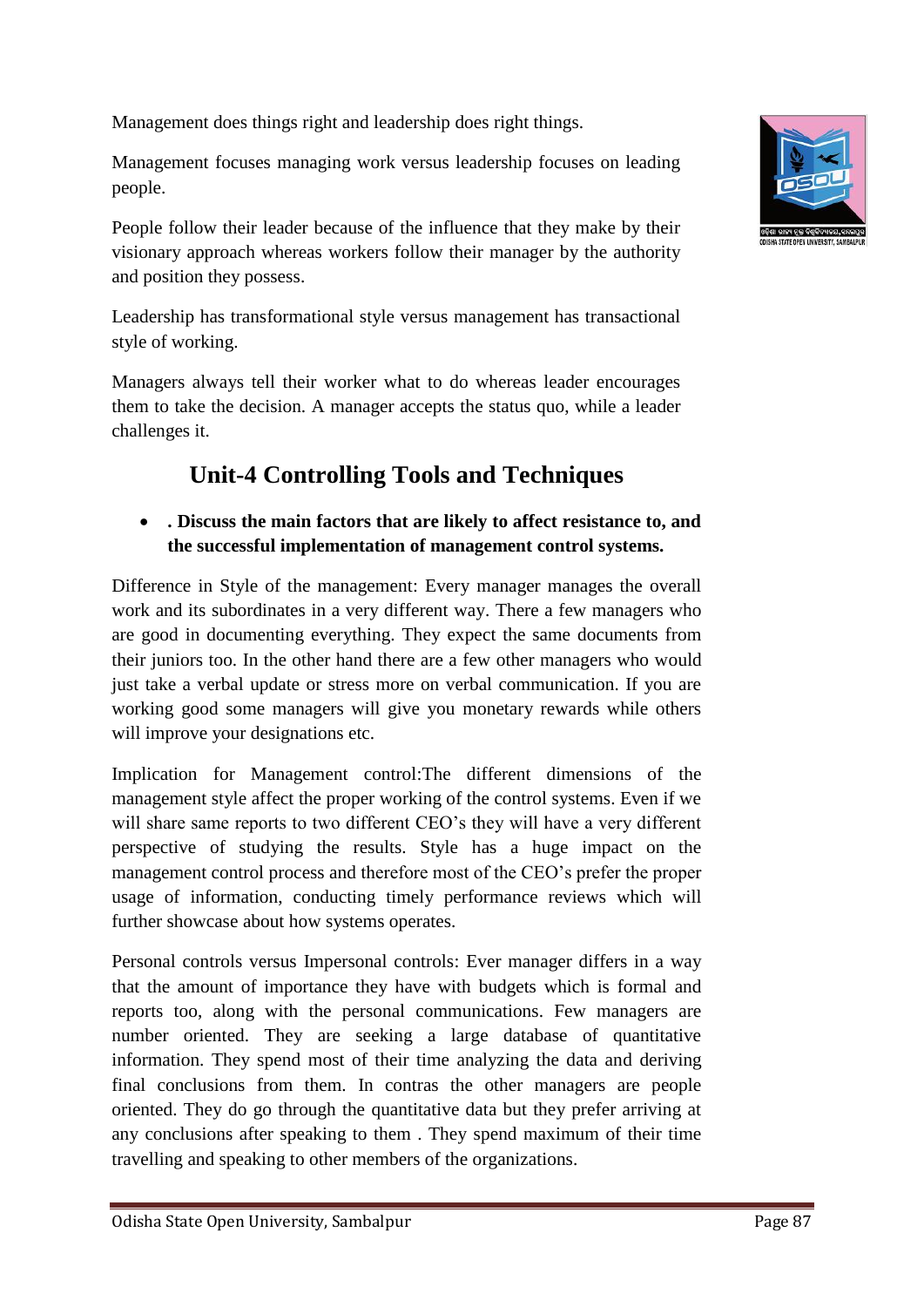Tight versus Loose Controls: A production manager will be controlled tightly or loosely. The tightness and looseness is not disclosed by the content put on the forms. It is all about in which way these mentioned formal devices are used. Degree of looseness will increase at top levels. These managers pay minor attention to details and comparatively more to results.



# **Give your own views on the controversial nature of management control.**

Management control controversial nature could be that all subordinates have to strictly follow the instructions shared by their managers. This can kill creativity in certain departments like Marketing and advertisement department. Some managers can be too buggy and kill the interest of the subordinates to try something new and take calculative risks.

# **What do you see as the purposes of management control in work organizations?**

Purpose of the management control in work organizations:

Measure Progress. Planning is a very important part in which all the objectives and short term and long term goals are set. Control will help us in checking if everything is working as per the plan. Being a manager all the progress made by the subordinates is measured by their respective managers.

Uncover Deviations. There are various deviations that are seen as a obstruction to perform the daily tasks by an executives. A management control deviation helps organizations in detecting such deviations in early stages. Control system will enable a manager to bring the changes affecting the normal work routine of the sub ordinates to lime light.

Avoid Mistakes. When too many brains are working on certain project, it is obvious that a few mistakes will be there. A perfect control system will help in diagnosing those mistakes

# **Unit-5**

 **For business to be sustainable, and even profitable, our planet has to be sustainable - this realization has hit businesses perhaps the hardest in recent times. Comment.**

By the middle of this century the population is expected to be 9 or maybe even 9.5 billion – up from 2.8 billion in the 1950s. 98% of the extra people from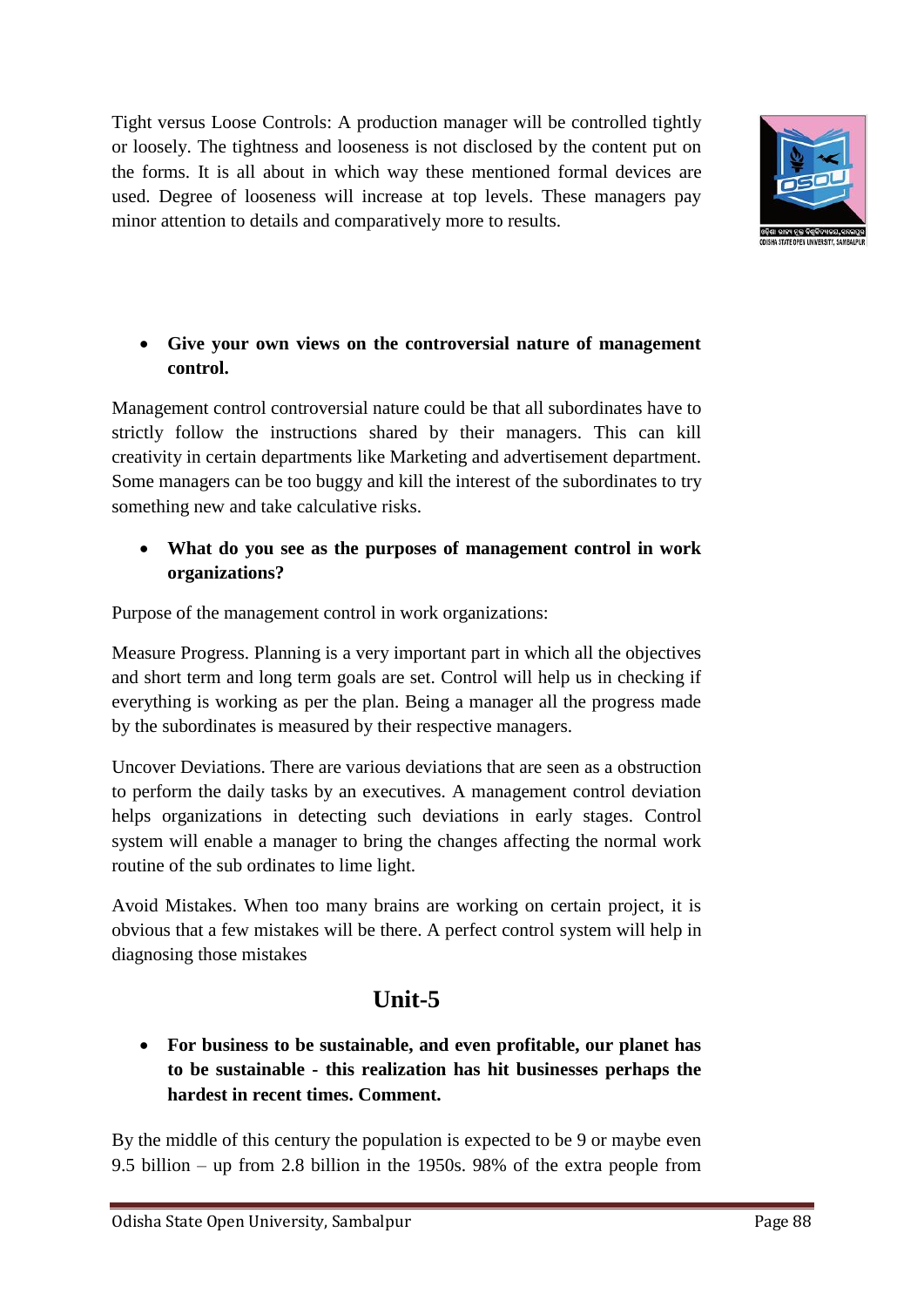now to 2050, will live in cities and in the emerging and developing markets. By mid-century, there will be at least another 800 million people with middleclass life-styles and many more who really, really want that lifestyle (you only have to travel to Delhi or Mumbai or Bangalore). The population growth will lead to a 50% increase in energy demand between now and 2030. A 50% increase in food demand by 2030, and a 30% increase in the demand for water over the same period.



We already facing the situations of "water wars" as we experience the recent clash between Karnataka and Tamilnadu State Government and many more. Increased population and growing urbanization are the key factors. Everyone wanting and getting higher standards of living plus climate change is creating a situation like storm.

A long term plan for planet is as important as good business practices. Both are essential tools for our sustainable future. An intelligent review of how we are performing as a 'global village' and how we can collectively make the greatest advances with the least delay is must. We all have a significant part to play, this purpose built management plan defines the roles, strategies and best practice methods required to make it happen.

Climate change is a major issue of unprecedented proportions that will have far-reaching impacts on society and the economy, as the phenomenon will trigger an increase in flooding, drought and other natural disasters. For a business to grow in a sustainable manner, it is vital that the society itself develops in a sustainable manner. All organisations and individuals must embody the spirit of sustainable development in their own activities.

# **Describe the role of the Internet in managing supply chains in the future.**

## **Supply chain management**

Supply chain management (SCM) -The movement of materials as they flow from their source to the end customer. Supply Chain includes purchasing, manufacturing, warehousing, transportation, customer-service, demand planning, supply planning and Supply Chain management. It is made up of the people, activities, information and resources involved in moving a product from its supplier to customer.

### **Role of Internet in SCM**

Procurement over the Internet has made a great difference to the management of the supply chain and the concept of electronic markets is being used by a wide spectrum of Indian companies. Internet and technology plays key role in SCM, some of the key areas are highlighted as below: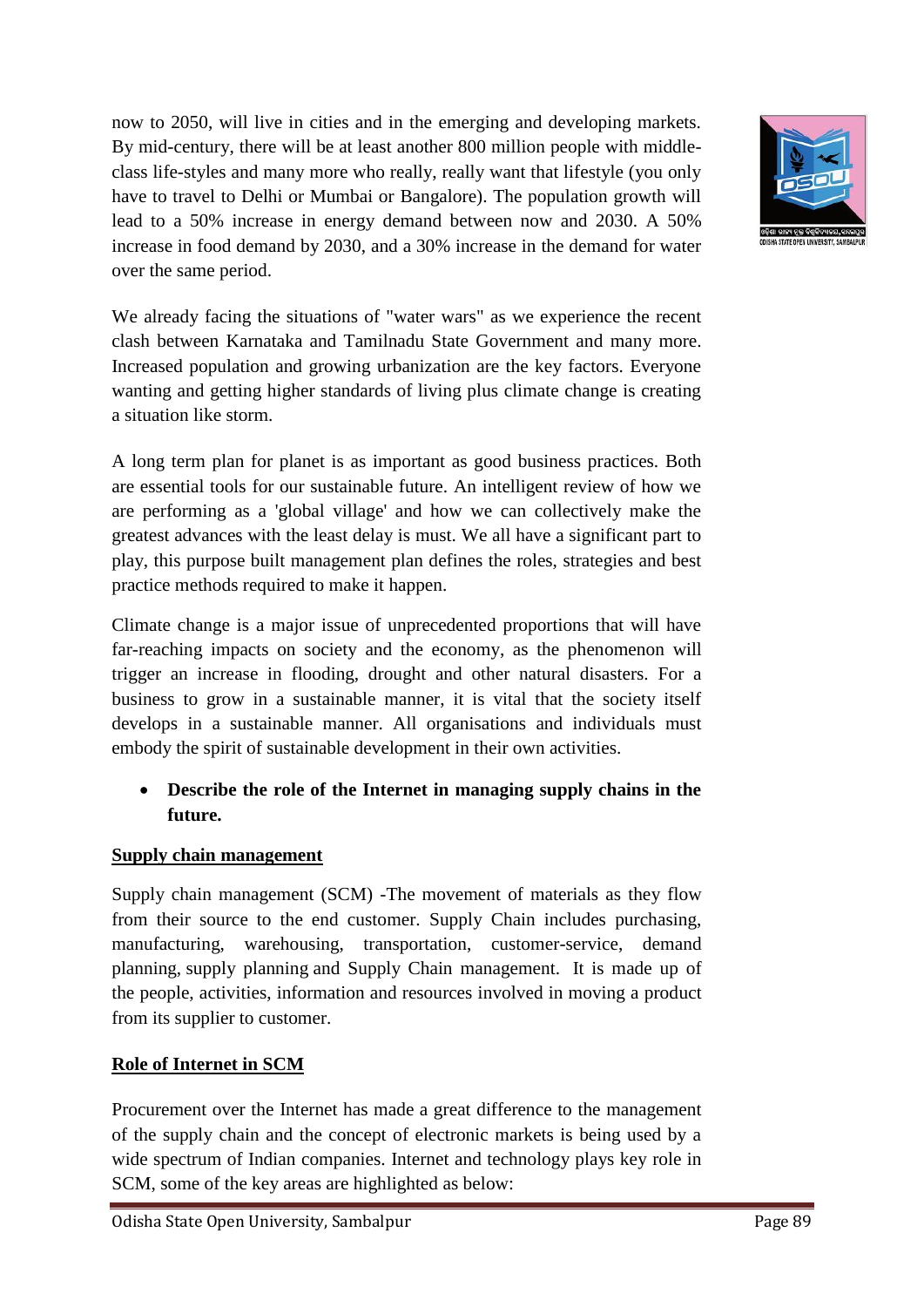- 1) Effective sharing of information(Communication)
- 2) Price competitiveness
- 3) E-Procurement
- 4) Better Quality Management
- 5) Payment Management
- 6) Integration Of Various Function
- 7) Inventory Management

Technology in supply chain management has helped move suppliers from 'available ' to 'promise' to 'capable ' to 'commit 'and has actually replaced inventory with information. Virtual enterprises have emerged and technology has freed up time for customer relationship, which has become the core business activity.

Supply-chain management is not a new challenge. However, the opportunities created by the Internet are unlimited. In the future to stay competitive globally and remain on the cutting edge of a complex business world, more companies are incorporating technology into their supply chain management systems today. In recent years, consumers have become increasingly demanding, setting their expectations high when it comes to quality and service. At the same time, supply chain managers have come to realize that the latest technology can help them ensure better accountability and visibility, allowing them to maintain tight control and stay ahead of the pack.

E.g. Truck drivers can use GPS-equipped devices to immediately report transportation snags that may disrupt processes further along the supply chain. Thus from cutting costs to reducing production errors and enhancing customer service, technology is providing a slate of supply chain benefits to companies across all industries.

## **How can reverse logistics cater to a green supply chain strategy in the future?**

### **Reverse Logistics**

Reverse logistic refer to the process of recapturing the value of the product or disposal. The process starts from planning, implementing and controlling the flow of raw material, in-process goods or unfinished goods and finished goods from the consumer to the point of origin. This essentially is the remanufacturing or refurbishing or recycling by the way of using them as